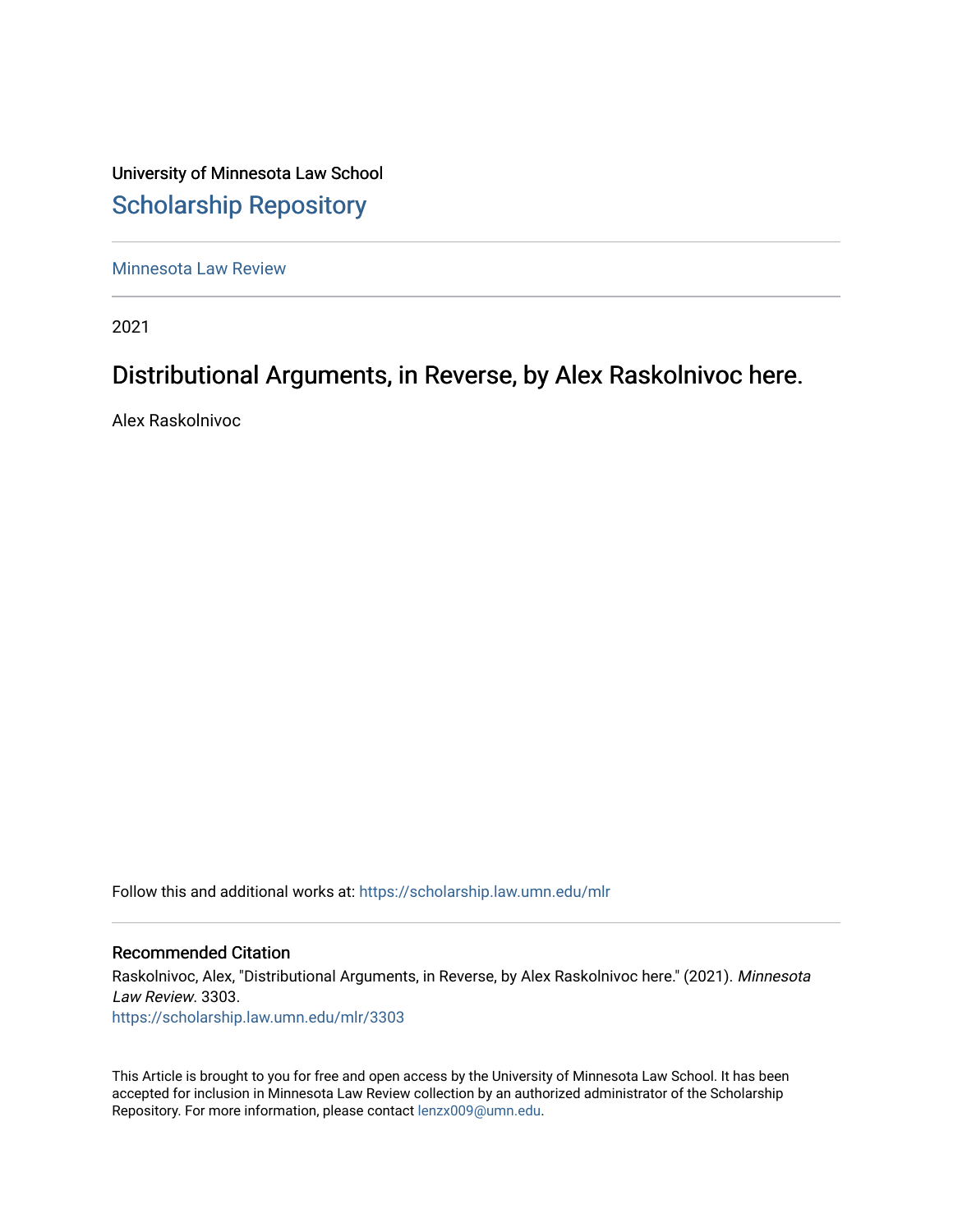# **Article**

# **Distributional Arguments, in Reverse**

# **Alex Raskolnikov†**

|                                                         |    | I. Distributional Arguments and Their Assumptions  1594 |  |  |
|---------------------------------------------------------|----|---------------------------------------------------------|--|--|
|                                                         |    |                                                         |  |  |
|                                                         | B. |                                                         |  |  |
|                                                         |    | II. The Unintended Effects of Government Policies  1602 |  |  |
|                                                         | A. |                                                         |  |  |
|                                                         | В. |                                                         |  |  |
|                                                         | C. |                                                         |  |  |
|                                                         | D. |                                                         |  |  |
|                                                         | E. |                                                         |  |  |
|                                                         | F. |                                                         |  |  |
| III. Government's Distributional (Non)Adjustments  1624 |    |                                                         |  |  |
|                                                         | А. |                                                         |  |  |
|                                                         | B. |                                                         |  |  |
|                                                         | C. |                                                         |  |  |
|                                                         |    |                                                         |  |  |
|                                                         | A. |                                                         |  |  |
|                                                         |    | 1. The Tax-and-Transfer Adjustment Assumption  1632     |  |  |
|                                                         |    | 2. The Efficient Legal Rules Assumption  1637           |  |  |
|                                                         |    |                                                         |  |  |
|                                                         | B. |                                                         |  |  |
|                                                         |    | 1. The Private Risk Mitigation Assumption  1640         |  |  |
|                                                         |    |                                                         |  |  |
|                                                         |    |                                                         |  |  |
|                                                         |    |                                                         |  |  |
|                                                         |    |                                                         |  |  |

1583

<sup>†</sup> Wilbur H. Friedman Professor of Tax Law, Columbia Law School. I am grateful to Mark Barenberg, Tom Brennan, Brian Galle, Zohar Goshen, Michael Graetz, David Pozen, Lawrence Zelenak, workshop participants at Columbia University, Duke University, Georgetown University, George Mason University, and the annual meeting of the American Law and Economics Association for valuable comments and suggestions. Don Butterworth, Virginia Hill, and Emma Stein provided excellent research assistance. All mistakes are my own. Copyright  $©$  2021 by Alex Raskolnikov.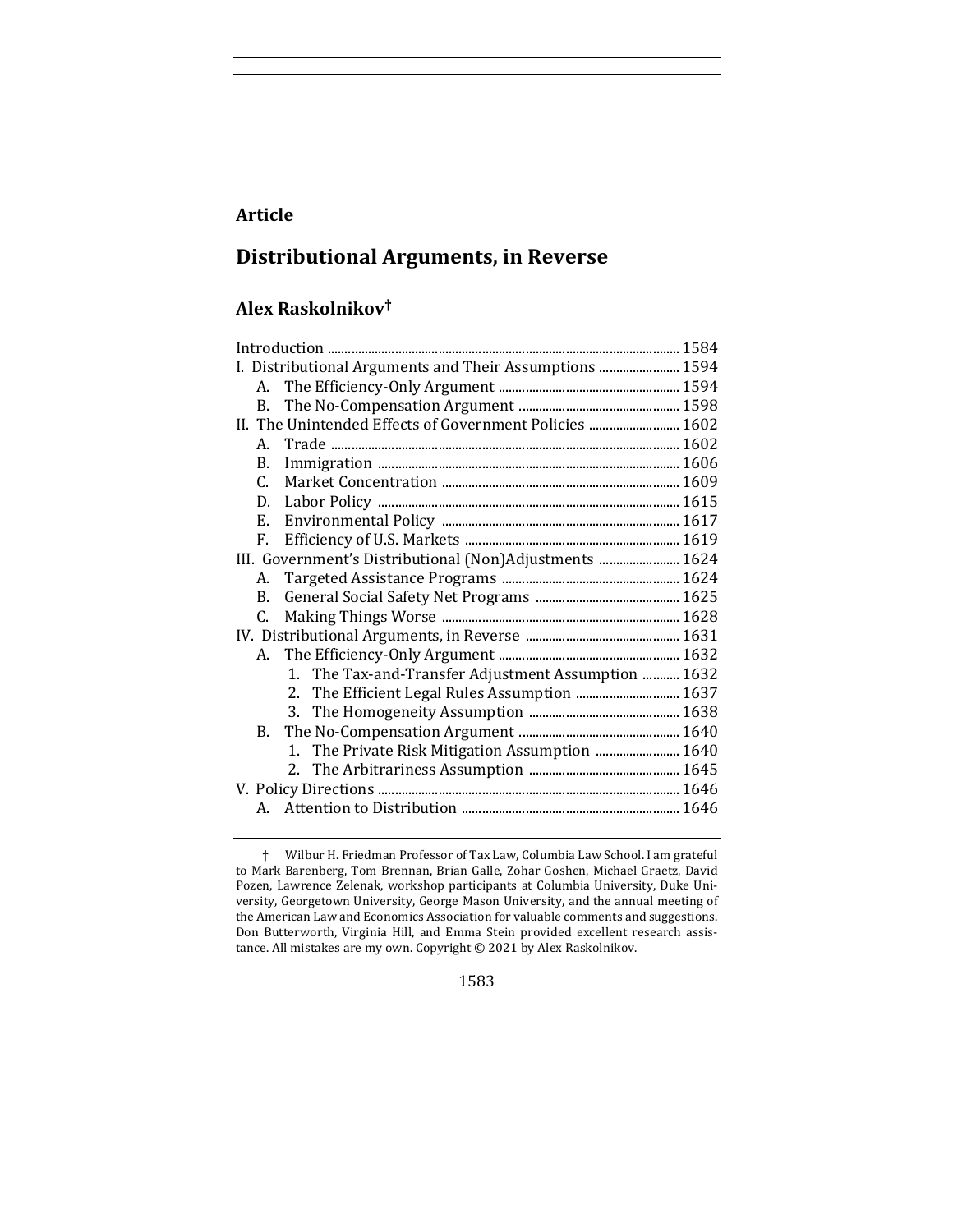| 1584 | MINNESOTA LAW REVIEW | [105:1583] |
|------|----------------------|------------|
|      |                      |            |

|  | C. Transitional Assistance and Uniform Social Insurance  1650 |  |  |
|--|---------------------------------------------------------------|--|--|
|  |                                                               |  |  |
|  |                                                               |  |  |
|  | B. Distributional Impacts Take Too Long To Reveal             |  |  |
|  |                                                               |  |  |
|  |                                                               |  |  |
|  |                                                               |  |  |

Of the tendencies that are harmful to sound economics, the most seductive, and in my opinion the most poisonous, is to focus on questions of distribution.

Robert Lucas, Nobel Laureate in Economics<sup>1</sup>

Marie Antoinette said, "Let them eat cake." But history records no transfer of sugar and flour to her peasant subjects.

Paul Samuelson, Nobel Laureate in Economics<sup>2</sup>

### INTRODUCTION

On November 9, 1993, less than two weeks before the pivotal congressional vote that would decide the fate of the North American Free Trade Agreement (NAFTA), Vice President Al Gore was on Larry King Live—the most watched show in CNN history.<sup>3</sup> That night, the show had its largest audience ever. Over eleven million viewers tuned in to watch Gore debate NAFTA with the 1990s' version of a flamboyant-billionaire-turned-protectionist-presidential-aspirant H. Ross Perot.<sup>4</sup> Naturally, the two debaters disagreed.

<sup>1.</sup> Robert E. Lucas, Jr., *The Industrial Revolution: Past and Future*, 44 ECON. EDUC. BULL. 1, 8 (2004).

<sup>2.</sup> Paul A. Samuelson, *Where Ricardo and Mill Rebut and Confirm Arguments of Mainstream Economists Supporting Globalization*, J. ECON. PERSPS., Summer 2004, at 135, 144. To be fair to Lucas, he concludes the paragraph that starts with the quoted sentence by saying: "The potential for improving the lives of poor people by finding different ways of distributing current production is *nothing* compared to the apparently limitless potential of increasing production." *Id.* Be that as it may, Marie Antoinette lost her head.

<sup>3.</sup> Larry King Live: NAFTA Debate-Gore Vs. Perot (CNN television broadcast Nov. 9, 1993) [hereinafter *CNN Debate*]. For the viewing statistics of the show, see *Larry* King Live, WIKIPEDIA, https://en.wikipedia.org/wiki/Larry\_King\_Live [https://perma .cc/P63N-6RZQ].

<sup>4.</sup> *See CNN Debate*, *supra* note 3; *Larry King Live*, *supra* note 3.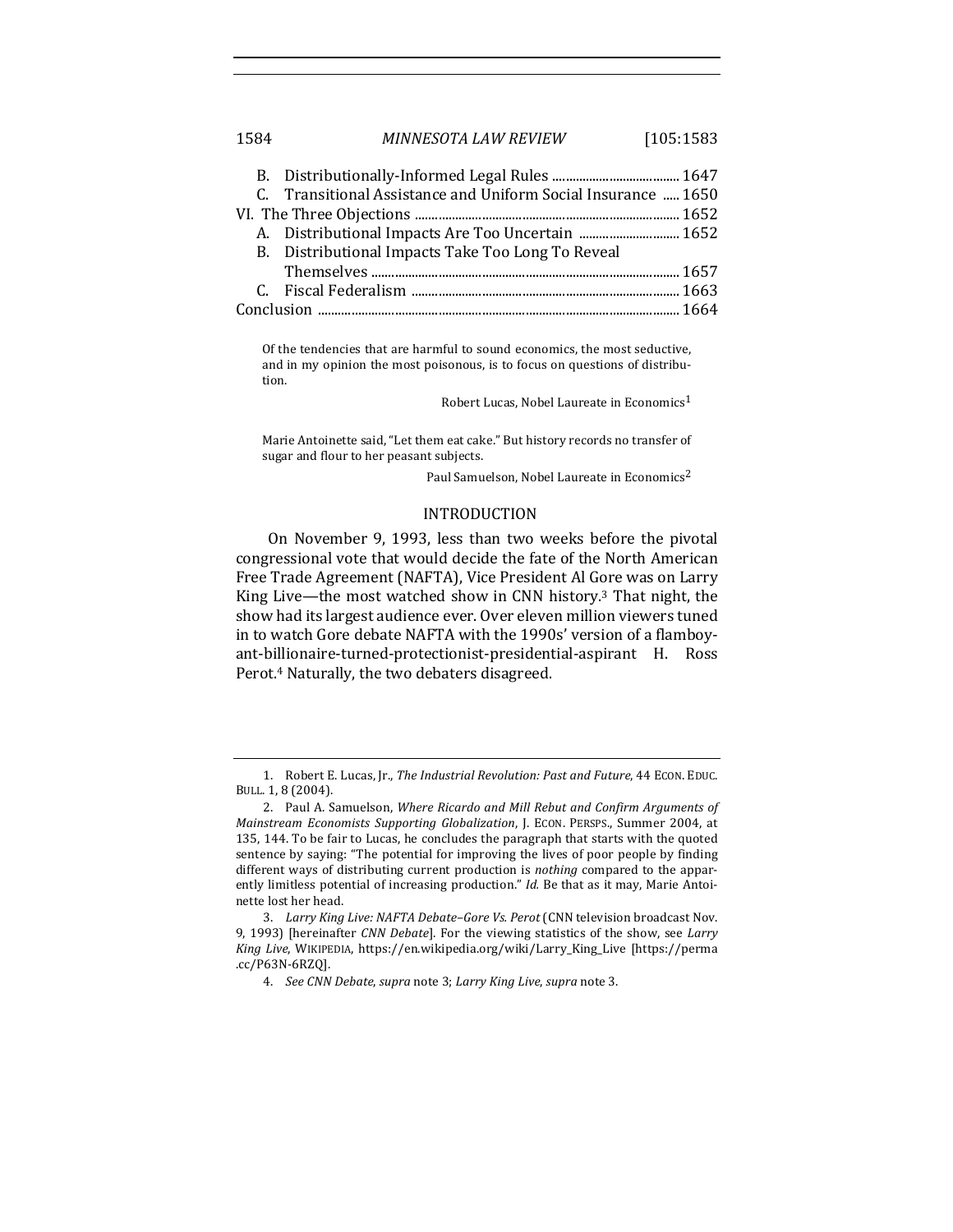Perot warned Americans about the "giant sucking sound" that they would hear if NAFTA passed, $5$  as almost six million jobs would move south of the border.<sup>6</sup> He was not alone in his concerns. Trade unions opposed the agreement as well, worried about large losses of American jobs.<sup>7</sup>

But Gore had a completely different view. Not only would NAFTA not cost American workers, he argued, it would bring 200,000 new jobs to the United States.<sup>8</sup> There would not be even an initial "dip" in U.S. employment, he reassured the viewing public.<sup>9</sup> Perot and the unions were wrong.

As the NAFTA debate raged on, the non-partisan Congressional Budget Office (CBO) reviewed nineteen forecasts of NAFTA's economic impact. Whatever the uncertainties, the CBO concluded, the "models estimate that NAFTA would have little effect on the vast majority of major industries in the United States, and that even the largest of these effects would be surprisingly small."<sup>10</sup> Gore, it appeared, had the better argument.

Congress approved NAFTA on November 20, 1993, with more than half of the representatives of Gore's own party voting against it.<sup>11</sup> In the two decades that followed, congressional majorities and presidential administrations acted as if the CBO had perfect foresight. Although advocates continued to sound alarms, $12$  policymakers remained unmoved. They offered no meaningful transitional assistance to workers affected by NAFTA and China's accession to the World

7. *See* EDWARD ALDEN, FAILURE TO ADJUST: HOW AMERICANS GOT LEFT BEHIND IN THE GLOBAL ECONOMY 82 (2017).

8. *See CNN Debate, supra* note 3.

9. *Id.*

10. CONG. BUDGET OFF., ESTIMATING THE EFFECTS OF NAFTA: AN ASSESSMENT OF THE ECONOMIC MODELS AND OTHER EMPIRICAL STUDIES 61 (1993), https://www.cbo.gov/ sites/default/files/103rd-congress-1993-1994/reports/93doc154.pdf [https:// perma.cc/ZF4Q-F5NV].

11. *See* ALDEN, *supra* note 7, at 22; H.R. 3450, 103d Cong. (1993).

12. *See, e.g.*, ROBERT E. SCOTT, CARLOS SALAS & BRUCE CAMPBELL, ECON. POL'Y INST., BRIEFING PAPER NO. 173, REVISITING NAFTA: STILL NOT WORKING FOR NORTH AMERICA'S WORKERS (2006); ROBERT E. SCOTT, ECON. POL'Y INST., BRIEFING PAPER NO. 308, HEADING SOUTH, U.S.-MEXICO TRADE AND JOB DISPLACEMENT AFTER NAFTA (2011).

<sup>5.</sup> Eduardo Porter, Ross Perot's Warning of a "Giant Sucking Sound" on Nafta Ech*oes Today*, N.Y. TIMES (July 9, 2019), https://www.nytimes.com/2019/07/09/ business/economy/ross-perot-nafta-trade.html [https://perma.cc/ZNG9-EUVV].

<sup>6.</sup> *See* Ross PEROT & PAT CHOATE, SAVE YOUR JOB, SAVE OUR COUNTRY: WHY NAFTA MUST BE STOPPED—NOW! 52–54 (1993); *see also Background Briefing Nafta*, White House, Sept. 15, 1993, 1993 WL 366308, at  $7-8$  (explaining that Perot's claim implies—incredibly—that by absorbing 5.9 million U.S. jobs, Mexico would *double* its GNP).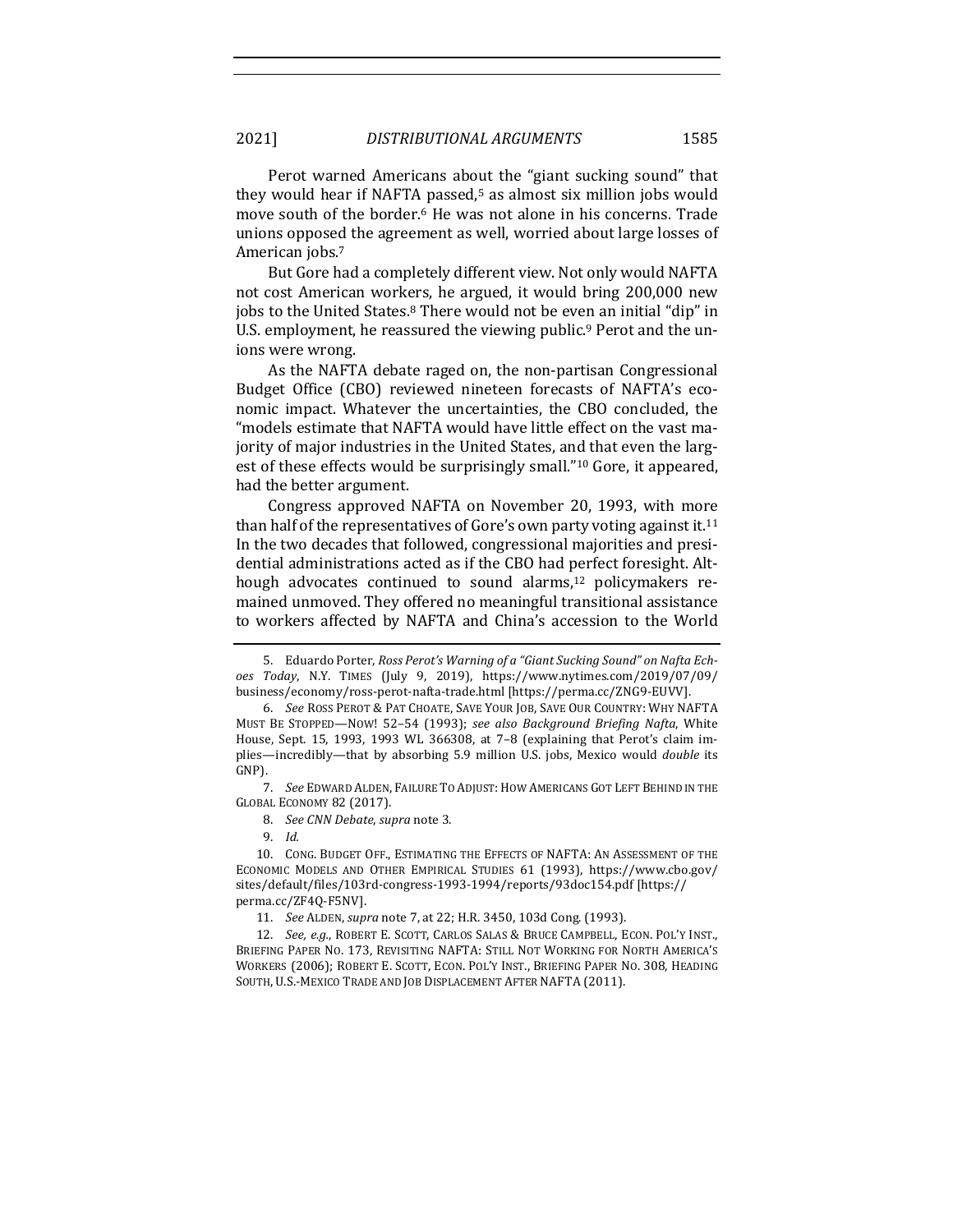Trade Organization (WTO) that followed a decade later with U.S. acquiescence. They did not modify the social safety net to help American workers absorb the economic shocks of trade liberalization. They did not slow the pace of that liberalization to enable experts to better assess the resulting distributional impacts. And experts themselves remained uninterested in checking whether the CBO's prediction of "surprisingly small" adverse economic impacts would turn out to be true.<sup>13</sup> (It did not).

A similar story may be told about the evolution of U.S. competition policy, immigration policy, labor policy, and environmental policy during the same period. All these policies, we are now learning, gave rise to large, unintended distributional burdens that were missed by academics and ignored by policymakers again and again.

The consequences of these decisions have upended American politics and will continue to do so in years to come. The causes of these decisions are numerous and complex. But the intellectual foundation of these decisions is clear. And it is this foundation—or at least its key elements—that are the focus of this Article.

Over the past several decades, two influential arguments have dominated academic debates about the proper scope of government distributional policies. The first argument posits that efficiency should be the *only* concern of economic regulation. This "efficiency-only" argument urges the government to ignore distributional considerations in the design of legal rules. Distribution, the argument concludes, should be addressed through the tax-and-transfer system alone.<sup>14</sup>

<sup>13.</sup> This is particularly true of academic experts. On NAFTA's ten-year anniversary, the Congressional Research Service reviewed "numerous evaluations" of the economic effects of NAFTA. Not a single evaluation was performed by an academic economist or published in a peer-reviewed journal. The evaluations mostly reaffirmed the 1993 consensus about the small economic impact of NAFTA, though a Carnegie Foundation report did discuss the need for trade adjustment assistance and a possible need for a larger social safety net. J.F. HORNBECK, CONG. RSCH. SERV., NAFTA AT TEN: LESSONS FROM RECENT STUDIES 2 (2017).

<sup>14.</sup> The key statements of this argument are Louis Kaplow & Steven Shavell, *Why the Legal System Is Less Efficient than the Income Tax in Redistributing Income, 23 I.* LEGAL STUD. 667 (1994), and Steven Shavell, *A Note on Efficiency Vs. Distributional Eq*uity in Legal Rulemaking: Should Distributional *Equity Matter Given Optimal Income* Taxation?, 71 AM. ECON. REV. (PAPERS & PROC.) 414 (1981). For an earlier expression of the same idea, see Aanund Hylland & Richard Zeckhauser, *Distributional Objectives Should Affect Taxes but Not Program Choice or Design,* 81 SCANDINAVIAN J. ECON. 264 (1979). For a later contribution, see David A. Weisbach, *Should Legal Rules Be Used To Redistribute Income?*, 70 U. CHI. L. REV. 439 (2003). The economic model on which the argument rests comes from Anthony B. Atkinson & Joseph E. Stiglitz, *The Design of Tax Structure: Direct Versus Indirect Taxation*, 6 J. PUB. ECON. 55 (1976).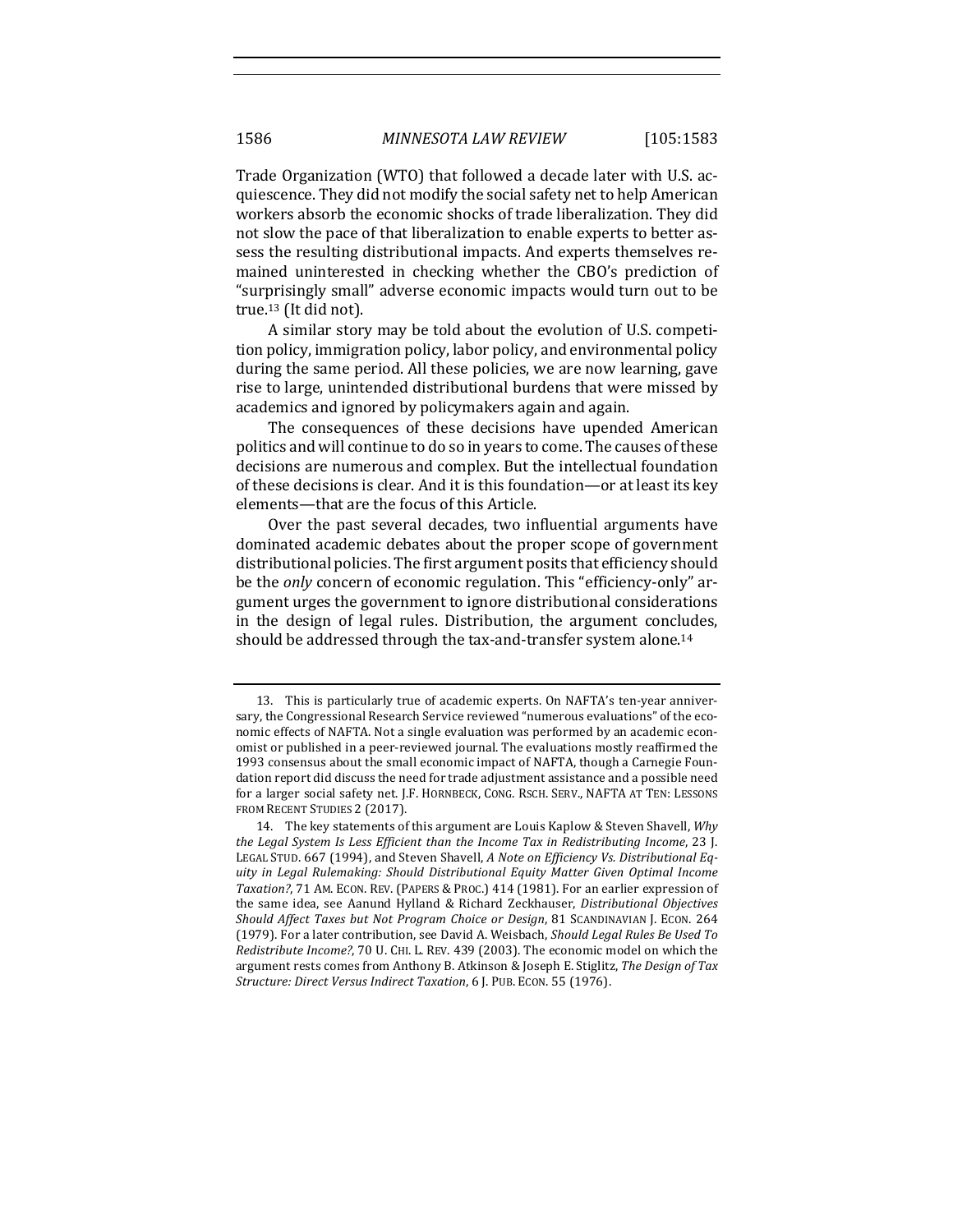The second argument resists government compensation for those unintentionally harmed by new or changing government programs. Private markets do a better job of protecting people from foreseeable risks than the government ever could, this "no-compensation" argument explains.<sup>15</sup> Besides, if the government does try to compensate unintended losers, the resulting effort is bound to be arbitrary, unfair, and ultimately unsustainable.<sup>16</sup>

Taken together, the two arguments urge a decidedly limited government involvement in the distribution of economic resources and outcomes in society. To be clear, the arguments do not oppose all such involvement. But they do limit it to certain occasions (generally excluding losses from legal transitions) and certain forms (generally the tax-and-transfer system alone).<sup>17</sup>

This Article contends that the government should consider-rather than ignore—distributional consequences both in the design of legal rules and during legal transitions. This does not mean that the distributional effect of every legal rule should be measured and taken into account in the rule's design. But if the likely distributional effects are unintended, large, and objectionable, if the efficiency of the legal rule is doubtful, if the compensating tax-and-transfer adjustment is not forthcoming (or has not occurred), policymakers should take distribution into account. One way of doing so is to choose among several alternative legal rules of questionable efficiency the one with better distributional consequences. Another is to slow the pace of legal change in certain cases.

This Article also does not suggest that every transitional loss should be reimbursed. But if losses are large and unforeseeable, if private risk-mitigation mechanisms are unavailable, the government should step in. Enacting a broad-based transitional assistance program for low-skill workers and replacing our complex, obscure, statespecific social safety net with a simpler, transparent, nationally uniform one would go a long way toward mitigating the losses discussed here.

<sup>15.</sup> The key articulation of this claim is Louis Kaplow, An Economic Analysis of Le*gal Transitions*, 99 HARV. L. REV. 509, 535–36 (1986).

<sup>16.</sup> An early—and possibly the original—explication of this point is Clair Wilcox, *Relief for Victims of Tariff Cuts, 40 AM. ECON. REV. 884 (1950).* 

<sup>17.</sup> This brief summary of the two arguments presents their strong, generally recognized version. For a discussion of qualifications and caveats, see *infra* text accompanying notes 45-53, 60-66.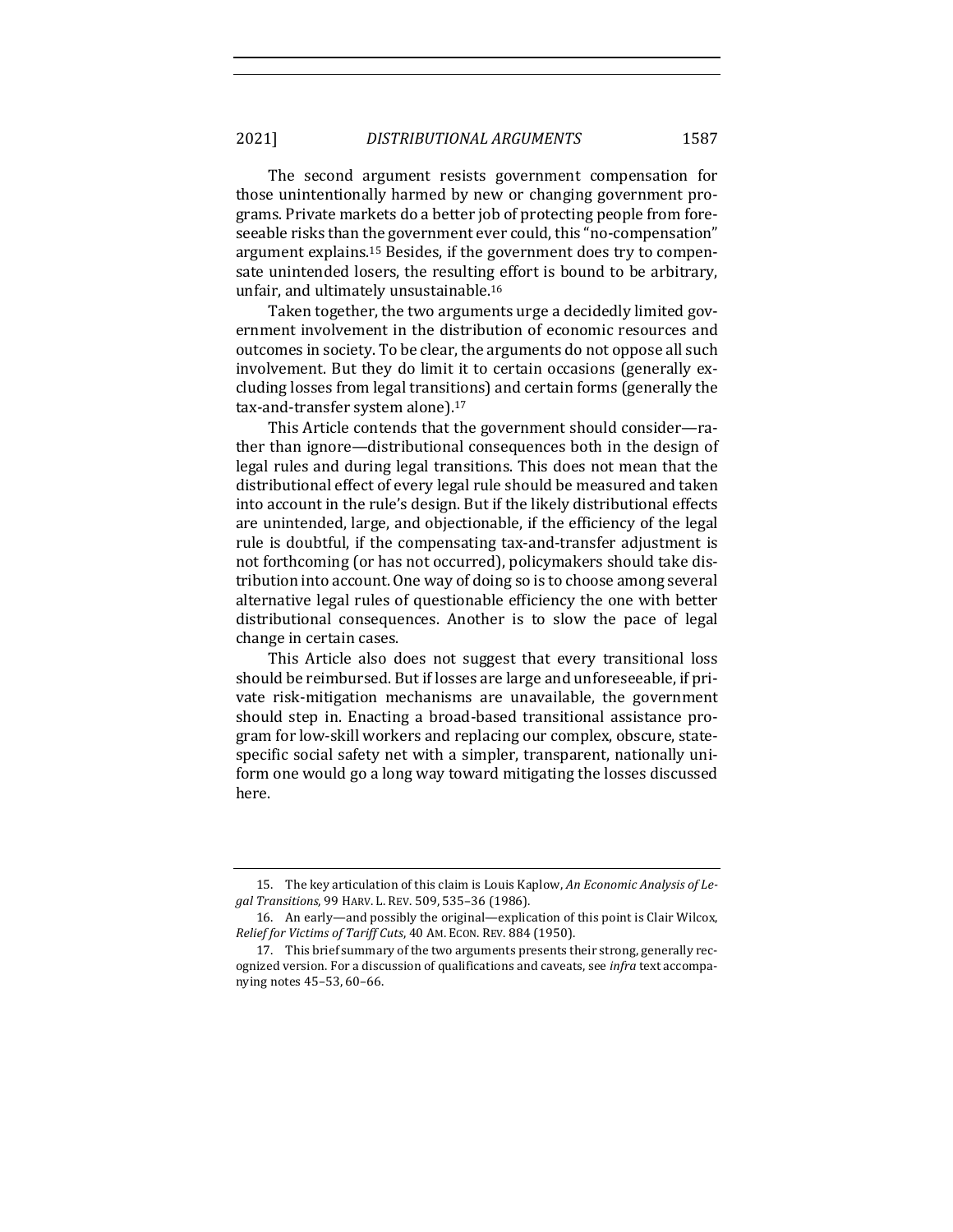This Article is not the first one to challenge the two influential distributional arguments.<sup>18</sup> But none of the previous counters took account of the large body of emerging research in the economics of trade, labor, immigration, industrial organization, and regulation. The economists' findings are so recent that, to the best of my knowledge, no one has used them to reassess the two arguments. This Article undertakes such reassessment and reaches a stark conclusion: the assumptions underlying both arguments—not just some assumptions,

<sup>18.</sup> For the counters to the efficiency-only argument, see, for example, GUIDO CAL-ABRESI, THE FUTURE OF LAW & ECONOMICS, ESSAYS IN REFORM AND RECOLLECTION 73-81 (2016), which points out that the efficiency-only argument ignores widespread preferences for equal distribution of merit goods while maintaining economic incentives in production and distribution of non-merit goods; Tomer Blumkin & Yoram Margalioth, On the Limits of Redistributive Taxation: Establishing a Case for Equity-Informed Legal Rules, 25 VA. TAX REV. 1, 3 (2005), which discusses the effect of administrative costs and egalitarian preferences on the choice of distributional instruments; Lee Anne Fennell & Richard H. McAdams, *The Distributive Deficit in Law and Economics*, 100 MINN. L. REV. 1051, 1052-53 (2016), which argues that political impediments to offsetting distributive adjustments defeat the unequivocal prescription of the efficiency-only argument; Zachary Liscow, Note, *Reducing Inequality on the Cheap: When Legal Rule Design Should Incorporate Equity as Well as Efficiency*, 123 YALE L.J. 2478, 2482-83 (2014), which argues that legal rules may be more efficient than the tax-and-transfer system in reducing inequality in certain circumstances; Kyle Logue & Ronen Avraham, *Redistributing Optimally: Of Tax Rules, Legal Rules, and Insurance*, 56 TAX L. REV. 157, 167–68 (2003), which draws attention to non-income sources of inequality as a reason to account for distributional consequences in designing legal rules; Richard L. Revesz, *Regulation and Distribution,* 93 N.Y.U. L. REV. 1489 (2018), which argues in favor of a standing interagency regulatory body to address undesirable distributional effects of legal rules; and Chris William Sanchirico, *Taxes Versus Legal Rules as Instruments for Equity: A More Equitable View, 29 J. LEGAL STUD. 797, 798 (2000), which argues that* possible unobserved within-income-group heterogeneity should lead to distributionally informed legal rules. For examples of objections to the no-compensation argument, see, for example, Michael Doran, *Legislative Compromise and Tax Transition Policy*, 74 U. CHI. L. REV. 545, 545–47 (2007), which argues that by binding itself to either always or never compensating transitional losses, the legislature reduces its ability to compromise on future legislation; Jill E. Fisch, Retroactivity and Legal Change: An Equi*librium Approach*, 110 HARV. L. REV. 1055, 1090-91 (1997), which points out that market insurance may be unavailable in particular cases and that public cost of retroactive lawmaking may be unacceptably high; Daniel S. Goldberg, Tax Subsidies: One-Time Vs. *Periodic—An Economic Analysis of the Tax Policy Alternatives*, 49 TAX L. REV. 305, 328– 30 (1994), which suggests that committing to transition relief reduces investment uncertainty and administrative and operational costs of legislation; Kyle Logue, Tax Tran*sitions, Opportunistic Retroactivity, and the Benefits of Government Precommitment*, 94 MICH. L. REV. 1129, 1132 (1996), which contests the no-compensation argument as applied to incentive subsidies while analogizing them to government contracts; and [. Mark Ramseyer & Minoru Nakazato, *Tax Transitions and the Protection Racket: A Reply* to Professors Graetz and Kaplow, 75 VA. L. REV. 1155 (1989), which explains why the no-compensation rule would—and does—give rise to rent-seeking.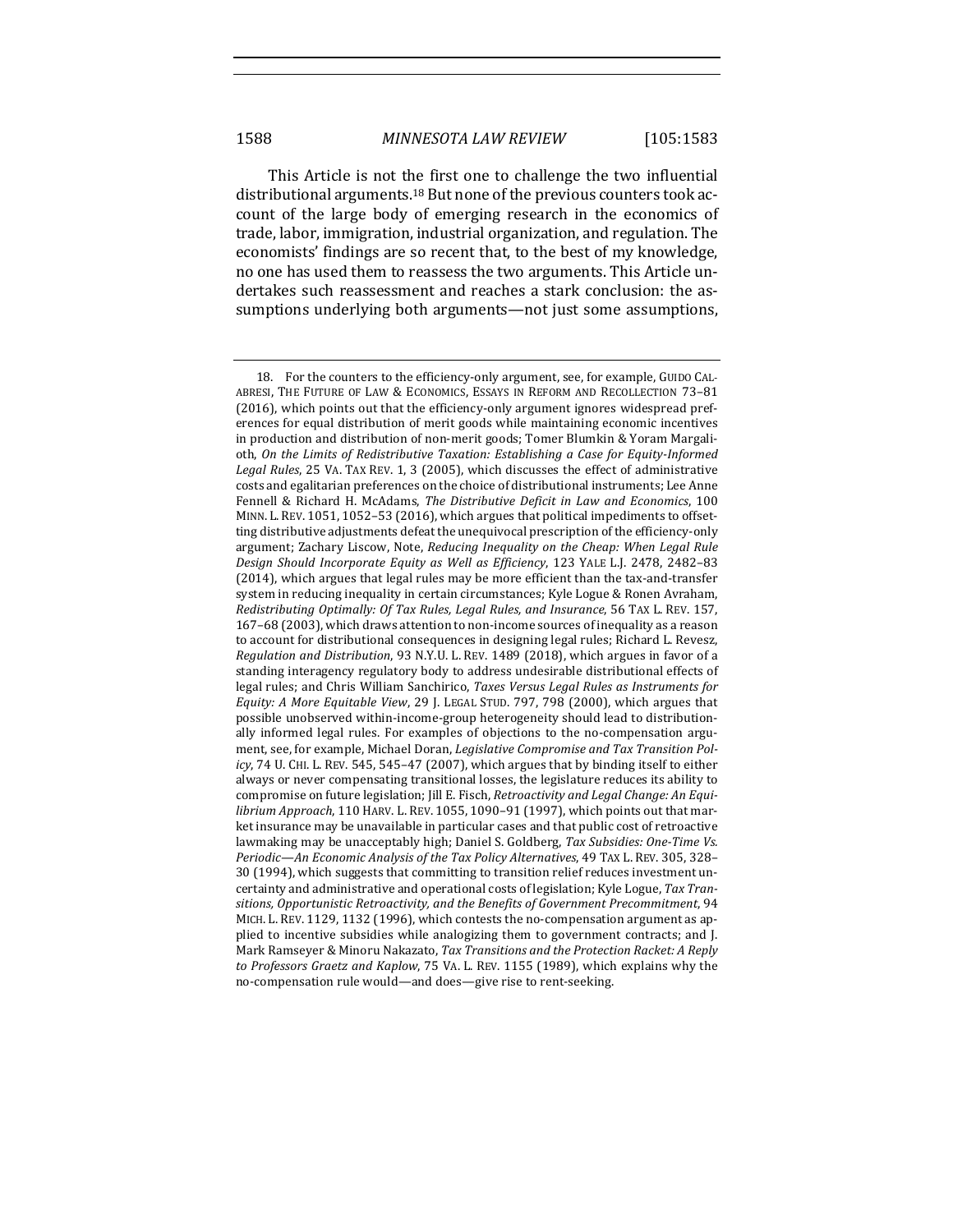but key assumptions—falter when compared to actual outcomes, either in general or in a large and important set of cases. Moreover, once these assumptions are changed to reflect reality, the policy prescriptions resulting from the two arguments do not merely become indeterminate. Rather, the analytical machinery underlying the arguments goes in reverse—the policy prescriptions become the opposite of the original ones.<sup>19</sup>

The efficiency-only argument assumes that distributional adjustments take place in the tax-and-transfer system, at least "in response" to changes in legal rules whenever these changes resulted in a 'sufficiently important' shift in the distribution of income."<sup>20</sup> It is becoming increasingly clear that over the past several decades, a range of government policies gave rise to such distributional shifts. These policies unintentionally imposed large losses on a specific group of Americans consisting of low-skill, low-education, pre-retirement age workers. Yet the U.S. government has enacted no significant programs aimed at offsetting or mitigating these  $losses<sup>21</sup>$  The assumed tax-and-transfer adjustments never materialized.

Moreover, the efficiency-only argument stresses the importance of designing legal rules to achieve economic efficiency. But recent research raises serious doubts about the efficiency of actual legal rules, and even entire legal regimes. There is growing evidence of multiple market failures: monopoly power in product markets, monopsony power in labor markets, and possible anticompetitive behavior in capital markets as well.<sup>22</sup> Law-and-economics scholars are increasingly skeptical about the efficiency of the common law.<sup>23</sup> If the assumption that real-world legal rules are at least roughly efficient is implausible, it becomes difficult to argue for sacrificing real-world distributional concerns for the sake of hypothetical efficiency.

Furthermore, it is well-understood that the choice between legal rules and the tax-and-transfer system becomes complicated if there is unobserved heterogeneity among people in the same income group.

<sup>19.</sup> Lee Fennell and Richard McAdams recently advanced a similar critique regarding a related assumption embedded in the efficiency-only argument, pointing out that the theory's main takeaway is *inverted* when (or more precisely, given that) this assumption fails to hold. See Lee Anne Fennell & Richard H. McAdams, Inversion Aver*sion*, 86 U. CHI. L. REV. 797, 806 (2019).

<sup>20.</sup> Shavell, *supra* note 14, at 417.

<sup>21.</sup> *See infra* text accompanying notes 258–61 (explaining why the Affordable Care Act and the expansion of the Earned Income Tax Credit cannot be plausibly viewed as such compensating adjustments).

<sup>22.</sup> For a discussion, see *infra* text accompanying notes 189-225.

<sup>23.</sup> For a discussion, see *infra* text accompanying note 226.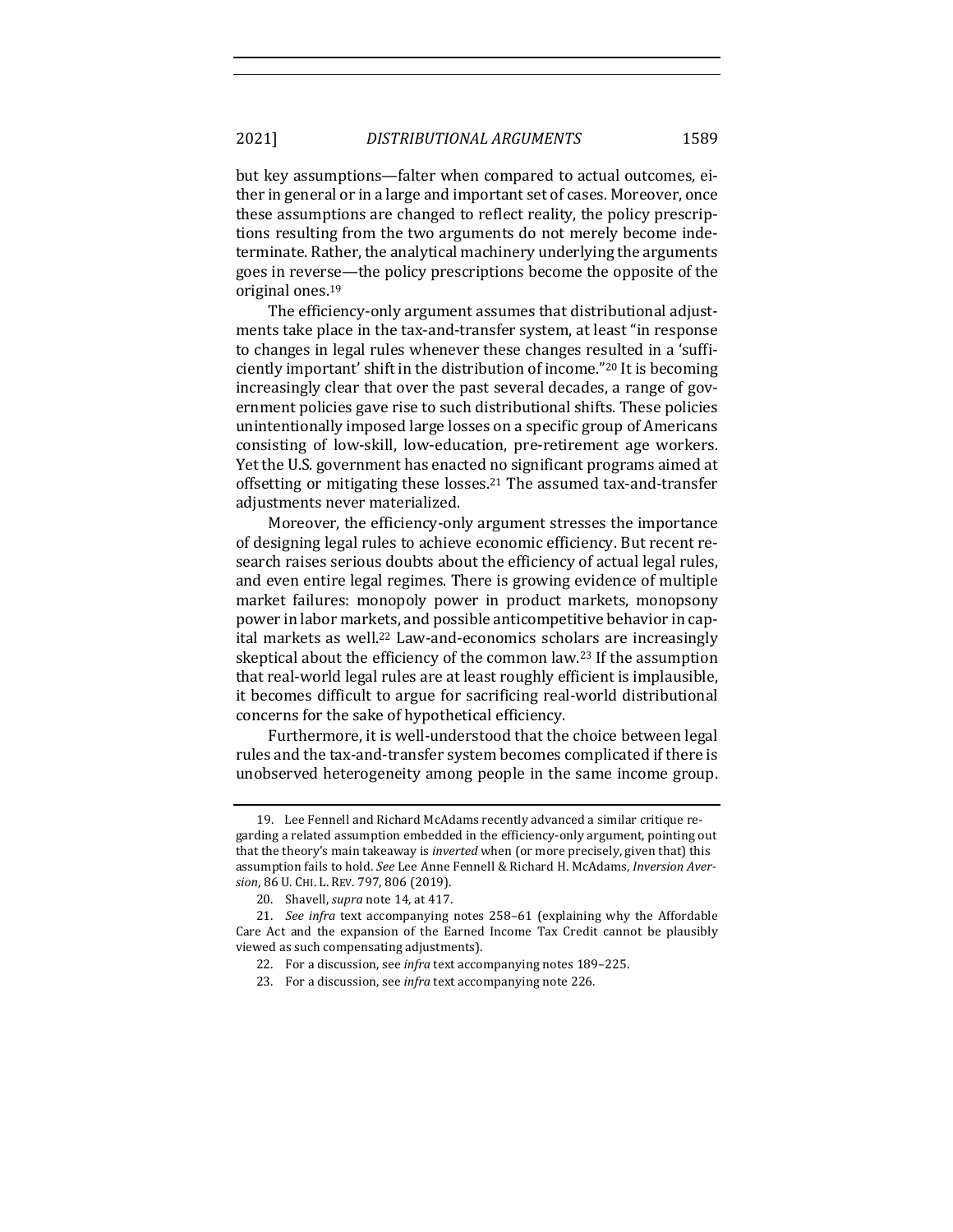So only if one assumes that such heterogeneity does not exist (or is not important) does the efficiency-only argument's ultimate prescription retain its full force. It turns out, however, that unobserved heterogeneity does exist within the group of low-skill American workers.<sup>24</sup> Although less consequential than the failure of the first two assumptions, this heterogeneity adds another reason to reconsider the efficiency-only argument.

Turning to the no-compensation argument reveals a similar disconnect between assumptions and reality. The argument urges no government relief for unintended losers from changes in government policies. In its general form, this argument relies on two assumptions. First, private actors can anticipate future legal changes. Second, actors can insure against those changes either by buying private insurance or by diversifying in financial markets.

No doubt, some changes may be anticipated, private insurance may be available, and diversification may be a realistic possibility. But for those affected by the changes in U.S. trade, competition, labor, and other policies discussed in this Article, none of this is true. Economists are surprised by the magnitude and concentration of negative shocks from trade liberalization, labor market monopsonization, and other recent policies—shocks that they are discovering only now.<sup>25</sup> Given that experts failed to anticipate these shocks, American workers who suffered them could hardly be expected to have had greater foresight. Financial diversification is of no help for these workers either, and no private insurance is available. Large, unanticipated, privately uninsurable, and undiversifiable losses of labor income are the classic reason for social insurance, whether these losses result from legal changes or not.<sup>26</sup> So the no-compensation argument's own logic points toward the need for government assistance for those who suffer these losses.

A narrower version of the same argument rejects targeted government assistance even when the factual assumptions underlying the broad version do not hold. Even if government compensation is a good idea in theory, this narrower version states, it cannot be implemented in practice without relying on arbitrary distinctions.<sup>27</sup>

<sup>24.</sup> For a discussion, see *infra* text accompanying notes 279-98, 318-23.

<sup>25.</sup> *Cf. supra* note 12 and accompanying text.

<sup>26.</sup> *See* Raj Chetty & Amy Finkelstein, *Social Insurance: Connecting Theory to Data*, *in* 5 HANDBOOK OF PUBLIC ECONOMICS 111, 134, 140-41 (Alan J. Auerbach, Raj Chetty, Martin Feldstein & Emmanuel Saez eds., 2013); MICHAEL J. GRAETZ & JERRY L. MASHAW, TRUE SECURITY: RETHINKING AMERICAN SOCIAL INSURANCE 26-27 (1999); Alan B. Krueger & Bruce D. Meyer, *Labor Supply Effects of Social Insurance*, *in* 4 HANDBOOK OF PUBLIC ECONOMICS 2327, 2330 (Alan J. Auerbach & Martin Feldstein eds., 2002).

<sup>27.</sup> *See* Wilcox, *supra* note 16, at 886-89.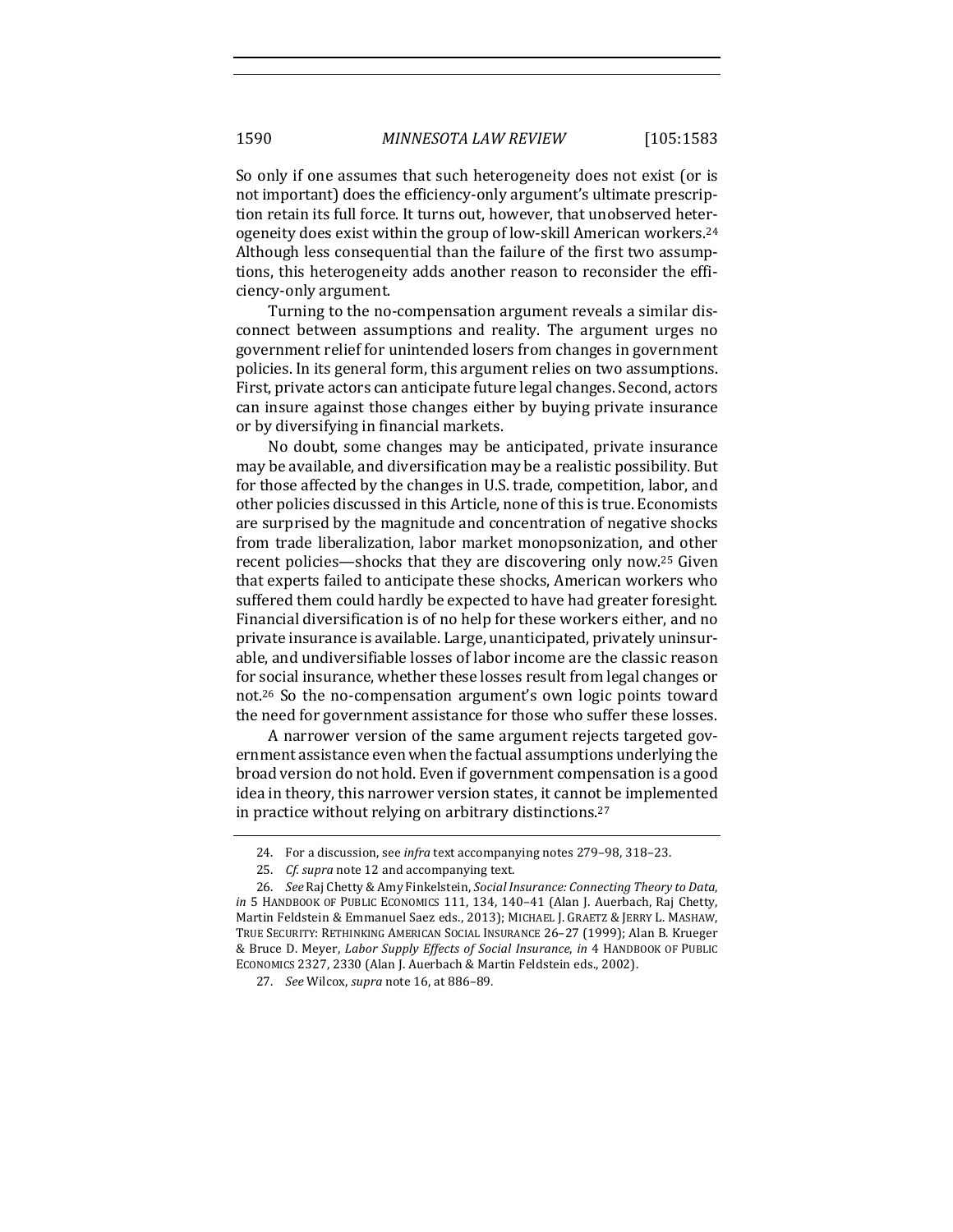This implementation critique assumes the need for arbitrary line drawing. That assumption has been plausible for decades as the only significant U.S. transitional assistance policy has been the Trade Adjustment Assistance Program (TAA).<sup>28</sup> But the TAA's reliance on distinctions is irrelevant today. Economists are discovering that it was not only U.S. trade policy that unintentionally harmed low-skill American workers. Widespread labor market monopsony resulting from weak enforcement of U.S. competition laws likely harmed these workers as well. The same is likely true of U.S. labor policy, environmental policy, and the federal government's acquiescence in the proliferation of state licensing requirements and local zoning regulation. Given these findings, the targeted adjustment assistance program needed today would require much less targeting compared to the TAA.<sup>29</sup> Rather than separating workers harmed by free trade from those harmed by labor market monopsony, automation, poor management, and so on, this program would target low-skill workers as a group. Such broad targeting would not suffer from the arbitrariness that bedeviled the TAA for half a century.

Considering U.S. social insurance in light of recent empirical findings brings more reasons for concern. These findings highlight a major, previously unappreciated flaw of U.S. distributional policies. It is no secret that the U.S. social safety net is highly location-specific. Welfare,<sup>30</sup> unemployment insurance,<sup>31</sup> health insurance,<sup>32</sup> and nutritional assistance<sup>33</sup> vary greatly from state to state. Academics have supported this variation by pointing out the benefits of experimentation, local accountability, sensitivity to variations in the cost of living, and

<sup>28.</sup> *See* J.F. HORNBECK, CONG. RSCH. SERV., R41922, TRADE ADJUSTMENT ASSISTANCE (TAA) AND ITS ROLE IN U.S. TRADE POLICY 2 (2013).

<sup>29.</sup> *See generally id.* 

<sup>30.</sup> See GENE FALK, CONG. RSCH. SERV., THE TEMPORARY ASSISTANCE FOR NEEDY FAMI-LIES (TANF) BLOCK GRANT: A PRIMER ON TANF FINANCING AND FEDERAL REQUIREMENTS 5-8 (2017), https://fas.org/sgp/crs/misc/RL32748.pdf [https://perma.cc/6U85 -X3G5]; David A. Super, *Rethinking Fiscal Federalism*, 118 HARV. L. REV. 2544, 2547 (2005).

<sup>31.</sup> See JULIE M. WHITTAKER & KATELIN P. ISAACS, CONG. RSCH. SERV., UNEMPLOYMENT INSURANCE: PROGRAMS AND BENEFITS 2-4 (2019); JONATHAN GRUBER, PUBLIC FINANCE AND PUBLIC POLICY 385 (2007).

<sup>32.</sup> See ALISON MITCHELL, CONG. RSCH. SERV., IN FOCUS: OVERVIEW OF THE ACA MEDI-CAID EXPANSION (2018).

<sup>33.</sup> See RANDY ALISON AUSSENBERG, CONG. RSCH. SERV., SUPPLEMENTAL NUTRITION AS-SISTANCE PROGRAM (SNAP): A PRIMER ON ELIGIBILITY AND BENEFITS 9-12 (2018).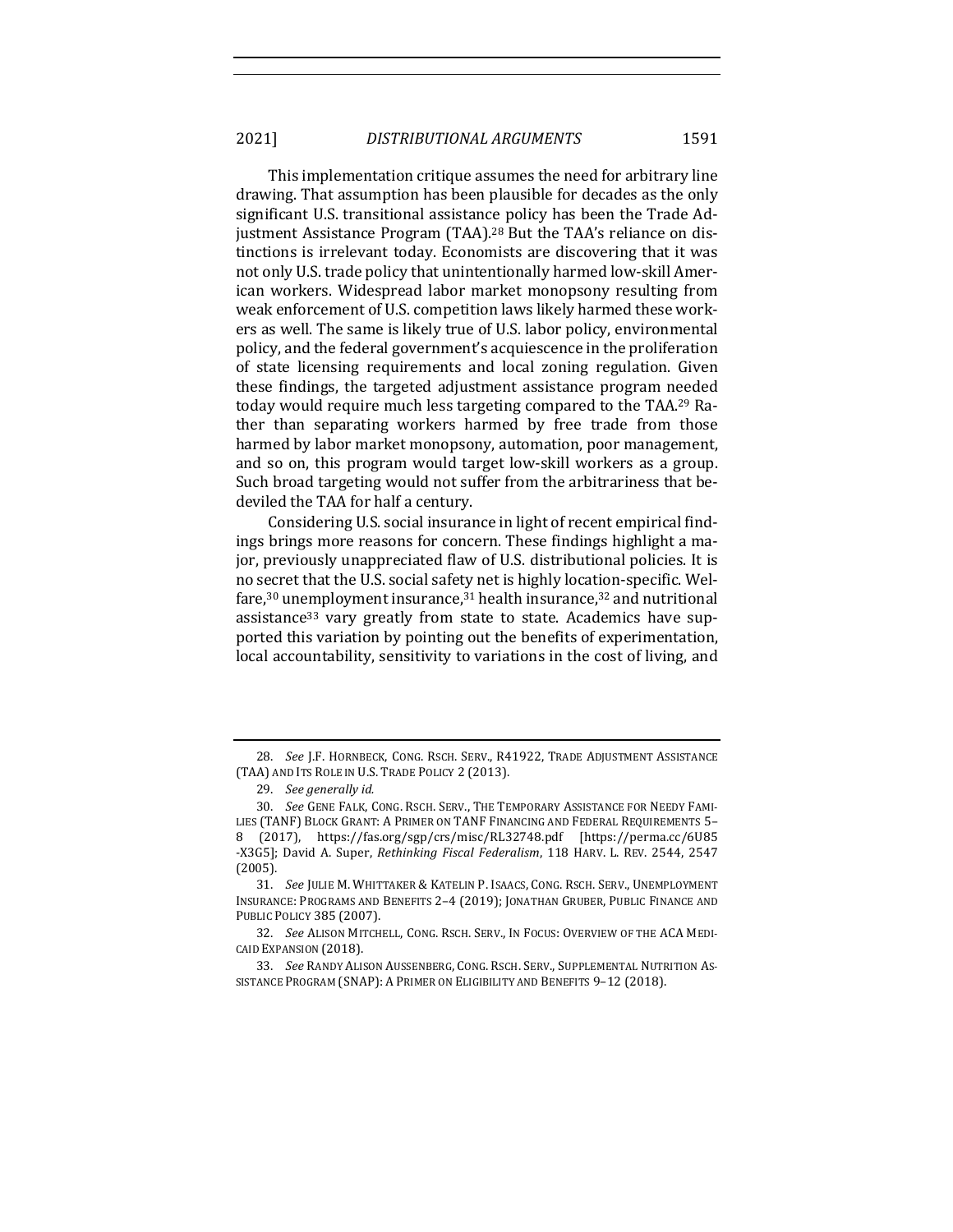responsiveness to taxpayers' heterogeneous preferences for amenities.34

But even if the implicit assumption that all these benefits outweigh the costs of geographic variation has been plausible until recently, it has become much less plausible today. New research reveals that economic shocks resulting from trade liberalization, low-skill immigration, and labor market monopsony are highly local. Moreover, when these shocks occur, labor market adjustments are both difficult and slow. Adjustment costs that economists assumed away and politicians ignored turned out to be a major burden.

These adjustment costs are not inevitable. The federal government can reduce them in two ways. It can lower the artificial, stateimposed barriers to geographic mobility, and it can replace the current complex, obscure, state-specific income assistance programs with simpler, transparent, nationally uniform ones.

Given the Article's conclusions, neither policy experts nor policymakers should feel constrained by the standard prescriptions of the efficiency-only and no-compensation arguments. Instead, they should consider the types of policies that follow logically from replacing the unrealistic assumptions underlying both arguments with plausible ones. These takeaways are sure to give rise to objections. The Article considers three important ones.

The first objection is that distributional adjustments advocated here are uniquely challenging because measuring unintended distributional impacts of government policies is difficult—more difficult, in particular, than forecasting future changes in employment, inflation, revenues, and other key economic indicators that routinely affect government policies.

This objection is factually correct. Distributional projections do, indeed, require more information than forecasts of the standard economic indicators. But greater informational demands do not justify inaction. Our government makes important choices lacking full information about key economic indicators all the time. These predictions have turned out to be wrong again and again. Yet Congress, the Federal Reserve, and other government actors continue to make decisions when faced with uncertain projections, adjusting policy when forecasts turn out to be mistaken. Policymakers should follow the same approach when it comes to distributional adjustments.

<sup>34.</sup> *See* Brian Galle & Joseph Leahy, *Laboratories of Democracy? Policy Innovation in Decentralized Governments*, 58 EMORY L.J. 1333, 1335-37 (2009); Super, *supra* note 30, at 2552-60.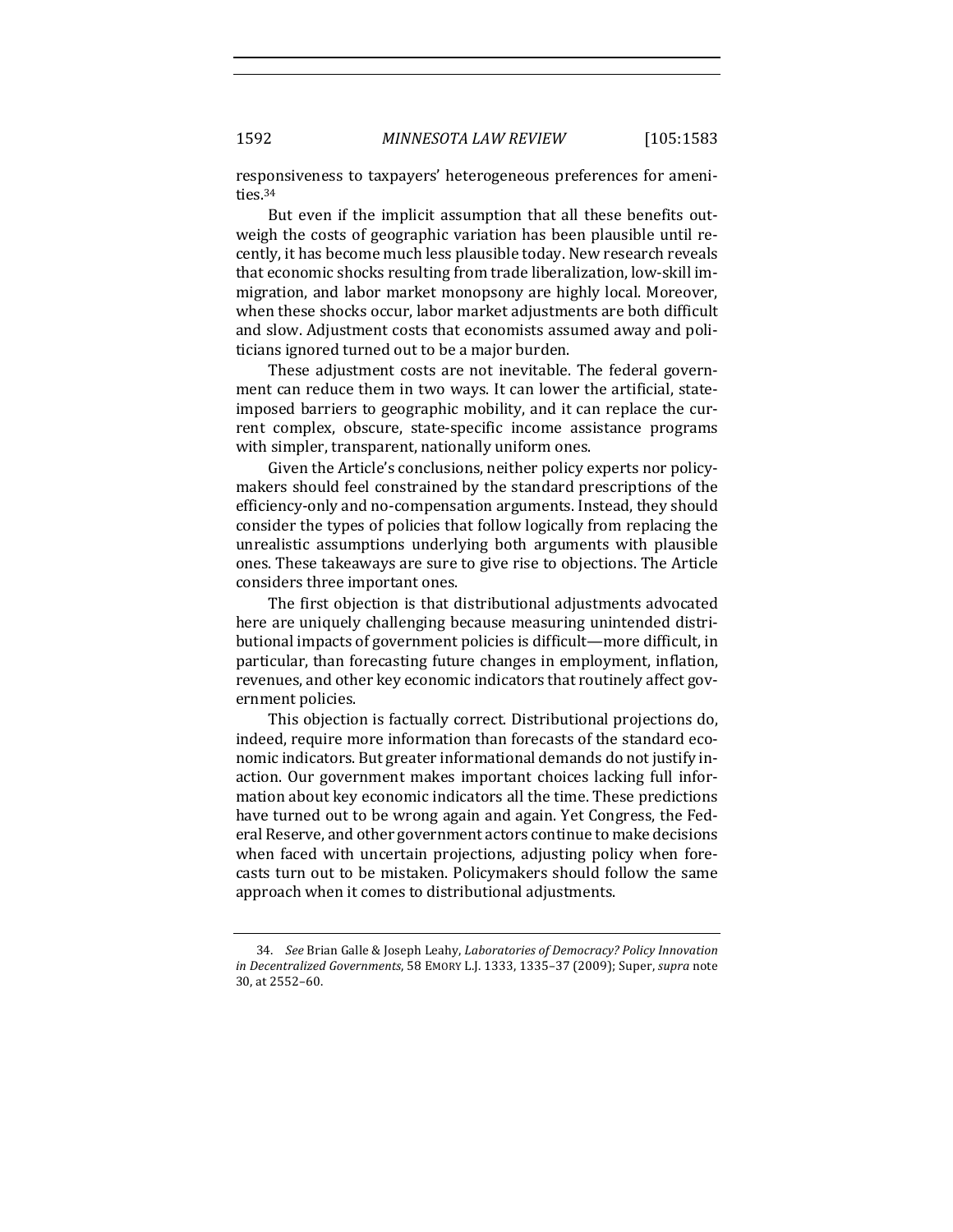The second objection is that distributional impacts take too long to reveal themselves—too long, that is, for the government to be able to respond effectively as these impacts unfold.

Recent evidence appears to support this objection, yet in fact the opposite conclusion emerges from data. Economists are discovering only now the effects of trade shocks that occurred two decades ago and the consequences of changes in the U.S. product and labor markets that took even longer to develop. But the same new research reveals that the reason for these delayed findings is that, to put it bluntly, "it took a while for academics to catch up." $35$  Many long-term trends were visible in the data at least a decade—and in some cases decades—ago. Paying more attention to these and similar trends going forward would allow policymakers to respond to unintended distributional impacts much more promptly.

Third, the call for lowering state-imposed barriers to entry and for a greater uniformity of federal safety net programs runs head-on into fiscal federalism concerns. The Article's response is straightforward. We now know about large costs of geographic immobility. These costs are borne by Americans who are ill-equipped to avoid or absorb them. Whatever the balance between federal and local provision of social insurance and public assistance has been until now, new evidence surely weighs in favor of greater centralization and uniformity.

The Article's arguments unfold in five main parts. Part I summarizes the two distributional arguments and highlights their key assumptions. Part II demonstrates that over the past several decades, numerous major U.S. policies likely imposed large, concentrated burdens on low-skill American workers without aiming to do so. Part III argues that the U.S. government largely ignored these new burdens. Part IV evaluates the assumptions underlying the two distributional arguments in light of the evidence discussed in Parts II and III, finding that the assumptions are contradicted by major economic developments of the past several decades. Part V suggests several directions for policy reform, and Part VI addresses likely counterarguments. The Conclusion emphasizes the general implications of the Article's analysis. Reversing the normative thrust of the two distributional arguments shifts the focus of the academic inquiry. Instead of debating

<sup>35.</sup> Nelson D. Schwartz & Quoctrung Bui, Where Jobs Are Squeezed by Chinese *Trade, Voters Seek Extremes*, N.Y. TIMES (Apr. 25, 2016), https://www.nytimes.com/ 2016/04/26/business/economy/where-jobs-are-squeezed-by-chinese-trade-voters -seek-extremes.html [https://perma.cc/HTU7-2JJQ].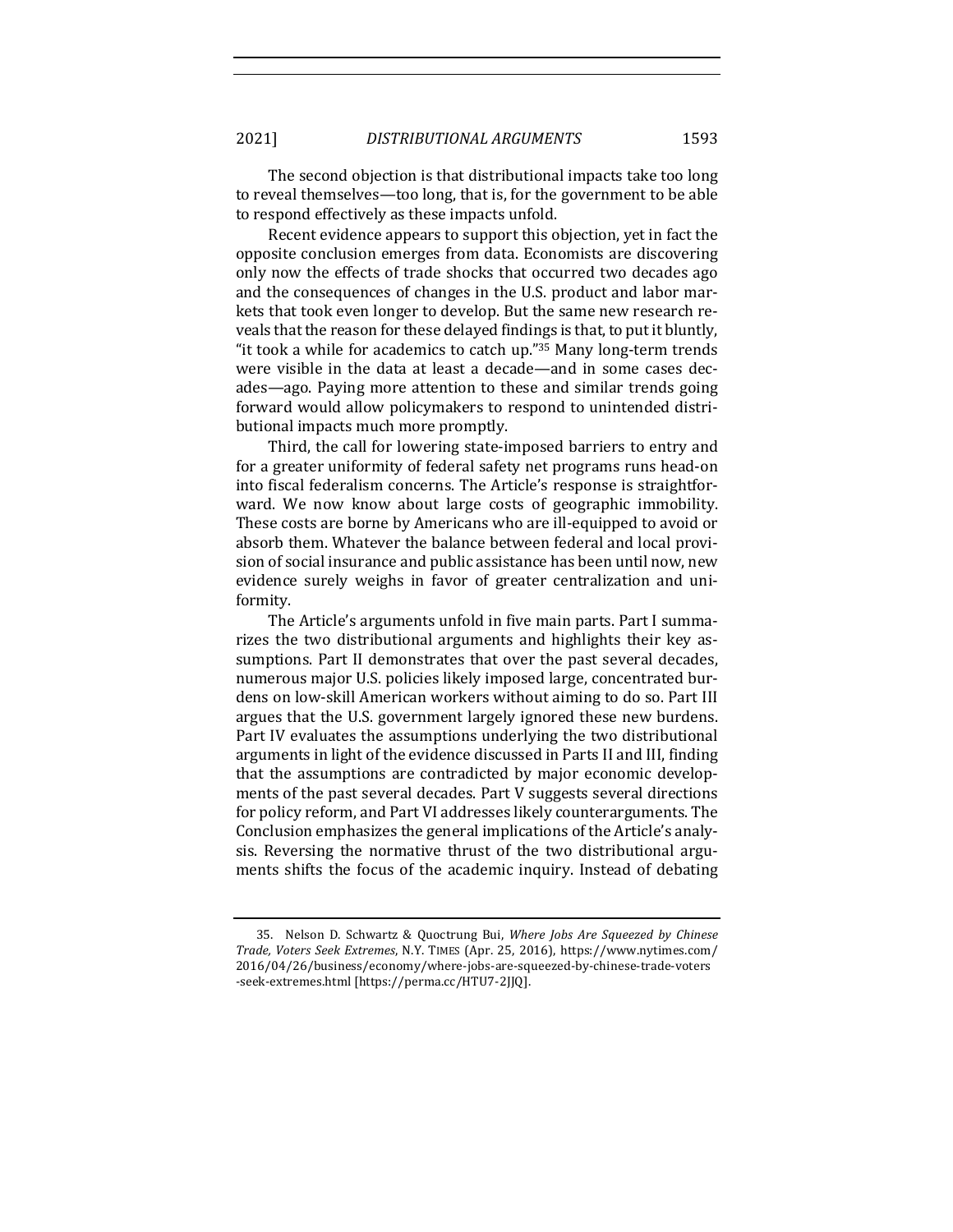*whether* the government should actively shape distributional outcomes in a variety of ways, the question becomes *how* the government should do so, given institutional, informational, and political constraints. Finding and refining answers to this question would help policymakers craft better policy responses to economic shocks, whether these shocks arise from legal reforms, technological transformations, or a global pandemic.

## I. DISTRIBUTIONAL ARGUMENTS AND THEIR ASSUMPTIONS

The close connection between general government programs and the government's distributional policies is not a recent discovery. Two millennia ago Juvenal berated Roman rulers for using bread and circuses to compensate for poor governance.<sup>36</sup> More recently, law-andeconomics scholars advanced two arguments about the interaction of legal rules and distributional policies. The first one limits distributional policies to the tax-and-transfer system. The second one urges policymakers to ignore losses from legal transitions. Both arguments are powerful, compelling, and highly influential.<sup>37</sup> And both rely on assumptions, as all theories do. This Part presents the two arguments and their key assumptions in order to re-examine them in light of recent evidence.

## A. THE EFFICIENCY-ONLY ARGUMENT

In the words of its main proponents Louis Kaplow and Steven Shavell, the efficiency-only argument states that "legal rules should

<sup>36.</sup> *See Bread and Circuses*, WIKIPEDIA, https://en.wikipedia.org/wiki/Bread\_ and\_circuses [https://perma.cc/BGL6-TLRQ].

<sup>37.</sup> *See, e.g.*, Blumkin & Margalioth, *supra* note 18, at 2 (referring to the efficiencyonly argument as "the prevailing norm in the law and economics literature"); Tsilly Dagan, *The Global Market for Tax and Legal Rules*, 21 FLA. TAX REV. 148, 151-52 (2017) (describing the efficiency-only argument as a "canonical claim"); Matthew Dimick, *The* Law and Economics of Redistribution, 15 ANN. REV. L. Soc. ScI. 559, 560 (2019) (calling Kaplow and Shavell's article articulating the efficiency-only argument "seminal—and, for many, debate-concluding"); Zachary Liscow, Are Court Orders Sticky? Evidence on *Distributional Impacts from School Finance Litigation*, 15 J. EMPIRICAL LEGAL STUD. 4, 4  $(2018)$  (referring to the efficiency-only argument as the "traditional economic analysis of legal rules"); Logue & Avraham, *supra* note 18, at 158 (stating "we believe it is a safe bet that a majority of legal economists hold the ... view" that the efficiency-only argument is correct); Jonathan S. Masur & Jonathan Remy Nash, *The Institutional Dynamics* of Transition Relief, 85 N.Y.U. L. REV. 391, 394 (2010) ("For many years, the traditional law and economics literature advocated strongly against legal transition relief."); Revesz, *supra* note 18, at 1510–11 (demonstrating the influence of the efficiency-only argument in legal academy); Sanchirico, *supra* note 18 (referring to the "broad consensus within law and economics that legal rules should be set solely on the basis of efficiency").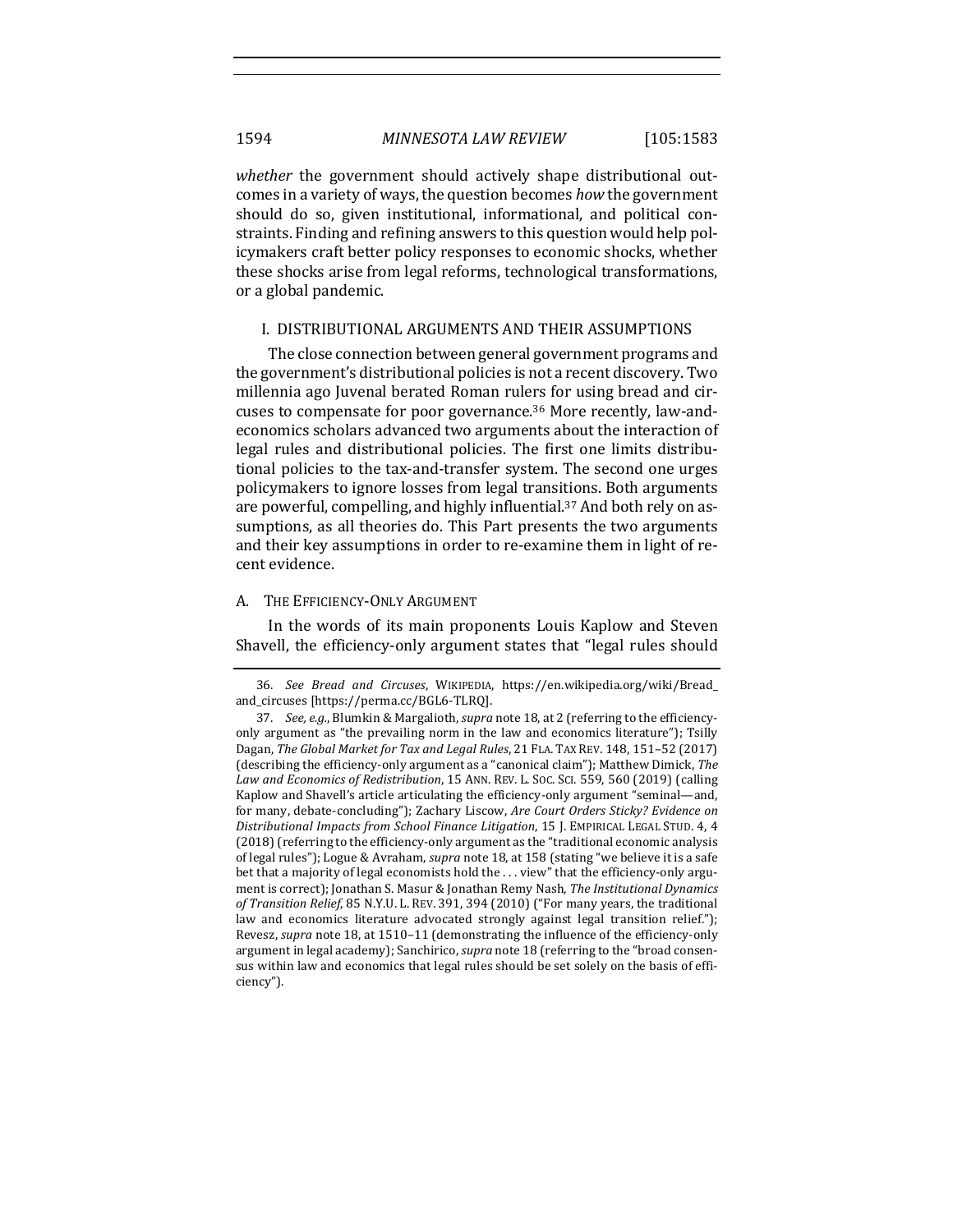not be adjusted to disfavor the rich and favor the poor in order to redistribute income, because the income tax and transfer system is a more efficient means of redistribution."38 The argument begins by noting that in general, any given distributional objective may be accomplished by changing either legal rules (understood broadly as any rule "other than those that define the income tax and welfare system"<sup>39</sup>) or tax rules (understood as all rules that do define the tax and welfare system). But any transfer from the rich to the poor distorts incentives to earn income. When this transfer is carried out through the tax-and-transfer system, this distortion gives rise to the standard deadweight loss of taxation. What the efficiency-only argument adds is the insight that if the same transfer is accomplished through a legal rule rather a tax rule, the same distortion gives rise to the same deadweight loss.<sup>40</sup> But in addition, embedding redistribution in legal rules "also creates inefficiencies in the activities regulated by the legal rules."41

In other words, shifting distributional adjustments from the tax system to the legal system does nothing to reduce the efficiency cost of redistribution but adds a new costly distortion. So nothing is gained but some efficiency is lost when legal, rather than tax, rules are altered to reflect distributional concerns.

Importantly, the efficiency-only argument is *not* an argument against redistribution. Rather it is an argument against a particular form of redistribution. As Shavell noted in his original presentation of the argument,

one's attitude toward the result under discussion will depend on his expectation that the income tax would be (or could be) altered in response to changes in legal rules whenever these changes resulted in a "sufficiently important" shift in the distribution of income.<sup>42</sup>

If we gloss over the difference between "would be" and "could be" in the quoted passage, Shavell conditions the normative takeaway from the efficiency-only argument on the expectation about the offsetting tax-and-transfer adjustment.<sup>43</sup> Similarly, David Weisbach explains that he supports the efficiency-only argument

43. Glossing over this difference treats the argument charitably. Writing later jointly with Kaplow, Shavell explains that the critique of the efficiency-only argument

<sup>38.</sup> Louis Kaplow & Steven Shavell, *Should Legal Rules Favor the Poor? Clarifying the Role of Legal Rules and the Income Tax in Redistributing Income,* 29 J. LEGAL STUD. 821, 821 (2000).

<sup>39.</sup> Kaplow & Shavell, *supra* note 14, at 667 n.1.

<sup>40.</sup> *See generally id.* at 667–68.

<sup>41.</sup> *Id.* at 668.

<sup>42.</sup> Shavell, *supra* note 14, at 417.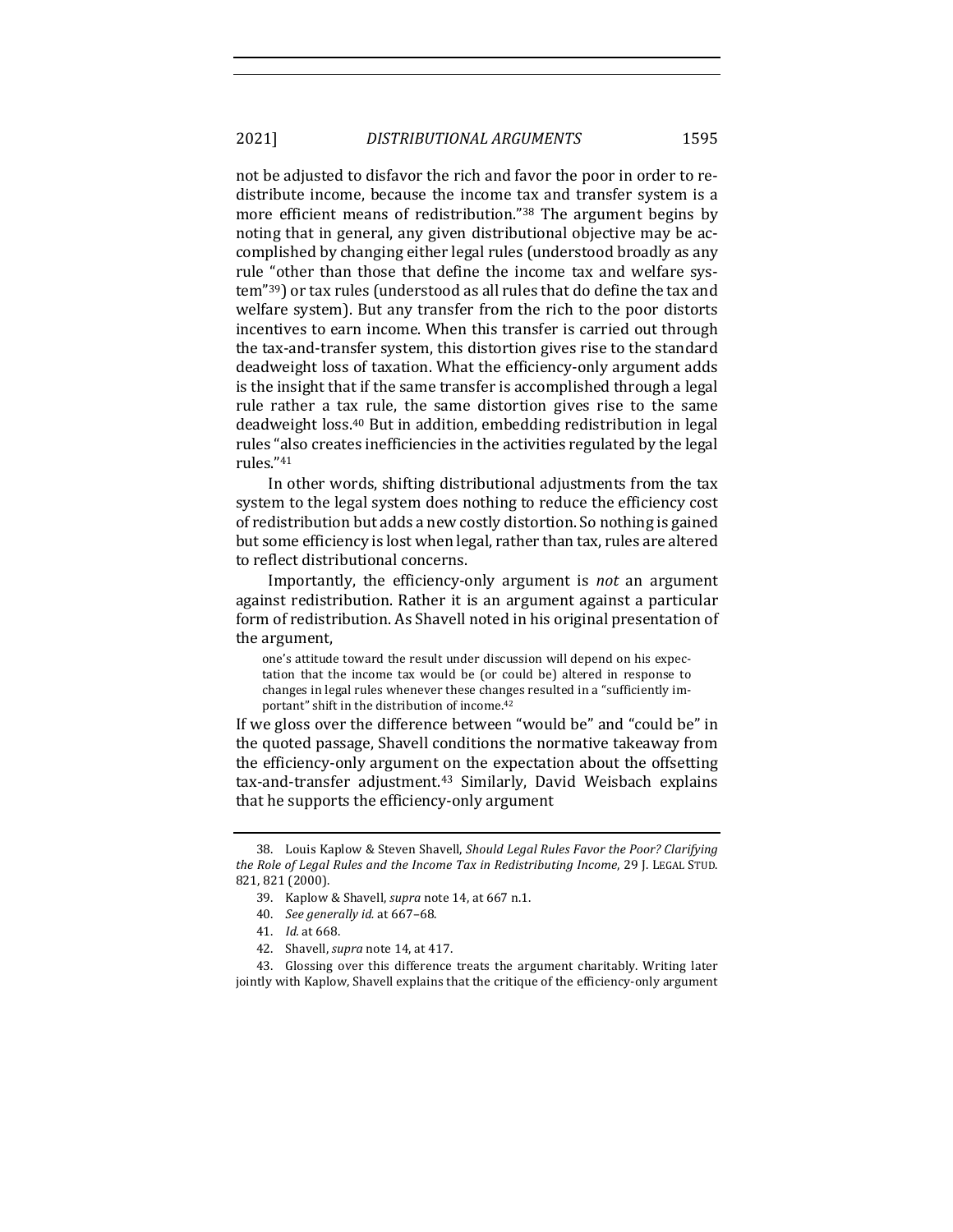not out of lack of concern for distribution or equality, [but because] there is a better method of addressing these concerns. . . . We should, therefore, use the tax system rather than legal rules to address income inequality, and, correspondingly, legal rules should not systematically favor the poor.<sup>44</sup>

These statements—as well as the overall logic of the efficiencyonly argument—demonstrate that the assumption about the tax-andtransfer system adjustment carries a lot of weight. So much weight, in fact, that if the assumption is reversed, the conclusion must be reversed as well. If tax rules do *not* take distribution into account, or fail to do so adequately, then legal rules *should* reflect distributional considerations at least in some cases.<sup>45</sup> After all, the argument's proponents support redistributive transfers. If these transfers cannot be carried out through the tax system, the only alternative is to redistribute through the legal system, imperfect as it may be for accomplishing distributive goals.

The efficiency-only argument's other important assumption is about the efficiency of legal rules. Various articulations of the argument differ significantly in the importance of that assumption. A weaker version states that "any regime with an inefficient legal rule can be replaced by a regime with an efficient legal rule and a modified income tax system designed so that every person is made better off."46 This is a statement about possibilities. Hypothetical efficiency of hypothetical rules is achieved by an imaginary change in the tax system.

Other versions, however, are much more assertive. "[R]edistribution through legal rules *offers no advantage* over redistribution through the income tax system and *typically* is less efficient."<sup>47</sup> "[L]egal rules *should not be* designed to redistribute to the poor . . . [because] *there is* a better method of addressing these concerns."<sup>48</sup> These statements can be fairly read as addressing actual legal and tax rules,

<sup>&</sup>quot;would be moot if the income tax system ... *could* be used freely" to redistribute. Kaplow & Shavell, *supra* note 14, at 667 (emphasis added). I believe that if Kaplow and Shavell knew for certain that redistribution through the tax system is possible (could happen) but is never done, they would not insist on ignoring distributional issues in the design of legal rules.

<sup>44.</sup> Weisbach, *supra* note 14, at 439.

<sup>45.</sup> Weisbach does not go quite as far, but he does conclude that "[w]ithout the tax system, [the efficiency-only argument's] conclusion would not necessarily hold and legal rules might optimally be set to redistribute." *Id.* at 439–40. Weisbach's use of "might" may be a stylistic choice rather than substantive doubt. A few sentences after the quoted sentence he asks: "Why might we want to redistribute income?" *Id.* at 440. Yet his quote in the text above leaves little doubt that he believes in redistribution.

<sup>46.</sup> Kaplow & Shavell, *supra* note 14, at 669 (emphasis omitted).

<sup>47.</sup> *Id.* at 667 (emphasis added).

<sup>48.</sup> Weisbach, *supra* note 14, at 439 (emphasis added).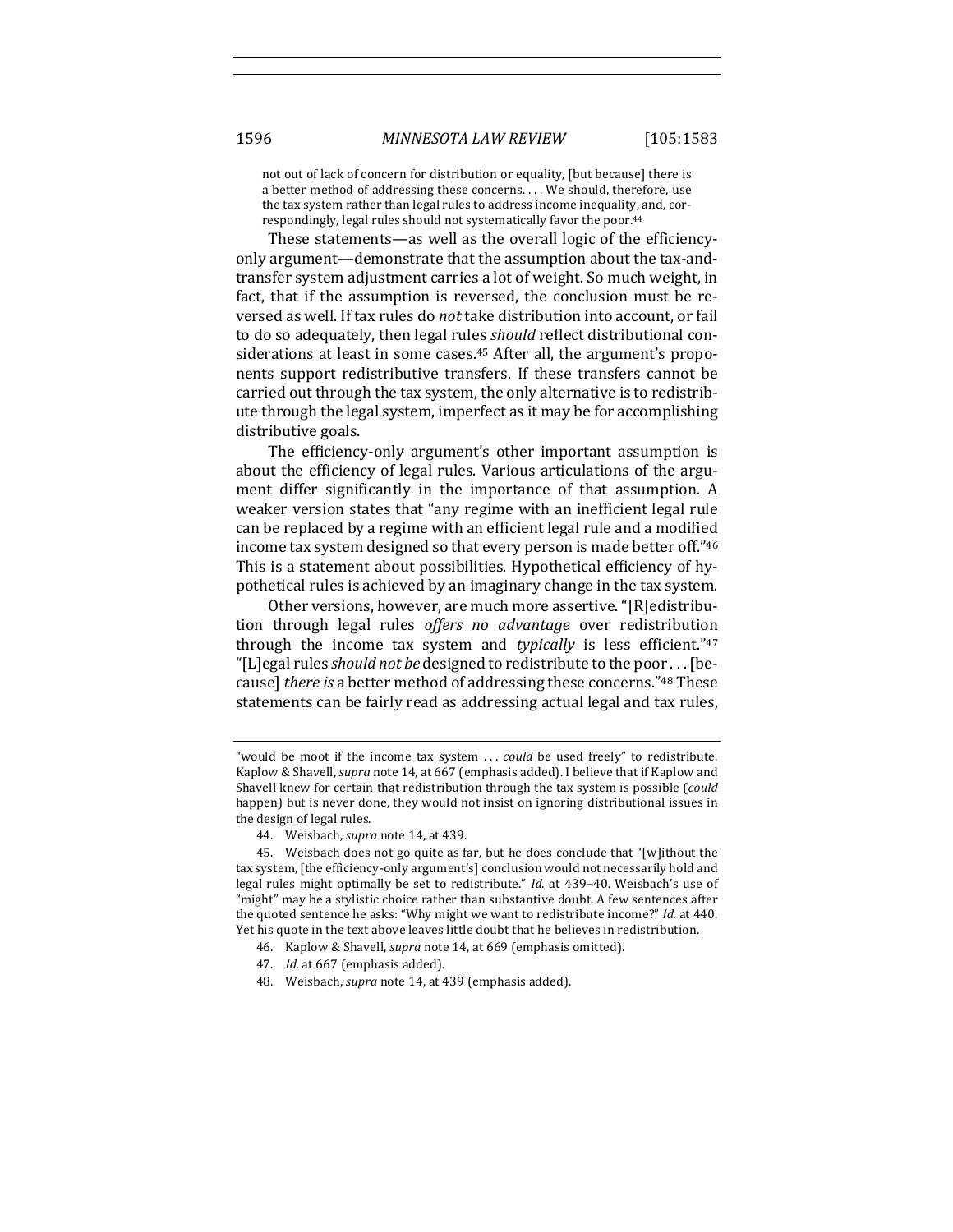or as calls for actual reforms of the existing regulatory architecture. And in fact, many legal scholars do interpret the arguments as policy advice.49

But what if the actual legal rules are inefficient, or if there is significant uncertainty about their efficiency? And what if there is no plausible argument that the tax rules are anywhere close to optimal either?<sup>50</sup> Then there is no reason to prefer tax rules or legal rules as vehicles for redistribution on efficiency grounds. In fact, as is well known, changing legal rules to reflect distributional considerations in these circumstances may increase—not reduce—their efficiency by introducing a distortion that offsets some other, pre-existing distortion.<sup>51</sup> So if the efficiency-only argument is taken as a statement that has real-world significance, the assumption about efficiency of existing legal rules becomes critical. And again, reversing this assumption reverses the argument's takeaway.

The efficiency-only argument's proponents were always clear that the argument is subject to qualifications, $52$  one of which is particularly relevant for our purposes. As Kaplow and Shavell explain, tax rules may not clearly dominate legal rules as a redistributive mechanism if there is unobservable heterogeneity within income groups.<sup>53</sup>

51. *See* R.G. Lipsey & Kelvin Lancaster, *The General Theory of Second Best*, 24 REV. ECON. STUD. 11, 12 (1956) ("[I]n a situation in which there exist many constraints which prevent the fulfillment of the Parteian [sic] optimum conditions, the removal of any one constraint may affect welfare or efficiency either by raising it, by lowering it, or by leaving it unchanged."). Half a century later, Richard Lipsey stuck to his guns. See Richard G. Lipsey, *Reflections on the General Theory of Second Best at Its Golden Jubilee*, 14 INT'L TAX & PUB. FIN. 349, 358 (2007) ("Are there general policy rules for piecemeal improvements? My answer . . . is 'no.'").

<sup>49.</sup> *See, e.g.*, Fennell & McAdams, *supra* note 18, at 1062 ("Our sense today is that both the K&S result and the policy advice have become the conventional wisdom, at least among many law professors who employ economic analysis.").

<sup>50.</sup> This is, quite likely, the case. See Alex Raskolnikov, *Accepting the Limits of Tax* Law and Economics, 98 CORNELL L. REV. 523 (2013). Kaplow has shown that the logic of the efficiency-only argument holds even if income tax is not optimal. See Louis Kaplow, On the Undesirability of Commodity Taxation Even When Income Taxation Is Not Opti*mal*, 90 J. PUB. ECON. 1235 (2006). However, the income tax in Kaplow's proof is a labor income tax that has little resemblance to the actual U.S. tax system.

<sup>52.</sup> *See* Kaplow & Shavell, *supra* note 14, at 669, 680-81 (discussing the possibility that certain legal disputes are complements or substitutes to income-generating activities); Kaplow & Shavell, *supra* note 38, at 827-28 (pointing out that qualifications do not automatically lead to a conclusion that legal rules should reflect distributive concerns); Shavell, *supra* note 14, at 417 (making the offsetting tax system adjustment assumption).

<sup>53.</sup> *See* Kaplow & Shavell, *supra* note 14, at 674 n.7; Kaplow & Shavell, *supra* note 38, at 827-32. If the heterogeneity is observable, Kaplow and Shavell point out that tax rules should be adjusted to take it into account. See id. at 828-29 n.18.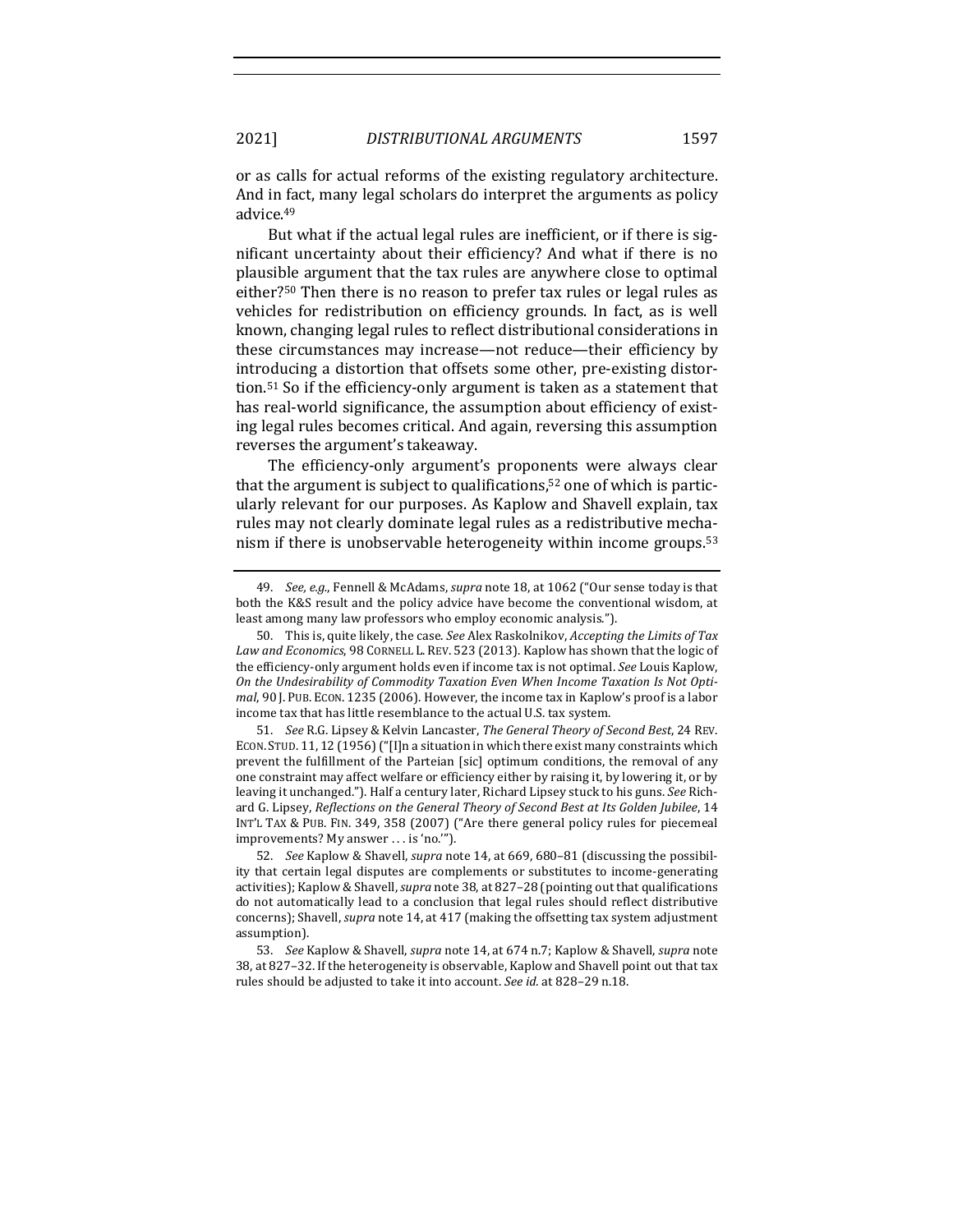If such heterogeneity exists, the analysis becomes complicated. Efficiency-enhancing distributional adjustment may turn out to favor the rich or the poor depending on considerations reflecting unknown empirical facts.<sup>54</sup> If, however, unobservable heterogeneity is such that changing legal rules is likely to have desirable distributional effects, Kaplow and Shavell's logic supports these adjustments.

To summarize, the efficiency-only argument states that legal rules should not be used for redistribution, which should be achieved through the tax-and-transfer system. To the extent that this argument is viewed as policy-relevant, it relies on three assumptions, the first two being particularly important. First, the tax-and-transfer system actually *is* adjusted to reflect distributional objectives. Second, legal rules *are* (or can realistically be made) efficient. And third, there is no unobserved within-income-group heterogeneity that may be harnessed to improve distributional outcomes by adjusting a legal rule. Reversing each of these assumptions would reverse the efficiencyonly argument's policy takeaway. Rather than excluding distributional considerations from the design of legal rules, the argument's logic would lead policymakers to include these considerations and, in some cases, change legal rules to reflect distributional concerns.

#### B. THE NO-COMPENSATION ARGUMENT

The U.S. government enacts new laws and changes the existing ones all the time. These changes often create winners and losers. Yet the government generally does not expropriate the gains, nor does it compensate the losses.

The Sixteenth Amendment to the U.S. Constitution permits the government to impose an income tax, that is, to take taxpayers' money without giving anything back, at least not directly.<sup>55</sup> Moreover, the income tax schedule is progressive, burdening high-income taxpayers disproportionately. Congress frequently changes tax rules, including the progressivity of the tax system. Yet few would argue today that the income tax, its changes, and its progressive rate schedule are unconstitutional.<sup>56</sup> The Constitution also has the takings clause, which requires compensation for a specific taking of private property.<sup>57</sup> Occasionally, courts find that government regulation amounts to a

<sup>54.</sup> *See* Kaplow & Shavell, *supra* note 38, at 827-32.

<sup>55.</sup> *See U.S. CONST. amend. XVI.* 

<sup>56.</sup> The most developed objection to taxes as unconstitutional uncompensated takings of property comes from Richard Epstein. See RICHARD A. EPSTEIN, TAKINGS: PRI-VATE PROPERTY AND THE POWER OF EMINENT DOMAIN 295-303 (1985).

<sup>57.</sup> *See U.S. CONST. amend. V.*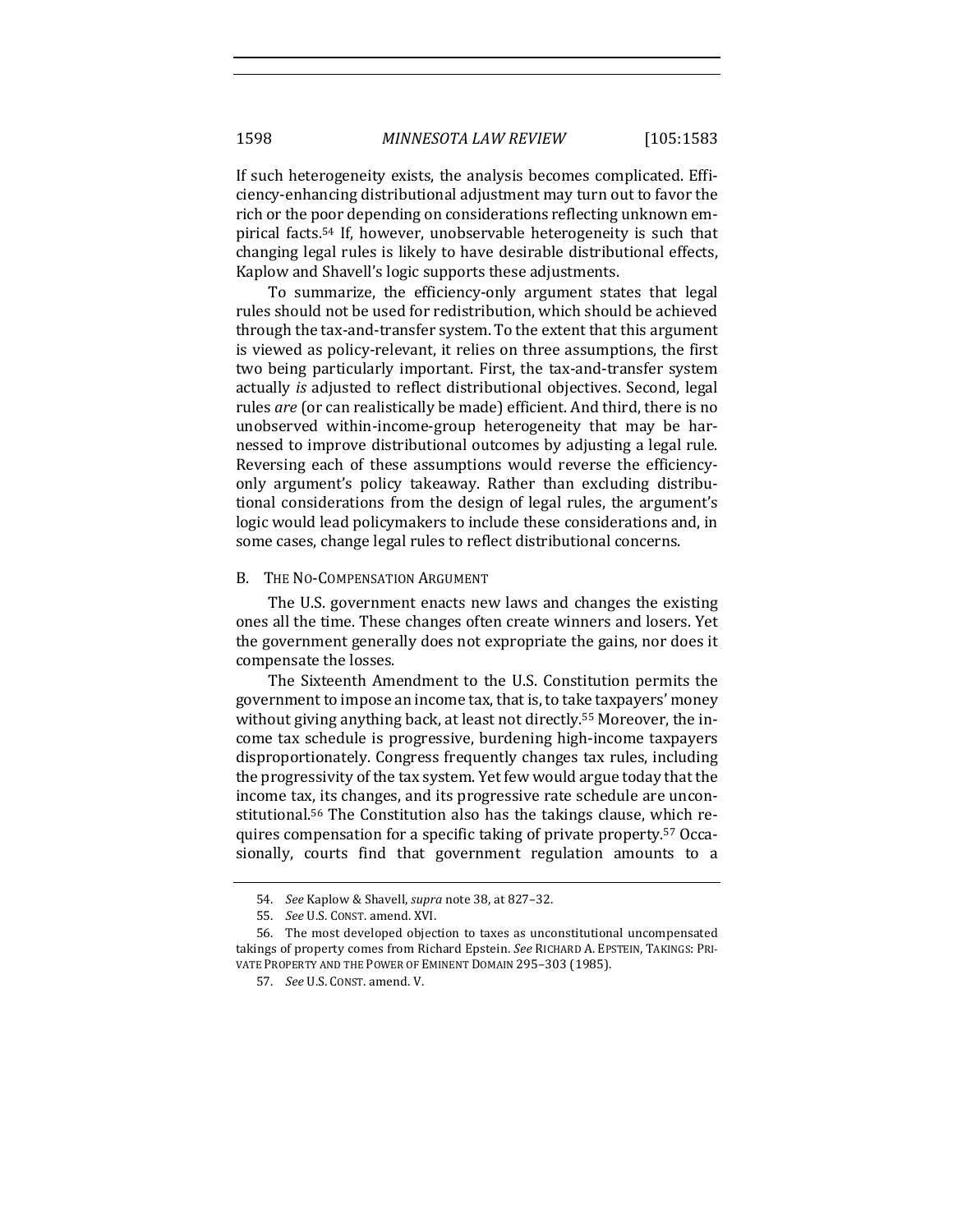"regulatory taking."<sup>58</sup> But the small number of such cases reinforces the general point that the government owes no compensation when its changing rules give rise to unintended economic burdens.

This is as it should be according to the no-compensation argument. The argument comes from the literature on so-called "legal transitions" and from long-standing critiques of actual transitional assistance. The theoretical prong of the argument has been developed by Kaplow in its general form,<sup>59</sup> and its logic is straightforward.

Government changes legal rules all the time, the argument goes. These changes come in many forms—from property takings to regulation, deregulation, judicial decisions, and so on. Many of these changes produce "incidental"<sup>60</sup> winners and losers.<sup>61</sup> The possibility of incurring a loss from government action imposes risk on individuals, and risk-averse individuals would prefer to mitigate it.<sup>62</sup>

But if the government compensates transitional losers, it would eliminate private parties' incentives to take into account, probabilistically, all "real costs and benefits of their decisions."<sup>63</sup> "The belief that market solutions to problems of risk and incentives are generally more efficient than government remedies implies that the market response to legal transitions is similarly more efficient than government

<sup>58.</sup> For a review of caselaw, see, for example, Eduardo Moisés Peñalver, Regulatory Taxings, 104 COLUM. L. REV. 2182, 2193-95 (2004), which discusses regulatory takings doctrine.

<sup>59.</sup> Michael Graetz was first to offer reasons why the government should not compensate transitional losers, but Graetz's analysis was limited to tax law and admitted exceptions. See Michael J. Graetz, *Legal Transitions: The Case of Retroactivity in Income* Tax Revision, 126 U. PA. L. REV. 47 (1977). Kaplow, in contrast, argued that in general, the government should ignore transitional losses resulting from government actions. See Kaplow, *supra* note 15, at 509.

<sup>60.</sup> Kaplow, *supra* note 15, at 519. By "incidental" Kaplow meant "unintended." Unfortunately, another common meaning of this term is "minor." *Incidental*, MERRIAM-WEBSTER ONLINE DICTIONARY, https://www.merriam-webster.com/dictionary/ incidental [https://perma.cc/CD9R-35F]] (defining "incidental" as "being likely to ensue as a chance or minor consequence" and "occurring merely by chance or without intention or calculation").

<sup>61.</sup> For a fuller list of examples of changing rules, see Kaplow, *supra* note 15, at 517.

<sup>62.</sup> *See id.* at 527.

<sup>63.</sup> *Id.* at 529.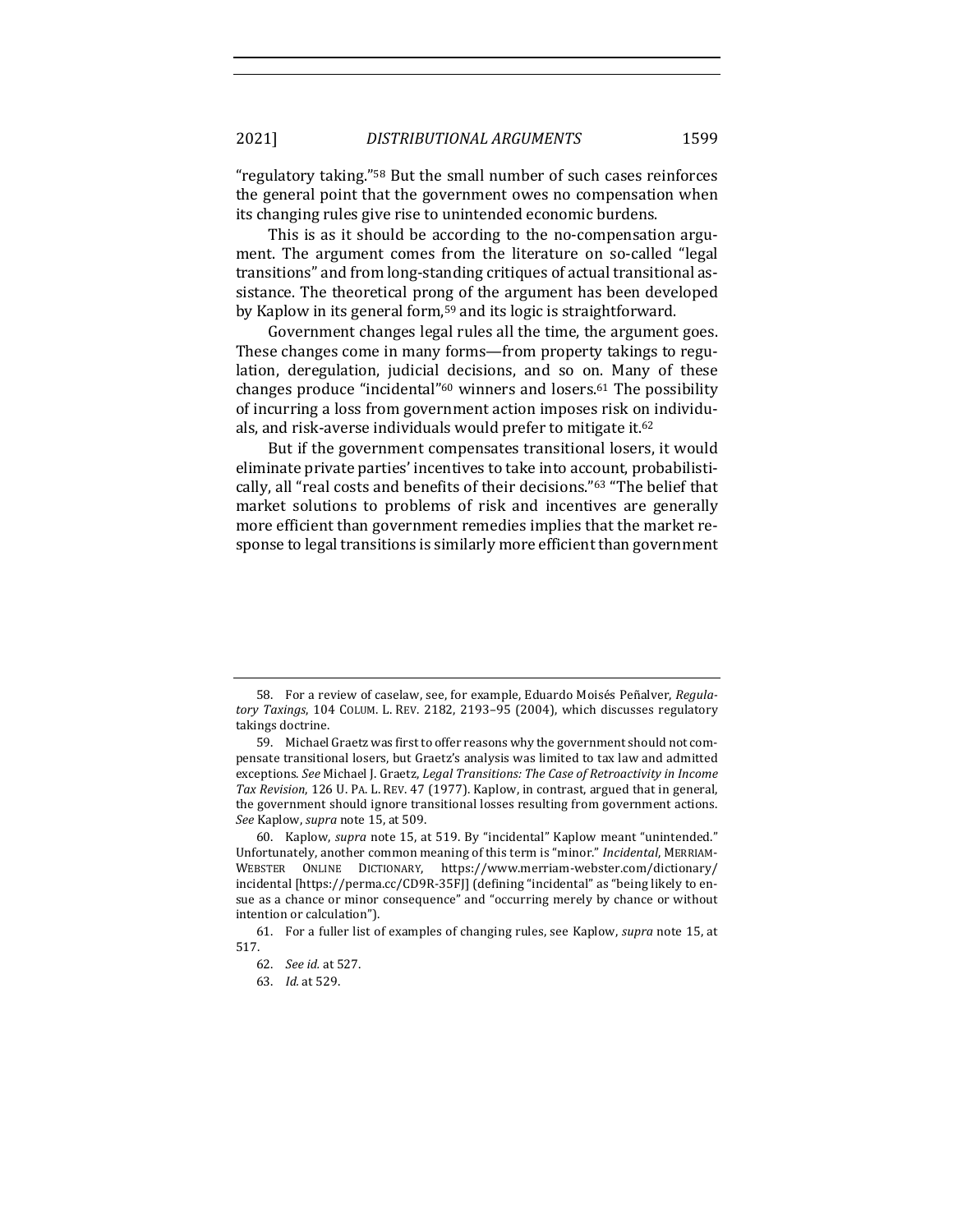transitional relief."<sup>64</sup> The market solutions that Kaplow has in mind are private insurance and financial diversification.<sup>65</sup>

Note that Kaplow's argument emphasizes—rather than dismisses—the importance of risk spreading and insurance. His point is simply that in the context of transitional gains and losses, the best means of addressing risk are private rather than social.

The no-compensation argument also has a more practical prong. Even if the government did try to compensate transitional losers, the argument goes, the effort would fail. Imagine that the government decided to alleviate economic losses incurred by U.S. businesses and workers negatively affected by trade liberalization. Difficult questions would immediately arise.

Say a U.S. auto assembly plant moves from Ohio to Mexico after the United States and Mexico sign a free-trade agreement. Surely the plant's laid off workers suffer a loss, and they seem to be deserving of government compensation. But what about the workers at the plant's suppliers that go bankrupt in the wake of the plant's relocationshould they be compensated as well? And what about those working at a diner near the plant that loses most of its customers, a car repair shop in town that suffers a precipitous drop in business, or a childcare center that closes because laid off autoworkers stay home with their kids?<sup>66</sup> It is also not clear why workers laid off because their jobs moved to Mexico are more deserving of assistance than workers who lost their jobs to automation, recession, or just poor management. Even for the workers who clearly suffered from trade liberalization, measuring their loss would be no easy task. Should we assume, for instance, that these workers will never get another job? Should we account for cheaper Mexican-made goods that these workers will buy ... with whatever money they have left?

<sup>64.</sup> *Id.* at 522. While Kaplow avoids saying that "the belief" he is describing is his own, he does point out that governmental "adoption of mechanisms to deal with all conceivable market risks would be tantamount to government displacement of the market economy." *Id.* at 535.

<sup>65. &</sup>quot;If this analogy between market and government risks is accepted, transition policy should vanish as a separate concern." *Id.* at 535.

<sup>66.</sup> To verify the realism of these hypotheticals, see, for example, AMY GOLDSTEIN, JANESVILLE: AN AMERICAN STORY (2017), which details the long-term aftermath of what happened to the people and town of Janesville, Wisconsin, after the local General Motors assembly plant, responsible for the jobs of around 9,000 locals and which had a significant influence on the community's culture, shut its doors in 2008.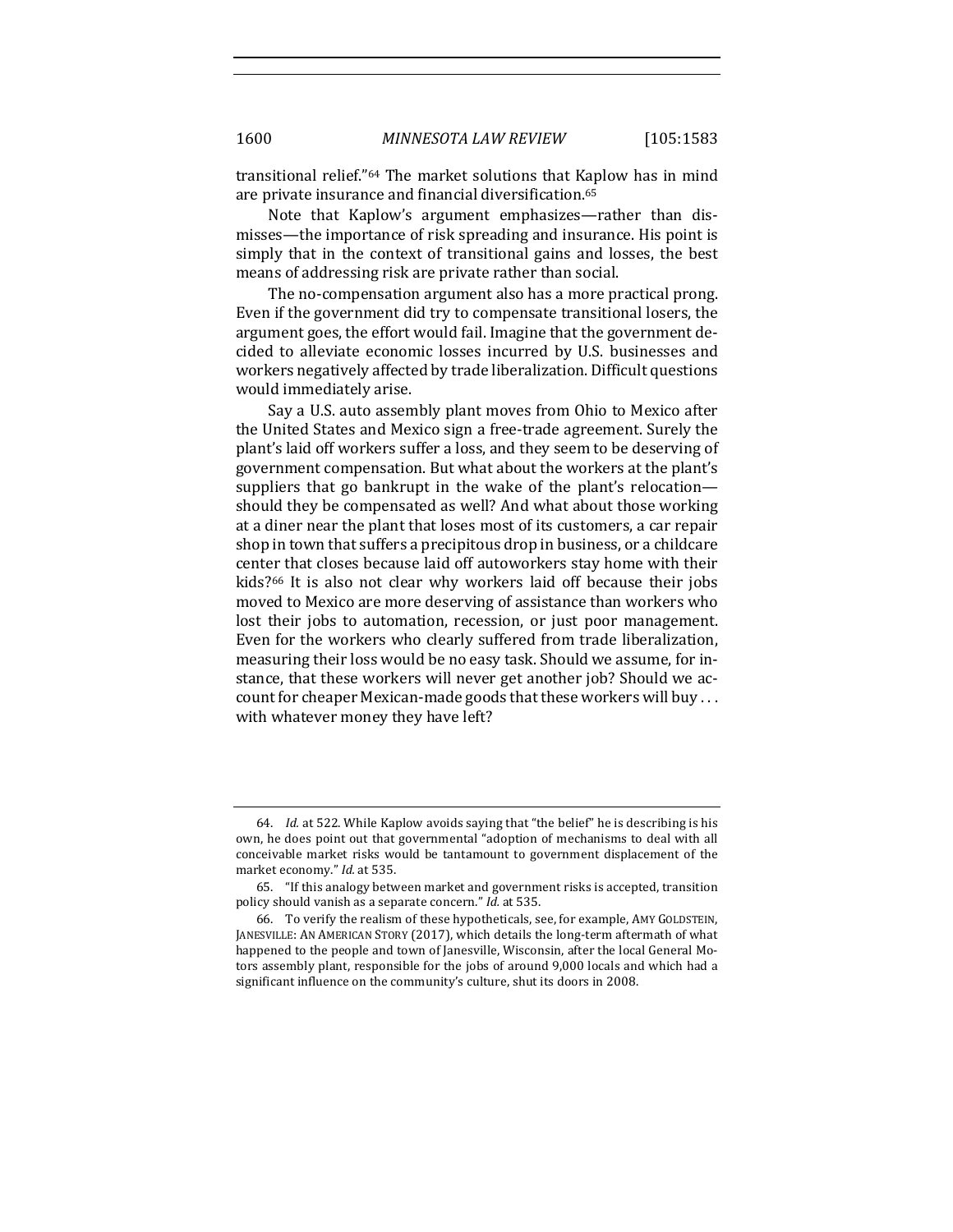Clair Wilcox raised these concerns about trade adjustment assistance in the pages of *American Economic Review* in 1950.<sup>67</sup> Scholars,<sup>68</sup> policy experts,<sup>69</sup> and politicians<sup>70</sup> repeated these arguments ever since. The persistence of these objections may explain the political vulnerability of the TAA and its resulting ineffectiveness.<sup>71</sup>

The assumptions underlying the no-compensation argument are easy to see. The argument holds only if transitional losses are foreseeable and if private insurance and market diversification are, indeed, available. Transitional assistance programs require arbitrary distinctions only if they are narrowly targeted. If these assumptions fail to hold, the conclusions change to the opposite of those being advanced. Large, unforeseeable, uninsurable, and undiversifiable losses to people's livelihoods are the classic reason for social insurance.<sup>72</sup> This is as true when the losses are caused by changes in government policies as it is when they are not. And if a transitional assistance program need not rely on questionable distinctions, the arbitrariness objection loses its force.

\* \* \*

One may view the two distributional arguments as pure thought experiments with little relevance to the world in which we live. Or one may think of them as strictly formal statements with a structure of "if and only if *X*, then *Y*." But the argument's proponents appear to have greater ambitions, as revealed by numerous instances when the arguments read like direct prescriptions for policymakers.<sup>73</sup> Perhaps more importantly, both arguments have come to be viewed as guides for actual policy reforms.<sup>74</sup> It is this connection to real-world policymaking

<sup>67.</sup> See Wilcox, *supra* note 16, at 884-89.

<sup>68.</sup> *See, e.g.*, Katherine Baicker & M. Marit Rehavi, *Trade Adjustment Assistance*, J. ECON. PERSPS., Spring 2004, at 239, 251-52 (raising questions about who should get transition relief under TAA); Masur & Nash, *supra* note 37, at 441–42 (raising same questions about the reach of any transition assistance program).

<sup>69.</sup> *See* HORNBECK, *supra* note 28; ALDEN, *supra* note 7, at 117 (describing the 1954 report of President Eisenhower's Randall Commission).

<sup>70.</sup> ALDEN, supra note 7, at 121 (citing President Reagan).

<sup>71.</sup> *See id.* at 116-22. The same arguments had the same effect in the context of a proposed transitional assistance program for coal miners affected by the Clean Air Act Amendments of 1990. See Revesz, *supra* note 18, at 1546-50.

<sup>72.</sup> *See* GRAETZ & MASHAW, *supra* note 26.

<sup>73.</sup> See, e.g., *supra* text accompanying notes 47-48, 65.

<sup>74.</sup> *See, e.g.*, Ronen Avraham, David Fortus & Kyle D. Logue, *Revisiting the Roles of* Legal Rules and Tax Rules in Income Redistribution: A Response to Kaplow & Shavell, 89 IOWA L. REV. 1125, 1126 (2004) (explaining economists' belief "that has become the new conventional wisdom: that income (or wealth) redistribution is *always* better accomplished through the tax-and-transfer system than through the legal system"); Ilan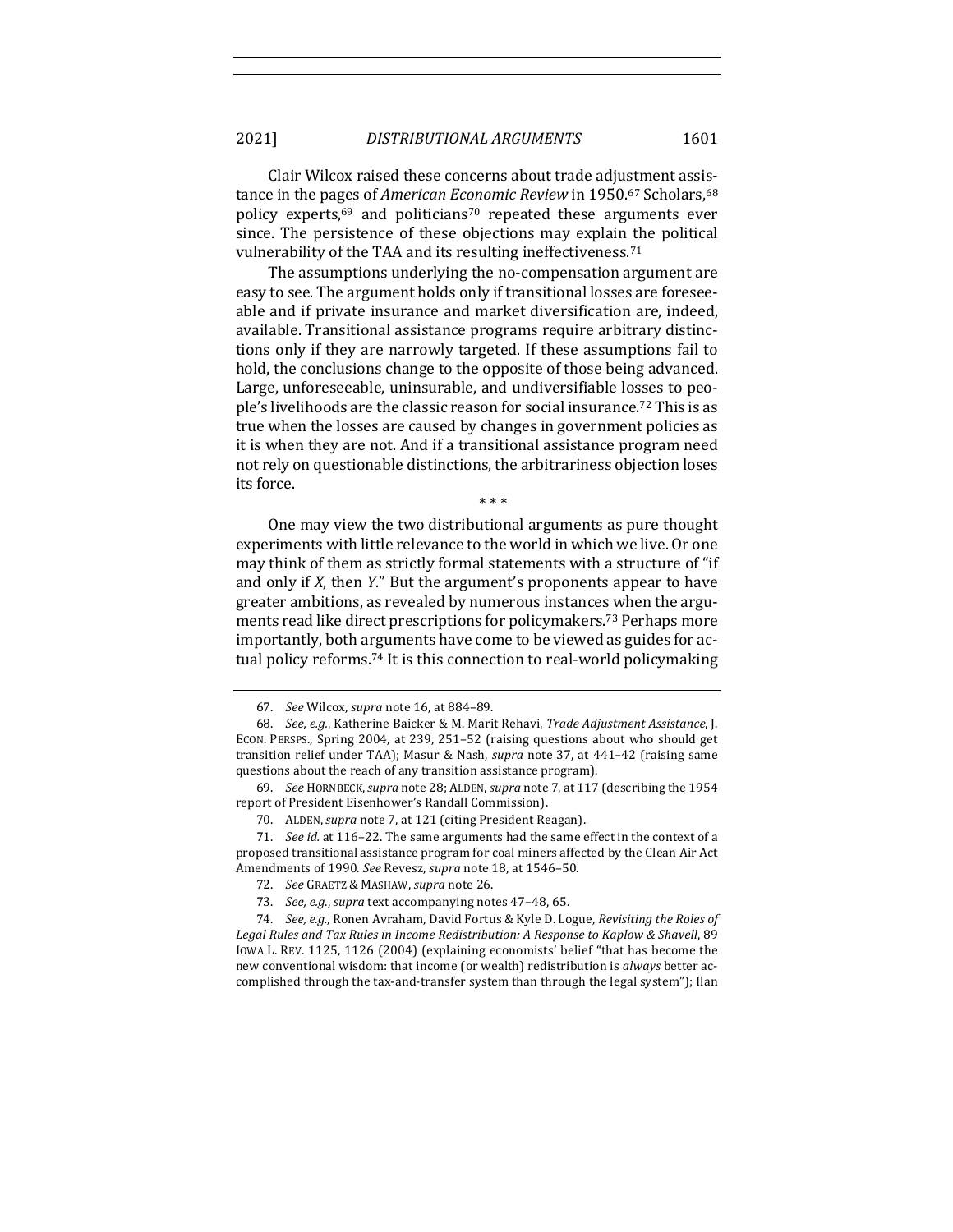that puts so much weight on the assumptions underlying these arguments. As this Part explains, these assumptions are far from self-evident. It is time to examine how plausible they are.

# II. THE UNINTENDED EFFECTS OF GOVERNMENT POLICIES

The two distributional arguments entered academic debates more than three decades ago.<sup>75</sup> To evaluate their continuing significance we need to understand what has happened in the U.S. economy since then.

This Part presents the latest evidence that bears on this question. The evidence shows that major government policies have produced unintended distributional burdens. It is increasingly likely that these burdens were large, unanticipated, concentrated, persistent, and fell on the same group of Americans who are not well-positioned to absorb or deflect these burdens.

### A. TRADE

One can go back many decades, if not centuries, in search of the origins of the economic analysis of trade.<sup>76</sup> But the crucial period for our purposes is the 1980s and 1990s. Free trade was all the rage at the time.<sup>77</sup> Developing countries were unilaterally lowering their historically high trade barriers.<sup>78</sup> They also started to enter into regional

75. *See* Graetz, *supra* note 59; Hylland & Zeckhauser, *supra* note 14; Kaplow, *supra* note 15; Shavell, *supra* note 14.

78. *Id.*

Benshalom, *Rethinking International Distributive Justice: Fairness as Insurance*, 31 B.U. INT'L L.J. 267, 308 (2013) (noting that "[t]here is a strong case for the division-of-labor approach [implementing the efficiency-only argument] in a domestic setting" but not internationally); John Brooks, Brian Galle & Brendan Maher, Cross-Subsidies: Govern*ment's Hidden Pocketbook*, 106 GEO. L.J. 1229, 1271–72 (2018) (considering the efficiency-only argument in connection with the design of the Affordable Care Act); Dagan, supra note 37 (discussing the efficiency-only argument in connection with evaluating the architecture of the international tax and legal rules); Fennell & McAdams, *supra* note 18, at 1054 (explaining how a court or any other institutional actor would resolve a dispute following the efficiency-only argument); Kyle D. Logue, *Legal Transitions*, Ra*tional Expectations, and Legal Progress*, 13 J. CONTEMP. LEGAL ISSUES 211, 213 (2003) (advising policymakers to follow the logic of the no-compensation argument for corporations but not individuals).

<sup>76.</sup> *See generally* DOUGLAS A. IRWIN, CLASHING OVER COMMERCE: A HISTORY OF U.S. TRADE POLICY (2017) (providing a detailed analysis of the complete history and development of U.S. trade policy, from colonial times through 2017).

<sup>77.</sup> Dani Rodrik, The Rush to Free Trade in the Developing World: Why So Late? *Why Now? Will It Last?* 2 (Nat'l Bureau of Econ. Rsch., Working Paper No. 3947, 1992), https://www.nber.org/system/files/working\_papers/w3947/w3947.pdf [https:// perma.cc/NP46-F4H6].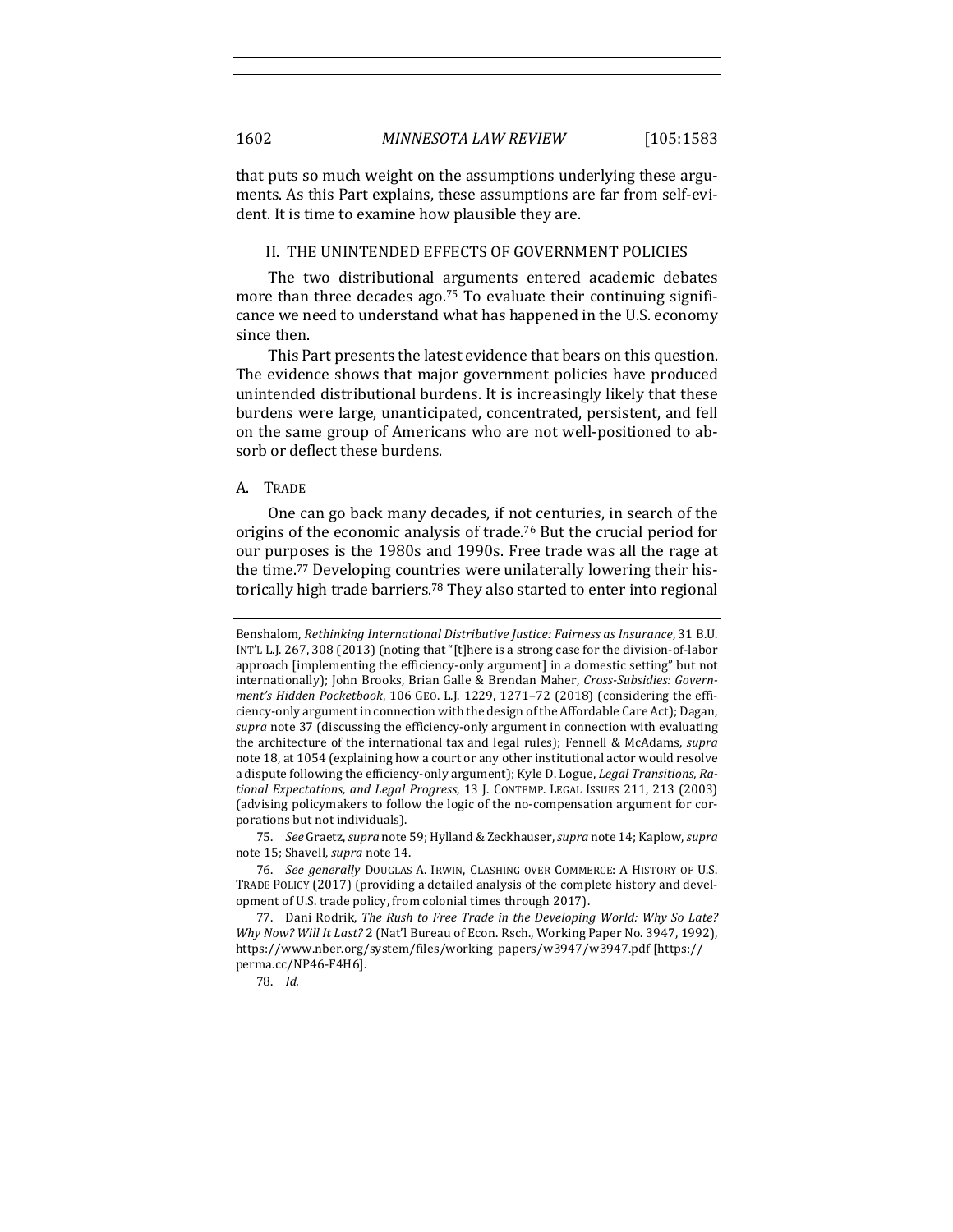trade agreements with developed countries, including, of course, the United States.<sup>79</sup> The United States entered into NAFTA in 1994, continued to renew China's most-favorite-nation trade status throughout the 1990s, and negotiated the terms of China's accession to the WTO, which took place in 2001.<sup>80</sup>

At about the same time, trade economists became concerned that trade liberalization—something they supported almost uniformly may be contributing to wage inequality that started to reveal itself in the data. $81$  In fact, the foundational trade theory of comparative advantage, which Paul Samuelson once called the only proposition in economics that is at once true and non-trivial, $82$  predicts that trade liberalization will increase inequality in the developed world.<sup>83</sup> However, after a vigorous inquiry, trade economists concluded that technology rather than trade was to blame, and turned their attention to studying the effects of trade liberalization in the developing world.<sup>84</sup>

Not every economist was equally convinced. Dani Rodrik warned about the distributive effects of free trade in an influential 1997 book.<sup>85</sup> He pointed out that "the basic models of trade theory [show] that the net gains [from trade] and the magnitudes of redistribution

<sup>79.</sup> *See* Lorenzo Caliendo & Fernando Parro, *Estimates of the Trade and Welfare Effects of NAFTA*, 82 REV. ECON. STUD. 1, 4 n.7 (2015).

<sup>80.</sup> *See* Gregory Shaffer & Henry Gao, *China's Rise: How It Took On the U.S. at the WTO*, 2018 U. ILL. L. REV. 115, 131-32.

<sup>81.</sup> *See David H. Autor, David Dorn & Gordon H. Hanson, The China Shock: Learn*ing from Labor-Market Adjustment to Large Changes in Trade, 8 ANN. REV. ECON. 205, 206 (2016).

<sup>82.</sup> *See* Rodrik, *supra* note 77, at 1.

<sup>83.</sup> *Id.* at 2–5.

<sup>84.</sup> *See* Autor et al., *supra* note 81 ("After vigorous inquiry, concern about the labor-market consequences of trade receded. Economists did not find trade to have had substantial adverse distributional effects in developed economies, either for low-skill workers specifically or for import-competing factors and sectors more generally."); Pinelopi Goldberg, *Introduction* to TRADE AND INEQUALITY at x (Pinelopi Goldberg ed., 2015) ("Until recently, the consensus among economists had been that trade had a relatively small effect on inequality. This consensus emerged in the late 1990s after nearly a decade of studies by both labor and trade economists . . . . As a result of [the discovered] evidence, interest in the relationship between trade and inequality in developed countries subsided.").

<sup>85.</sup> *See DANI RODRIK, HAS GLOBALIZATION GONE TOO FAR? (1997).*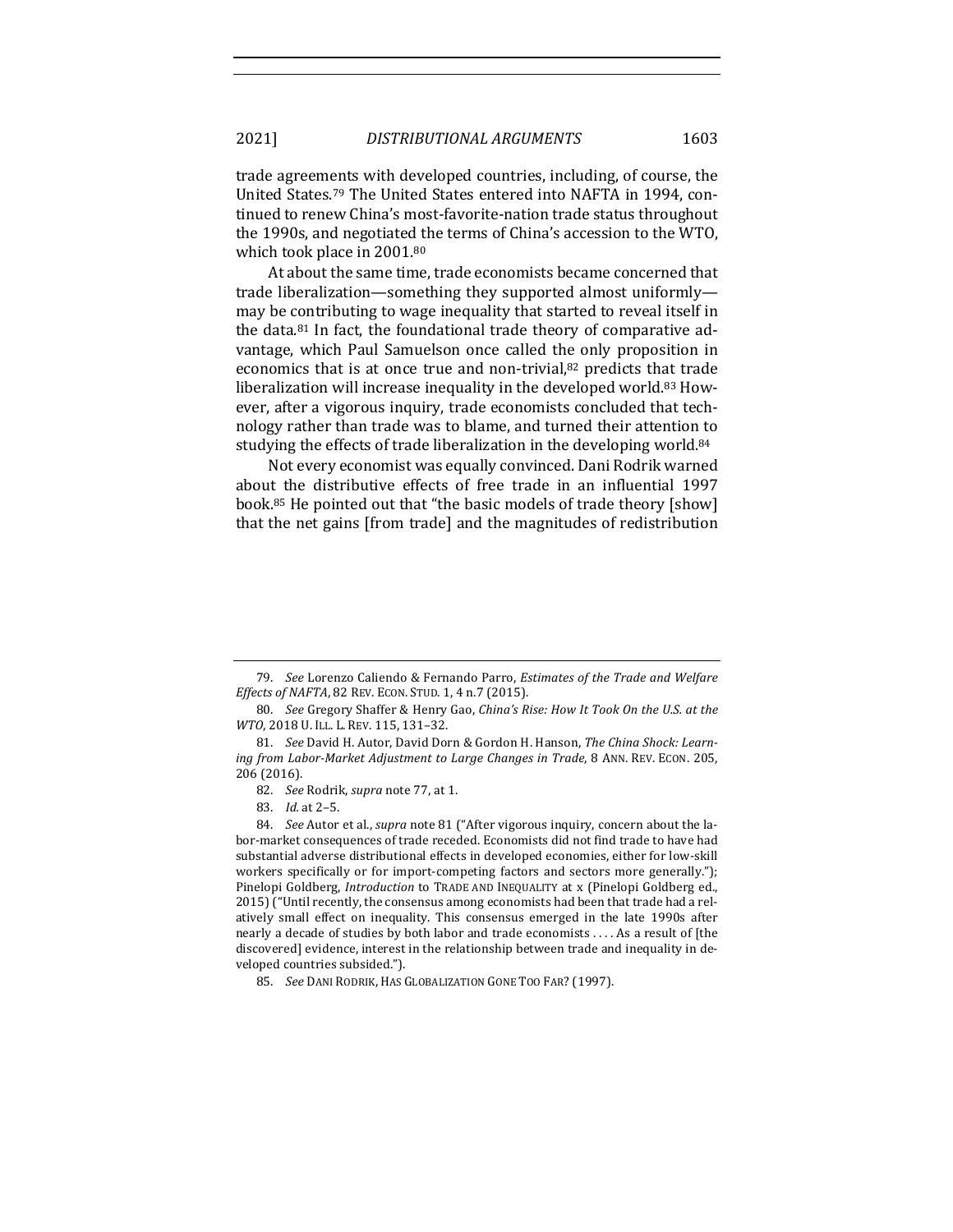are directly linked  $\dots$  The larger the net gains, the larger the redistribution."86 Others expressed concerns as well.87 But those concerns were based on theory and simulations, not on rigorous empirical evidence.<sup>88</sup> So distributional objections to free trade remained on the periphery of the economics profession. And the objectors—even the most prominent ones—encountered considerable opprobrium.<sup>89</sup>

It took one or two decades for trade economists to return their focus to the United States and other developed countries. Yet even today—and despite recent assertions that "now there is a large body of evidence ... about the economic effects of NAFTA on the three countries" $90$ —there is just one published empirical study of the distributional impact of NAFTA in the United States.<sup>91</sup> Its main finding is that blue-collar workers in industries and locations most exposed to NAFTA (that is, where tariffs went from high to low) bore a very high  $cost.^{92}$  Their wage growth over a decade was seventeen percentage points (not percent!)<sup>93</sup> lower compared to industries where tariffs were already low and NAFTA changed little.<sup>94</sup> Even low-wage workers outside of the affected industries but living in locations where those industries were prevalent experienced substantially lower wage

<sup>86.</sup> *Interview with Dani Rodrik*, WORLD ECON. Ass'N NEWSL. (World Econ. Ass'n, U.K.), Apr. 2013, at 9, 11, https://www.worldeconomicsassociation.org/files/ newsletters/Issue3-2.pdf [https://perma.cc/3KHS-ER9J]. 

<sup>87.</sup> *See* Justino De La Cruz, David Riker & Bennet Voorhees, *Econometric Estimates* of the Effects of NAFTA: A Review of the Literature (U.S. Int'l Trade Comm'n, Off. of Econ. Working Paper No. 2013-12A, 2013).

<sup>88.</sup> *See id.*

<sup>89.</sup> *See* Samuelson, *supra* note 2, at 135-37, 143-45 (raising some doubts about the benefits of globalization and concluding that "mainstream trade economists have insufficiently noticed the drastic change in mean U.S. incomes and in inequalities among different U.S. classes"); Avinash Dixit & Gene Grossman, Comment, The Limits of Free Trade, J. ECON. PERSPS., Summer 2005, at 241, 242; Paul A. Samuelson, *Response from Paul A. Samuelson,* 19 J. ECON. PERSPS., Summer 2005, at 242, 243.

<sup>90.</sup> De La Cruz et al., *supra* note 87, at 2.

<sup>91.</sup> *See* Shushanik Hakobyan & John McLaren, *Looking for Local Labor-Market Effects of NAFTA*, 98 REV. ECON. & STAT. 728, 728-29 (2016) (observing that "economists to date have not provided an answer to the question of whether NAFTA has indeed had the effects ascribed to it by its opponents," who argued—without evidence at the time—that NAFTA "has destroyed millions of U.S. jobs").

<sup>92.</sup> *Id.* at 733–35.

<sup>93.</sup> For example, if wage growth during a period would have been 20% but some event reduced that growth by 15%, the actual wage growth would be 17%  $(0.2*(1-t))$ 0.15)). In contrast, if the same event reduced wage growth by 15 percentage points the resulting growth would be just 5% (0.2%-0.15%).

<sup>94.</sup> *See id.* at 729.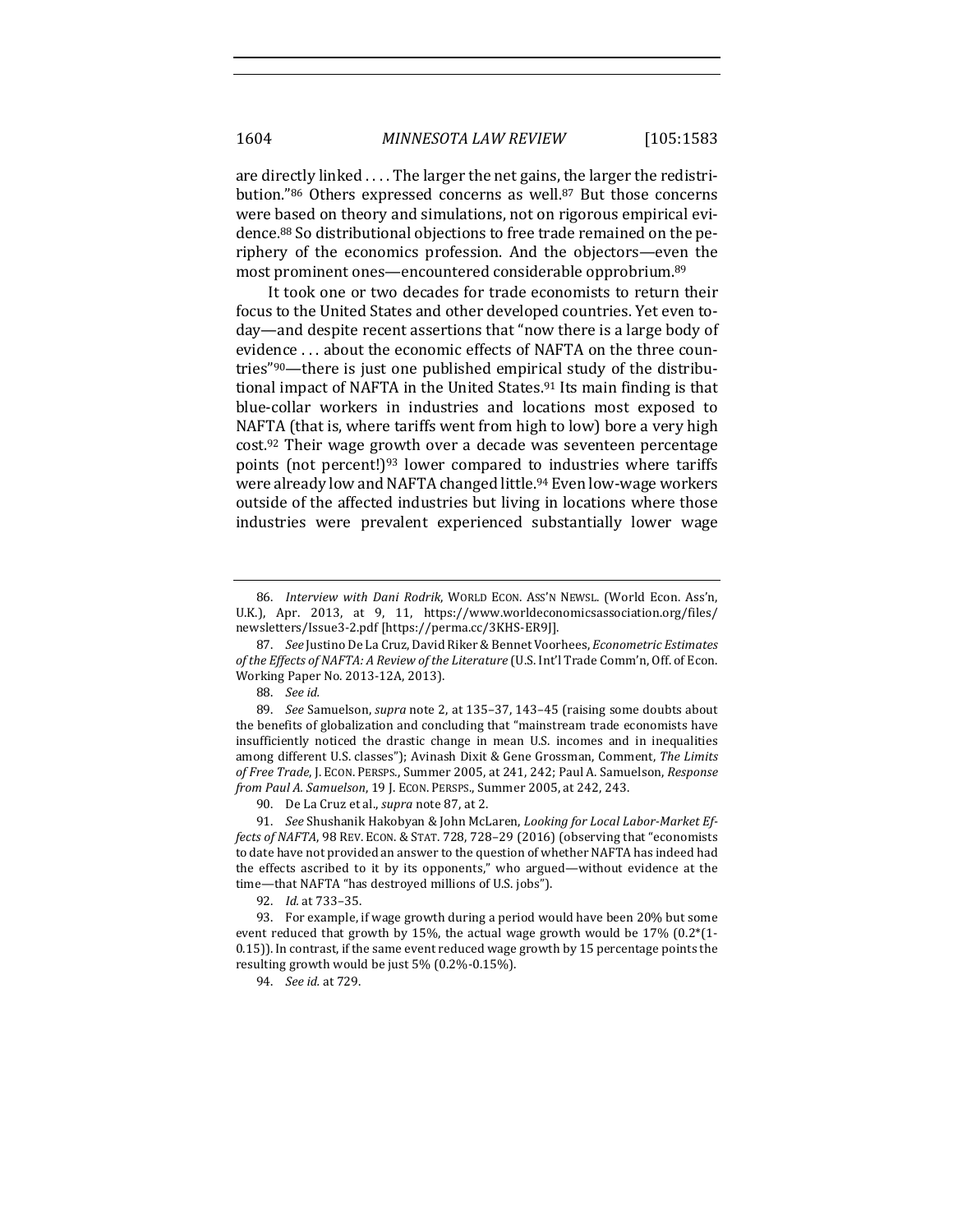growth.<sup>95</sup> College-educated workers, in contrast, saw no statistically significant wage changes.<sup>96</sup>

The so-called China Shock has received more attention, at least in part because its empirical analysis is less vulnerable to endogeneity concerns.<sup>97</sup> Over the past several years, a group of leading economists has published several influential papers arguing that China's accession to the WTO accounts for one-quarter of the aggregate decline in U.S. manufacturing employment<sup>98</sup> and a loss of between 2 and 2.4 million jobs overall between 1999 and  $2011.99$  In addition to outright job losses, China's entry into the WTO reduced wages of those low-skill workers who managed to keep their jobs.<sup>100</sup> As with NAFTA, these losses were highly concentrated by industry and location. And as with NAFTA, the empirical findings are recent.<sup>101</sup>

The disconcerting view of China's accession to the WTO is not universally accepted. Zhi Wang and colleagues argue in a recent working paper that David Autor, Daron Acemoglu, Gordon Hanson and others got the China Shock backwards.<sup>102</sup> Accounting for what the paper calls "supply chains," Wang and colleagues conclude that trade with China has led to "a net job increase of  $1.27\%$  (as a share of working

99. *See* Daron Acemoglu, David Autor, David Dorn, Gordon H. Hanson & Brendan Price, *Import Competition and the Great US Employment Sag of the 2000s*, 34 J. LAB. ECON. S141, S141 (2015).

100. *See* Autor et al., *supra* note 81, at 229.

101. *See* Goldberg, *supra* note 84, at xiv (noting that Autor and colleagues' The *China Syndrome, supra* note 98, was the first paper to report large effects of the China Shock).

102. *See* Zhi Wang, Shang-Jin Wei, Xinding Yu & Kunfu Zhu, *Re-Examining the Effects of Trading with China on Local Labor Markets: A Supply Chain Perspective* 1 (Nat'l Bureau of Econ. Rsch., Working Paper No. 24886, 2018), https://www.nber.org/ system/files/working\_papers/w24886/w24886.pdf [https://perma.cc/833U-ZQT7] (noting that "incorporating a supply chain perspective  $\dots$  can overturn the received wisdom in the literature" (citing Autor et al., *supra* note 98)).

<sup>95.</sup> *Id.*

<sup>96.</sup> *Id.* at 730.

<sup>97.</sup> *See* Autor et al., *supra* note 81, at 210.

<sup>98.</sup> See David H. Autor, David Dorn & Gordon H. Hanson, *The China Syndrome: Lo*cal Labor Market Effects of Import Competition in the United States, 103 AM. ECON. REV. 2121, 2121 (2013); Autor et al., *supra* note 81, at 213–14 (offering reasons why China's accession to the WTO—rather than China's economic development in general—is the likely reason for U.S. job losses); Justin R. Pierce & Peter K. Schott, *The Surprisingly Swift Decline of US Manufacturing Employment*, 106 AM. ECON. REV. 1632, 1632 (2016) (linking an 18% "plung[e]" in U.S. manufacturing employment between 2001 and 2007 to the U.S. grant to China of the permanent normal trade relations that became effective on China's accession to the WTO).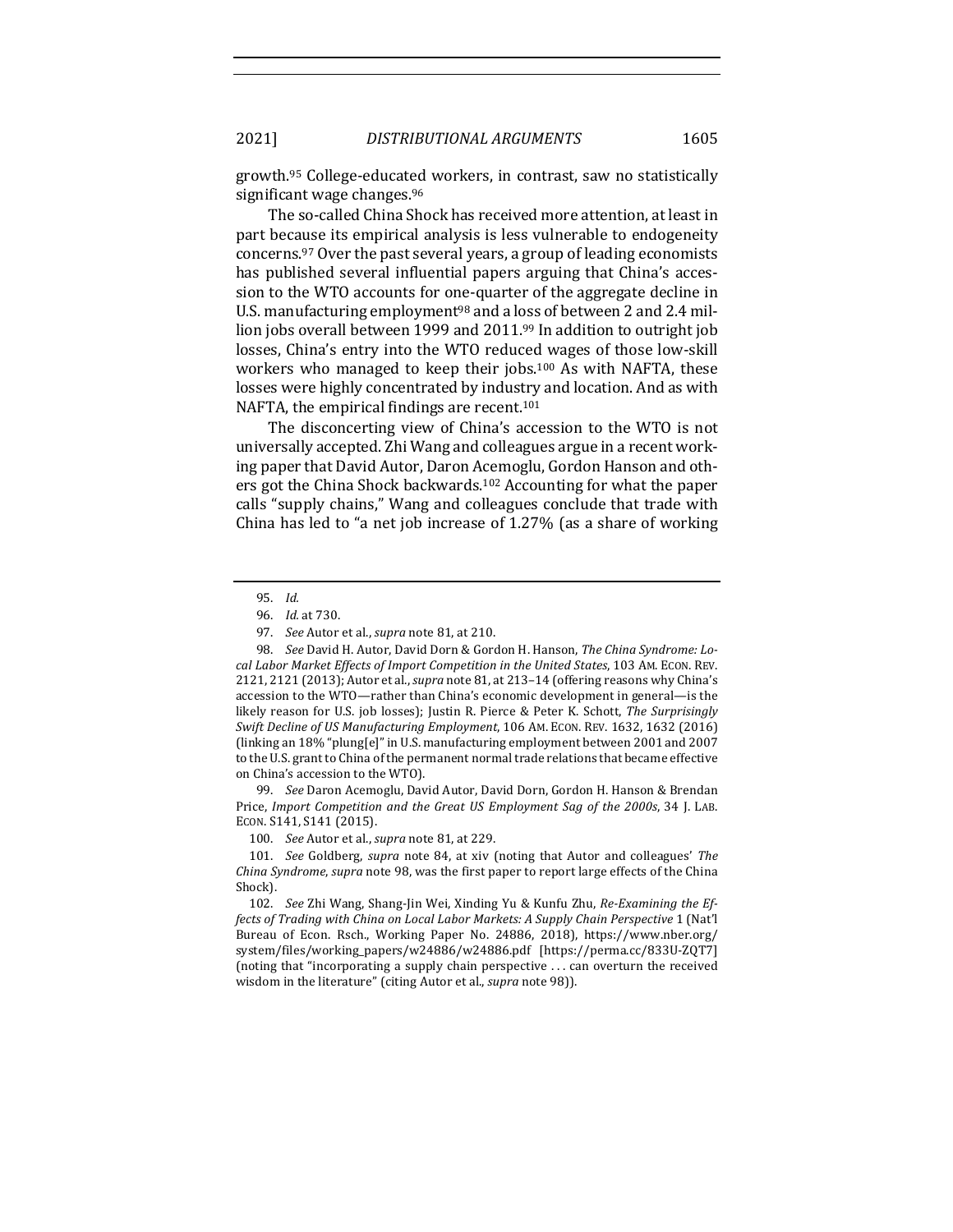age cohort) $"^{103}$  and to higher wages for 75% of the workers in an average region (average in terms of exposure to Chinese competition).<sup>104</sup> Autor and co-authors disagree, arguing that upstream effects are negative while downstream effects are "small and insignificant in the aggregate." $105$  But importantly, Wang and colleagues agree with Autor and co-authors that the majority of workers with less-than-college education have suffered wage losses, and that these losses have been particularly large (15–25% declines) for the lowest deciles of wage distribution.<sup>106</sup> While this bottom-line conclusion is not unanimous, $107$  most high-quality econometric research of the past several years reveals large and geographically concentrated negative effects of trade liberalization on American blue-collar workers.<sup>108</sup>

#### B. IMMIGRATION

In terms of their political significance, distributional effects of U.S. trade policies rival only those of immigration. Economists have been studying how immigrants affect wages and jobs of American workers for a long time.<sup>109</sup> There is a vigorous debate among leading labor economists about the effect of low-skill immigration on wages of low-

107. Yet another recent paper argues that "the finding that the China shock is prorich is fragile, as it depends on how non-labor income is apportioned across groups." Simon Galle, Andrés Rodríguez-Clare & Moises Yi, *Slicing the Pie: Quantifying the Aggregate and Distributional Effects of Trade* 28 (Nat'l Bureau of Econ. Rsch., Working Paper No. 23737, 2017), https://www.nber.org/system/files/working\_papers/ w23737/w23737.pdf [https://perma.cc/4EGN-QU43].

108. Another recent paper shows that the same areas that mostly suffered from trade liberalization also benefited from it. As a result, perhaps surprisingly, repealing NAFTA would hurt workers in the same locations that suffered when NAFTA was enacted. Raphael A. Auer, Bathélémy Bonadio & Andrei A. Levchenko, The Economics and *Politics of Revoking NAFTA*, 68 IMF ECON. REV. 230, 232-33 (2020). The key finding for our purposes is that some workers did suffer from NAFTA, even though other workers living nearby gained from it. On the other hand, the paper's result is difficult to reconcile with Hakobyan and McLaren who found that low-skill workers in the entire areas impacted by NAFTA were negatively affected. *See* Hakobyan & McLaren, *supra* note 91.

109. *See* Shelby D. Gerking & John H. Mutti, Costs and Benefits of Illegal Immigration: Key Issues for Government Policy, 61 Soc. Sci. Q. 71, 72 (1980); Jean B. Grossman, The Substitutability of Natives and Immigrants in Production, 64 REV. ECON. & STAT. 596, 600–02 (1982). 

<sup>103.</sup> *Id.* at 2.

<sup>104.</sup> *See id.*

<sup>105.</sup> Autor et al., *supra* note 81, at 228 n.33, 234. In contrast, Wang and co-authors conclude that "the job gains from the downstream channel are not only statistically significant but also economically powerful enough to more than offset the combined negative effects from direct competition and the upstream channel." Wang et al., *supra* note 102, at 2.

<sup>106.</sup> *See* Wang et al., *supra* note 101, at 30, 54 fig.6.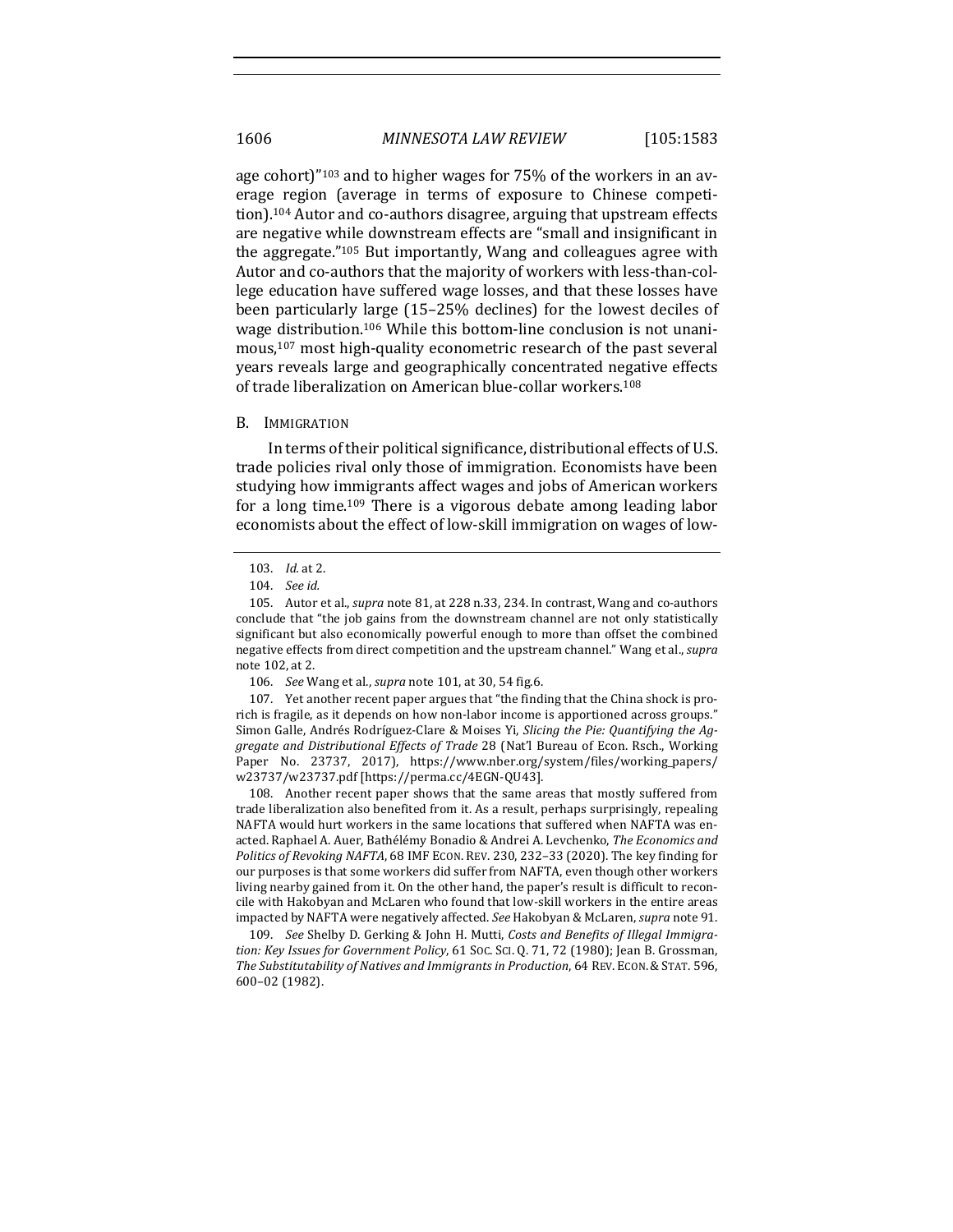2021] *DISTRIBUTIONAL ARGUMENTS* 1607

skill Americans. "[T]he existing literature demonstrates that it is quite difficult to isolate the impact of immigration on wages. Even more problematic, it turns out that the evidence often depends on *researcher choices* about how to frame the empirical analysis."<sup>110</sup>

George Borjas and co-authors have produced a large body of work demonstrating that low-skill immigration depresses wages and employment of low-skill American workers.<sup>111</sup> This conclusion seemingly follows from the basic analysis of supply and demand.<sup>112</sup> Yet David Card and others have been arguing that the effects, if any, are small,<sup>113</sup> emphasizing that Borjas's "'revisionist' view of recent U.S. immigration is overly pessimistic."<sup>114</sup>

As with trade, the warning signs came decades ago. An early red flag appeared in a 1996 study by Borjas, Richard Freeman, and Lawrence Katz (all leading economists).<sup>115</sup> They found "negative relations between immigration-induced changes in supply and native wages. [Moreover,] immigration contributed more to the decline in the relative earnings of high-school dropouts than trade, while both modestly reduced the earnings of high-school workers relative to college workers."116

113. *See* David Card & John DiNardo, *Do Immigrant Inflows Lead to Native Outflows*, 90 AM. ECON. REV. 360 (2000); David Card, *Immigrant Inflows, Native Outflows, and the* Local Labor Market Impacts of Higher Immigration, 19 J. LAB. ECON. 22 (2001); Giovanni Peri & Vasil Yasenov, *The Labor Market Effects of a Refugee Wave: Applying the Synthetic Control Method to the Mariel Boatlift* (Nat'l Bureau of Econ. Rsch., Working Paper No. 21801, 2017), https://www.nber.org/system/files/working\_papers/w21801/ w21801.pdf [https://perma.cc/586L-VP4M]; Ethan G. Lewis, *Local Open Economics Within the US: How Do Industries Respond to Immigration?* (Fed. Rsrv. Bank of Phila., Working Paper No. 04-1, 2003).

114. David Card, *Is the New Immigration Really So Bad?*, 115 ECON. J. F300, F300 (2005).

116. *Id.* Needless to say, the trade data studied by Borjas and co-authors did not include the effects of NAFTA or the China Shock.

<sup>110.</sup> Jason Anastasopoulos, George J. Borjas, Gavin G. Cook & Michael Lachanski, *Job Vacancies and Immigration: Evidence from Pre- and Post-Mariel Miami* 4 (Nat'l Bureau of Econ. Rsch., Working Paper 24580, 2018), https://www.nber.org/system/ files/working\_papers/w24580/revisions/w24580.rev0.pdf [https://perma.cc/6W38 -MFP2].

<sup>111.</sup> See id. at 5-6; George Borjas, *The Labor Demand Curve Is Downward Sloping: Reexamining the Impact of Immigration on the Labor Market,* 118 Q.J. ECON. 1355 (2003).

<sup>112.</sup> As Paul Samuelson notes, "[i]f mass immigration into the United States of similar workers to [low-skill, low-education American workers] had been permitted to actually take place, mainstream economists could not avoid predicting a substantial drop in wages of this native group." Samuelson, *supra* note 2, at 144.

<sup>115.</sup> *See* George Borjas, Richard B. Freeman & Lawrence F. Katz, *Searching for the* Effect of Immigration on the Labor Market, 86 AM. ECON. REV. 246 (1996).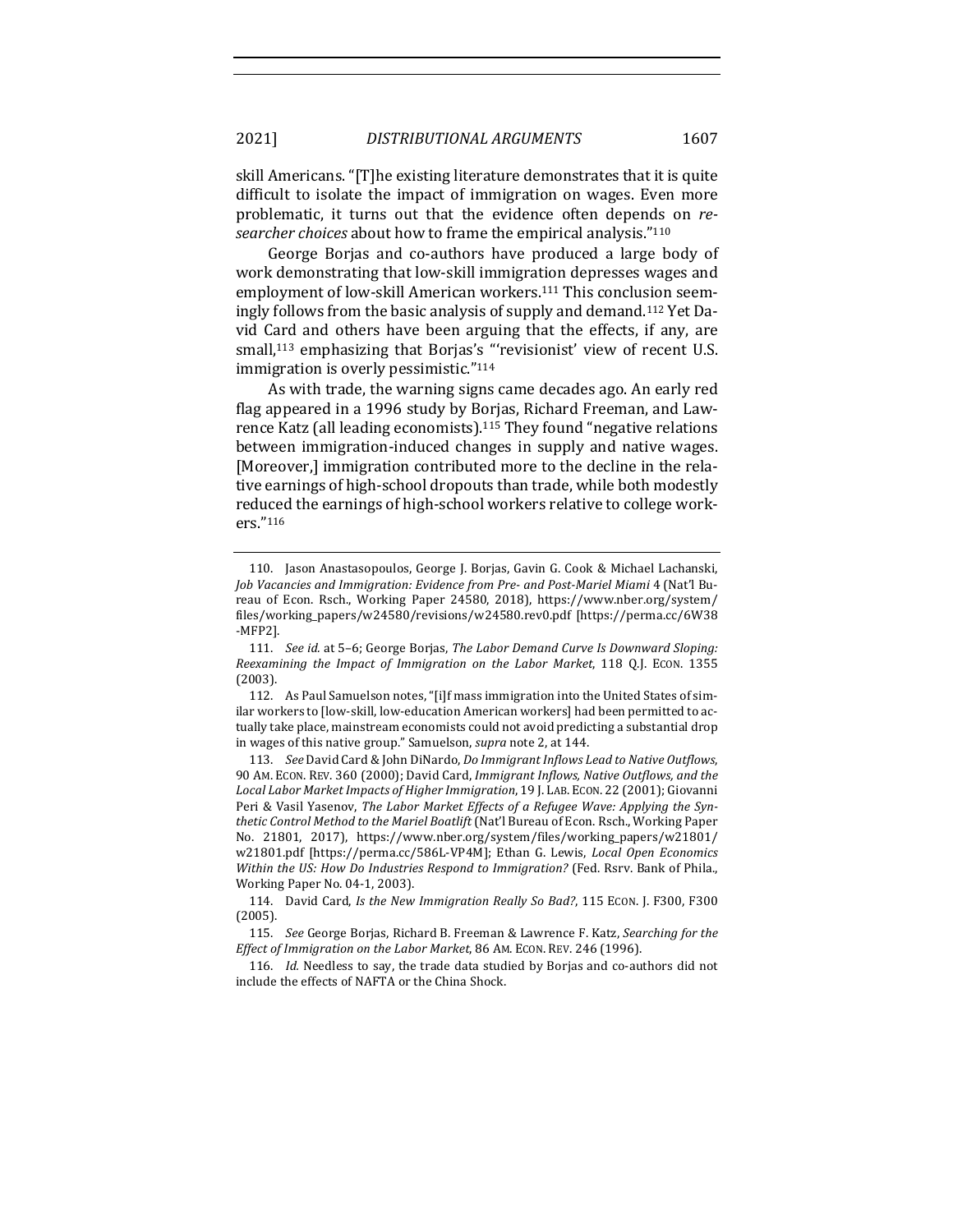Twenty years of subsequent research have not brought a consensus among labor economists. Summarizing the literature, Eric Posner and Glen Weyl highlight the continuing disagreements:

There is significant evidence that immigration reduces the wages of native workers whose backgrounds are similar to those of migrants. For example, illegal immigration to the United States from Mexico and Central America tends to hurt native workers with low education and weak language skills. However, the effects of migration on the broader labor markets are murkier. Some scholars believe that the native workers are in aggregate harmed, albeit only to a limited extent. Others argue that effects are negligible or even that most workers may benefit . . . . 117

The disagreement between the two camps is so fundamental, that Card, Borjas, and others continue to debate the consequences of a single event—the Mariel boatlift—that took place almost forty years ago. Card finds that the boatlift had virtually no impact on local wages. $118$ Borjas finds that wages of "native" high school dropouts fell by ten to thirty percent.<sup>119</sup>

In the view of the National Academy of Sciences, the weight of evidence is shifting toward a greater concern about the effects of lowskill immigration. Revisiting its comprehensive 1997 analysis of economic and fiscal consequences of immigration, the Academy reached the following conclusion in 2017:

At that time [that is, in 1997], the authoring panel's conclusion that "immigration has had a relatively small adverse impact on the wage and employment opportunities of competing native groups" seemed to summarize well what the academic studies indicated. However, the intensive research on this topic over the past two decades  $\dots$  displays a much wider variation in the estimates of the wage impact on natives who are most likely to compete with immigrants, with some studies suggesting sizable negative wage effects on native high school dropouts. . . . Thus, the evidence suggests that groups comparable to the immigrants in terms of their skill may experience a wage reduction as a result of immigration-induced increases in labor supply, although there are still a number of studies that suggest small to zero effects.<sup>120</sup>

<sup>117.</sup> ERIC A. POSNER & E. GLEN WEYL, RADICAL MARKETS: UPROOTING CAPITALISM AND DEMOCRACY FOR A JUST SOCIETY 143 (2018) (citing sources). For a similar assessment see ROBERT J. SHILLER, THE NEW FINANCIAL ORDER: RISK IN THE 21ST CENTURY 159 (2003), which notes that entry of "hard-working and well-meaning people from developing countries ... would in many cases harm the interests of the indigenous population, who do have rights of citizenship that must be honored."

<sup>118.</sup> *See* David Card, *The Impact of the Mariel Boatlift on the Miami Labor Market,* 43 INDUS. & LAB. RELS. REV. 245 (1990).

<sup>119.</sup> *See* George J. Borjas, *The Wage Impact of the Marielitos: A Reappraisal*, 70 IN-DUS. & LAB. RELS. REV. 1077, 1077 (2017).

<sup>120.</sup> NAT'L ACADS. OF SCIS., ENG'G & MED., THE ECONOMIC AND FISCAL CONSEQUENCES OF IMMIGRATION 247-48 (Francine D. Blau & Christopher Mackie eds., 2017).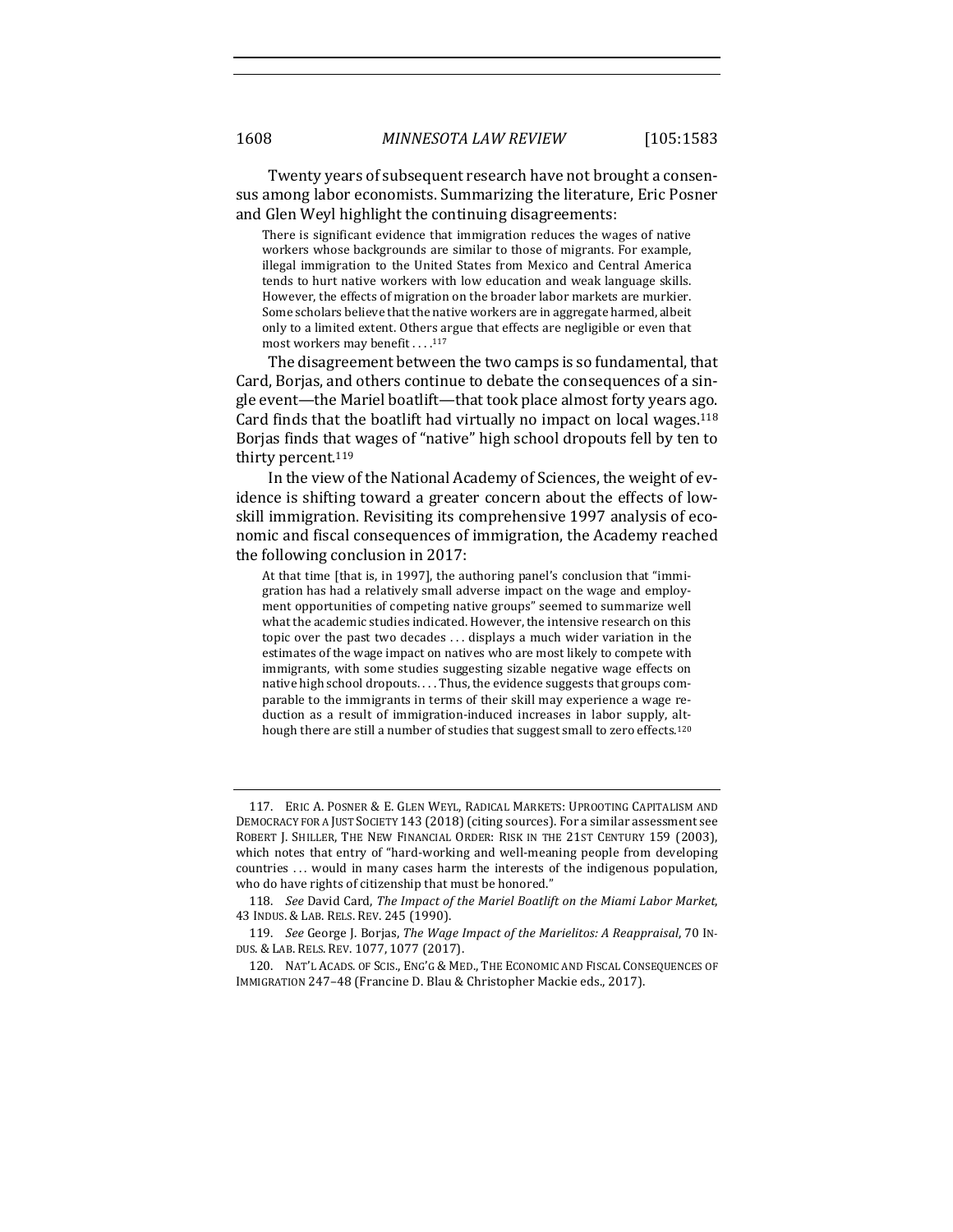The latest research using the highest quality data explains why the earlier studies that found small effects may be misleading. These studies were capable of detecting only average effects, and averages masked the existence of both significant winners and significant losers.<sup>121</sup> A more granular look shows that low-skill Americans "who appear to be displaced by immigrant labor and move out of their local labor market" are the losers.<sup>122</sup> So while the economic losses of lowskill Americans exposed to an influx of low-skill immigrants are still debated, the losses are likely and also likely to be significant.

#### C. MARKET CONCENTRATION

Economists studying the growth of economic inequality have been focused on trade and immigration for some time. More recently, another trio of explanations has entered the distributional debates: the rise of concentration in product, labor, and capital markets.

The numbers are striking. Jan De Loecker, Jan Eeckhout, and Gabriel Unger show that since 1980, product markups (profits that firms capture by setting prices of the goods they sell in excess of costs) $123$ increased from  $21\%$  to  $61\%$ .<sup>124</sup>

The increase suggests a dramatic rise in market power that could explain the decrease in labor and capital shares in national income, the decline of low-skill wages, and the drop in labor force participation, the authors conclude.<sup>125</sup> Robert Hall examined markups in specific industries (rather than in the entire economy), and confirmed

<sup>121.</sup> Joseph Price, Christian vom Lehn & Riley Wilson, *The Winners and Losers of Immigration: Evidence from Linked Historical Data* 1-3 (Nat'l Bureau of Econ. Rsch., Working Paper No. 27156, 2020), https://www.nber.org/system/files/working papers/w27156/w27156.pdf [https://perma.cc/B7VV-SNXZ] (investigating novel panel comprising *individual-level* data on location, occupation, employment, and income of workers affected by impact of new immigrants during 1910s and 1920s).

<sup>122.</sup> *Id.* (quote taken from Abstract).

<sup>123.</sup> A "markup" is what a firm charges above its marginal cost. See Jan De Loecker, Jan Eeckhout & Gabriel Unger, *The Rise of Market Power and the Macroeconomic Implications* 135 Q.J. Econ. 561, 562 (2020). In a perfectly competitive economy the markup is zero. See Suresh Naidu, Eric A. Posner & Glen Weyl, *Antitrust Remedies for Labor Market Power*, 132 HARV. L. REV. 536, 556 (2018) ("The markup equals the difference between the monopoly price and the competitive price, and thus serves as a natural gauge of market power . . . .").

<sup>124.</sup> *See* De Loecker et al., *supra* note 123, at 561.

<sup>125.</sup> *See id.* at 563, 566. Labor share of national income is "the fraction of economic output that accrues to workers as compensation in exchange for their labor," MICHAEL D. GIANDREA & SHAWN SPRAGUE, U.S. BUREAU LAB. STAT., MONTHLY LAB. REV., ESTIMATING THE U.S. LABOR SHARE (2017), https://www.bls.gov/opub/mlr/2017/article/pdf/ estimating-the-us-labor-share.pdf [https://perma.cc/7WQF-M7WN], or "a share of labor income in total sales or value added," David Autor, David Dorn, Lawrence F. Katz,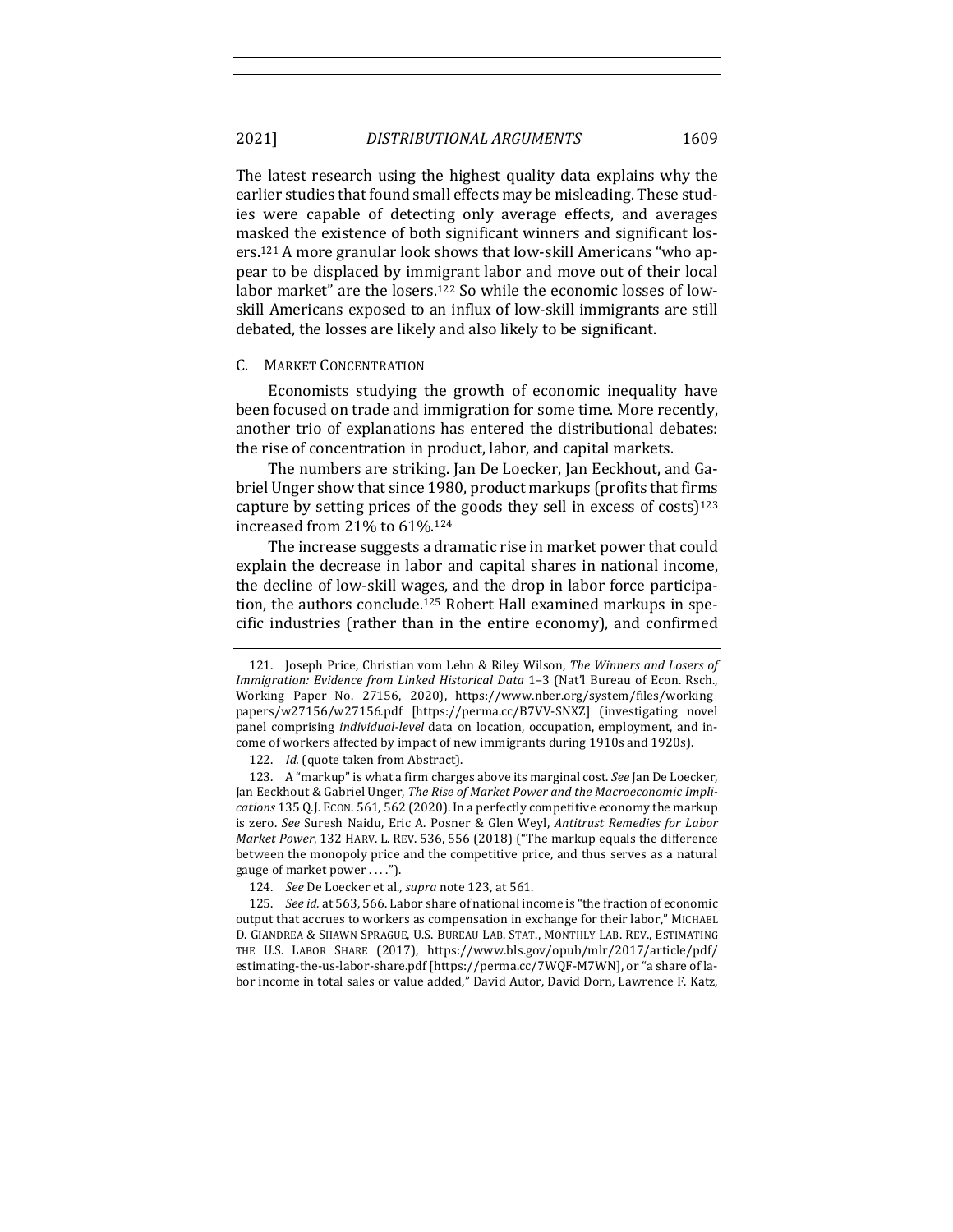their rise, revealing a "substantial growth in market power," though not as dramatic as De Loecker and co-authors suggest.<sup>126</sup>

Another recent blockbuster paper by Simcha Barkai argues that economists have completely missed the rise of abnormal returns to capital (economic windfalls or rents<sup>127</sup>) by simply assuming them away based on empirical findings from the 1980s.<sup>128</sup> In the meantime, rents grew to \$14,000 per employee in 2014—almost half of median personal income in the United States.<sup>129</sup> Barkai argues that decline in competition explains the rise of windfall profits.<sup>130</sup>

These findings are consistent with yet another recent study by Gustavo Grullon and colleagues who find that seventy-five percent of U.S. industries have experienced an increase in concentration levels over the last two decades.<sup>131</sup> "[T]o the extent industries look more like oligopolies than perfectly competitive markets, they will generate economic rents. . . . [S]uch rents reflect an erosion of the surplus that would otherwise accrue to consumers in a competitive market."<sup>132</sup>

Christina Patterson & John Van Reenan, *Concentrating on the Fall of the Labor Share*, 107 AM. ECON. REV. (PAPERS & PROC.) 180, 185 (2017), or just labor's share of Gross Domestic Product, see Autor et al., supra, at 180. When market power increases, whether due to monopoly or monopsony power, rents (the share of total output the firms obtain because of their market power) rise, while capital share (the share of output that firms obtain due to their productive activities) and labor share fall. See Naidu et al., supra note 123, at 565-66.

<sup>126.</sup> Robert E. Hall, *New Evidence on the Markup of Prices over Marginal Costs and the Role of Mega-Firms in the US Economy* 14 (Nat'l Bureau of Econ. Rsch., Working Paper No. 24574, 2018), https://www.nber.org/system/files/working\_papers/ w24574/w24574.pdf [https://perma.cc/K4GT-ZQWF].

<sup>127. &</sup>quot;Economic rents are the return to a factor of production in excess of what is required to keep it in the market. . . . By definition, they are excessive returns to market activity that would have occurred anyway in their absence." Jason Furman & Peter Orszag, A Firm-Level Perspective on the Role of Rents in the Rise in Inequality, in TOWARD A JUST SOCIETY: JOSEPH STIGLITZ AND TWENTY-FIRST CENTURY ECONOMICS 19, 20-21 (Martin Guzman ed., 2018).

<sup>128.</sup> *See* Simcha Barkai, *Declining Labor and Capital Shares*, 75 J. FIN. 2421, 2458 (2020) ("Past empirical estimates of small economic pure profits together with the potential theoretical advantage of indirectly inferring capital costs have led many researchers to prefer the assumption of zero pure profits over the direct measurement of capital costs."). The assumption of zero rents was consistent with a broader view among economists, especially applied economists, that markets are perfectly competitive and no firms have monopoly power. See POSNER & WEYL, supra note 117, at 23-29.

<sup>129.</sup> *See POSNER & WEYL, supra note* 117, at 39.

<sup>130.</sup> *See Barkai, supra* note 128, at 2422.

<sup>131.</sup> Gustavo Grullon, Yelena Larkin & Roni Michaely, *Are U.S. Industries Becoming More Concentrated?, 23 REV. FIN. 697, 697 (2019).* 

<sup>132.</sup> Furman & Orszag, *supra* note 127, at 35.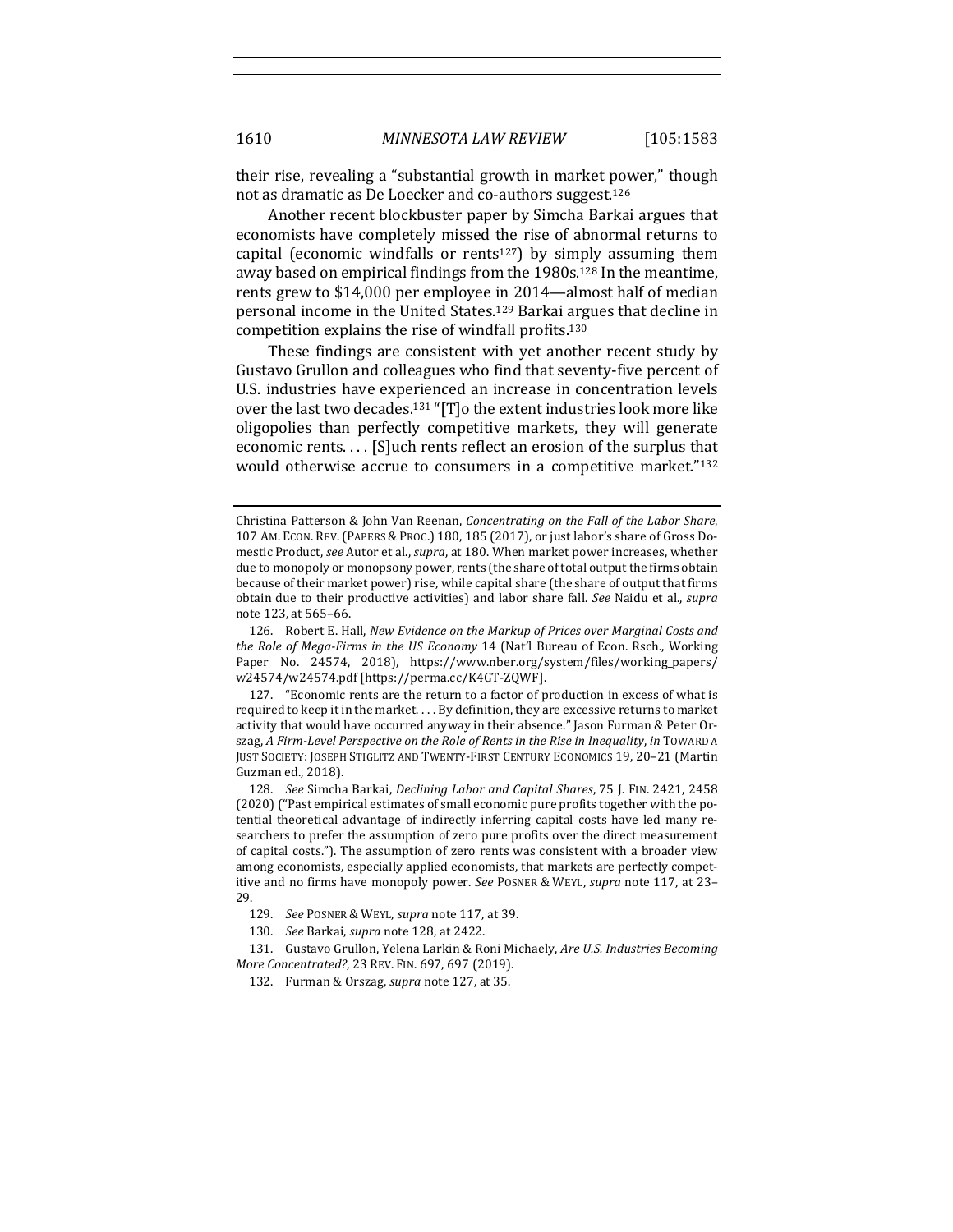Grullon and co-authors suggest that lax enforcement of antitrust laws may explain the increase.<sup>133</sup> Economists in the Obama White House had similar concerns.<sup>134</sup> Recent econometric research "has found tacit collusion to be unexpectedly prevalent."<sup>135</sup> Given the "revolution" that re-oriented antitrust law towards efficiency and away from other social objectives over the past decades, the drop of some merger reviews by the FTC and DOJ, and a sharp decline in antitrust challenges, these concerns seem well-founded.<sup>136</sup>

One should not confuse concerns with consensus. Some of the papers just discussed are unpublished, and other scholars have already raised objections.<sup>137</sup> For example, an increase in industry concentration may reflect an increase in market power or it may not.<sup>138</sup> A dramatic increase in markups suggests an even greater decline of the labor share than the actual one.<sup>139</sup> No doubt, the debates about the

136. *See John Kwoka, Mergers, Merger Control, and Remedies: A Response to the* FTC Critique (Mar. 2017) (unpublished manuscript), https://ssrn.com/abstract= 2947814 [https://perma.cc/K6AC-YSA8] (describing the decline in antitrust enforcement); Thomas G. Wollman, *Stealth Consolidation: Evidence from an Amendment to the Hart-Scott-Rodino Act*, 1 AM. ECON. REV.: INSIGHTS 77, 78-79 (2019) (concluding that the 2000 amendment to the Hart-Scott-Rodino Antitrust Improvements Act that increased the threshold for premerger review led to a large increase in mergers between competitors). Inadequate enforcement may have reflected a misunderstanding of the changing markets. See POSNER & WEYL, supra note 117, at 177 ("Beginning in the 1970s and accelerating from the 1980s onward, antitrust authorities lost track of the ways in which capital markets reconfigured themselves to maintain monopoly power.").

137. *See, e.g.*, Susanto Basu, Are Price-Cost Markups Rising in the United States? A *Discussion of the Evidence*, J. ECON. PERSPS., Summer 2019, at 3; Berry et al., *supra* note 135; Loukas Karabarbounis & Brent Neiman, *Accounting for Factorless Income*, 33 NBER MACROECONOMICS ANN. 167 (2018); James Traina, Is Aggregate Market Power Increasing? Production Trends Using Financial Statements (Feb. 2018) (unpublished manuscript), https://ssrn.com/abstract=3120849 [https://perma.cc/BAR5-HV2F].

138. See CHAD SYVERSON, BROOKINGS ECON. STUD., MACROECONOMICS AND MARKET POWER: FACTS, POTENTIAL EXPLANATIONS AND OPEN QUESTIONS 4 (2019), https://www .brookings.edu/wp-content/uploads/2019/01/ES\_20190116\_Syverson-Macro-Micro -Market-Power.pdf [https://perma.cc/Q8B8-ZEH3]. 

139. *See Basu, supra note* 137, at 19.

<sup>133.</sup> *See* Grullon et al., *supra* note 131, at 734-35.

<sup>134.</sup> *See* COUNCIL OF ECON. ADVISERS, ISSUE BRIEF, BENEFITS OF COMPETITION AND INDI-CATORS OF MARKET POWER 1 (2016), https://obamawhitehouse.archives.gov/sites/ default/files/page/files/20160414\_cea\_competition\_issue\_brief.pdf [https://perma .cc/5E4G-VBF9].

<sup>135.</sup> Steven Berry, Martin Gaynor & Fiona Scott Morton, *Do Increasing Markups Matter? Lessons from Empirical Industrial Organization, J. ECON. PERSPS., Summer 2019,* at 44, 60.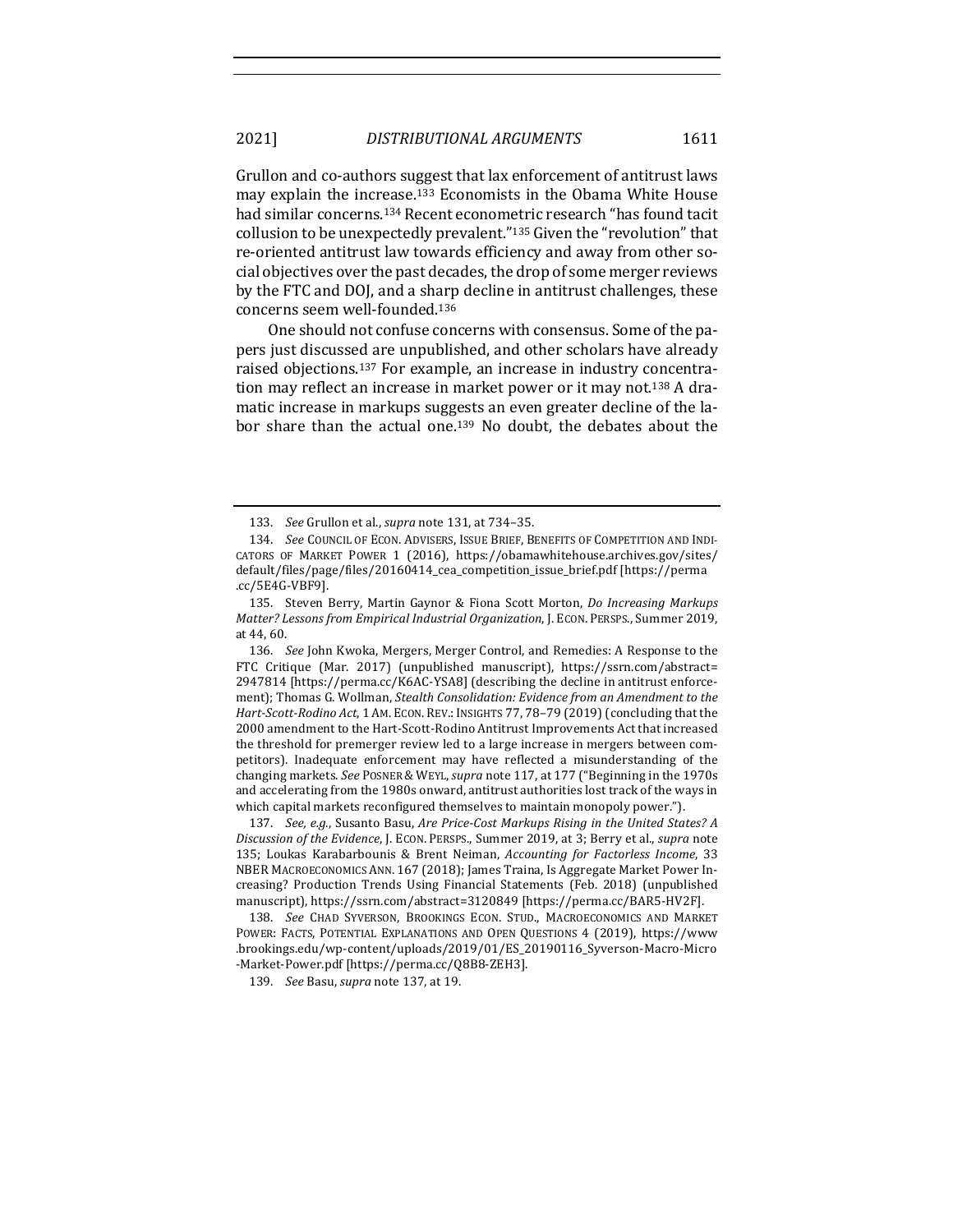monopoly power in the U.S. economy will continue.<sup>140</sup> But clearly, there are strong reasons to be concerned.

Turning from product to labor markets, the emerging evidence reveals a significant increase in employers' power over workers. Examining a near-universe of online job vacancies, José Azar and co-authors find that judging by the DOJ/FTC standards (that those agencies use in product markets), 60% of U.S. labor markets are highly concentrated and another 11% are moderately concentrated.<sup>141</sup> These macro-effects are consistent with the evidence of anticompetitive labor market practices at the micro-level, ranging from non-poaching agreements<sup>142</sup> to non-compete clauses<sup>143</sup> to expansive licensing requirements.<sup>144</sup> Weak antitrust enforcement against labor market monopsony and legal obstacles to employees' challenges of employer market power have not helped.<sup>145</sup> "A key worry . . . is that anticompetitive practices have often targeted the most vulnerable workers: those with limited education and low skills."<sup>146</sup>

Greater employer concentration corresponds to lower wages-a relationship that is more pronounced at high levels of concentration and that has increased over time.<sup>147</sup> Moreover, in areas where labor market concentration has increased, low earners have seen their

<sup>140.</sup> In fact, De Loecker and co-authors have already replied to the criticisms of their work, pointing out that some of their critics rely on an unrealistic assumption and an ill-fitting modeling framework. See De Loecker et al., *supra* note 123, at 603-05.

<sup>141.</sup> See José Azar, Ioana Marinescu, Marshall Steinbaum & Bledi Taska, Concentra*tion in U.S. Labor Markets: Evidence from Online Vacancy Data*, 66 LAB. ECON. 1, 1-2 (2020). These numbers tend to overstate the economic significance of market concentration somewhat because many highly concentrated markets are very small. See David Berger, Kyle F. Herkenhoff & Simon Mongey, *Labor Market Power* 9 (Nat'l Bureau of Econ. Rsch., Working Paper No. 25719, 2019), https://www.nber.org/system/ files/working\_papers/w25719/w25719.pdf [https://perma.cc/3FAZ-4X5X]. Still, the numbers are striking.

<sup>142.</sup> *See* Naidu et al., *supra* note 123, at 571-72.

<sup>143.</sup> *See* ALAN B. KRUEGER & ERIC A. POSNER, HAMILTON PROJECT, A PROPOSAL FOR PRO-TECTING LOW-INCOME WORKERS FROM MONOPSONY AND COLLUSION 7-8 (2018), https:// www.hamiltonproject.org/assets/files/protecting\_low\_income\_workers\_from\_ monopsony\_collusion\_krueger\_posner\_pp.pdf [https://perma.cc/5K7G-RK9X].

<sup>144.</sup> *See infra* text accompanying notes 271-74.

<sup>145.</sup> *See* Naidu et al., *supra* note 123, at 569-73.

<sup>146.</sup> *Id.* at 572.

<sup>147.</sup> See José Azar, Iona Marinescu & Marshall I. Steinbaum, *Labor Market Concentration* 1–2 (Nat'l Bureau of Econ. Rsch., Working Paper No. 24147, 2017), https:// www.nber.org/system/files/working\_papers/w24147/w24147.pdf [https://perma .cc/5VC3-M39W]; Efraim Benmelech, Nittai Bergman & Hyunseob Kim, *Strong Employ*ers and Weak Employees: How Does Employer Concentration Affect Wages? 3 (Nat'l Bureau of Econ. Rsch., Working Paper No. 24307, 2018), https://www.nber.org/system/ files/working\_papers/w24307/w24307.pdf [https://perma.cc/F46C-LHH5].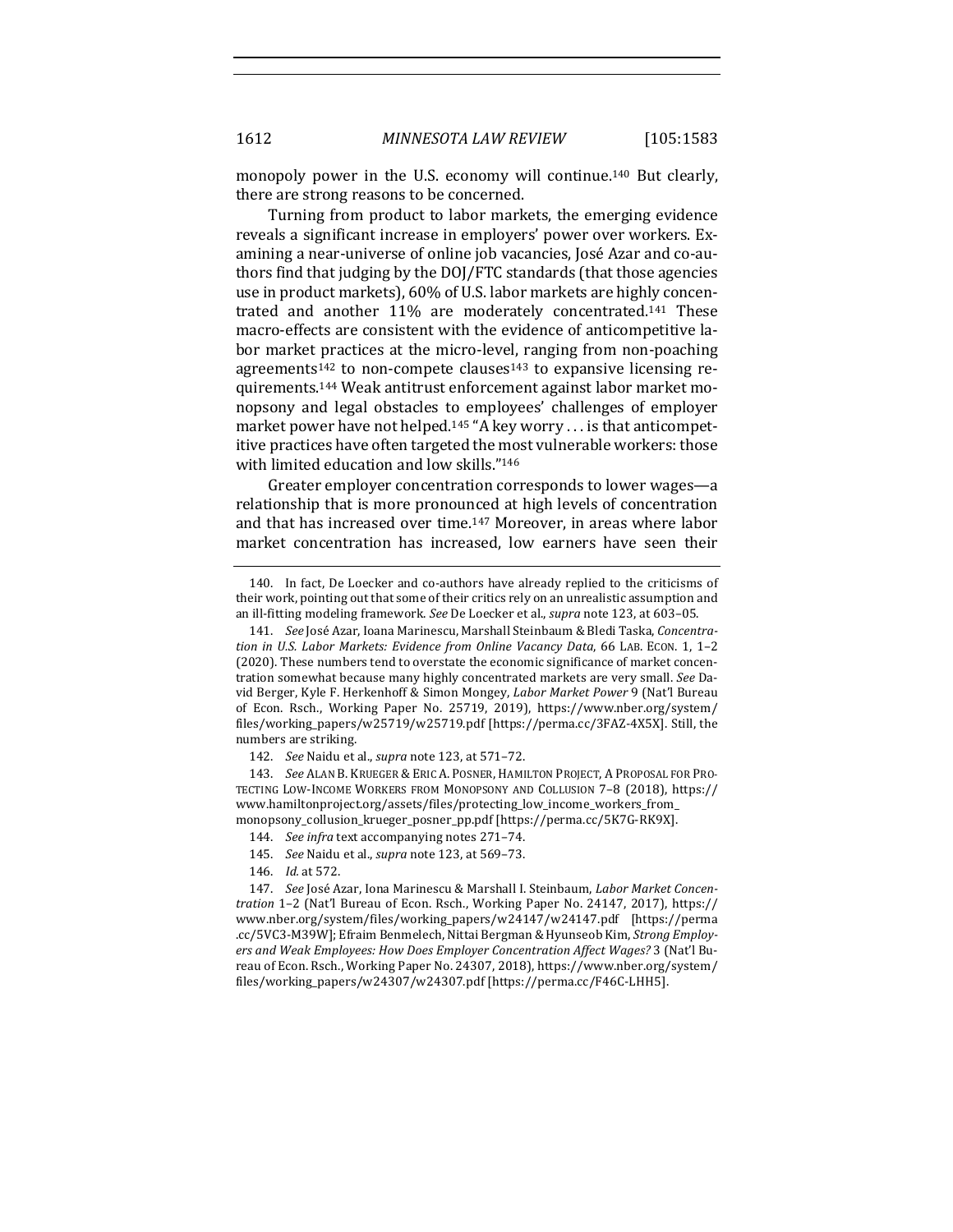wages decline while high earners have experienced little change in their wages.<sup>148</sup> These trends are even more troubling than they appear because greater concentration also leads to employers demanding higher skills, especially from their low-skill workers.<sup>149</sup> So these workers' skill-based wages should be higher, not lower, when concentration increases.

Suresh Naidu, Eric Posner, and Glen Weyl roughly estimate that "monopsony power in the U.S. economy reduces overall output and employment by 13%, and labor's share of national output by  $22\%$ ."<sup>150</sup> New, micro-level empirical work shows that "the degree of monopsony power is substantially larger in low-wage labor markets."<sup>151</sup> David Berger and colleagues disagree that labor market power has led to the decline in the labor share, but show convincingly that this oligopsony power has imposed "substantial welfare losses ... which range from 3 to 8 percent of lifetime consumption."152

As always, there are doubts. The decline of labor share in the national income may be due to trade liberalization.<sup>153</sup> Labor markets more exposed to the China Shock are also more concentrated, $154$  at least in part because some domestic firms went out of business. It is also possible that technological change gives rise to "superstar firms" with higher productivity, and these firms capture an increasingly

<sup>148.</sup> *See* Kevin Rinz, *Labor Market Concentration, Earnings Inequality, and Earning Mobility* 4-5 (Ctr. for Admin. Recs. Rsch. & Applications, Working Paper No. 2018-10, 2018), https://www.census.gov/library/working-papers/2018/adrm/carra-wp -2018-10.html [https://perma.cc/UR9M-KQ4K].

<sup>149.</sup> *See Brad Hershbein & Claudia Macaluso, Labor Market Concentration and the* Demand for Skills 5 (July 30, 2018) (unpublished manuscript), http://conference .iza.org/conference\_files/DATA\_2018/macaluso\_c26795.pdf [https://perma.cc/JJ6C -28ME].

<sup>150.</sup> Naidu et al., *supra* note 123, at 538.

<sup>151.</sup> Ihsaan Bassier, Arindrajit Dube & Suresh Naidu, *Monopsony in Movers: The Elasticity of Labor Supply to Firm Wage Policies* 5 (Nat'l Bureau of Econ. Rsch., Working Paper No. 27755, 2020), https://www.nber.org/system/files/working\_papers/ w27755/w27755.pdf [https://perma.cc/MCK3-RJR5].

<sup>152.</sup> Berger et al., *supra* note 141, at 1. The welfare loss arises due to lower wages, less time spent working, and more work taking place at lower productivity firms. *Id.* at 37.

<sup>153.</sup> *See* Michael W.L. Elsby, Bart Hobjin & Aysegul Sahin, *The Decline of the U.S.* Labor Share, BROOKINGS PAPERS ON ECON. ACTIVITY, Fall 2013, at 1, https://www .brookings.edu/wp-content/uploads/2016/07/2013b\_elsby\_labor\_share.pdf 

<sup>[</sup>https://perma.cc/8E35-HN72] (concluding that "offshoring of the labor-intensive component of the U.S. supply chain [is] a leading potential explanation of the decline in the U.S. labor share over the past 25 years").

<sup>154.</sup> *See* Benmelech et al., *supra* note 147, at 5.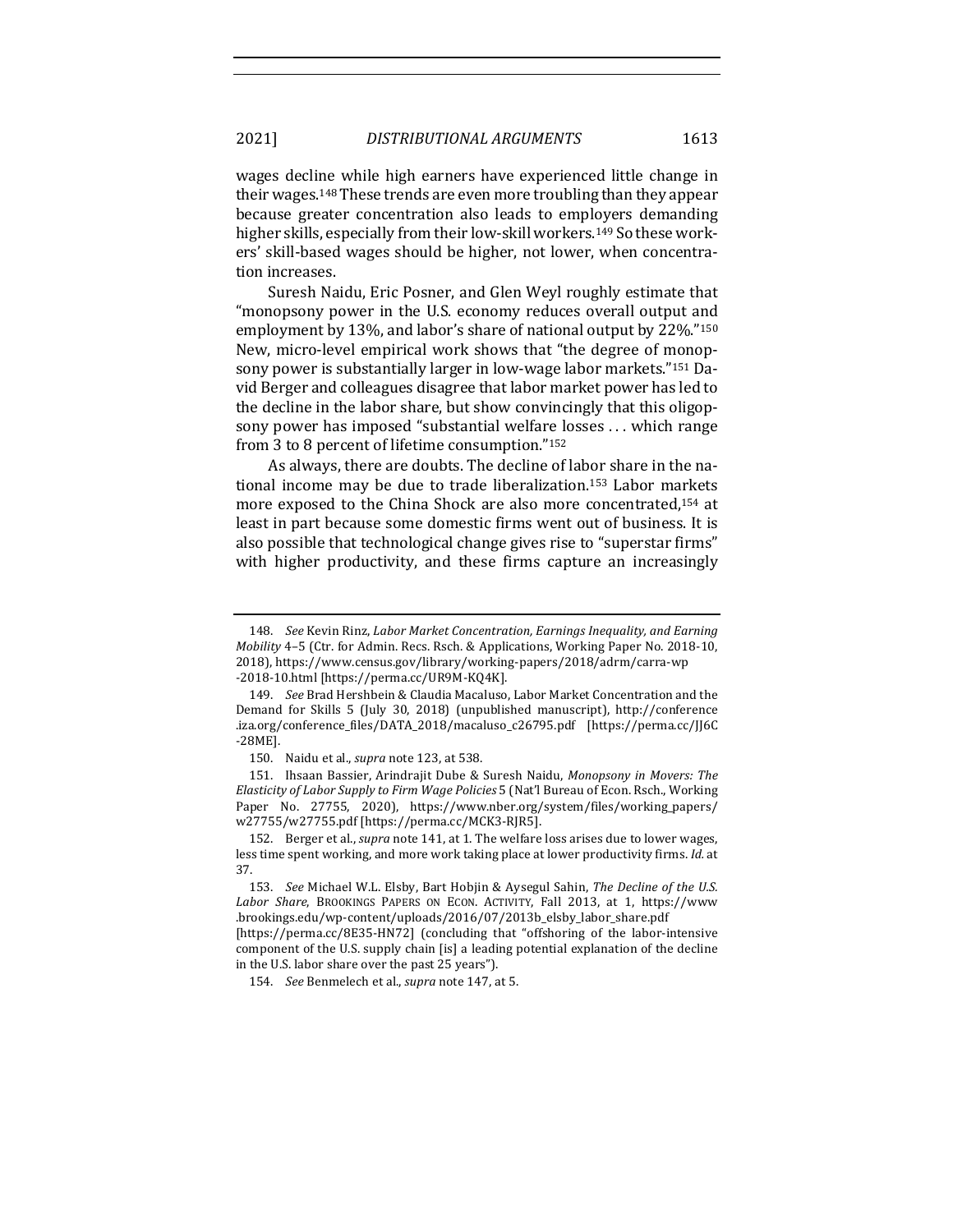greater market share.<sup>155</sup> Some evidence supports this hypothesis, at least for U.S. manufacturing.<sup>156</sup> So maybe it is trade and technology after all, perhaps along with the U.S. competition policy and its (lax) enforcement, that explain the increase in market concentration.

Finally, recent research suggests that the current historically high degree of common ownership of most publicly traded firms may be harmful to economic competition. BlackRock, State Street, Vanguard, and Fidelity together control more than a fifth of the value of the U.S. stock market.<sup>157</sup> The first three of these constitute the single largest shareholder in eighty-eight percent of public companies in the  $S\&P500$  index.<sup>158</sup> And the consequences may be starting to show.

Airlines prices, for example, are arguably three to seven percent higher due to anticompetitive power of institutional investors.<sup>159</sup> Researchers observed similar effects in the banking industry.<sup>160</sup> These results are recent, and there are already strong counterarguments.<sup>161</sup> Nonetheless, there is a real possibility that concentration in product and labor (and maybe even capital) markets has harmed American workers and consumers, especially those who live in the areas where employers exert significant market power over wages.<sup>162</sup>

158. *See Jan Fichtner, Eelke M. Heemskerk & Javier Garcia-Bernado, Hidden Power* of the Big Three? Passive Index Funds, Re-Concentration of Corporate Ownership, and *New Financial Risk*, 19 BUS. & POL. 298, 322 (2017).

159. *See José Azar, Martin C. Schmalz & Isabel Tecu, Anticompetitive Effects of Common Ownership*, 73 J. FIN. 1513, 1517 (2018).

160. *See* José Azar, Sahil Raina & Martin Schmalz, Ultimate Ownership and Bank Competition 1, 3 (May 4, 2019) (unpublished manuscript), https://ssrn.com/ abstract=2710252 [https://perma.cc/2CF9-B5KX].

161. See Patrick Dennis, Kristopher Gerardi & Carola Schenone, *Common Ownership Does Not Have Anti-Competitive Effects in the Airline Industry* (June 25, 2020) (unpublished manuscript), https://ssrn.com/abstract=3063465 [https://perma.cc/ SM4V-WB37] (finding no relationship between airline ticket prices and common ownership of airlines); Erik P. Gilje, Todd A. Gormley & Doron Levit, *Who's Paying Attention? Measuring Common Ownership and Its Impact on Managerial Incentives*, 137 J. FIN. ECON. 152, 154 (2020) (finding that accounting for possible investor inattention "cast[s] doubt on the idea that overlapping ownership structures, particularly those driven by asset manager mergers, significantly shift managers' incentives or induce anticompetitive behaviors among firms in the airline and banking industries" as suggested by Azar and co-authors); John D. Morley, Too Big To Be Activist, 92 S. CAL. L. REV. 1407, 1412-13 (2020) (explaining why exercise of market power is unlikely given the institutional structure of the major institutional investors).

162. *See, e.g.*, Azar et al., *supra* note 159; Azar et al., *supra* note 160.

<sup>155.</sup> *See* David Autor, David Dorn, Lawrence F. Katz, Christina Patterson & John Van Reenen, *The Fall of the Labor Share and the Rise of Superstar Firms*, 135 Q.J. ECON. 645, 645 (2020).

<sup>156.</sup> *See id.* at 665–70.

<sup>157.</sup> *See POSNER & WEYL, supra note* 117, at 171.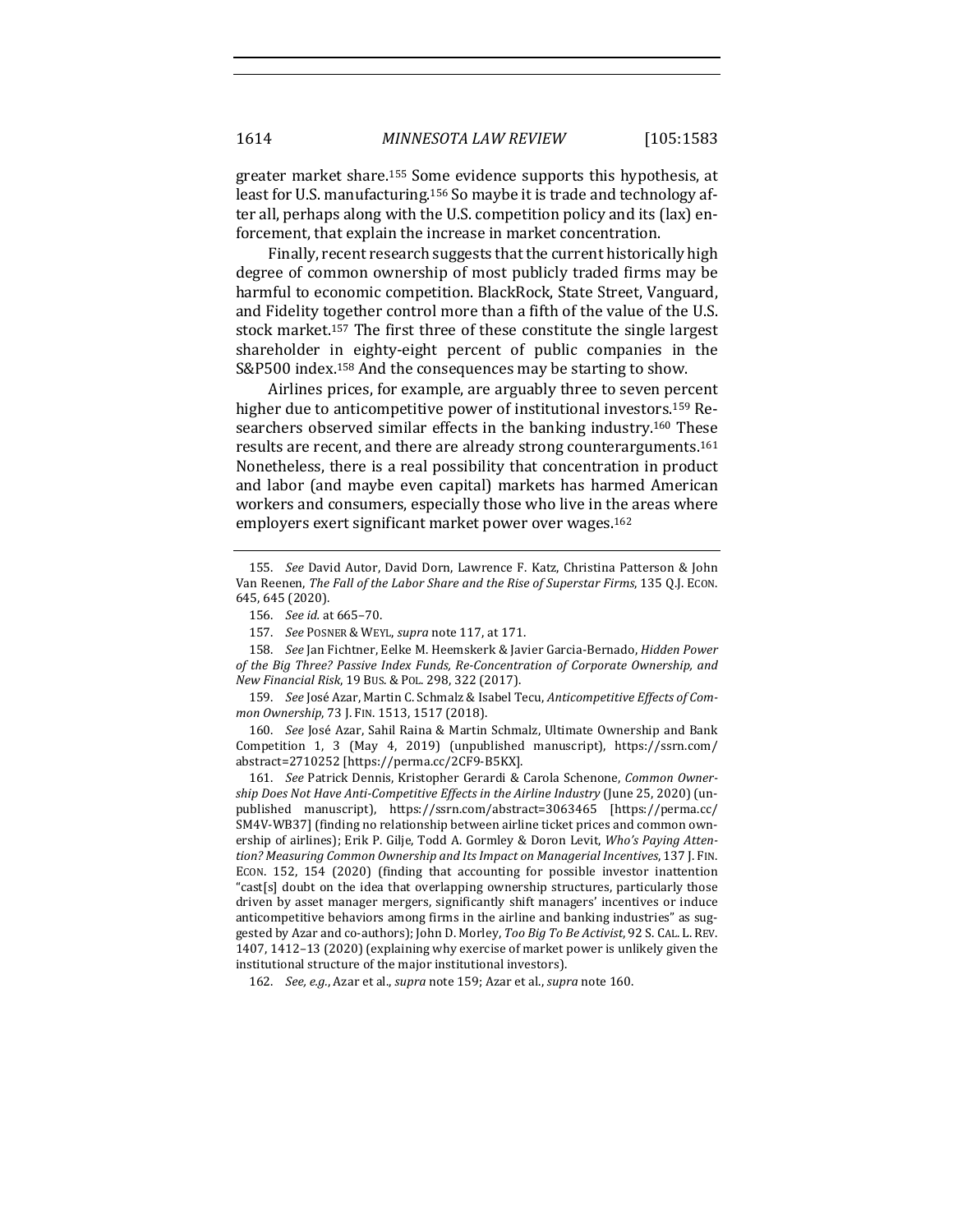#### D. LABOR POLICY

Since at least the 1970s, membership in private sector labor unions has been declining while wage inequality has been increasing.<sup>163</sup> Are the two changes related?

Over time, scholars have offered different answers. One side has argued that the relationship between union membership and wage inequality is weak at best.<sup>164</sup> The other side has asserted that "the decline in organized labor explains a fifth to a third of the growth in [wage] inequality [between 1973 and 2007]—an effect comparable to that of the growing stratification of wages by education." $165$ 

The latest research relying on new data supports, and even magnifies, the latter view. A recent working paper overcomes a longstanding empirical challenge—absence of micro-level data on union membership prior to 1973—and finds that "unions have had a significant, equalizing effect on the income distribution over" the period of 1936 to the present.<sup>166</sup> Moreover, strong unions disproportionately helped less-skilled workers, something that the weak unions of today no longer do.<sup>167</sup>

The emerging evidence of labor market concentration further highlights the importance of labor unions. Not only does greater market power of employers depress wages, but the negative correlation between wages and market power is stronger when unionization rates are low.<sup>168</sup>

166. Henry S. Farber, Daniel Herbst, Ilyana Kuziemko & Suresh Naidu, *Unions and Inequality over the Twentieth Century: New Evidence from Survey Data* 1 (Nat'l Bureau of Econ. Rsch., Working Paper No. 24587, 2018), https://www.nber.org/system/ files/working\_papers/w24587/w24587.pdf [https://perma.cc/2R5F-D6UK].

167. *See id.* at 3.

168. *See* Benmelech et al., *supra* note 147, at 4. The "it appears" qualifier in the text is there because the link between the decline in labor share and unionization is uncertain. *Compare* Elsby, et al., *supra* note 153 (stating that "evidence for institutional explanations based on the decline in unionization is inconclusive" in explaining the decline in the labor share), *with* Autor et al., *supra* note 155, at 648 (noting that "the broadly common experience of a decline in labor shares across countries with different levels and evolutions of unionization and other labor market institutions somewhat vitiates" the connection between "unions and the real value of the minimum wage").

<sup>163.</sup> *See* Bruce Western & Jake Rosenfeld, *Unions, Norms, and the Rise in U.S. Wage Inequalit*y, 76 AM. SOC. REV. 513, 513 (2011).

<sup>164.</sup> See, e.g., Daron Acemoglu, Philippe Aghion & Giovanni L. Violante, *Deunioni*zation, Technical Change and Inequality, in 55 CARNEGIE-ROCHESTER CONF. SERIES ON PUB. POL'Y 229, 230 (2001) ("Most economists, however, discount the role of unions in the increase in inequality.").

<sup>165.</sup> Western & Rosenfeld, *supra* note 163, at 513, 517 (stating the conclusion and comparing it with studies finding both weak and significant relationship).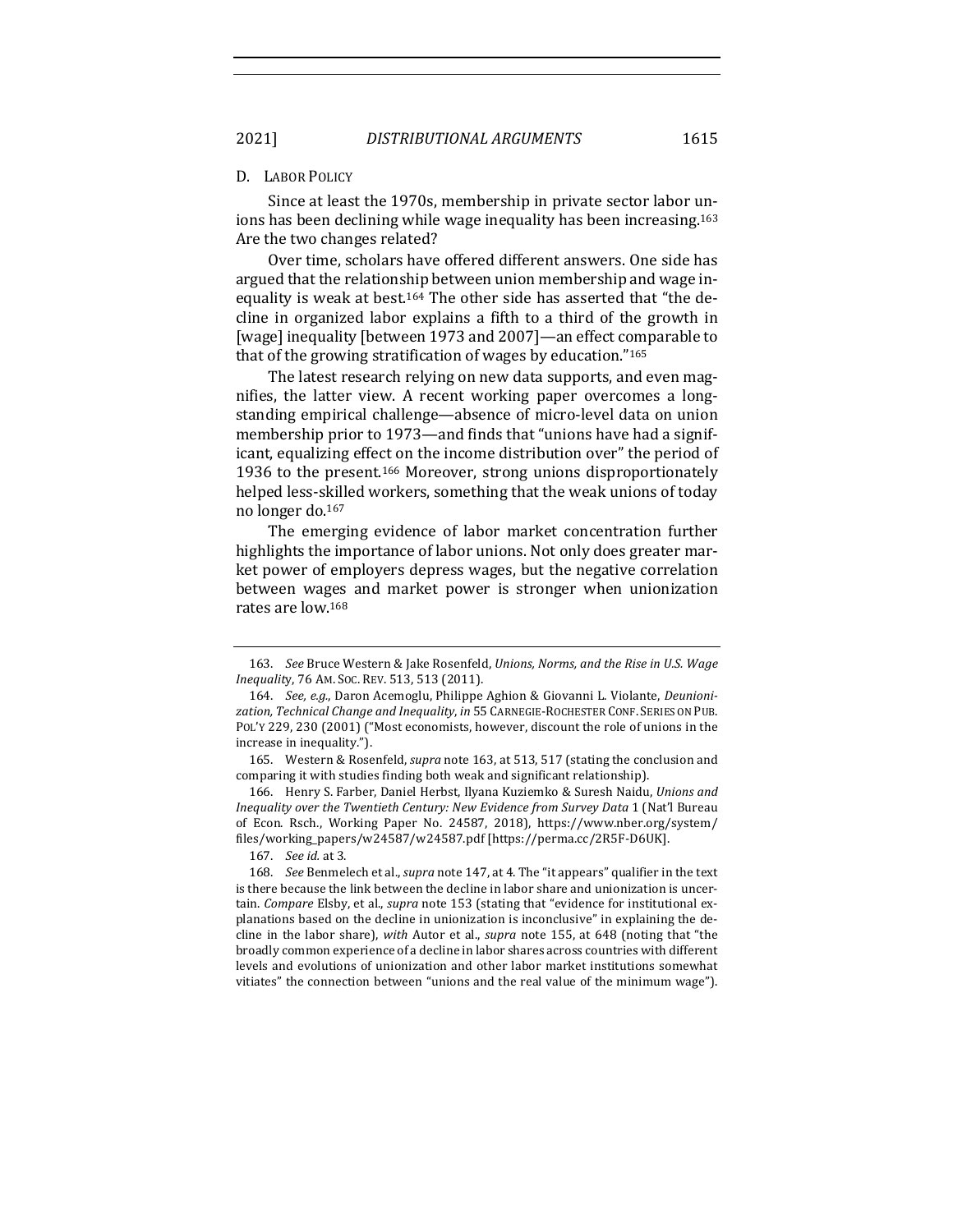There is also new evidence that government regulation weakening employment protections diminishes the bargaining power of workers and reduces their wages.<sup>169</sup> "Somewhat surprisingly," the extensive analysis of the well-known decline in labor share "has touched very little on the role of labor market regulation."<sup>170</sup> Yet it now appears quite likely that decades of U.S. (anti-)labor policies that contributed to the decline of labor unions harmed American workers, especially low-skill ones.<sup>171</sup> And because today's public sector unions are the only ones yielding economic advantages for their members, $172$ the recent Supreme Court decision weakening these unions, $173$  as well as public-sector unions' loss of public support and political clout in both parties, $174$  is bound to be particularly costly for a large group of working Americans.

Drawing on many recent empirical findings discussed in this Part, Anna Stansbury and Lawrence Summers make the broadest and the boldest claim: the decline of "worker power"—and not globalization, technological transformation, or the rise of monopoly or monopsony power—is the best explanation for the "fall in the labor income share,

-Economies-46074 [https://perma.cc/2VJB-9KFV].

170. *Id.* at 8.

171. *See* Farber et al., *supra* note 166, at 3 (concluding that market "forces alone cannot explain patterns in union membership over the 20th century"); TIMOTHY NOAH, THE GREAT DIVERGENCE: AMERICA'S GROWING INEQUALITY CRISIS AND WHAT WE CAN DO ABOUT IT 138-43 (2012) (describing the consequences of the Taft-Hartley Act passed in 1947 and the later appointment of an anti-union head of NLRB by President Reagan); Western & Rosenfeld, *supra* note 163, at 516 (same).

172. See David Card, Thomas Lemieux & W. Craig Riddell, *Unions and Wage Inequality:* The Roles of Gender, Skill and Public Sector Employment 28 (Nat'l Bureau of Econ. Rsch., Working Paper No. 25313, 2018), https://www.nber.org/system/files/ working\_papers/w25313/w25313.pdf [https://perma.cc/WB24-G5MF] (finding that private sector unions reduce male wage inequality by 1.7% and female wage inequality by 0.6% while the respective numbers for public sector unions are 16.2% and 50%).

173. *See* Janus v. Am. Fed'n of State, Cnty., & Mun. Emps., 138 S. Ct. 2448 (2018) (finding that mandatory collection of public union fees is unconstitutional).

174. *See* Dorian T. Warren, *The Politics of Labor Policy Reform*, *in* THE POLITICS OF MAJOR POLICY REFORM IN POSTWAR AMERICA 103, 119 (Jeffery A. Jenkins & Sidney M. Milkis eds., 2014) (describing the deteriorating public standing of public sector unions and anti-union measures of both Republican and Democratic governors in the wake of the Great Recession).

Yet new evidence suggests that deregulation of job protection laws in twenty-six countries did "contribute $[]$  to some of the observed decline in labor shares in many advanced economics." Gabriele Ciminelli, Romain Duval & Davide Furceri, *Employment Protection Deregulation and Labor Shares in Advanced Economies* 5 (IMF Working Paper WP/18/186, 2018), https://www.imf.org/en/Publications/WP/Issues/2018/08/ 16/Employment-Protection-Deregulation-and-Labor-Shares-in-Advanced

<sup>169.</sup> *See* Ciminelli et al., *supra* note 167, at 7.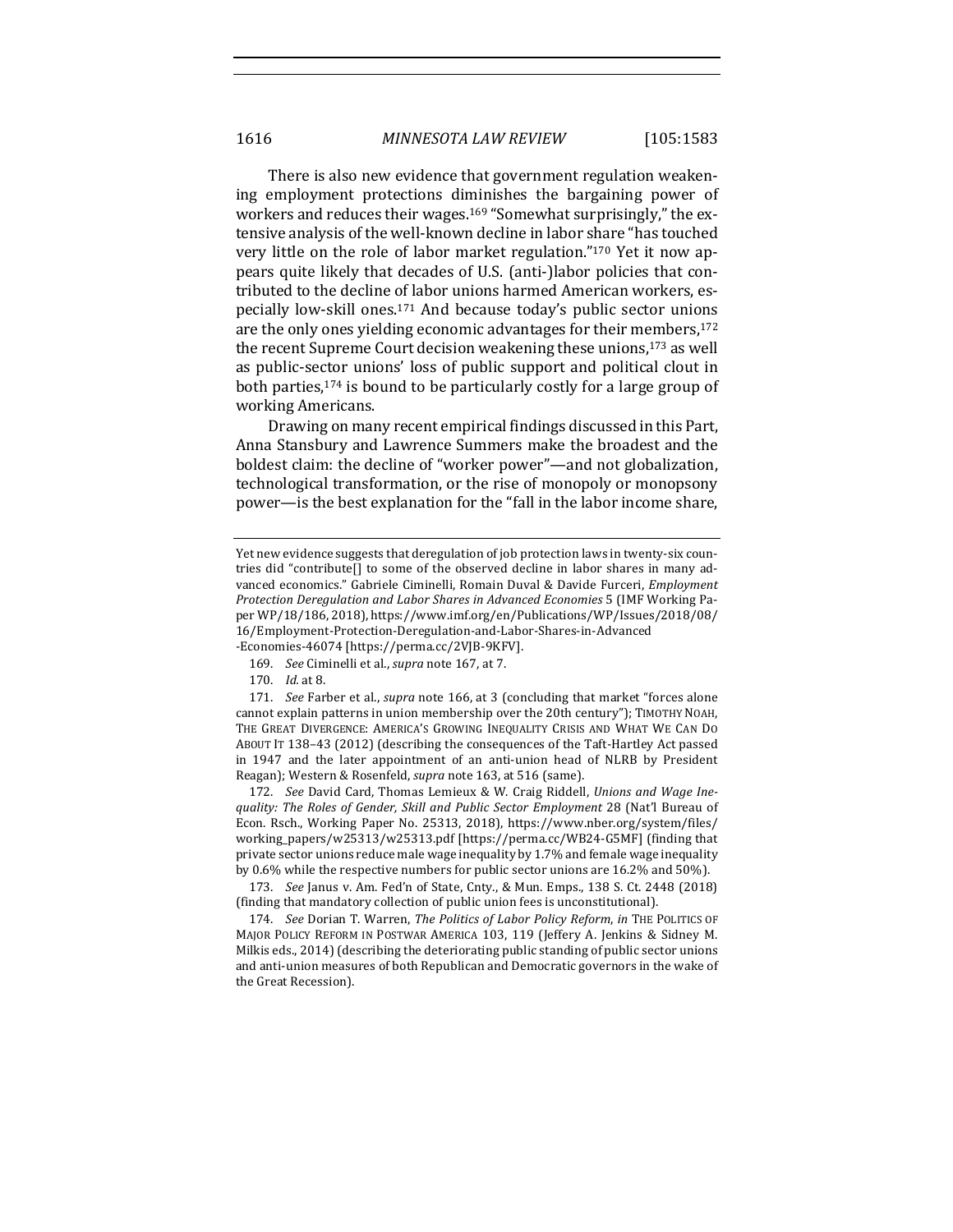an increase in [Tobin's] Q, corporate profitability, and measured markups, and a fall in the [non-accelerating rate of unemployment]."175 The magnitude of the decline is significant: the share of product market rents captured by labor declined by half, "from 12% of net value added in the nonfinancial corporate business sector in the early 1980s to  $6\%$  in the 2010s."<sup>176</sup> And—should we be surprised?— "the decline in labor rents was larger for non-college-educated workers than for college-educated workers."<sup>177</sup> What caused the loss of worker power? Stansbury and Summers offer several reasons, but changes in government labor market policies are first on their list.<sup>178</sup>

#### E. ENVIRONMENTAL POLICY

On the environmental front, decades-long extensive work on the incidence of environmental taxes, subsidies, and tradable permits has had little to say about the distributional effects of non-tax regulation.<sup>179</sup> Yet regulation—and not taxes and tradeable permits—has been Congress's primary environmental policy tool.

Emerging research finds that regulatory mandates have significant distributional effects. Building energy codes, for example, disproportionately harm low-income homeowners.<sup>180</sup> Corporate average fuel economy (CAFE) standards are not only regressive but are more

<sup>175.</sup> Anna Stansbury & Lawrence H. Summers, *The Declining Worker Power Hypothesis: An Explanation for the Recent Evolution of the American Economy* 1 (Nat'l Bureau of Econ. Rsch., Working Paper No. 27193, 2020), https://www.nber.org/system/ files/working\_papers/w27193/w27193.pdf [https://perma.cc/LU4W-KVHT]. By "worker power" the authors mean power "arising from unionization or the threat of union organizing, firms being run partly in the interests of workers as stakeholders, and/or from efficiency wage effects." *Id.* at 2.

<sup>176.</sup> *Id.* at 4.

<sup>177.</sup> *Id.* at 7.

<sup>178.</sup> *See id.* at 2 (listing "[f]irst, institutional changes: the policy environment has become less supportive of worker power by reducing the incidence of unionism and the credibility of the 'threat effect' of unionism or other organized labor" and the fall of minimum wage in real terms).

<sup>179.</sup> A 2008 comprehensive review of environmental policy instruments devoted just one or two sentences to the subject without citing any prior research. *See* Lawrence H. Goulder & Ian W.H. Parry, *Instrument Choice in Environmental Policy*, 2 REV. ENV'T ECON. & POL'Y 152, 166 (2008); *see also* Don Fullerton & Erich Muehlegger, *Who Bears the Economic Burdens of Environmental Regulations?*, 13 REV. ENV'T ECON. & POL'Y 62, 62 (2019) (making the same observation a decade later).

<sup>180.</sup> *See* Chris Bruegge, Tatyana Deryugina & Erica Myers, *The Distributional Effects of Building Energy Codes, 6 J. Ass'n Env't & RES. ECONOMISTS S95, S99 (2019).*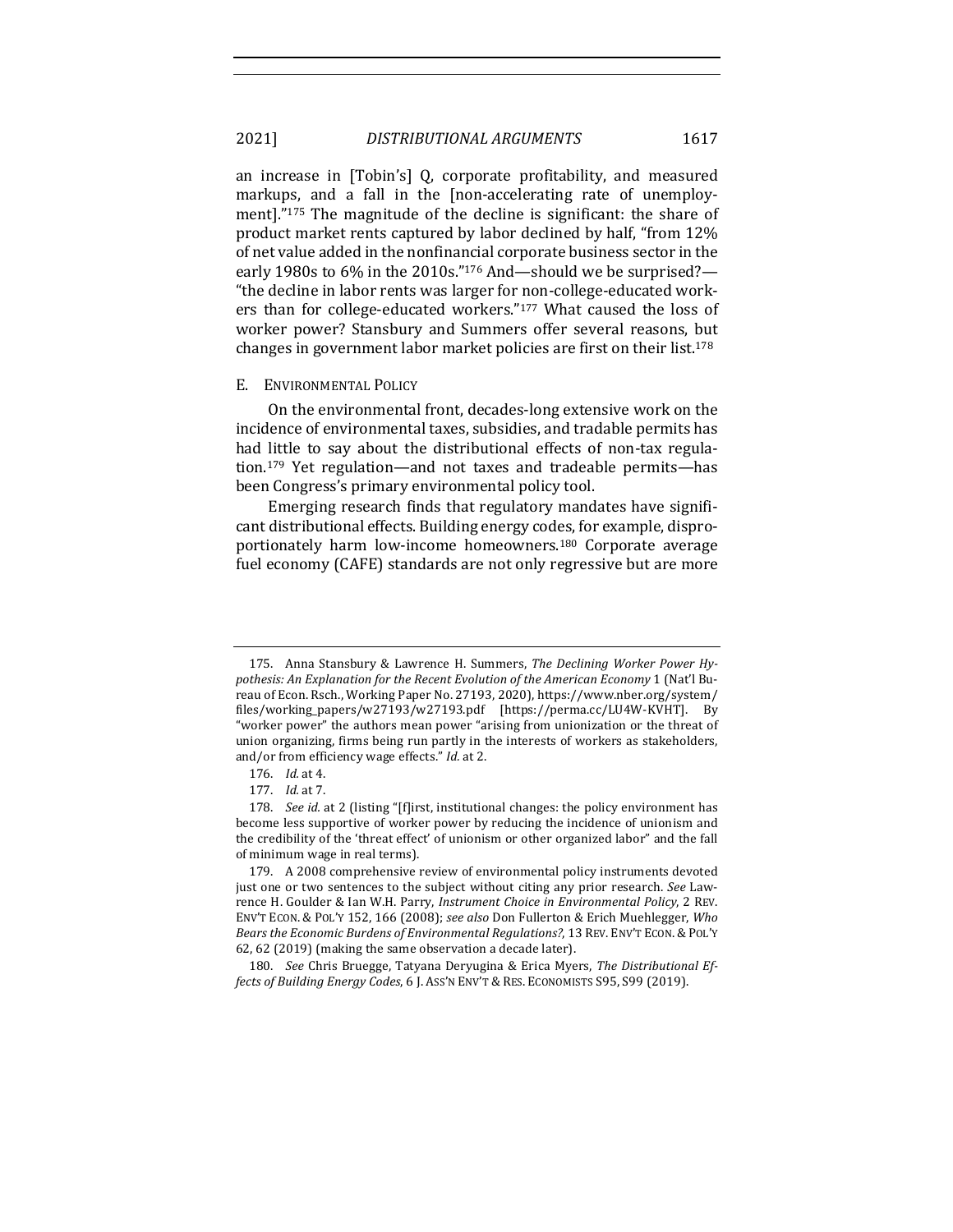regressive than carbon taxes would be.<sup>181</sup> The same may be true of other command-and-control regulation.<sup>182</sup>

Regulatory mandates may also lead to higher unemployment in polluting industries and in areas where these industries are concentrated.<sup>183</sup> While in basic economic models of environmental regulation "jobs are a cost, not a benefit,"<sup>184</sup> there is clear evidence that the basic models are too basic. They ignore the costs of changing jobs as well as the relative job quality.<sup>185</sup> Yet these costs are substantial, and no work in environmental economics (or elsewhere) "attempts to model the effect of regulation on job quality."<sup>186</sup> In fact, "there is a sharp disconnect between the political importance of the jobs question and the limited research on the job effects of [environmental] policy."187

If environmental regulation replaces "good jobs" in West Virginia with "bad jobs" halfway across the country, the resulting distributional burdens or overall social welfare impacts are not known. The latest models suggest that environmental mandates produce greater labor market disruptions than environmental taxes or tradable permits do.<sup>188</sup>

Economic analysis of all these issues is just beginning. Given widespread use of environmental mandates, the unintended distributional effects of U.S. environmental policies are yet another cause for concern.

<sup>181.</sup> *See Lucas W. Davis & Christopher R. Knittel, Are Fuel Economy Standards Regressive?*, 6 J. Ass'n Env't & RES. ECONOMISTS S37, S38-39 (2019) (finding that CAFE standards are regressive when their effects on costs of both new and used vehicles are taken into account); Arik Levinson, *Energy Efficiency Standards Are More Regressive than Energy Taxes: Theory and Evidence*, 6 J. Ass'n ENV'T & RES. ECONOMISTS S7, S9  $(2019)$  (finding that CAFE standards are more regressive than a carbon tax when both the type of vehicle and the miles driven are considered).

<sup>182.</sup> *See* Fullerton & Muehlegger, *supra* note 179, at 72 (reviewing "new and emerging empirical literature on distributional effects of non-tax environmental mandates and regulations" and finding that "mandates are more regressive than a carbon tax when compared in a revenue-neutral way").

<sup>183.</sup> *See* Kenneth A. Castellanos & Garth Heutel, *Unemployment, Labor Mobility, and Climate Policy* 5 (Nat'l Bureau of Econ. Rsch., Working Paper No. 25797, 2019), https:// www.nber.org/system/files/working\_papers/w25797/w25797.pdf [https://perma .cc/82CC-BY5H].

<sup>184.</sup> Marc A.C. Hafstead & Roberton C. Williams III, *Jobs and Environmental Regulation*, 1 ENV'T ENERGY POL'Y & ECON. 192, 198 (2020).

<sup>185.</sup> *See id.* at 204-06.

<sup>186.</sup> *Id.* at 205. The only exception the authors cite is a highly stylized model of the effect of trade liberalization on a population of identical workers.

<sup>187.</sup> *Id.* at 192.

<sup>188.</sup> *See* Castellanos & Heutel, *supra* note 183, at 36-42.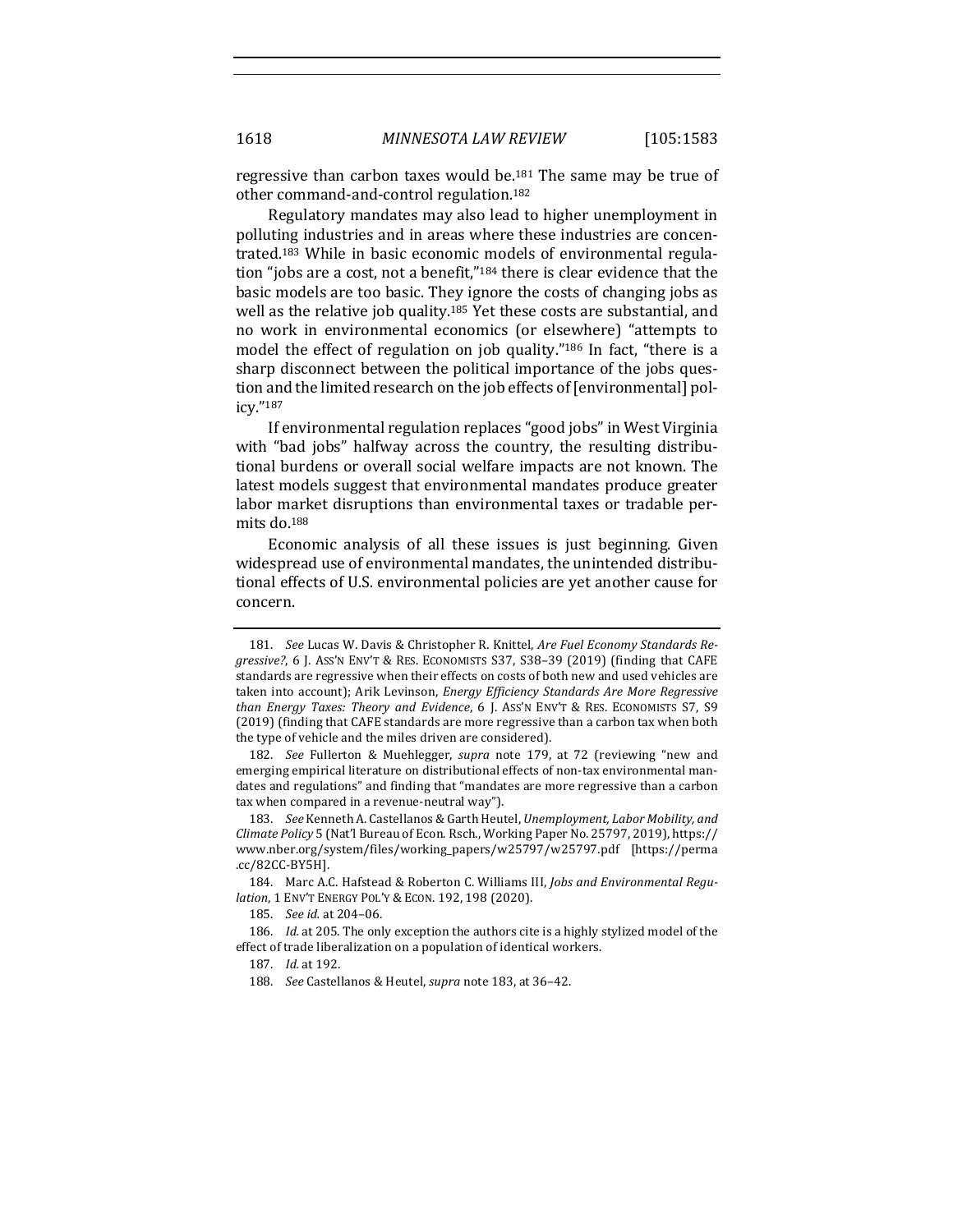### F. EFFICIENCY OF U.S. MARKETS

Until now, the discussion focused on the recent evidence of the effects of various U.S. policies on American workers. We now turn from policies to markets. It turns out that emerging evidence is changing economists' long-settled views here as well.

Not long ago, economists believed that U.S. labor, product, and capital markets are generally efficient. Trade economists, for instance, assumed that the American labor force is highly mobile, that "U.S. markets are smoothly integrated across space," $189$  reflecting their efficiency.<sup>190</sup> This assumption was critical to the analysis of the distributional effects of trade liberalization. If workers move easily between firms, industries, and regions, $191$  they will leave the industries and places disadvantaged by growing foreign imports and move to industries and places that flourish due to growing U.S. exports. In fact, this movement ("factor reallocation" in economic parlance) "is a crucial part of the mechanism through which the aggregate gains from trade are realized."<sup>192</sup>

Yet despite the critical importance of the labor mobility assumption, "until recently, the literature had surprisingly little to say about adjustment costs, as it was focused on steady state outcomes" when all the switching has already occurred.<sup>193</sup> When economists questioned the easy switching assumption in the past decade, they discovered that "there are substantial barriers to mobility and reallocation," $194$  and that "[l]abor-market adjustment to trade shocks is stunningly slow."<sup>195</sup> Even more disturbing is a growing evidence that "less-skilled workers [are] less mobile and more sensitive to local shocks."<sup>196</sup> The U.S. labor market turned out to be not that efficient after all.

<sup>189.</sup> Autor et al., *supra* note 81, at 235.

<sup>190. &</sup>quot;[G]eographical labor mobility is considered to be an efficient adjustment mechanism to macroeconomic shocks." Marco Caliendo, Steffen Künn & Robert Mahlstedt, The Return to Labor Market Mobility: An Evaluation of Relocation Assistance *for the Unemployed*, 148 J. PUB. ECON. 136, 137 (2017).

<sup>191.</sup> *See* Autor et al., *supra* note 81, at 207-08.

<sup>192.</sup> Goldberg, *supra* note 84, at xiv.

<sup>193.</sup> *Id.* at xx.

<sup>194.</sup> *Id.*

<sup>195.</sup> Autor et al., *supra* note 81, at 235. How slow? "[L]ocal labor force participation rates remain . . . depressed and local unemployment rates remain . . . elevated for a full decade or more after a shock commences." Id.

<sup>196.</sup> Richard Hornbeck & Enrico Moretti, *Who Benefits from Productivity Growth?* Direct and Indirect Effects of Local TFP Growth on Wages, Rents, and Inequality 3 (Nat'l Bureau of Econ. Rsch., Working Paper No. 24661, 2019), https://www.nber.org/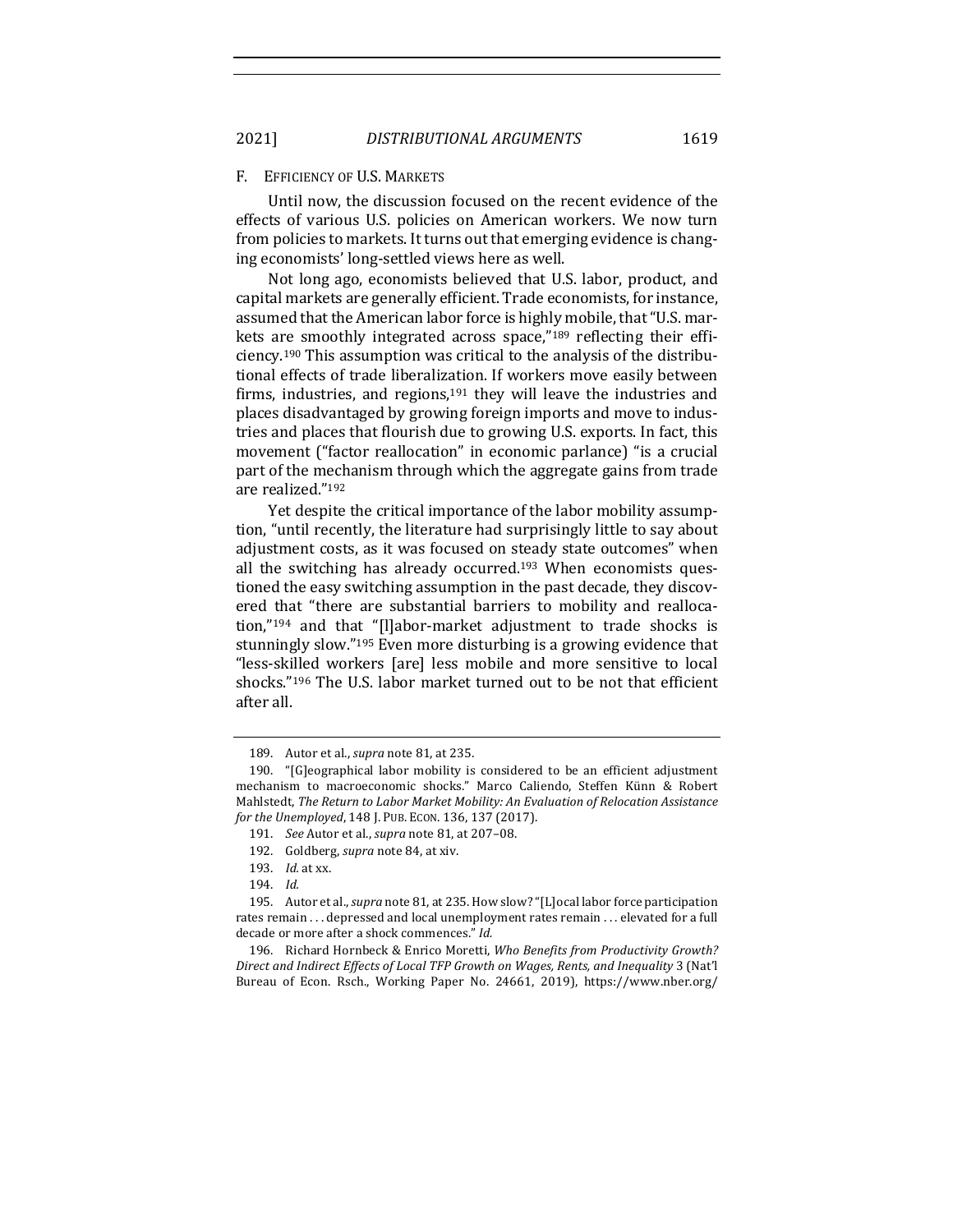The economic analysis of competition reveals a similar shift in economists' views. Following a highly influential analysis by Arnold Harberger published in  $1954,197$  economists assumed that market power is not an economy-wide problem in U.S. product markets.<sup>198</sup> Market power is indicative of monopolization—a textbook example of market failure. Its absence is a sign that product markets are competitive and efficient.

Yet "[d]espite the vital importance of market power in economics, surprisingly little is known about its systematic patterns for the aggregate economy and over time."<sup>199</sup> When economists recently considered how product markups changed over decades, they found evidence of a dramatic increase in market power.<sup>200</sup>

Or consider the well-known decline of the labor share since the beginning of this century.<sup>201</sup> As the share of national income going to workers fell, economists suggested that technological change, mechanization, capital accumulation, change in the relative price of capital, or unobserved intangible capital explained the decline.<sup>202</sup> *Each* explanation concluded that the decline was efficient<sup>203</sup> and even welfareenhancing in the long run.<sup>204</sup> Notably, almost all explanations as-

- 199. De Loecker et al., *supra* note 123, at 562.
- 200. *See id.*

- 202. *See* Barkai, *supra* note 128, at 2421, 2423.
- 203. *See id.* at 2422.
- 204. *See id.* at 2455-56.

system/files/working\_papers/w24661/w24661.pdf [https://perma.cc/VAJ4C7PQ]. If the shock is positive, lower mobility may help low-skill workers, as Hornbeck and Moretti show. *Id.* at 37.

<sup>197.</sup> *See* Arnold C. Harberger, *Monopoly and Resource Allocation*, 44 AM. ECON. REV. 77 (1954).

<sup>198.</sup> See Jan De Loecker & Jan Eeckhout, The Rise of Market Power and the Macroe*conomic Implications* 4 (Nat'l Bureau of Econ. Rsch., Working Paper No. 23687, 2017), https://www.nber.org/system/files/working\_papers/w23687/w23687.pdf [https:// perma.cc/3UGW-KTR7] ("While there was a tradition to investigate the potential impact of market power on resource allocation, the analysis of Harberger (1954) concluded that profit rates across US (manufacturing) industries during the 1920s were not sufficiently dispersed to generate any meaningful aggregate outcome. This analysis, and its conclusion that market power barely impacts economy-wide outcomes, became the default view held by many economists and policy makers ever since."); Naidu et al., *supra* note 123, at 541-42.

<sup>201.</sup> *See* GIANDREA & SPRAGUE, *supra* note 125, at 1, 2, 5 (citing studies considering the causes of the decline); *see also* Autor et al., *supra* note 125, at 180 ("[T]here is consensus that there has been a decline in the US labor share since the 1980s, particularly in the 2000s."); De Loecker et al., *supra* note 123, at 609 ("[T]he decline in the labor share is widely discussed  $\dots$ .").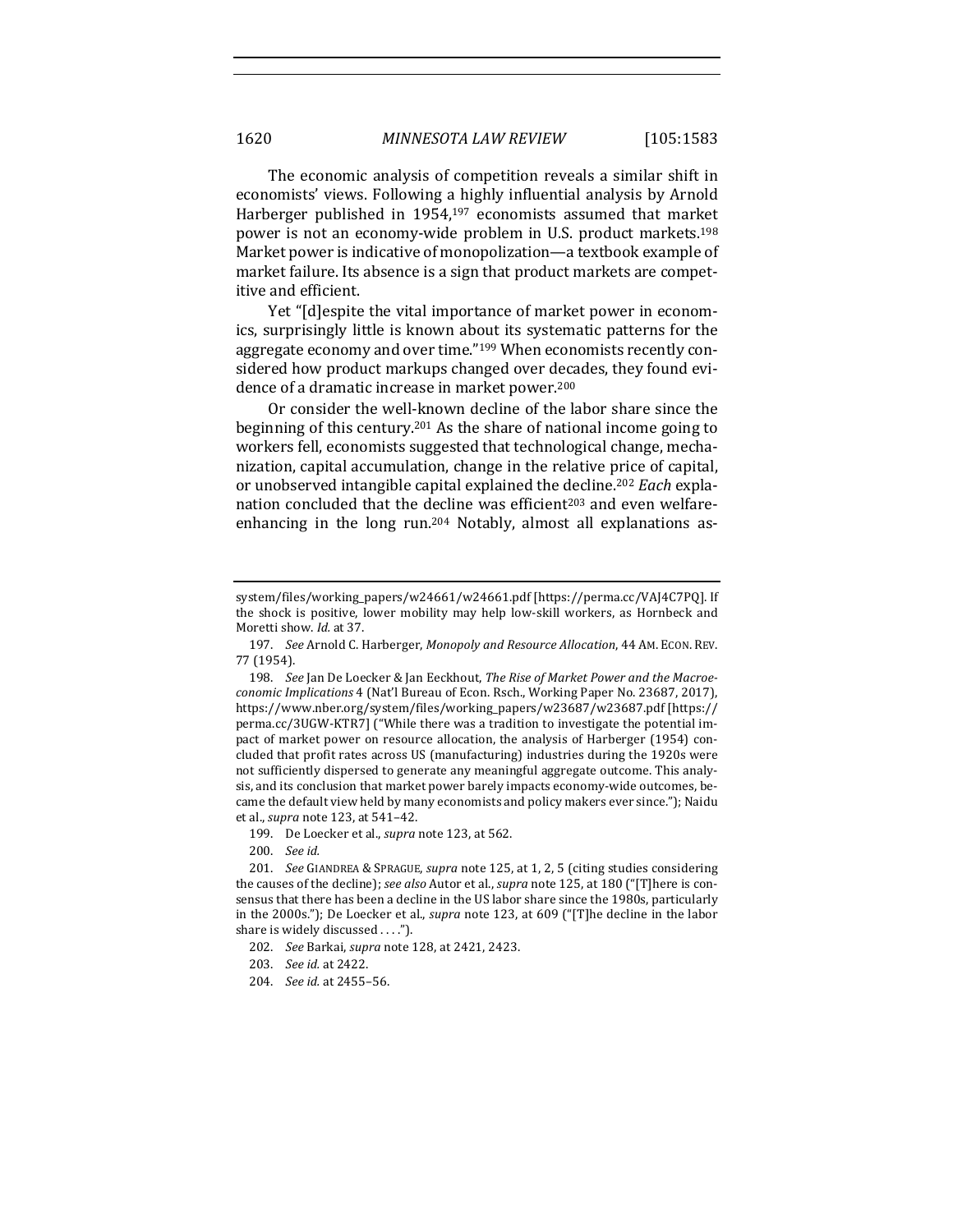sumed that the decline in labor share necessarily meant that the capital share increased.<sup>205</sup> This assumption came from empirical findings that between the 1960s and 1980s, the share of economic rents (windfall profits) in the U.S. economy was close to zero, as it should be if an economy is competitive.<sup>206</sup>

Even though we are now half a century removed from those decades, the zero-profit assumption has persisted until Simcha Barkai abandoned it in his recent path-breaking work.<sup>207</sup> His stark conclusion? Not only did the normal return to capital not increase to offset the decrease in the labor share, but the capital share declined even more than the labor share did.<sup>208</sup> What increased—dramatically were windfall profits.<sup>209</sup> The cause, again, is the decline in market competition.<sup>210</sup> That this rise improves efficiency and welfare is very much in doubt, given that it causes large declines in output, wages, and investment.211

One sees more of the same in other areas of economics. In the 1970s, 80s, and 90s, labor markets were viewed as reasonably competitive.<sup>212</sup> Labor economists believed that unions were responsible for the remaining labor market rigidity and inefficiency.<sup>213</sup> To the extent that economists tested the employers' monopsony power as an alternative explanation, the tests were indirect and their persuasiveness was limited.<sup>214</sup>

212. *See* Naidu et al., *supra* note 123, at 541–42, 552–53 (noting that "economists" assumed that labor markets are reasonably competitive, and accordingly that labor market power was not an important social problem").

213. *See* Acemoglu et al., *supra* note 164, at 232 ("The standard view is one in which unions are pure rent-seeking organizations. They distort the socially optimal allocation of resources and represent an impediment to free contracting in the labor market."); Farber et al., *supra* note 166, at 5.

214. *See* Benmelech et al., *supra* note 147, at 5-6 (explaining that David Card and Alan Krueger inferred monopsony power as a possible explanation of employers' nonresponsiveness to an increase in minimum wage, and Michael Reich and co-authors made the same inference from the workers' relatively low propensity to leave jobs after wage declines).

<sup>205.</sup> *See id.* at 2454.

<sup>206.</sup> *See id.* at 2457–58.

<sup>207.</sup> *See id.* at 2459 ("To the best of my knowledge no [aggregate measure of pure profits] exists for the past three decades.").

<sup>208.</sup> *See id.* at 2460.

<sup>209.</sup> *See id.* at 2423.

<sup>210.</sup> *See id.* at 2424.

<sup>211.</sup> *See id.* at 2457.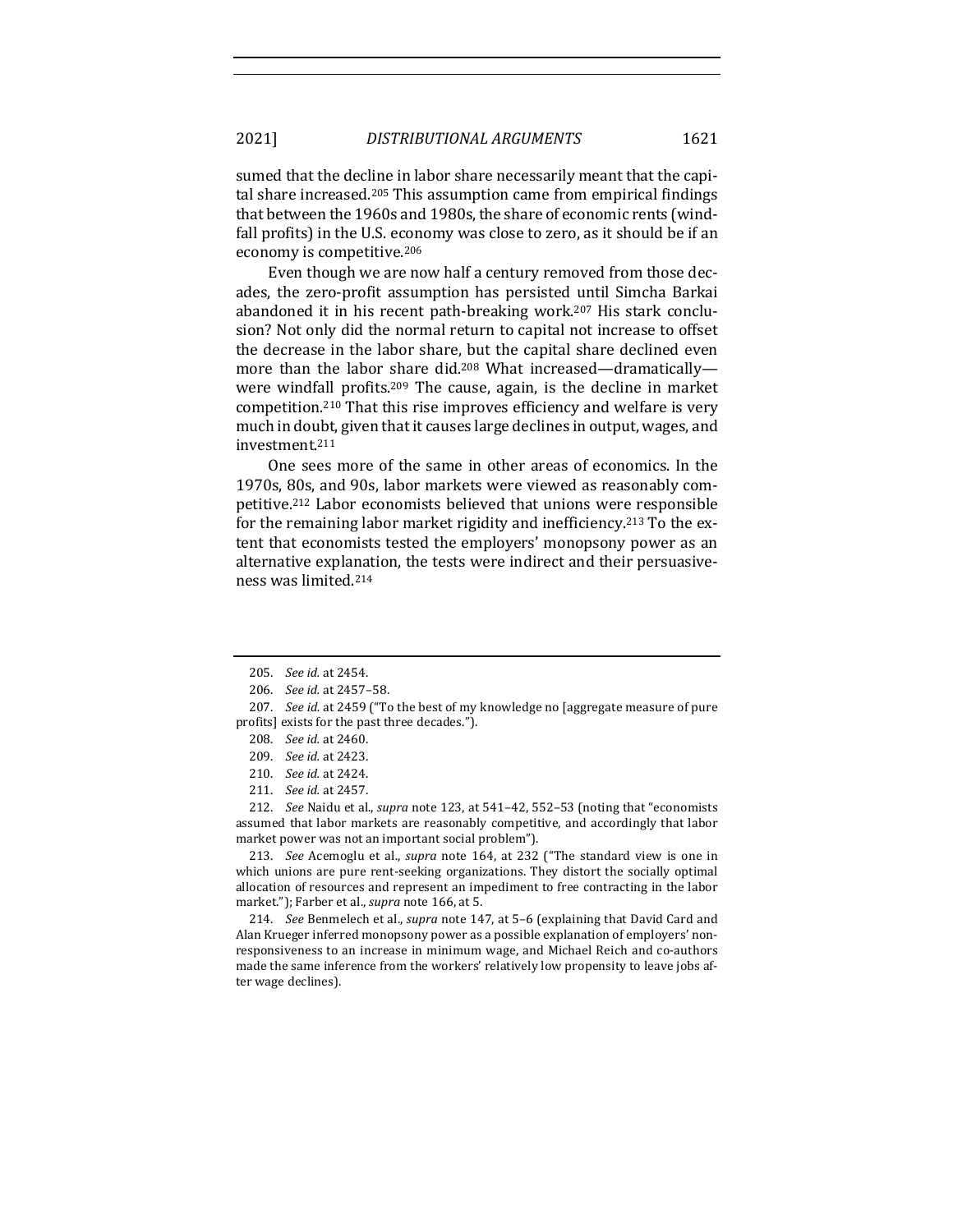Then unions faltered but inefficiencies remained, surprising labor economists.<sup>215</sup> "The concurrent decline of unions and rise of labor market concentration implies that the neoliberal assumption that unions, rather than employers, are the major source of cartelization of labor markets was false."216

Naturally, economists have a lot of catching up to do.

The idea that even highly advanced labor markets, like that of the United States, might be better characterized as imperfectly competitive opens a host of questions about the welfare implications of industrial policies and labor market institutions . . . . Empirical work *lags particularly far behind* the theory in this domain.<sup>217</sup>

Next consider the economic analysis of environmental regulation. Until recently, most computable general equilibrium models used to estimate the effects of environmental regulation assumed full employment and perfect labor mobility across industries and regions.<sup>218</sup> Yet evidence suggests that neither assumption is warranted. The 1990 Clean Air Act Amendments, for instance, likely "induced substantial mobility costs for affected workers."<sup>219</sup> High mobility costs undermine labor market efficiency.

Macro economists, for their part, were optimistic about the U.S. financial system. "At the onset of the [2008] crisis, the workhorse macroeconomic models assumed frictionless financial markets."220 Then the crisis hit, and the prevailing models of "frictionless, perfectly competitive, complete information"<sup>221</sup> markets were of little use to the Federal Reserve and other government agencies trying to contain a meltdown of the imperfect, real-world financial system. The same models looked detached from reality when it turned out that the most important benchmark in the deepest financial market turned out to

<sup>215.</sup> *See* KRUEGER & POSNER, *supra* note 143, at 4 (referring to monopsonization as "a new and perhaps surprising" explanation for wage stagnation and income inequality).

<sup>216.</sup> Benmelech et al., *supra* note 147, at 4.

<sup>217.</sup> David Card, Ana Rute Cardoso, Joerg Heining & Patrick Kline, *Firms and Labor Market Inequality: Evidence and Some Theory*, 36 J. LAB. ECON. S1, S57 (2018) (emphasis added).

<sup>218.</sup> *See* Castellanos & Heutel, *supra* note 183, at 2; Hafstead & Williams, *supra* note 184, at 195.

<sup>219.</sup> Castellanos & Heutel, *supra* note 183, at 3 n.1; W. Reed Walker, The Transitional Costs of Sectoral Reallocation: Evidence from the Clean Air Act and the Workforce, 128 Q.J. Econ. 1787, 1797 (2013).

<sup>220.</sup> Mark Gertler & Simon Gilchrist, What Happened: Financial Factors in the Great *Recession*, J. ECON. PERSPS., Summer 2018, at 3, 3.

<sup>221.</sup> John C. Williams, *The Rediscovery of Financial Market Imperfections*, *in* To-WARD A JUST SOCIETY: JOSEPH STIGLITZ AND TWENTY-FIRST CENTURY ECONOMICS, *supra* note 126, at 201, 201.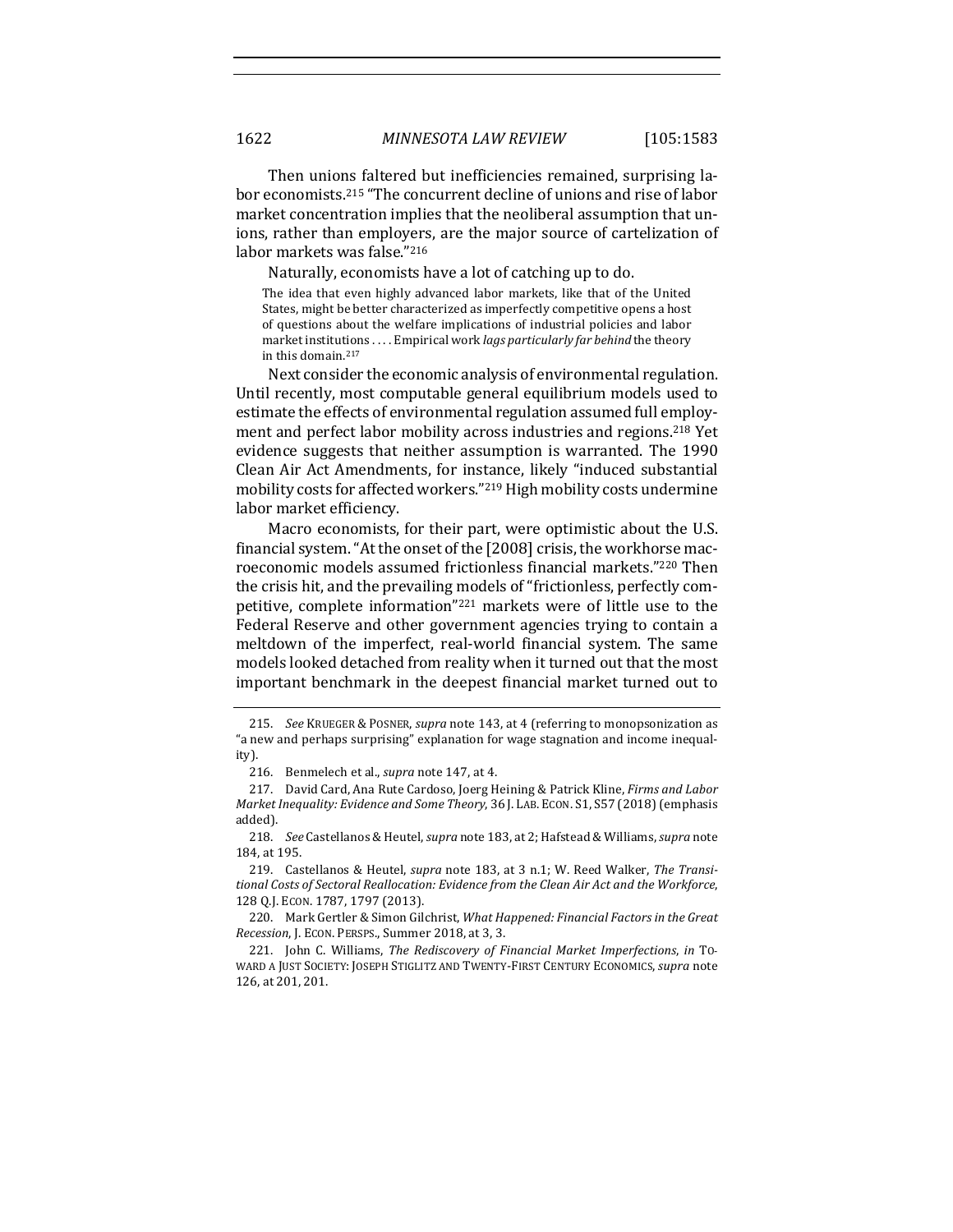have been manipulated for years, and it was not the only example of major financial market manipulation.<sup>222</sup> Understandably, macro economists have now moved away from the naïvely optimistic pre-crisis assumptions and beliefs.<sup>223</sup>

Emerging from all these observations is an unmistakable trend. For decades, trade economists, industrial organization economists, labor economists, macro economists, and environmental economists relied on rather Panglossian assumptions about the efficiency of the U.S. economy. Some of these assumptions were probably wrong all along.<sup>224</sup> Some were valid when made decades ago but remained in use well past their expiration date.<sup>225</sup> Either way, economists increasingly recognize that these assumptions were flawed, and so were the conclusions based on these assumptions. Proceeding on parallel tracks, law and economics scholars have become increasingly skeptical about the claims that the common law either is efficient or is developing toward efficiency.<sup>226</sup>

\* \* \*

The findings summarized in this Part reveal a sobering picture. Not only did many government policies likely give rise to large, unintended economic losses, but these losses fell on the same group of Americans-low-skill, low-education, pre-retirement age workers. Their obvious economic vulnerability makes the recent findings especially troubling. Moreover, market failures and other inefficiencies that have been growing in various sectors of the U.S. economy diminished American workers' capacity to avoid or absorb their losses. The next question is what, if anything, did the U.S. government do in response.

<sup>222.</sup> That rate is LIBOR. *See* Alan B. Krueger, Princeton Univ. & NBER, Luncheon Address at the Jackson Hole Economic Symposium: Reflections on Dwindling Worker Bargaining Power and Monetary Policy 1 (Aug. 24, 2018), https://www.kansascityfed .org/~/media/files/publicat/sympos/2018/papersandhandouts/824180824 kruegerremarks.pdf [https://perma.cc/KU2S-S5RN] (remarking that "some of the best finance economists in the world thought it inconceivable that foreign exchange markets or LIBOR could be manipulated"). Both markets were proven to be rigged. Id.

<sup>223.</sup> *See* Gertler & Gilchrist, *supra* note 220, at 4-9.

<sup>224.</sup> Assumptions about low switching costs in the economic analysis of trade and about unions as the main cause of labor market rigidity come to mind.

<sup>225.</sup> An example is the assumption about low windfall profits.

<sup>226.</sup> *See* Richard Craswell, *In That Case, What Is the Question? Economics and the Demands of Contract Theory*, 112 YALE L.J. 903, 911 (2003); Anthony Niblett, Richard A. Posner & Andrei Shleifer, *The Evolution of a Legal Rule*, 39 J. LEGAL STUD. 325, 330 (2010); Eric A. Posner, *Economic Analysis of Contract Law After Three Decades: Success or Failure?*, 112 YALE L.J. 829, 830 (2003); D. Daniel Sokol, Rethinking the Efficiency of *the Common Law*, 95 NOTRE DAME L. REV. 795, 797 (2019).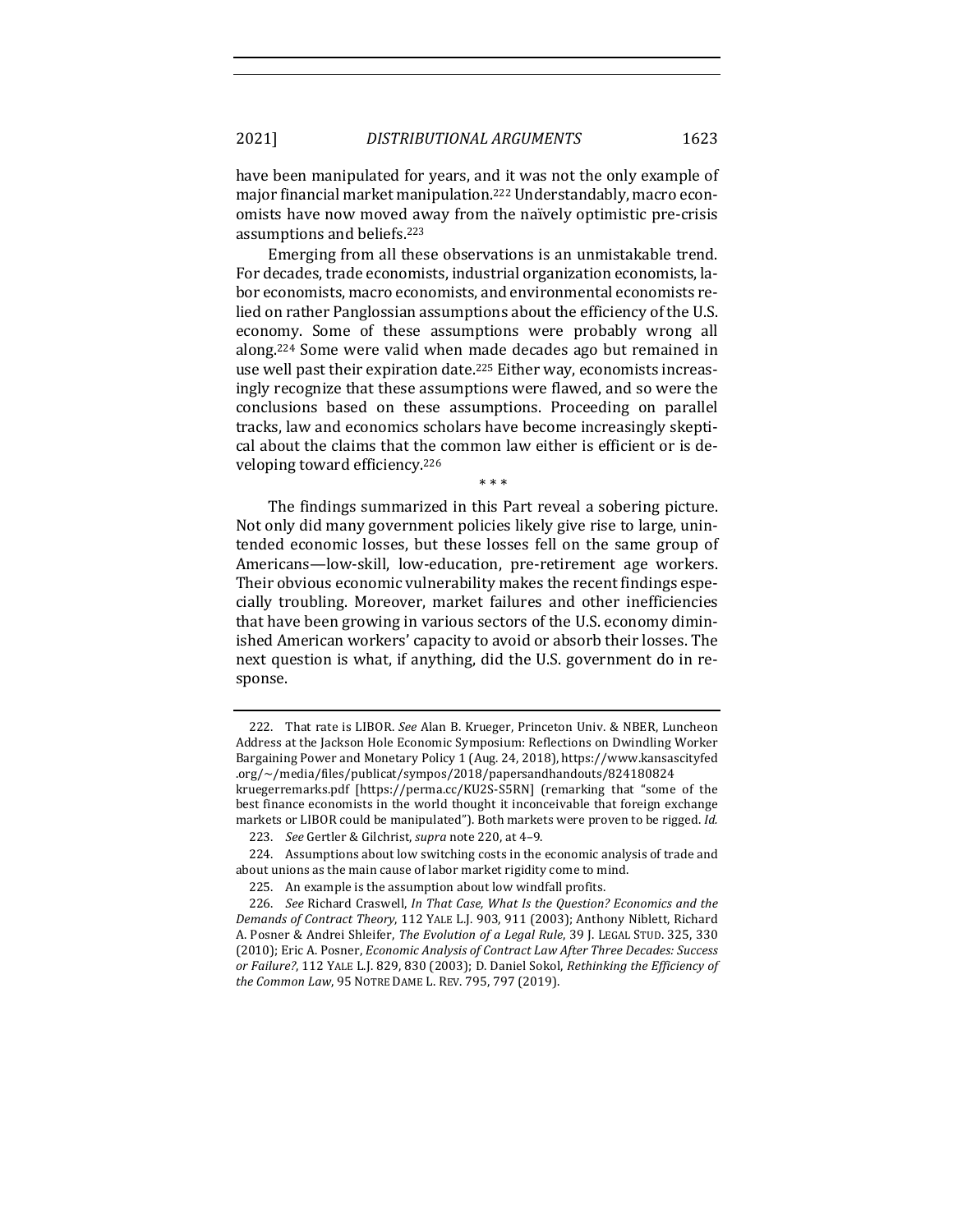### III. GOVERNMENT'S DISTRIBUTIONAL (NON)ADJUSTMENTS

Congress and the President have the power to create distributional burdens, and the power to mitigate them as well. Part II revealed that a wide range of national policies likely created unintended burdens. This Part shows that the U.S. government did little to mitigate them. Its main targeted relief program has been limited and ineffective. Its general efforts to address the impacts discussed in Part II have been inadequate. To make things worse, the U.S. government's growing reliance on states in administering federal social insurance programs—as well as the U.S. government's reluctance to counter some state-specific policies—exacerbated the losses resulting from the national policies discussed in Part II. These conclusions matter greatly in assessing the two distributional arguments at the center of this Article.

#### A. TARGETED ASSISTANCE PROGRAMS

The only significant federal program specifically aimed to counter the unintended distributional impacts of a major U.S. policy is the Trade Adjustment Assistance program (TAA). The TAA offers cash benefits, retraining, and relocation assistance to workers who lost their jobs to import competition.<sup>227</sup> The idea for the program came from David J. McDonald in 1953. McDonald was the president of the United Steelworkers union and a member of the presidential Commission on Foreign Economic Policy.<sup>228</sup> He supported free trade and viewed adjustment assistance as a response to the possible (though at that point entirely hypothetical) dislocations resulting from trade liberalization.<sup>229</sup> Championed by John F. Kennedy since his days as a junior senator from Massachusetts, the TAA began operation in 1962.<sup>230</sup>

In the first six years of the TAA's existence, the Tariff Commission tasked with evaluating petitions for adjustment assistance denied every single one.<sup>231</sup> Assistance started flowing after that, but barely.<sup>232</sup> Only forty-six thousand workers received benefits between 1968 and 1973.<sup>233</sup> Congress significantly expanded the program in 1973 with

<sup>227.</sup> *See ALDEN, supra* note 7, at 107. *See generally Baicker & Rehavi, supra* note 68, at 239-46 (describing the overall evolution of TAA). TAA was also designed to help U.S. companies affected by foreign competition. See ALDEN, supra note 7, at 111.

<sup>228.</sup> *See ALDEN, supra note* 7, at 116.

<sup>229.</sup> *See id.*

<sup>230.</sup> *See id.* at 111.

<sup>231.</sup> *See id.* at 118.

<sup>232.</sup> *See id.*

<sup>233.</sup> *See id.*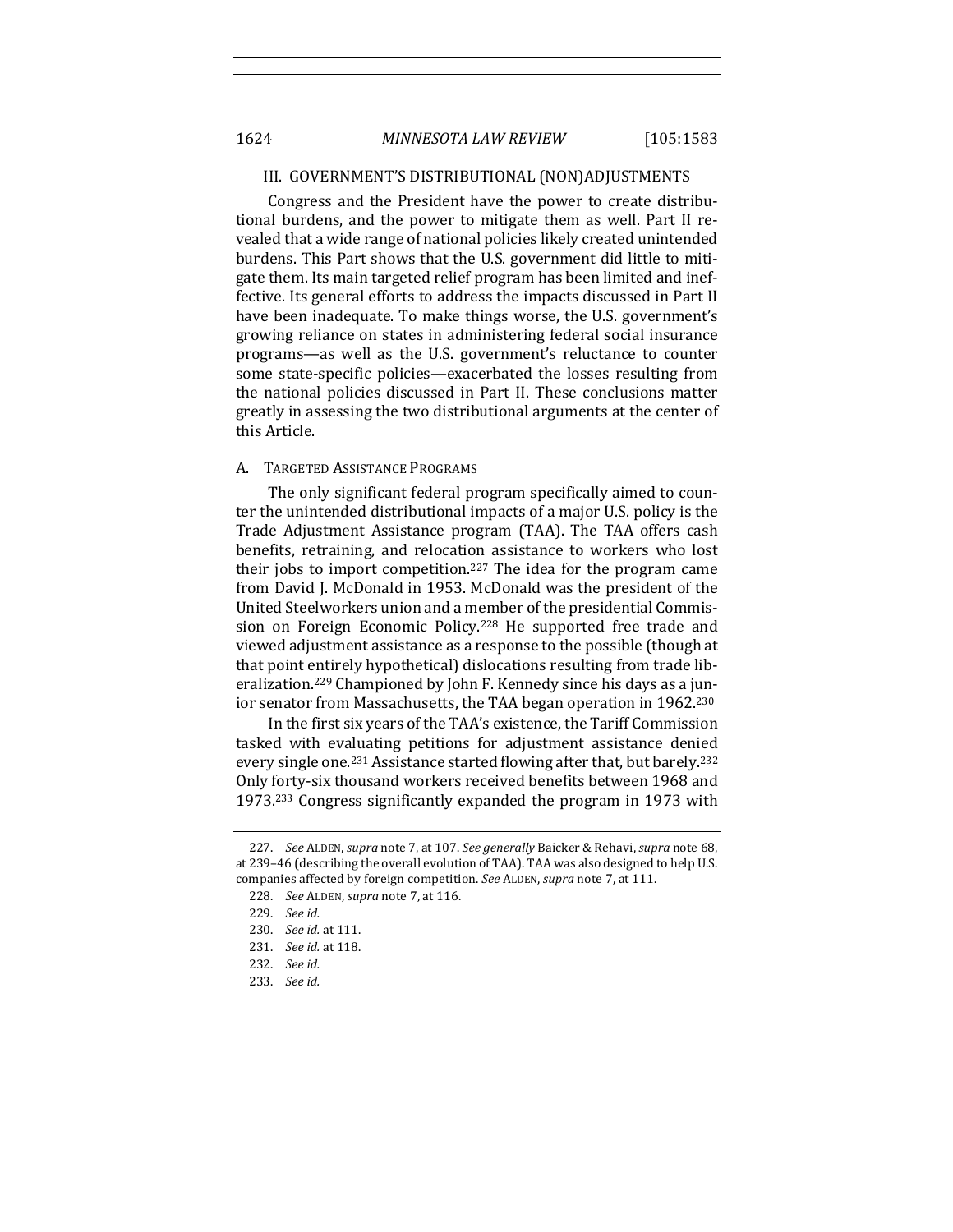support from the Nixon administration.<sup>234</sup> As a result, more than  $1.3$ million workers qualified for TAA benefits between 1975 and 1981.<sup>235</sup> Then the Reagan administration cut the program's funding by seventy-five percent.<sup>236</sup> It became almost impossible to qualify for benefits, $237$  and only sixteen thousand workers received them in 1981. $238$ Participation grew gradually but remained fairly low until 2002, when the George W. Bush administration reached a deal about its fast-track trade-negotiating authority with Congress.<sup>239</sup> The final expansion came as part of President Obama's stimulus package in 2009.<sup>240</sup> So just in the past two decades, participation in the TAA went from under 100,000 in 2000, to 235,000 in 2002,<sup>241</sup> to 450,000 between 2009 and  $2011.^{242}$  The  $2009$  expansion was temporary, however.<sup>243</sup> By 2017, only 94,000 workers benefited from the program.<sup>244</sup>

These wild fluctuations are not a sign of a stable, reliable program.<sup>245</sup> And given that *millions* likely lost jobs from the China Shock alone,<sup>246</sup> the current level of participation reveals the program's overwhelming inadequacy. This inadequacy is obvious when one looks at the TAA's significance in the lives of affected workers. In the regions most harmed by the China Shock, for example, TAA payments are "negligible relative to many other transfer programs" $247$  that are not targeted to provide specific relief. For a program designed to assist, the TAA does not offer much assistance. No other major federal program aims at relieving the unintended distributional costs of government policies adopted in the past half-century.

### B. GENERAL SOCIAL SAFETY NET PROGRAMS

If the targeted congressional efforts are meager and ineffective, what about the general redistributive programs? The Earned Income

<sup>234.</sup> *See id.* at 119-20. 235. *See id.* at 120. 236. *See id.* at 121. 237. The grant rate dropped from over 80% to just 14%. See id. 238. *See id.* 239. *See id.* at 121-22. 240. *See id.* at 122. 241. *See id.* 242. *See id.* 243. *See id.* at 9. 244. *See id.* 245. Some of these fluctuations, such as the 2009 expansion, reflect economic cycles, but many do not. 246. *See* Acemoglu et al., *supra* note 99. 247. Autor et al., *supra* note 81, at 231.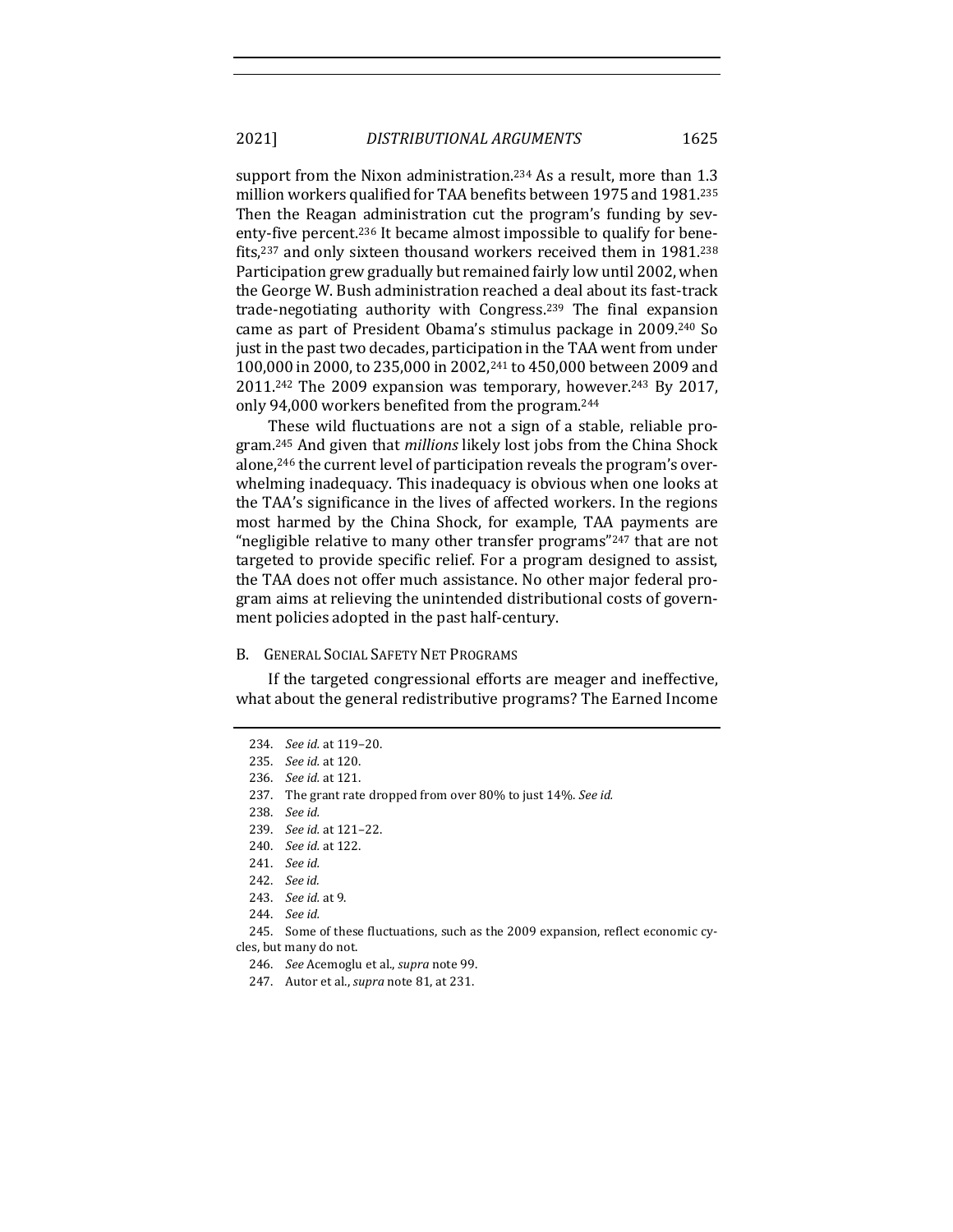Tax Credit, or EITC, is a major cash transfer program for working Americans. Enacted in 1975 and expanded on several occasions, most recently in 2015,<sup>248</sup> it is one of the federal government's largest antipoverty programs. In 2017, it provided about \$65 billion to twentyseven million workers.<sup>249</sup> Notably, Congress significantly expanded the EITC in 1993, just as the country was entering into NAFTA and gearing up for negotiations that culminated in China's entry into the WTO.250

The EITC surely helps low-income American workers. But its design undermines the claim that it was intended to—or did—serve as an effective distributional adjustment to the government-created economic shocks discussed earlier. 

For the lowest earners, the EITC increases as wages rise.<sup>251</sup> So if trade liberalization, or labor market monopsony, or environmental regulation reduced wages of some workers, their EITC payments went down as well. For those earning a bit more, the EITC is a fixed dollar amount that would not counteract a decrease in wages.<sup>252</sup> Moreover, the EITC is available in meaningful amounts only to parents caring for children (and some other dependents).<sup>253</sup> Neither young single workers,<sup>254</sup> nor older workers with children over nineteen,<sup>255</sup> nor workers living separately from their children<sup>256</sup> are eligible for benefits. Given

<sup>248.</sup> See MARGOT L. CRANDALL-HOLLICK, CONG. RSCH. SERV., R44825, THE EARNED IN-COME TAX CREDIT (EITC): A BRIEF LEGISLATIVE HISTORY 1, 6 (2018), https://fas.org/ sgp/crs/misc/R44825.pdf [https://perma.cc/V2AH-6WZA].

<sup>249.</sup> *Statistics for 2017 Tax Returns with EITC*, IRS, https://www.eitc.irs.gov/eitc -central/statistics-for-tax-returns-with-eitc/statistics-for-2017-tax-returns-with-eitc [https://perma.cc/WGX9-ZU9F] (Dec. 22, 2020).

<sup>250.</sup> *See* CRANDALL-HOLLICK, *supra* note 248, at 6.

<sup>251.</sup> *See* ELAINE MAAG, URB. INST., WHO BENEFITS FROM EXPANDING THE EITC OR CTC? (2018), https://www.urban.org/sites/default/files/publication/98829/who-benefits -from-expanding-the-eitc-or-ctc\_understanding-the-intersection-of-the-eitc\_0.pdf [https://perma.cc/TX2P-43MV]. The proportionate relationship between wages and ETIC exists up to earned income of \$14,290 for a family with two children. See Rev. Proc. 2018-18, 2018-10 I.R.B. 395.

<sup>252.</sup> The EITC amount remains flat for earned income between \$14,290 and \$24,350 for a family with two children. *See* Rev. Proc. 2018-18, 2018-10 I.R.B. 3.05.

<sup>253.</sup> *See id.* (stating that the maximum credit with no children is \$519 compared to \$3,461 for one-child households, \$5,716 for two-child households, and \$6,431 for households with three or more children).

<sup>254.</sup> *See* IRS PUB. 596, EARNED INCOME CREDIT (EIC) 16 (2021), https://www.irs .gov/pub/irs-pdf/p596.pdf [https://perma.cc/7F3P-TA85].

<sup>255.</sup> *See id.* at 9.

<sup>256.</sup> *See id.* at 11.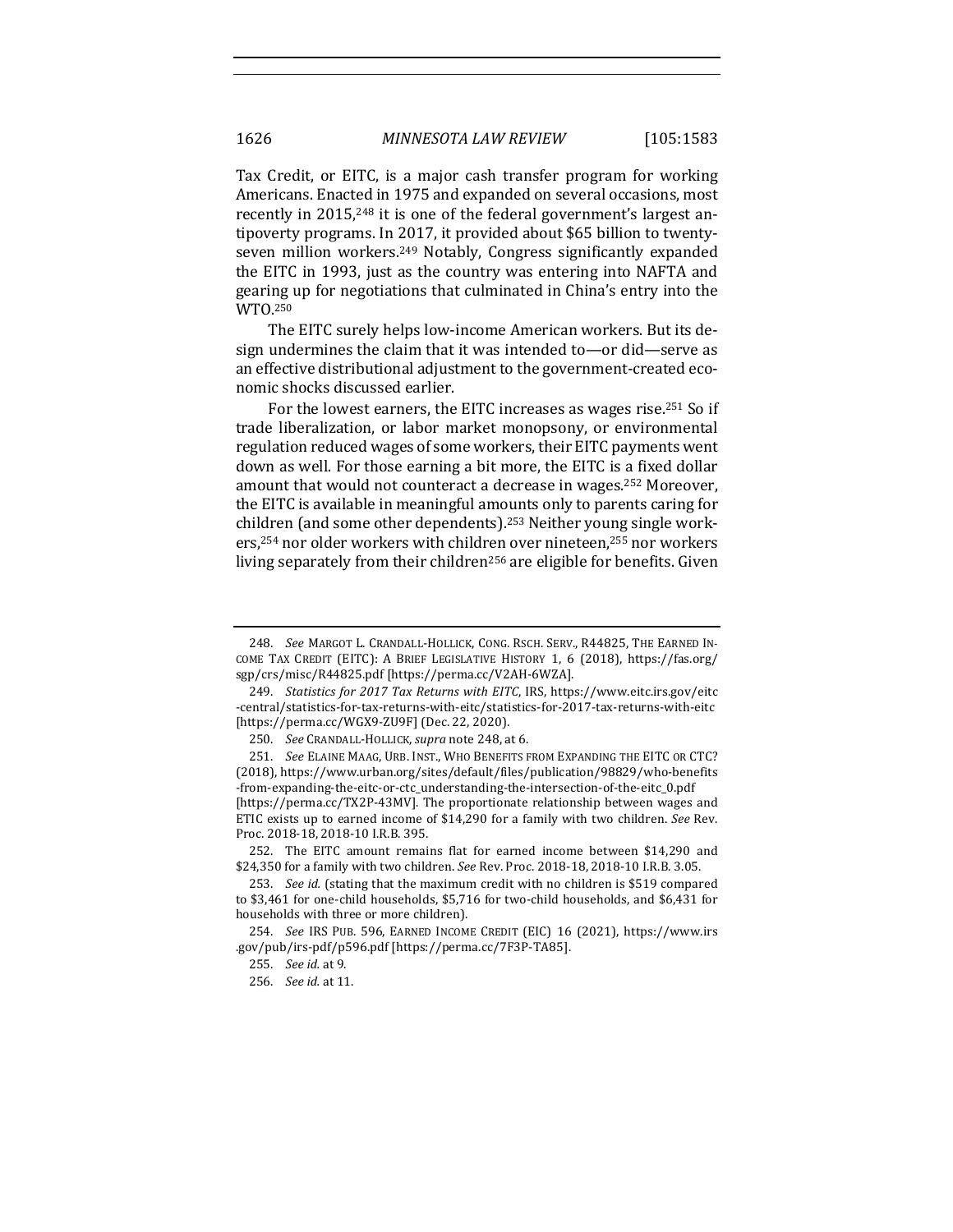the breakdown of marriage among low-income Americans, $257$  the last limitation in particular severely limits the reach of the EITC.

The Patient Protection and Affordable Care Act  $(ACA)^{258}$  is another federal program that had the potential of relieving some of the economic hardship of low-wage stagnation and low-skill job losses. But a crucial part of the ACA—the national Medicaid expansion—was struck down by the Supreme Court.<sup>259</sup> Twelve states have not expanded Medicaid as of November 2020,<sup>260</sup> including some of the states most affected by the policies discussed in Part II.<sup>261</sup>

Other than the EITC, the curtailed ACA, and the ill-fated TAA, there has been no significant government program that can be plausibly viewed as countering the losses discussed earlier. General antipoverty programs like unemployment insurance, disability insurance, and Temporary Assistance for Needy Families are surely used by workers affected by free trade, labor market monopsony, and so on.<sup>262</sup> But a claim that any of these programs was adopted in order to mitigate the adverse distributional effects discussed here is implausible. In fact, changes to some of these programs have made things worse, as the next Section explains.

There are several specific employment and training programs that are plausibly viewed as assisting low-skill workers regardless of the cause of their job losses. These programs are numerous, and almost all are poorly funded and negligible in effects.<sup>263</sup> Many of them do not aim to help dislocated workers.<sup>264</sup> The largest among those that

<sup>257.</sup> *See* Anne L. Alstott, *Updating the Welfare State: Marriage, the Income Tax, and* Social Security in the Age of Individualism, 66 TAX L. REV. 695, 720-21 (2013) (explaining the link between lasting marriages and higher income and education levels).

<sup>258.</sup> Pub. L. No. 111-148, 124 Stat. 119 (2010).

<sup>259.</sup> *See* Nat'l Fed'n of Indep. Bus. v. Sebelius, 567 U.S. 519, 588 (2012) (finding that the ACA's national expansion of Medicaid exceeded Congress's constitutional powers).

<sup>260.</sup> *See Status of State Medicaid Expansion Decisions: Interactive Map*, KAISER FAM. FOUND. (Nov. 2, 2020), https://www.kff.org/medicaid/issue-brief/status-of-state -medicaid-expansion-decisions-interactive-map [https://perma.cc/ZB78-F3W6].

<sup>261.</sup> For example, the Carolinas are among the states most affected by the China Shock, see Autor et al., *supra* note 81, at 224-25, and Kansas and large parts of Texas are among areas with the highest employer concentration and market power, see Azar et al., *supra* note 141, at 25. None of these states expanded Medicaid. *See Status of State Medicaid Expansion Decisions: Interactive Map, supra* note 260.

<sup>262.</sup> *See* Autor et al., *supra* note 81, at 230.

<sup>263.</sup> See U.S. GOV'T ACCOUNTABILITY OFF., GAO-11-92, MULTIPLE EMPLOYMENT AND TRAINING PROGRAMS: PROVIDING INFORMATION ON COLOCATING SERVICES AND CONSOLIDATING ADMINISTRATIVE STRUCTURES COULD PROMOTE EFFICIENCIES 11, 50-52 (2011).

<sup>264.</sup> Some programs are focused on youth, on re-integration of ex-offenders, on disabled veterans, and so on. *Id.* at 47-49.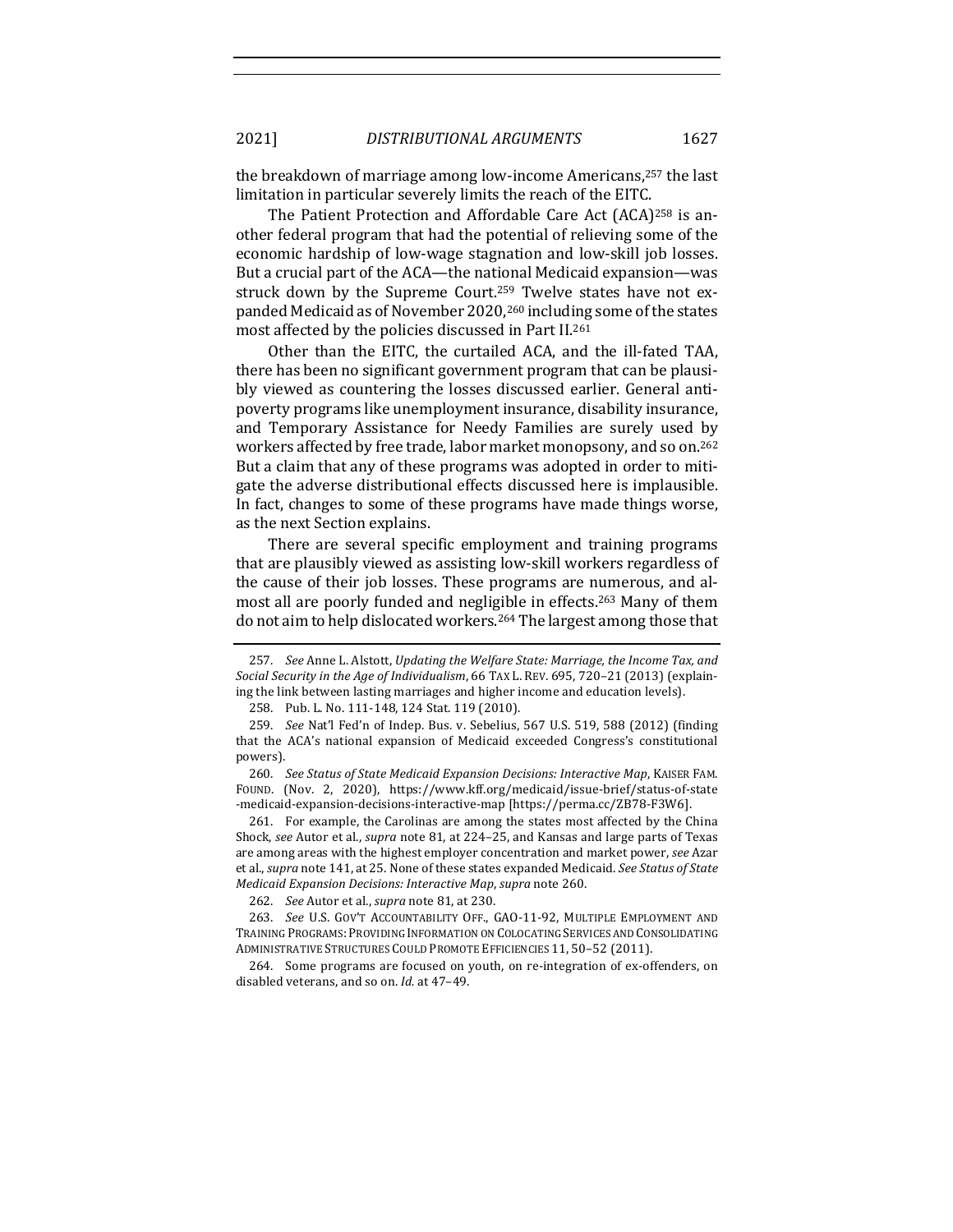do is the Workforce Investment Act / Dislocated Workers program enacted in 1998.<sup>265</sup> In 2009, Congress spent slightly less than \$2.5 billion on this program.<sup>266</sup> TAA disbursed about \$700 million; the National Farmworker Jobs Program \$80 million.<sup>267</sup> Compared to \$65 billion of EITC benefits, these are trivial amounts. The distressing bottom line is that although politicians have been talking about the unintended burdens of free trade, regulation, and technological change for decades, they did little to address these burdens.

## C. MAKING THINGS WORSE

The federal structure of the U.S. political system, combined with the federal government's increasing reliance on states in administering national safety net programs, has made things even worse for lowincome Americans. As Part II explains, many unintended distributional losses have been geographically concentrated. Some areas have been affected by trade liberalization much more than others. The country's heartland has highly concentrated labor markets, while the coasts do not.<sup>268</sup> Given this concentration, geographic mobility is crucial for a fast dissipation of labor market shocks.

Yet a number of state policies have likely reduced geographic mobility of low-skill workers over the past several decades. Restrictive zoning laws adopted in many economically thriving locales artificially increased housing costs.<sup>269</sup> Because these costs consume a larger share of one's budget as income declines, pricey real estate disproportionately affected relocation opportunities of low-income Americans.270

Another barrier has been the proliferation of state-imposed occupational licensing and related requirements. Over the past six decades, the share of the U.S. labor force subject to these requirements

<sup>265.</sup> *See* Burt S. Barnow & Jeffrey Smith, *Employment and Training Programs*, in 2 ECONOMICS OF MEANS-TESTED TRANSFER PROGRAMS IN THE UNITED STATES 127, 132-33, 139 (Robert A. Moffitt ed., 2016).

<sup>266.</sup> U.S. GOV'T ACCOUNTABILITY OFF., supra note 263, at 47.

<sup>267.</sup> *Id.*

<sup>268.</sup> *See, e.g.*, Azar et al., *supra* note 141, at figs.1 & 2.

<sup>269.</sup> *See* Peter Ganong & Daniel Shoag, Why Has Regional Income Convergence in the U.S. Declined?, 102 J. URB. ECON. 76, 76 (2017) (explaining the link between land use regulations and housing supply elasticity); David Schleicher, *Stuck! The Law and Economics of Residential Stagnation,* 127 YALE L.J. 78, 114–15 (2017) (discussing the dramatic shift to stricter land-use regulation in the 1970s and 1980s and its impact on housing prices); Furman & Orszag, *supra* note 127, at 29 (discussing land-use restrictions and other factors contributing to rising housing costs).

<sup>270.</sup> *See* Ganong & Shoag, *supra* note 269, at 78.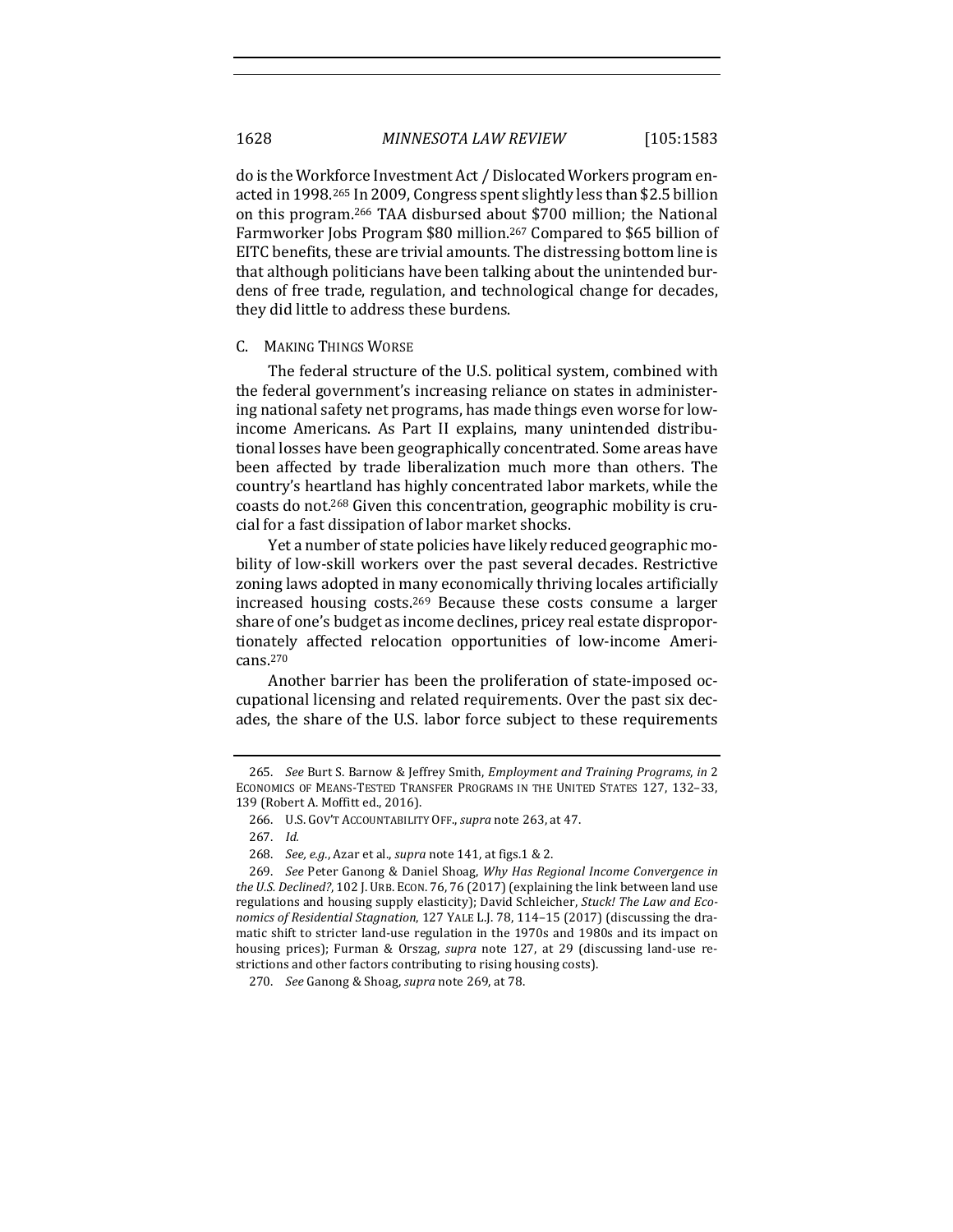grew five-fold.<sup>271</sup> No longer limited to doctors and lawyers, licensing regimes cover barbers, florists, manicurists, and many other relatively low-skill professions.<sup>272</sup> It is estimated that more than 1,100 occupations are regulated in at least one state.<sup>273</sup>

Because these licensing restrictions are state-specific, they have a negative effect on labor mobility.<sup>274</sup> Moreover, according to the firstof-a-kind recent estimate of the welfare effects of licensing, licensing an occupation "reduces total surplus from the occupation, defined as the welfare value of trade in its labor services, by about 12 percent relative to no licensing. Workers and consumers respectively bear about 70 and 30 percent of these welfare costs."<sup>275</sup> Workers with only a high school degree are among those most negatively affected.<sup>276</sup>

The federal government has done very little to counter these state-imposed restrictions. So, the state-erected barriers to geographic mobility of low-skill workers have grown unabated.

The federal government's contribution to geographic immobility goes beyond mere passivity, however. From welfare to food stamps, 277 from Medicaid to unemployment insurance, the federal government runs its low-income assistance programs through states.<sup>278</sup> The 1996

275. Morris M. Kleiner & Evan J. Soltas, A Welfare Analysis of Occupational Licensing *in* the U.S. States 1 (Nat'l Bureau of Econ. Rsch., Working Paper No. 26383, 2019), https://www.nber.org/papers/w26383 [https://perma.cc/5QZS-MCWV].

<sup>271.</sup> See Peter Q. Blair & Bobby W. Chung, *How Much of Barrier to Entry Is Occupa*tional Licensing? 57 BRIT. J. INDUS. RELS. 919, 919 (2019) (describing an increase from 5% to 25%).

<sup>272.</sup> *See* OFF. OF ECON. POL'Y, DEP'T OF THE TREASURY, COUNCIL OF ECON. ADVISERS & DEP'T OF LAB., OCCUPATIONAL LICENSING: A FRAMEWORK FOR POLICYMAKERS 6, 25 (2015), https://obamawhitehouse.archives.gov/sites/default/files/docs/licensing\_report\_ final\_nonembargo.pdf [https://perma.cc/VNU3-VLKB].

<sup>273.</sup> *Id.* at 4.

<sup>274.</sup> *See* Blair & Chung, *supra* note 271, at 920 (finding that "licensing reduces labor supply by an average of 17-27 per cent"); Janna E. Johnson & Morris M. Kleiner, *Is Occupational Licensing a Barrier to Interstate Migration?*, 12 AM. ECON. J.: ECON. POL'Y 347, 350, 366-69 (2020) (finding that in general, state licensing has a negative but small effect on interstate mobility, but also discovering that for some occupations such as pest control workers and pharmacists the effects are sizeable); Schleicher, *supra* note 269, at 120-21 (summarizing various studies on the issue).

<sup>276.</sup> *Id.* at 3.

<sup>277. &</sup>quot;Welfare" is the non-technical name for the Temporary Assistance for Needy Families and "food stamps" is the non-technical name for the Supplemental Nutritional Assistance Program. See, e.g., FALK, *supra* note 30, at 1, 5.

<sup>278.</sup> *See* Schleicher, *supra* note 269, at 125-26; see also supra text accompanying notes 30-33. The EITC is a major exception—it is administered directly by the federal government. See CRANDALL-HOLLICK, *supra* note 248, at 5.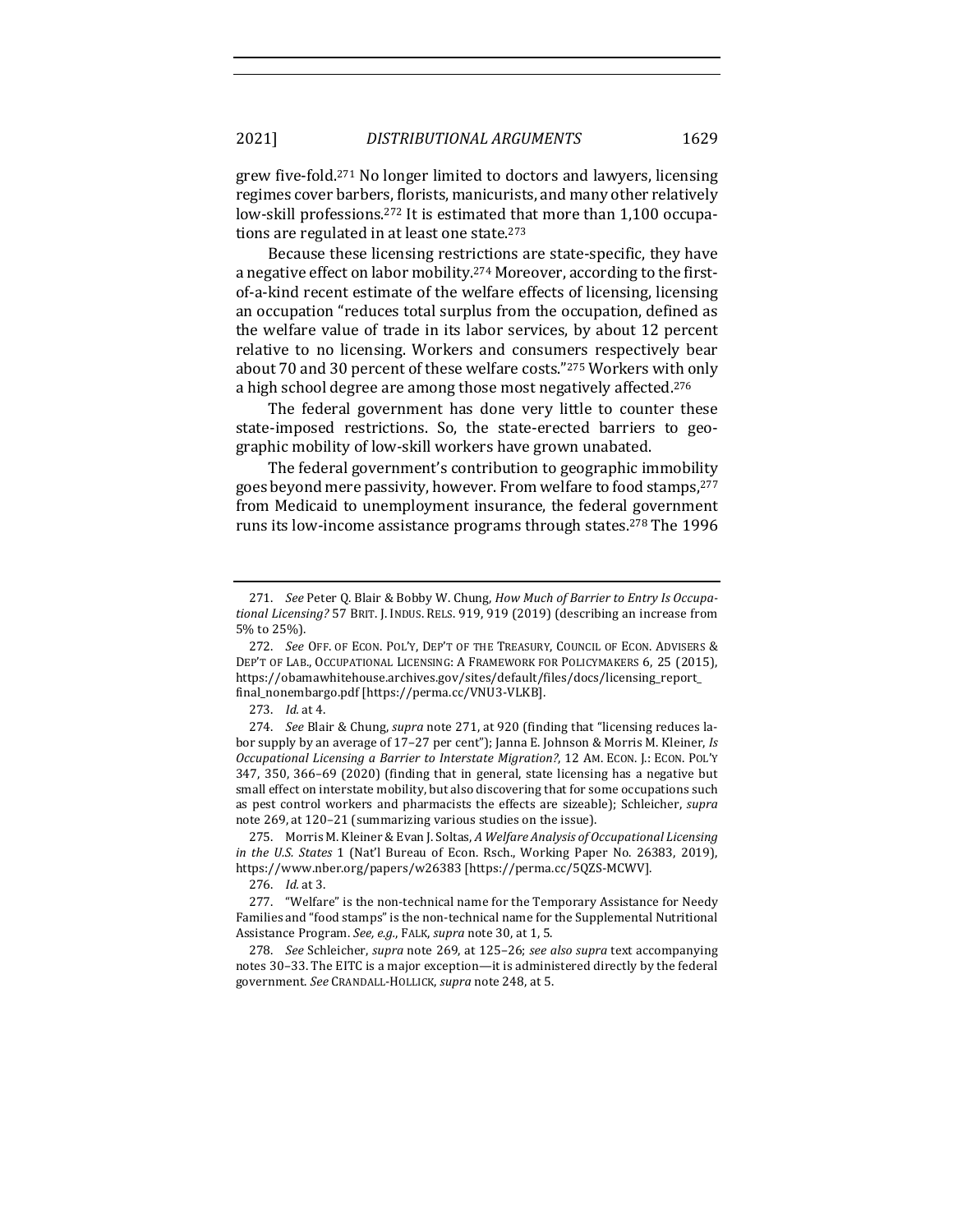welfare reform increased federal-to-state delegation, exacerbating interstate differences in benefits, eligibility, and conditions of low-income support programs.<sup>279</sup> Variation in unemployment benefits—the form of assistance of most immediate concern for displaced workers—is nothing short of staggering. Minimum earnings requirements for eligibility, for instance, range from \$130 in Hawaii to \$3,400 in Florida.<sup>280</sup> The maximum weekly benefit is \$646 in Massachusetts but only \$190 in Mississippi.<sup>281</sup> None of these and related variations are transparent. Complexity and heterogeneity of benefits inevitably limit interstate mobility by giving rise to uncertainty, hassle, and fear of losing some of the benefits.<sup>282</sup> It is far from clear that the federal government took these mobility costs into account in its decisions to increasingly delegate the administration of the federal social safety net programs to the states.<sup>283</sup>

Over the past several decades, the federal government has put in place a number of significant social programs. It enacted the ACA.<sup>284</sup> It greatly expanded the EITC.<sup>285</sup> It added prescription drug coverage to

\* \* \*

281. *Id.* at 2335.

<sup>279.</sup> *See* MARTIN GILENS, WHY AMERICANS HATE WELFARE: RACE, MEDIA, AND THE POLI-TICS OF ANTIPOVERTY POLICY 175, 183 (1999) (describing the variations of 1996 AFDC benefit plans across states); Ryan Nunn, Jana Parsons & Jay Shambaugh, *How Difficult Is It To Find a Job?*, BROOKINGS INST.: UP FRONT (May 2, 2019), https://www .brookings.edu/blog/up-front/2019/05/02/how-difficult-is-it-to-find-a-job [https:// perma.cc/5R3A-78CA] (reporting that duration of unemployment benefits varies from twelve weeks to twenty-eight weeks depending on the state); Lars J. Lefgren, Jaren C. Pope & David P. Sims, *Contemporary State Policies and Intergenerational Income Mobility* 10, 50 tbl.6 (Nat'l Bureau of Econ. Rsch., Working Paper No. 25896, 2019), https:// www.nber.org/system/files/working\_papers/w25896/w25896.pdf [https://perma .cc/NJ8D-7P3C] (describing large inter-state differences in the generosity of state social safety net programs).

<sup>280.</sup> Krueger & Meyer, *supra* note 26, at 2334.

<sup>282.</sup> Schleicher, *supra* note 269, at 126-27. This heterogeneity, combined with state-specific licensing and restrictive zoning may well explain why inter-state mobility has been lower than inter-county mobility for the past several decades, although other explanations of the same phenomenon exist. See Furman & Orszag, *supra* note 127, at 39-43 (exploring possible explanations for decreases in labor market fluidity).

<sup>283.</sup> As David Schleicher points out, federal tax subsidies for owner-occupied housing may also reduce geographic mobility of low-income homeowners. Schleicher, *supra* note 269, at 127-30.

<sup>284.</sup> Pub. L. No. 111-148, 124 Stat. 119 (2010).

<sup>285.</sup> *See* CRANDALL-HOLLICK, *supra* note 248, at 6-7 (describing the 1993 expansion).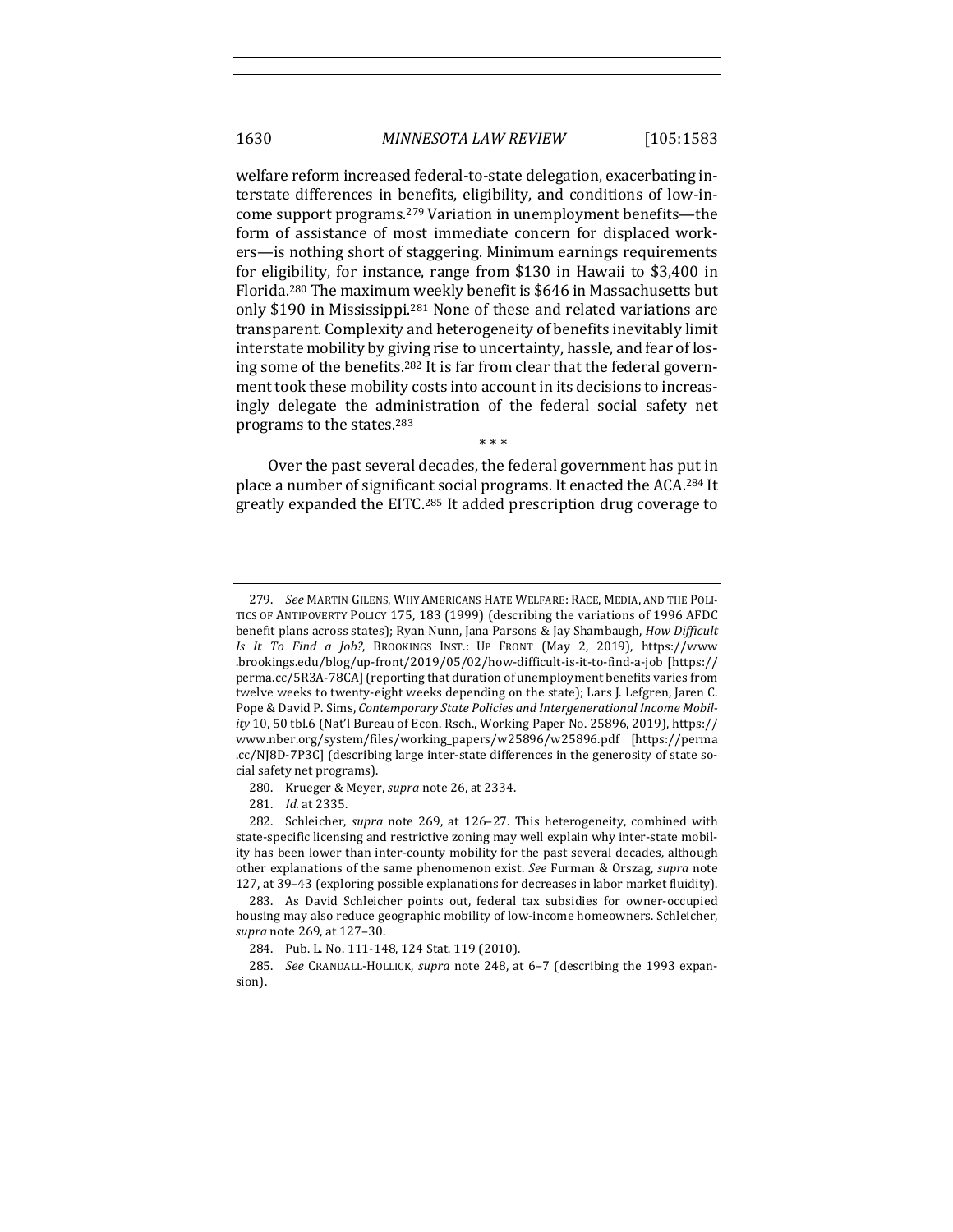Medicare.<sup>286</sup> But none of these programs targeted—or especially benefitted—low-skill American workers, disproportionately disadvantaged by U.S. trade, immigration, competition, and labor policies. The program enacted to help some of these workers—the TAA—has been singularly unsuccessful. To make things worse, Congress's increasing delegation of social safety net programs to the states made it harder for low-skill workers to move across state lines to areas of greater economic opportunity. The federal government's failure to intervene as states and local jurisdictions erected additional barriers to workers' movement further exacerbated the problem. Overall, then, U.S. distributional policies did little to alleviate the unintended burdens of government decisions considered in Part II. Quite likely, some federal (as well as state and local) policies added to these burdens instead.

## IV. DISTRIBUTIONAL ARGUMENTS, IN REVERSE

Having reached this point in the discussion, it is easy to compare the policy takeaways from the two arguments described in Part I with the actual policies discussed in Parts II and III. The comparison reveals that the academic arguments and the actual policies have an uncanny resemblance. Legal rules were indeed designed without regard to their distributional effects, just as the efficiency-only argument would recommend. Congress indeed ignored transitional losses, just as the no-compensation argument would advise.<sup>287</sup>

This comparison certainly does not amount to a claim that the academic arguments caused the actual policies. The U.S. economy and the country's political system are too complex to allow for any such causal inference. But the two arguments are important even if they merely influenced academic and policy debates. And there is plenty of reasons to think that they did.<sup>288</sup> Whether such influence is merited going forward depends on the plausibility of the arguments' underlying assumptions—the question to which we now turn.

<sup>286.</sup> *See* Medicare Prescription Drug, Improvement, and Modernization Act of 2003, Pub. L. No. 108-173, § 101, 117 Stat. 2066, 2071-76 (offering optional prescription drug coverage for Medicare enrollees).

<sup>287.</sup> I am not the first one to note stark similarities between major U.S. policies enacted by administrations and congressional majorities of both political parties over the past four decades and the arguments' prescriptions. *See, e.g.*, Memorandum from Larry Kramer, President, William & Flora Hewlett Found., to the William & Flora Hewlett Found. Bd. of Dirs. (Apr. 26, 2018), https://hewlett.org/wp-content/uploads/ 2018/04/Beyond-Neoliberalism-Public-Board-Memo.pdf [https://perma.cc/FDR2 -VD7Y].

<sup>288.</sup> *See* sources cited *supra* notes 18, 74.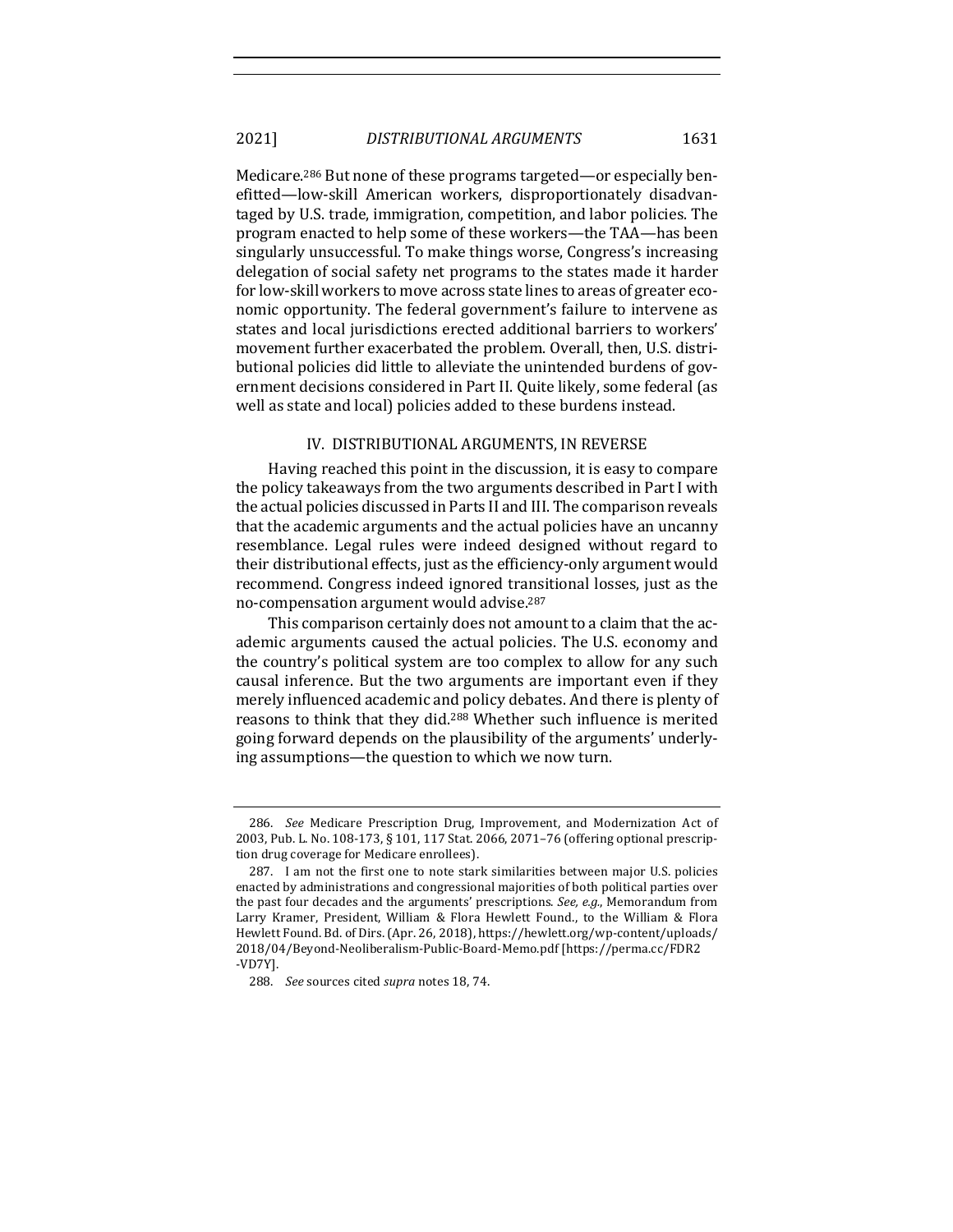A. THE EFFICIENCY-ONLY ARGUMENT

# 1. The Tax-and-Transfer Adjustment Assumption

The first assumption underlying the efficiency-only argument is that appropriate distributional adjustments are made through the taxand-transfer system. In the absence of unintended distributional shifts, "appropriate" simply means viewed as desirable by policymakers at the time. If, however, unintended distributional burdens do arise, and if policymakers do not view these burdens as desirable, "appropriate" adjustments are those that offset such unintended burdens.289

The discussion in the previous two Parts demonstrates that it is very likely that large burdens did arise. It is also clear that these burdens were not intended. This conclusion follows not from a magical insight into someone's state of mind.<sup>290</sup> Rather, the burdens were unintended because they were unexpected.

Until the recent wave of empirical research, policymakers had no rigorous evidence of the magnitude of the losses described in Part II, and little knowledge of some of those losses. This is not to say that there were no warnings. Debates about the costs of trade liberalization started shortly after the end of World War II,<sup>291</sup> even though the United States was close to an autarchy at the time.<sup>292</sup> Congress's concerns about distributional effects of market concentration go all the way back to the beginning of the twentieth century.<sup>293</sup> Protectionist

<sup>289.</sup> This is exactly what Shavell explained in the passage quoted *supra* note 42.

<sup>290.</sup> Arguments about the futility of discovering the intent of individual policymakers and entire legislative bodies are well known. *See, e.g.*, Ryan D. Doerfler, *Who Cares How Congress Really Works?*, 66 DUKE L.J. 979, 986-95 (2017); Victoria F. Nourse, *A Decision Theory of Statutory Interpretation: Legislative History by the Rules*, 122 YALE L.J. 70, 76 (2012); Peter H. Schuck, *Delegation and Democracy: Comments on David* Schoenbrod, 20 CARDOZO L. REV. 775, 777 & n.7 (1999).

<sup>291.</sup> *See* Wilcox, *supra* note 16, at 884-89 (marshalling arguments against the view of Secretary of State Dean Acheson that "producers who may suffer from increased imports, caused by further reductions in the American tariff, might be compensated in some way by the government").

<sup>292.</sup> *See* ALDEN, *supra* note 7, at 1-2 (quoting Wikipedia, which defines "autarky" as existing "whenever an entity can survive or continue its activities without external assistance or international trade").

<sup>293.</sup> See Lina Khan & Sandeep Vaheesan, Market Power and Inequality: The Anti*trust Counterrevolution and Its Discontents*, 11 HARV. L.&POL'Y REV. 235, 278–79 (2017) (discussing congressional views on antitrust between 1890 and 1914).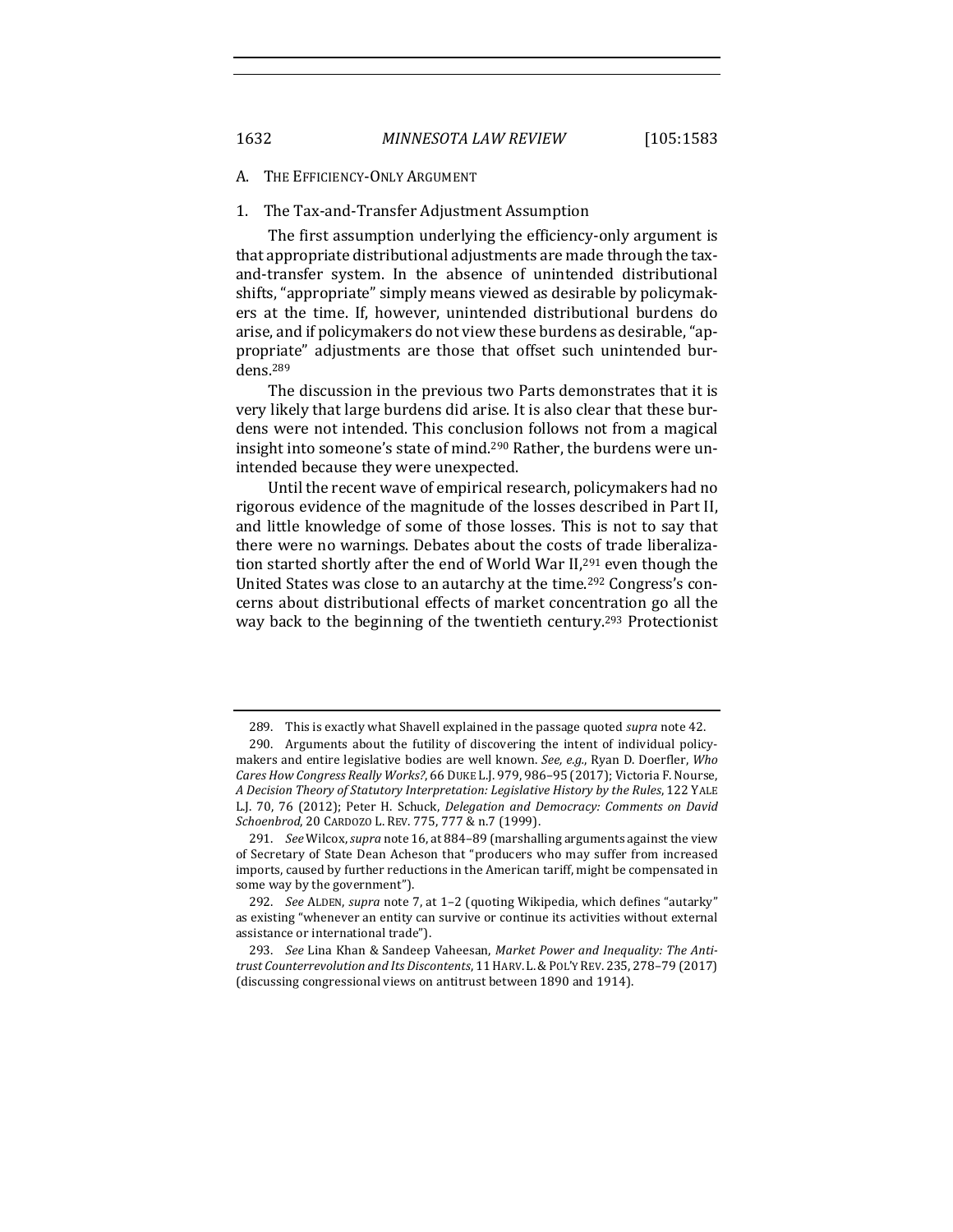restrictions on immigrants' employment are at least a century old as well.294

But speculation and fears should not be confused with evidence. After all, the CBO reassured Congress in 1993 that losses from NAFTA would be "surprisingly small."<sup>295</sup> At about the same time, the National Research Council issued a report on economic and fiscal consequences of immigration.<sup>296</sup> The report concluded that "there is only a small adverse impact of immigration on the wage and employment opportunities of competing native groups." $297$  These conclusions gave policymakers little cause for concern. Two decades later it turned out that these conclusions were overly optimistic.

If one agrees that the losses from major policies discussed here were unintended, can one question whether these losses were objectionable? After all, there is no such thing as the ideal distribution of income (or wealth, or opportunities) in the economy—ideals are in the eye of the beholder. So, there is no way to know if any *change* in distribution is desirable from some ideal point of view. Not knowing the baseline, how can one evaluate a change?

Whether this logic persuades one in general, it has little purchase when it comes to the evidence presented here. Geographic and industry variations are the reason. The China Shock hit North Carolina but not Nevada.<sup>298</sup> U.S. labor markets became concentrated in the heartland but not on the coasts.<sup>299</sup> There is no plausible argument that prior to the China Shock low-skill workers in North Carolina were unjustifiably better off than low-skill workers in Nevada, that before labor markets became concentrated high school dropouts were doing better in Nebraska than in California. Yet only if these disparities indeed existed can one suggest that the China Shock or the labor market monopsony have led to desirable distributional outcomes by hurting North Carolinian and Nebraskan workers who had somehow benefitted from an earlier unjustifiable advantage. The argument fails on its face.

<sup>294.</sup> *See KUNAL M. PARKER, MAKING FOREIGNERS: IMMIGRATION AND CITIZENSHIP LAW IN* AMERICA, 1600-2000, at 161-62 (2015) (discussing California's 1913 Alien Land Act and a similar Washington law passed in 1921).

<sup>295.</sup> CONG. BUDGET OFF., supra note 10.

<sup>296.</sup> *See NAT'L RSCH. COUNCIL, THE NEW AMERICANS: ECONOMIC, DEMOGRAPHIC, AND FIS-*CAL EFFECTS OF IMMIGRATION (James P. Smith & Barry Edmonston eds., 1997).

<sup>297.</sup> *Id.* at 236.

<sup>298.</sup> *See* Autor et al., *supra* note 81, at 225.

<sup>299.</sup> *See* Azar et al., *supra* note 141, at fig.1.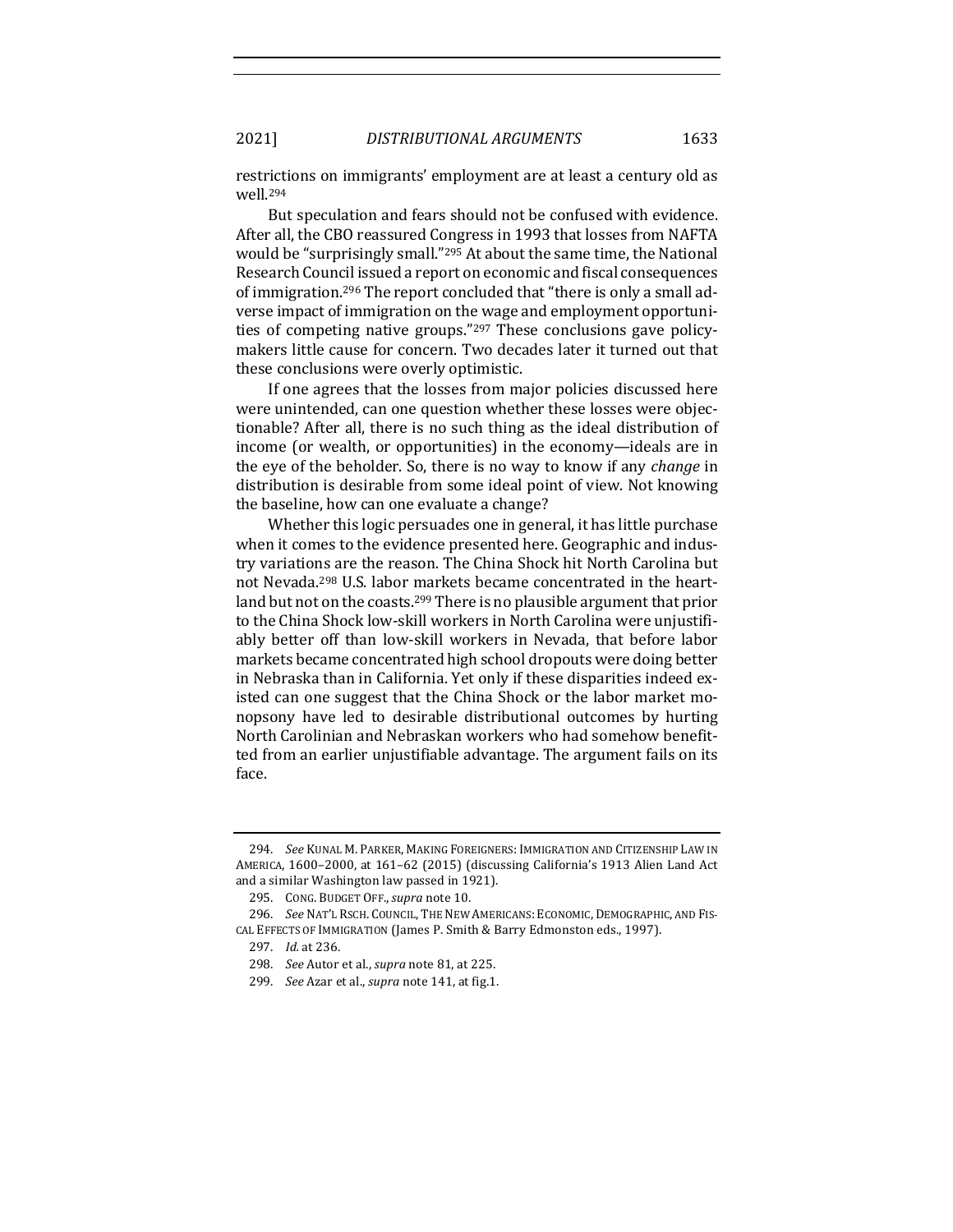The bottom line, then, is that the large losses described in Part II were both unintended and undesirable. Given this conclusion, the major policy failure of the past several decades has not been choosing the wrong policy instrument for distributional adjustments—it has been not making sufficient adjustments of any kind. Congress simply failed to offset distributional burdens through the legal system or the tax system. The tax-and-transfer adjustment assumption failed.

This Article is not the first one to raise doubts about the realism of that assumption. Ronen Avraham, David Fortus, and Kyle Logue pointed out that policymakers aiming to implement tax-and-transfer adjustments contemplated by the efficiency-only argument "would face an enormous informational burden" making such adjustments "virtually impossible to implement."<sup>300</sup> Avraham and co-authors offer many reasons supporting their conclusion, all conceptual.<sup>301</sup> Lee Fennell and Richard McAdams offered a related critique. For the efficiency-only argument to be plausible as a guide to real-world policymaking (what they call prescriptive tax superiority), it must be true either that appropriate adjustments actually happen through the taxand-transfer system, or-if they do not-that they are equally unlikely to happen through the legal system.<sup>302</sup> Fennell and McAdams offered many reasons—again, conceptual—why such "invariance" is highly unlikely.<sup>303</sup> Richard Revesz pointed out that given increasing congressional gridlock, the likelihood of "[c]ontinual redistributive tax reforms" implementing the adjustments assumed by the efficiency-only argument is negligible.<sup>304</sup>

There is also some empirical evidence contradicting the tax-andtransfer adjustment assumption. Zachary Liscow studied school funding reform in Connecticut and concluded that distributional effects of court desegregation orders were not offset by changes in that state's income tax.<sup>305</sup>

Fennell and McAdams come closest to articulating this Article's critique of the tax-and-transfer adjustment assumption. They argue

<sup>300.</sup> Avraham et al., *supra* note 74, at 1130.

<sup>301.</sup> *See id.* at 1144-48.

<sup>302.</sup> Fennell & McAdams, *supra* note 18, at 1058.

<sup>303.</sup> These reasons include political inertia, interest group politics, framing, and more. *See id.* at 1056.

<sup>304.</sup> Revesz, *supra* note 18, at 1520-24.

<sup>305.</sup> Liscow, *supra* note 37, at 36-37.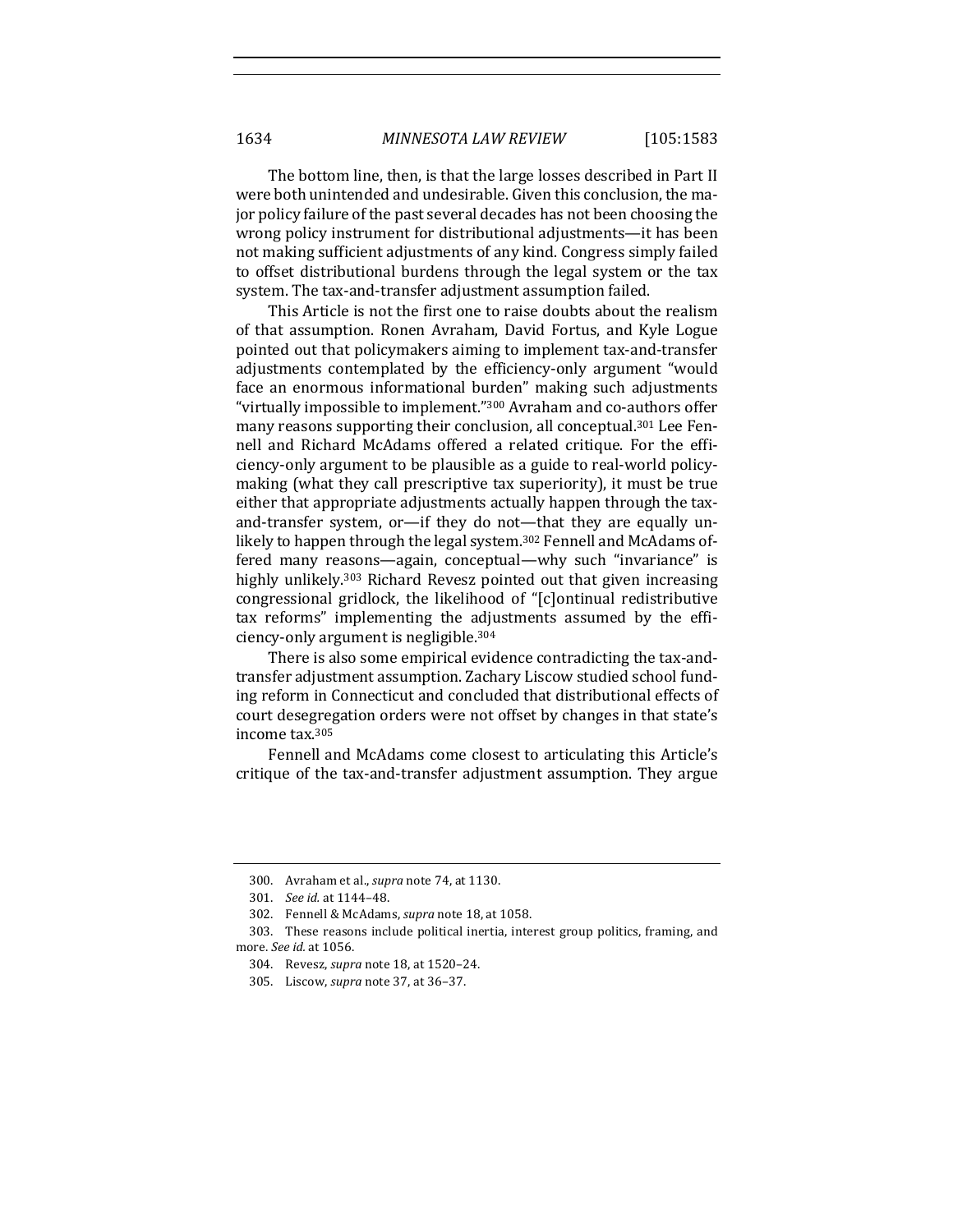that there is no "evidence that Congress is consistently offsetting redistributive legal rules in the real world."<sup>306</sup> To support this conclusion they observe that the "tax-and-transfer system has not generally adjusted over time to correct for changes in the national income distribution."307 The U.S. Gini coefficient, they point out, rose by twentythree percent between 1974 and 2012, revealing a large increase in income inequality.<sup>308</sup> It is likely that some of this increase is due to changes in legal rules rather than other reasons, they argue.<sup>309</sup> If so, these (unspecified) legal changes created economic burdens that the tax system ignored.

The efficiency-only argument's proponents defend the tax-andtransfer adjustment assumption. As for narrowly targeted adjustments of the kind that Liscow finds lacking, their absence is hardly surprising, they remark.

It remains true that the legislature is not in the business of fine-tuning the tax system each time a program is enacted or repealed....  $[0]$ ne would not expect tax adjustments to offset the [distributive effects of legal rules] completely and precisely. Nevertheless, if one had to guess, it seems plausible that roughly, on average, and over time, changes in [legal rules] will tend to be accompanied by tax adjustments that offset changes in the distributive incidence of  $\dots$  those [rules].<sup>310</sup>

As for congressional gridlock and, more generally, claims that "the tax system does not, or is unlikely to, change to address distributive concerns," Weisbach argues that these claims are "flat out contradicted by the facts."311 Congress tinkers with the tax code incessantly, "most often with great focus on distributional issues," he explains. $312$ 

Even if only a modest portion of these changes were distributive in nature  $\dots$  the number of [tax-and-transfer] adjustments would be high. Blanket assertions that the tax system does not respond to distributional concerns are false. $313$ 

There is also some evidence suggesting that distributional adjustments do take place sometimes.<sup>314</sup>

<sup>306.</sup> Fennell & McAdams, *supra* note 18, at 1081.

<sup>307.</sup> *Id.* at 1079.

<sup>308.</sup> *Id.*

<sup>309.</sup> *Id.* at 1079-82.

<sup>310.</sup> Louis Kaplow, *The Optimal Supply of Public Goods and the Distortionary Cost of Taxation*, 49 NAT'L TAX J. 513, 521 (1996). For other statements in the same vein, see Fennell & McAdams, *supra* note 18, at 1076-77.

<sup>311.</sup> David A. Weisbach, *Distributionally Weighted Cost-Benefit Analysis: Welfare Economics Meets Organizational Design*, 7 J. LEGAL ANALYSIS 151, 174 (2015).

<sup>312.</sup> *Id.*

<sup>313.</sup> *Id.*

<sup>314.</sup> *See* Richard T. Boylan & Naci Mocan, *Intended and Unintended Consequences*  of Prison Reform, 30 J.L. ECON. & ORG. 558, 558 (2014) (concluding that when following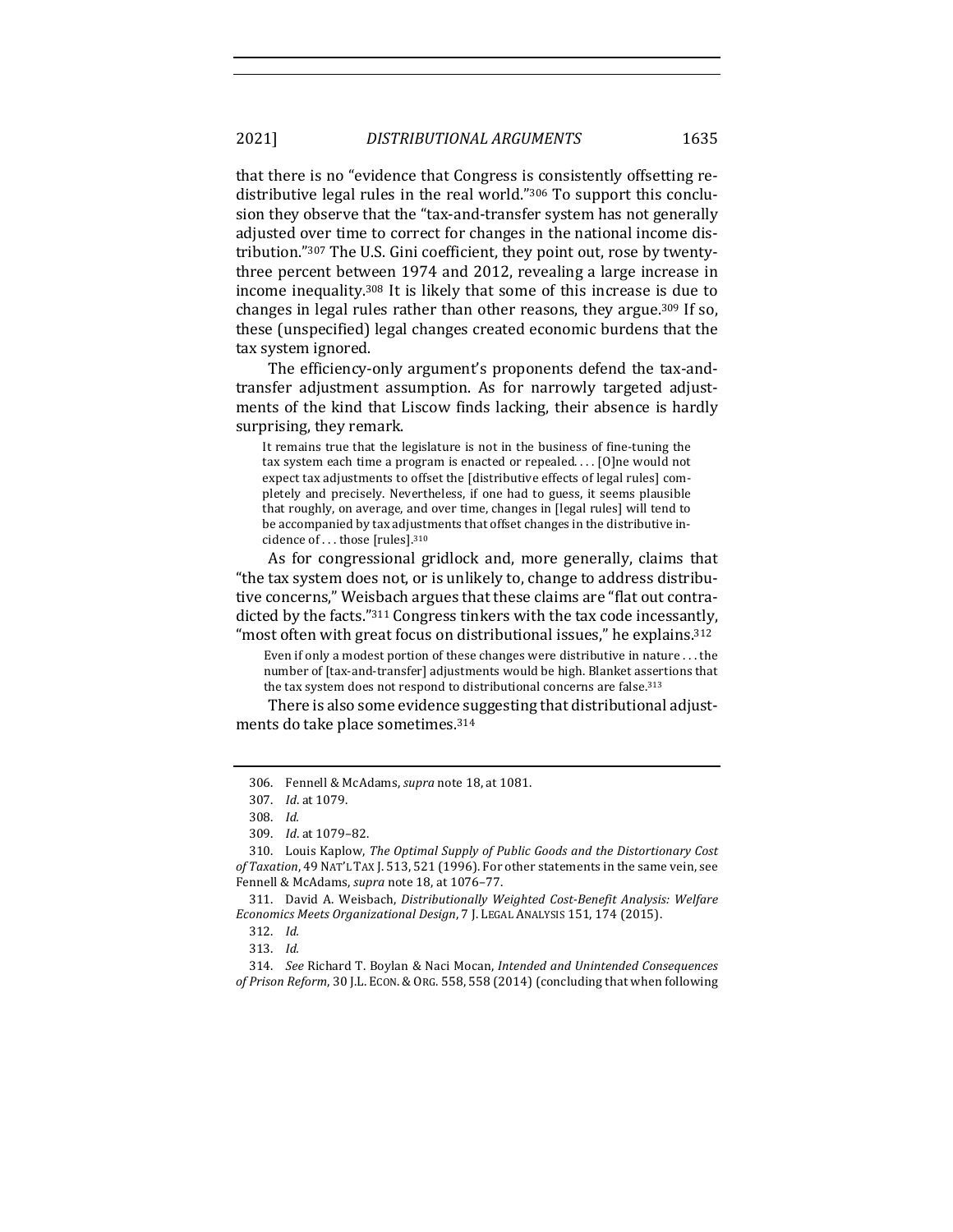This is the state of play in the academic debate about the practical implications of the efficiency-only argument and the realism of the tax-and-transfer adjustment assumption. Opponents raise theoretical objections, identify specific instances where the assumption proved to be false, and point to practical realities—congressional gridlock, rise of income inequality—that indirectly suggest that the assumption is implausible. Proponents counter with theoretical points of their own and make equally indirect empirical observations. At the end of the day, even the opponents conclude that "[e]mpirically, little is known about whether the distributional impacts of various institutions' policy choices stick."315

This Article, as must be clear by now, reaches a very different conclusion. A lot-not a little-is known about the stickiness of distributional impacts. The Article's emphasis is on rigorous, wide-ranging empirical evidence of specific, major distributional burdens, and on congressional failure to implement any significant program that may be plausibly viewed as the kind of adjustment that the efficiency-only argument assumes.<sup>316</sup> The failure of the tax-and-transfer adjustment assumption, the Article shows, is both more definitive and much more dramatic than previously recognized. Over the past several decades, the U.S. tax-and-transfer system has ignored unintended losses running in the multiple billions of dollars and millions of jobs.<sup>317</sup> So, it may or may not be true in theory that legal rules should ignore distribution because "there is a better method of addressing these concerns."<sup>318</sup> But in practice, that better method has not been deployed for decades. This conclusion alone is sufficient to set aside the efficiency-only argument as a source of real-world policy guidance, at least until U.S.

court orders requiring states to reduce prison overcrowding, "correctional expenditures increase and welfare cash expenditures decrease . . ., suggesting that the burden of improved prison conditions is borne by welfare recipients").

<sup>315.</sup> Zachary Liscow, *Is Efficiency Biased?*, 85 U. CHI. L. REV. 1649, 1666 (2018).

<sup>316.</sup> A working paper by James Sallee bolsters this conclusion. He shows that even for a relatively simple legal rule—a Pigouvian tax on gasoline—"it is infeasible to create a Pareto improvement from the taxation of  $\dots$  goods [subject to the Pigouvian tax], and moreover  $\dots$  plausible policies are likely to leave a large fraction of households as net losers." James M. Sallee, *Pigou Creates Losers: On the Implausibility of Achieving Pa*reto Improvements from Efficiency-Enhancing Policies 1 (Nat'l Bureau of Econ. Rsch., Working Paper No. 25831, 2019), https://www.nber.org/papers/w25831 [https:// perma.cc/BB3T-27AX]. Sallee's analysis offers both theoretical and econometric support for the arguments about the severity of policymakers' informational constraints that were advanced conceptually by Avraham and co-authors. See Avraham et al., *supra* note 74, at 1129-31.

<sup>317.</sup> *See supra* Part II.

<sup>318.</sup> Weisbach, *supra* note 14, at 439.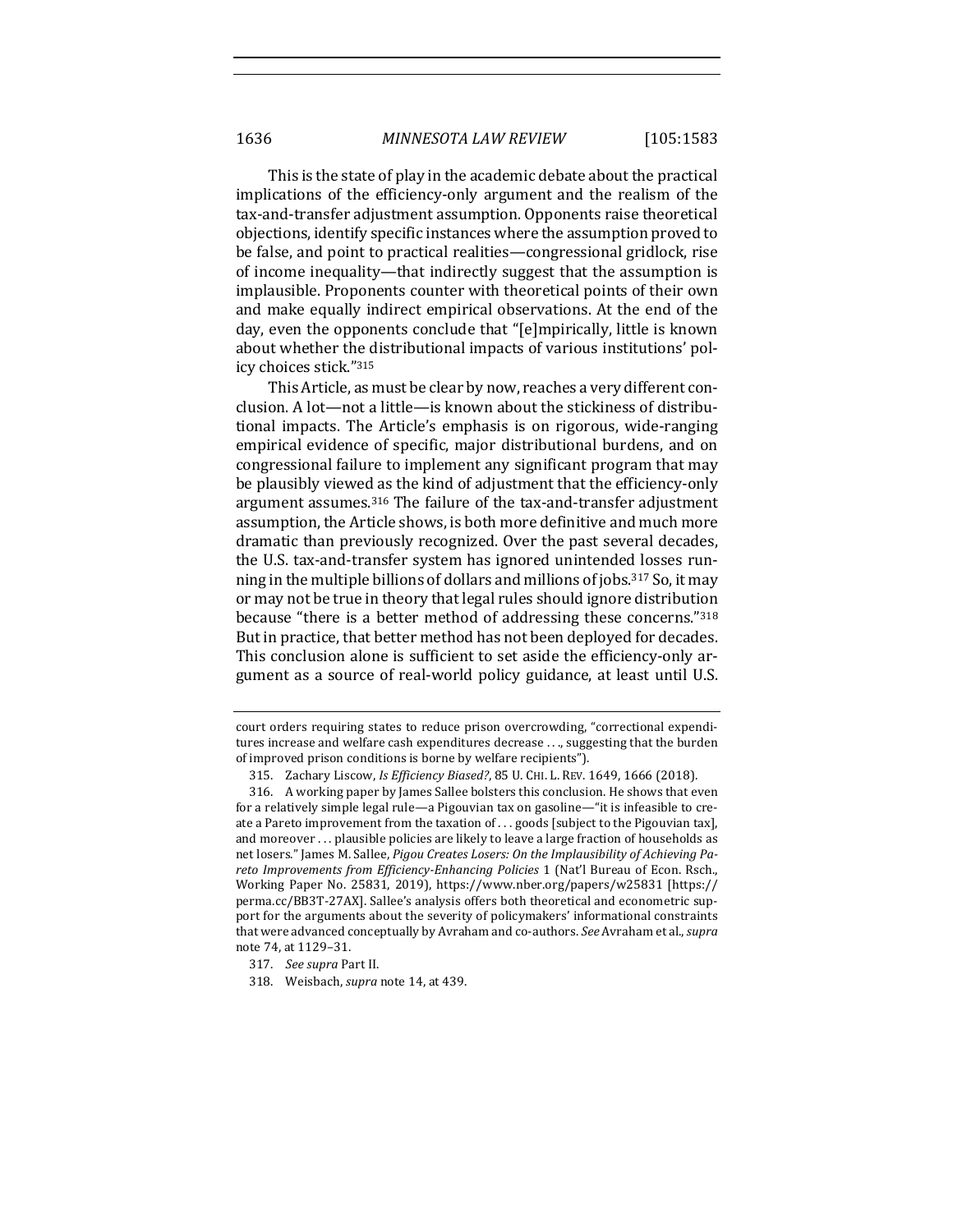policymakers begin to make timely and adequate tax-and-transfer adjustments that this argument assumes.<sup>319</sup>

## 2. The Efficient Legal Rules Assumption

U.S. markets are regulated, and increasingly so.<sup>320</sup> Competition law and labor law govern product and labor markets. Securities, commodities, and banking regulations control financial markets. U.S. trade, environmental, and immigration law—including their enforcement—govern their respective domains. According to the efficiencyonly argument, all these regulatory regimes should ignore distributional considerations and focus on efficiency.

This prescription presumes that all the rules and regulations in question actually are efficient or may be made so. Yet as the discussion in Part II reveals, it is increasingly clear that this assumption is as implausible as the assumption about the tax-and-transfer adjustments. The prevailing view among economists appears to have undergone a full reversal. Rather than viewing U.S. markets as generally efficient (with some residual imperfections), economists now view these markets as generally inefficient (with some pockets of efficiency).

U.S. competition law, it turns out, has failed to prevent the rise of monopoly power in product markets and monopsony power in the labor market. U.S. labor law has led to the decline of unions without much improvement in labor market "rigidities" that unions were thought to have caused.<sup>321</sup> U.S. financial regulation has failed to prevent not only the Great Recession but flagrant manipulation of major

<sup>319.</sup> Joseph E. Stiglitz, one of the authors of the seminal 1976 article on which the efficiency-only argument rests, Atkinson & Stiglitz, *supra* note 14, recently reached the following conclusion after observing real-world distributional effects of actual policies and policymakers' failure to respond to these effects during four decades since the publication of his paper: The "general result in the theory of optimal taxation and expenditures [is that] when there are distributive effects that cannot be undone by commodity taxes (including type-specific factor subsidies), production efficiency is in general not desirable." Joseph E. Stiglitz, *Addressing Climate Change Through Price and Non-Price Interventions,* 119 EUR. ECON. REV. 594, 603 (2019). Translation: When the undesirable distributional effects of legal rules cannot be undone by targeted, fullycompensating transfers to the losers, the efficiency-only argument is generally not valid.

<sup>320.</sup> See, e.g., German Gutiérrez & Thomas Philippon, *Declining Competition and Investment in the U.S.* 55 (Nat'l Bureau of Econ. Rsch., Working Paper No. 23583, 2017), https://www.nber.org/papers/w23583 [https://perma.cc/VS7E-X3GJ] (summarizing a steady increase in the mean number of government regulations governing many industries).

<sup>321.</sup> *See supra* text accompanying notes 213-16.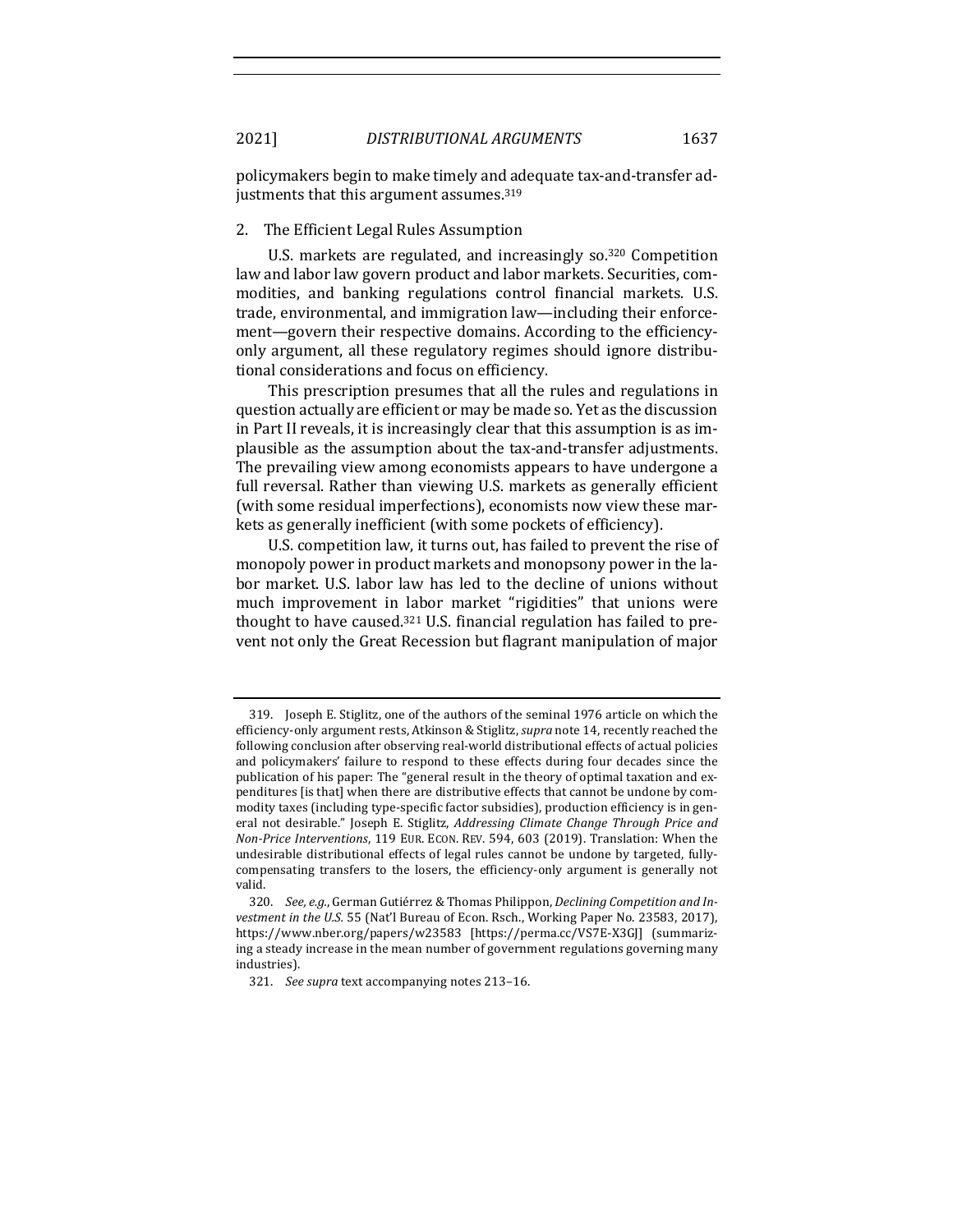financial benchmarks.<sup>322</sup> When legal scholars tested whether common law evolves toward efficiency, they came away disappointed as well.<sup>323</sup> And one hardly needs to comment on the efficiency of U.S. immigration law, as it is currently enforced. It is safe to say that, at the very least, the efficiency of numerous legal regimes discussed here is in serious doubt.

So, what efficiency should be preserved by directing distributional adjustments away from legal rules? Why categorically ignore the likely distributional effects of these rules if their efficiency is uncertain at best and will remain so for the foreseeable future? To be sure, efficiency is important and pursuing it is essential for economic growth. Some legal rules are clearly wasteful and adopting them is not a good idea no matter what their distributional effects happen to be. But given the doubts among economists and the law-and-economics scholars about the efficiency of many legal rules as they exist in the real world, the efficiency-only argument offers no reason to always disregard distributional considerations in pursuit of efficiency benefits.

# 3. The Homogeneity Assumption

Kaplow and Shavell explain that the advantage of the tax-andtransfer system is that it treats individuals based on income, which is the relevant characteristic for distributional purposes.<sup>324</sup> Legal rules, in contrast, are "often ... confined to the small fraction of individuals who find themselves involved in legal disputes  $\dots$  [and there is often] substantial income variation within groups of plaintiffs and groups of defendants (so that much redistribution will be in the wrong direction)."325

But the hardships of the China Shock, NAFTA, low-skill immigration (legal and illegal), and the monopsony power in labor markets are not distributed solely based on income. Heterogeneity of individuals that Kaplow and Shavell recognized<sup>326</sup> and that others emphasized as a limitation on their takeaway<sup>327</sup> becomes crucially important here. Geography and industry, in particular, play a major role.

A low-skill worker in New England has borne the brunt of Chinese competition; a low-skill worker in Oregon has barely noticed

<sup>322.</sup> *See Krueger, supra note 222.* 

<sup>323.</sup> *See supra* note 226. 

<sup>324.</sup> *See* Kaplow & Shavell, *supra* note 38, at 823.

<sup>325.</sup> *Id.* 

<sup>326.</sup> *See id.* at 827–29.

<sup>327.</sup> *See* Avraham et al., *supra* note 74, at 1129-32.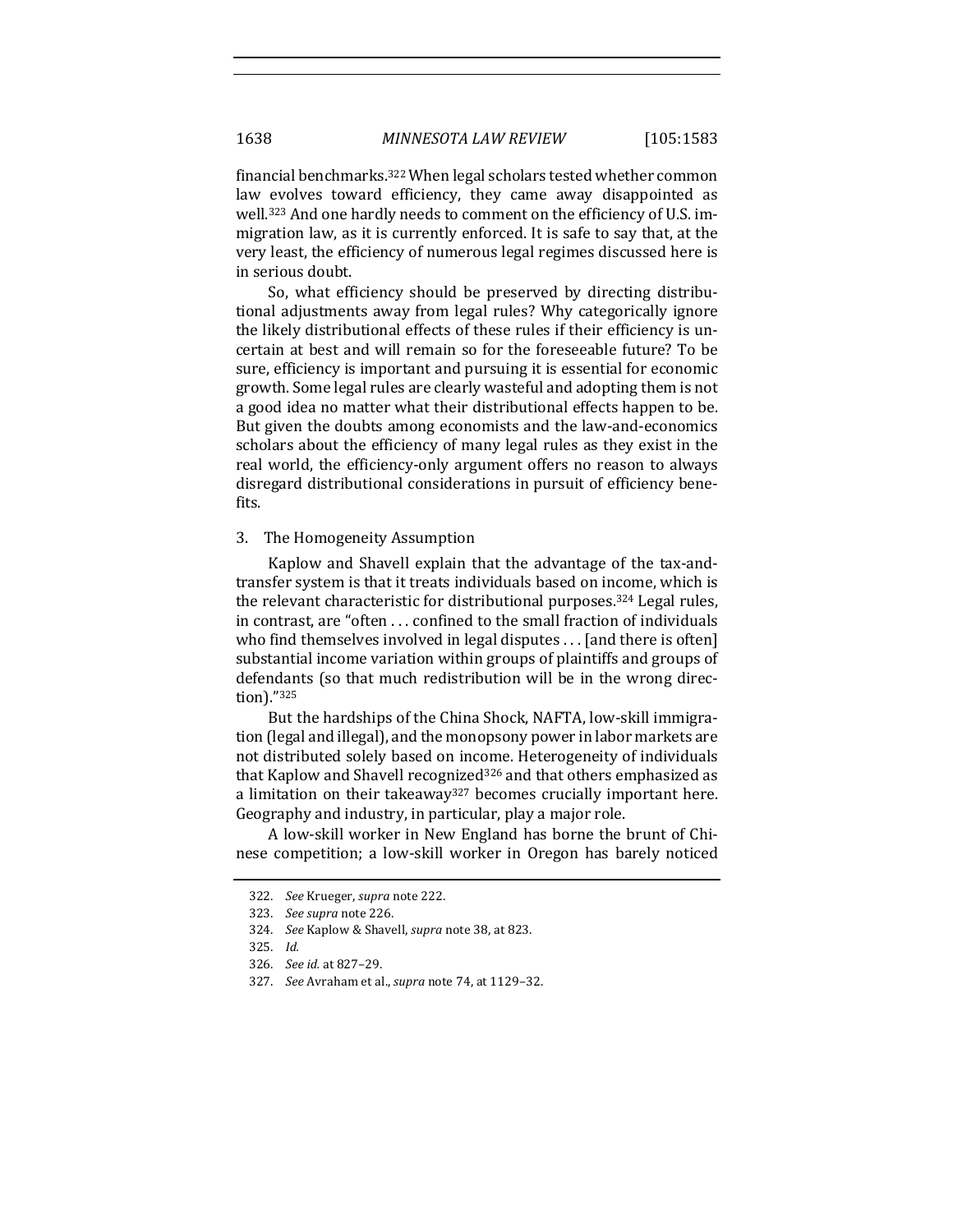it.<sup>328</sup> NAFTA hurt low-income workers in the Carolinas much more than in Maryland or Montana.<sup>329</sup> An income-based tax system is not well-equipped to deal with these kinds of differences.

Heterogeneity limits the main takeaway of the efficiency-only argument only if it is unobserved. Otherwise, the tax-and-transfer system may base distribution on income plus an additional relevant observable factor.<sup>330</sup> Given that economists had no idea how the China Shock would play out across the country,  $331$  and that they did not look for geographically uneven effects of monopsony until the past few years, heterogeneity has been, indeed, unobserved, often for a long time. 

Thus, if a worker lost a relatively well-paying job to trade liberalization and replaced it with two low-paying jobs that generate the same total income (while working many more hours), the tax system would not have recognized this worker as distributionally worse-off compared to a similar worker whose job did not move overseas. Yet the first worker's losses may have been even greater than it appears at first glance. In addition to losing a better paying job, that worker may have lost a generous—and tax-exempt—benefits package, an ability to work regular, predictable hours, and job security that came with union membership that the worker no longer has. Even beyond these costs, this worker may have experienced a "loss of a personal sense of usefulness or dignity, loss of a sense of purpose, and loss of coworker companionship."332 Our tax system does not account for the value of any of these benefits, so it cannot adjust for the harm of losing them.

Of course, not knowing the location of unobservable distributional costs within income groups makes it difficult to adjust legal rules—not just tax rules—to take these costs into account. But in some cases, an adjustment to legal rules does have a significant advantage in addressing unobserved heterogeneity, as explained in Part V.

Nothing in this discussion undermines the efficiency-only argument as a matter of theory. This Article takes no position about the argument's merits if the appropriate distributional changes are in-

\* \* \*

<sup>328.</sup> *See* Autor et al., *supra* note 81, at 225.

<sup>329.</sup> *See* Hakobyan & McLaren, *supra* note 91, at 735.

<sup>330.</sup> *See* Kaplow & Shavell, *supra* note 38, at 827-30. Kaplow and Shavell offer blindness as an example of such additional observable factor. *Id.* at 829 n.18.

<sup>331.</sup> See supra text accompanying notes 97-101.

<sup>332.</sup> Revesz, *supra* note 18, at 1518.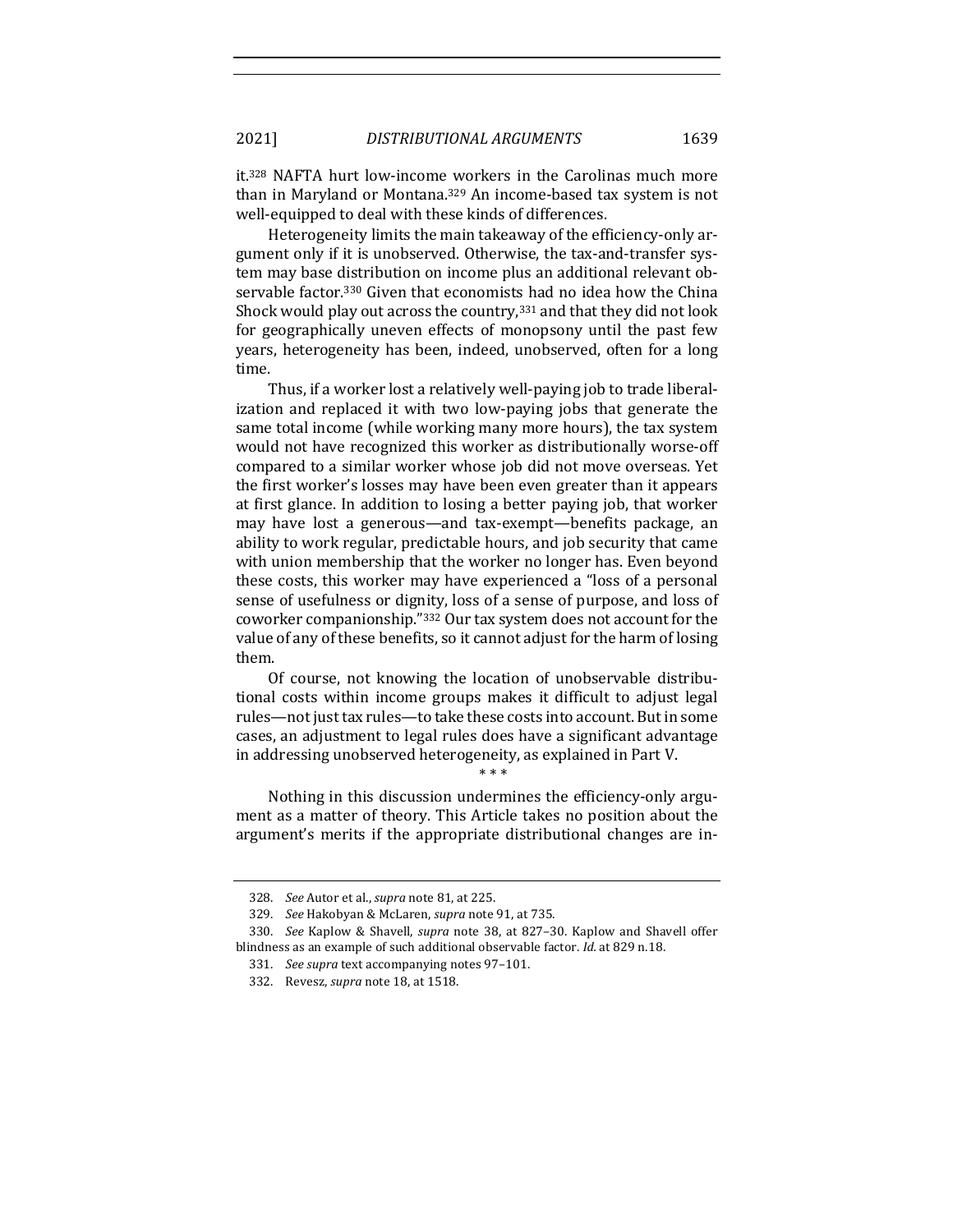deed made in the tax-and-transfer system, if legal rules are indeed efficient, and if there is no unobserved within-income-group heterogeneity. Nor does this Article assert that there has never been a tax-andtransfer adjustment of a kind that the efficiency-only argument recommends, that not a single actual legal rule is efficient, or that there is always heterogeneity within income groups. The Article does conclude, however, that in many cases of great economic and social importance, one, two, or all three assumptions underlying the efficiencyonly argument fail to hold. So for real-world policymaking purposes, one would be wise to appreciate the argument's conceptual insights, and then immediately proceed to considering actual distributional adjustments to both legal rules and the tax-and-transfer system in light of the unintended distributional effects of major government policies.

#### B. THE NO-COMPENSATION ARGUMENT

### 1. The Private Risk Mitigation Assumption

In its essence, the no-compensation argument is a judgment about the advantage of private ordering over government regulation. In advancing the argument, Kaplow by no means ignores the individual's need to insure against a variety of risks present in a market economy, including the risk of changes in government policy.<sup>333</sup> At the same time, the argument is sensitive to the well-known incentive problems that insurance brings—adverse selection and moral hazard.<sup>334</sup> After comparing the risk of losses from legal transitions to other risks that individuals face, Kaplow concludes that there is no fundamental difference between the two. "The prevailing assumption in our society that market solutions for allocating risk are preferable to government remedies is therefore equally applicable when the risks to be allocated arise from legal transitions,"335 he concludes. The market solutions that Kaplow has in mind are private insurance and financial diversification.336

Given this reasoning, one clearly sees the limits of the argument. If people do not (or cannot) anticipate the costs of future government actions, the negative ex ante incentive effects of government compensation disappear. If losses are large, concentrated, and born by lowwealth individuals, risk mitigation is particularly important. And if

<sup>333.</sup> *See* Kaplow, *supra* note 15, at 511.

<sup>334.</sup> *Id.* at 537, 543.

<sup>335.</sup> *Id.* at 520.

<sup>336.</sup> *See id.* at 540–41.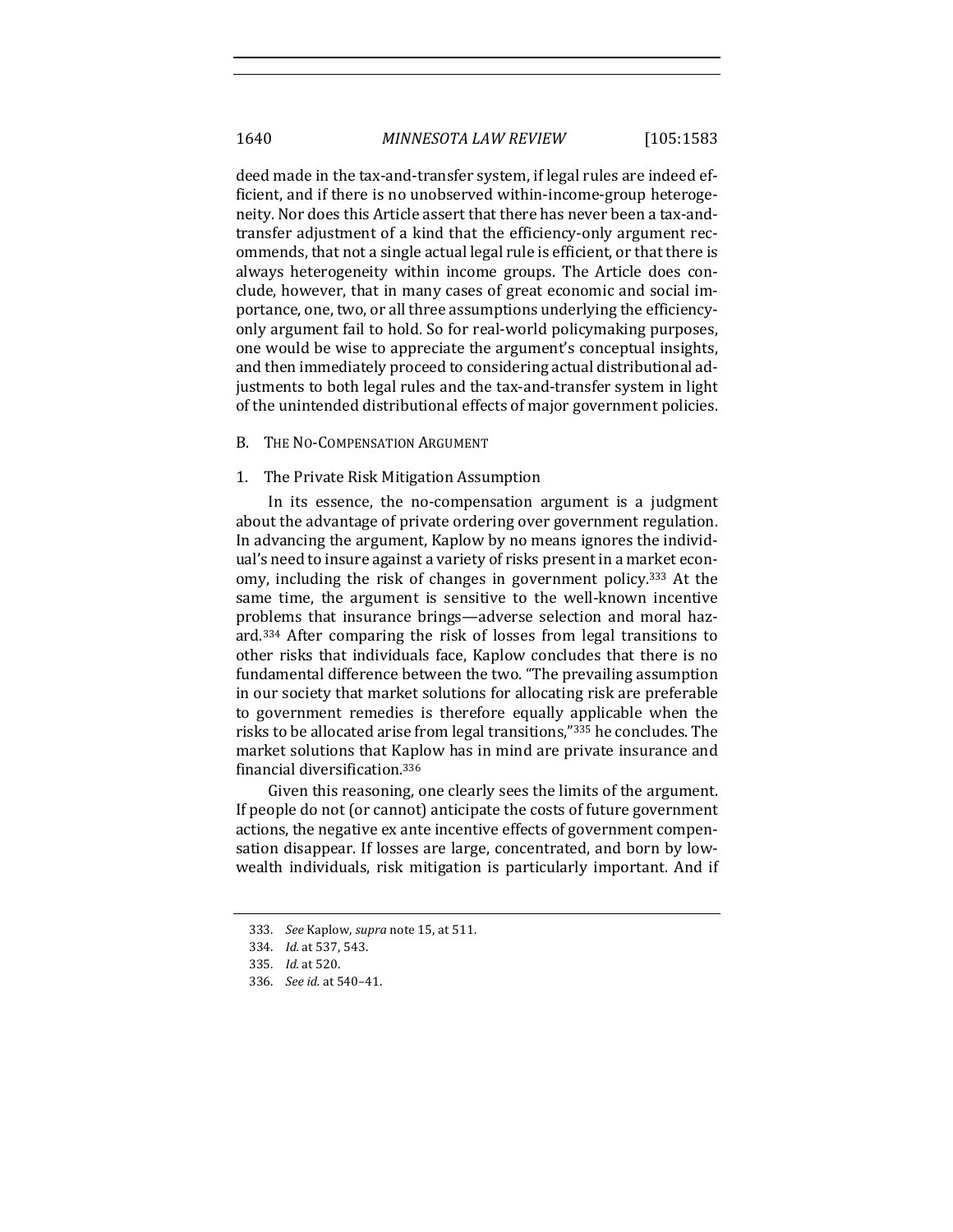private insurance does not exist and financial diversification is unavailable, the government should step in.

*All* of these caveats apply to the distributional effects of the government policies discussed in Part II. To start, private risk mitigation is, indeed, unavailable for the risks of unemployment, wage stagnation, skill obsolescence, and poverty. Kaplow recognizes this, and he mentions government programs such as Social Security, unemployment insurance, and general income maintenance that protect millions of Americans from adverse market outcomes.<sup>337</sup> But he explains that "such programs are the exception in the vast universe of market risks."<sup>338</sup> While this is true as far as it goes, risks of unemployment, wage stagnation, and skill obsolescence—and the government's failure to mitigate them—turned out to be of first-order economic and political importance.

Not only market-based risk mitigation is unavailable for the particular *market* risks discussed here, but private insurance is not available for just about any risk of *legal* change. Shavell recently considered the question thoroughly and confirmed what others noted earlier based on weaker evidence: with some minor exceptions not relevant here, legal risks are uninsurable.<sup>339</sup> Without government intervention, losses from legal change lie where they fall. But if no private insurance is available, the logic of the no-compensation argument points *toward* social insurance rather than away from it.

Kaplow himself mentions that social insurance may have an advantage over private insurance if different individuals have different abilities to diversify or insure<sup>340</sup> or if adjustment costs are high.<sup>341</sup> Discussing the subject briefly, he "does not explore how significant these issues are in practice, or in what contexts they are most important." $342$ The context he generally considers is the effect of legal transitions on

<sup>337.</sup> *See id.* at 535 n.72.

<sup>338.</sup> *Id.* at 535. Indeed, as Kaplow says, "there is no general government compensation for new products that fail, production facilities that prove more costly than anticipated, or people who earn less than they had expected due to a variety of unfortunate circumstances." *Id.*

<sup>339.</sup> See Steven Shavell, Risk Aversion and the Desirability of Attenuated Legal *Change*, 16 AM. L. & ECON. REV. 366, 367 (2014). Jonathan Masur and Jonathan Nash reached a similar conclusion and summarized earlier work. *See* Masur & Nash, *supra* note 37, at 406-11, 416, 421.

<sup>340.</sup> In Kaplow's discussion, this difference arises, for example, because "certain individuals lack the information to use such markets to diversify risks created by the possibility of changes in government policies." Kaplow, *supra* note 15, at 550.

<sup>341.</sup> *See id.* at 592 n.254.

<sup>342.</sup> *Id.* at 550.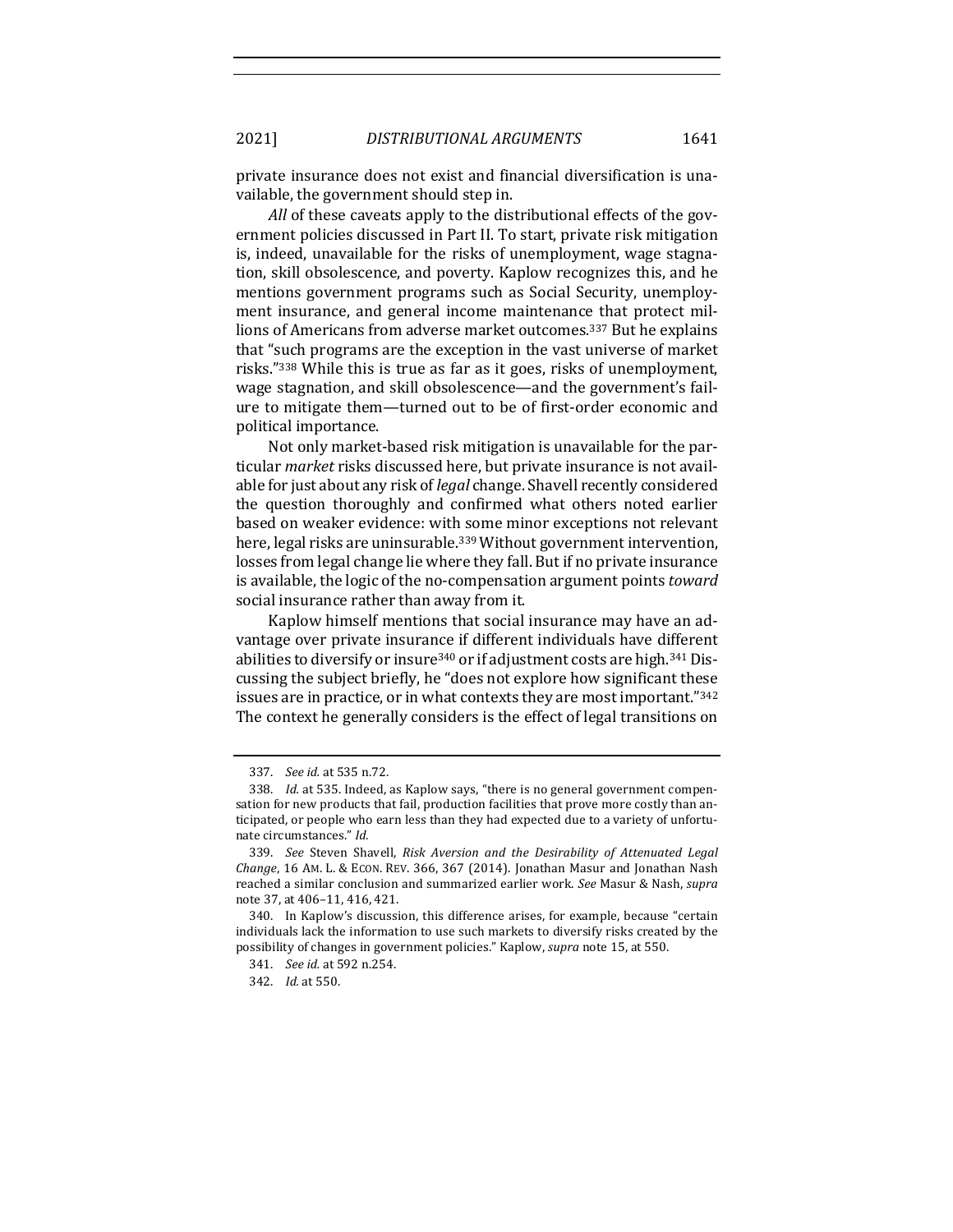1642 *MINNESOTA LAW REVIEW* [105:1583

businesses and investors.<sup>343</sup> Subsequent literature on legal transitions generally retains this focus.<sup>344</sup>

Shifting attention to low-skill, low-education workers whose ability to insure their human capital or to diversify in financial markets is not just limited but altogether non-existent highlights the limits of the no-compensation argument. When markets offer no risk mitigation, it can only come from the government.

Another reason for government insurance of transition losses is the "probability misperception." $345$  Kaplow suggests that some "less" sophisticated (often, less wealthy) individual investors" may lack incentives and skills to make proper risk assessments, leading them to underinsure in private markets.<sup>346</sup> Low-skill workers are even less financially sophisticated than less wealthy investors are. Risk assessments that these workers make are even less reliable. So, there is an even stronger reason to mitigate transitional losses of these workers.

Kaplow views probability misperception as "perhaps the strongest case for some government response" to transitional losses, 347 preferably in the form of compulsory government insurance.<sup>348</sup> When probability is unknown rather than misperceived, when even policy experts and government agencies fail to anticipate the effects of their policies, the case for a subsequent government intervention is even stronger. And given that the government finances its social safety net programs through (compulsory) income and payroll taxes, we already have a compulsory insurance mechanism in place.<sup>349</sup>

<sup>343. &</sup>quot;Of course, a substantial range of government reforms have their primary economic impact—in terms of transitions losses—on corporations and regular investors, actors presumably best able to take advantage of market arrangements." *Id.*; see also *id.* at 527, 537, 540, 548–49, 596. Even when Kaplow discusses trade liberalization he focuses on transitional losses incurred by businesses, not workers. See Louis Kaplow, *Transition Policy: A Conceptual Framework*, 13 J. CONTEMP. LEGAL ISSUES 161, 180 (2003).

<sup>344.</sup> *See* Barbara H. Fried, *Ex Ante/Ex Post*, 13 J. CONTEMP. LEGAL ISSUES 123, 158-59 (2003); Logue, *supra* note 74, at 213, 225-28 (distinguishing corporations from individual investors because only the latter are subject to cognitive biases); Ramseyer  $\&$ Nakazato, *supra* note 18, at 1158 n.11 ("We deal only with transitional rules applicable to *investments*.").

<sup>345.</sup> Kaplow, *supra* note 15, at 548.

<sup>346.</sup> *See id.* at 548-49.

<sup>347.</sup> *Id.* at 548.

<sup>348.</sup> *See id.* at 549.

<sup>349.</sup> I am not arguing that this mechanism currently reflects the appropriate premiums (whatever "appropriate" means in this context). I only point out that the mechanism itself is already in place.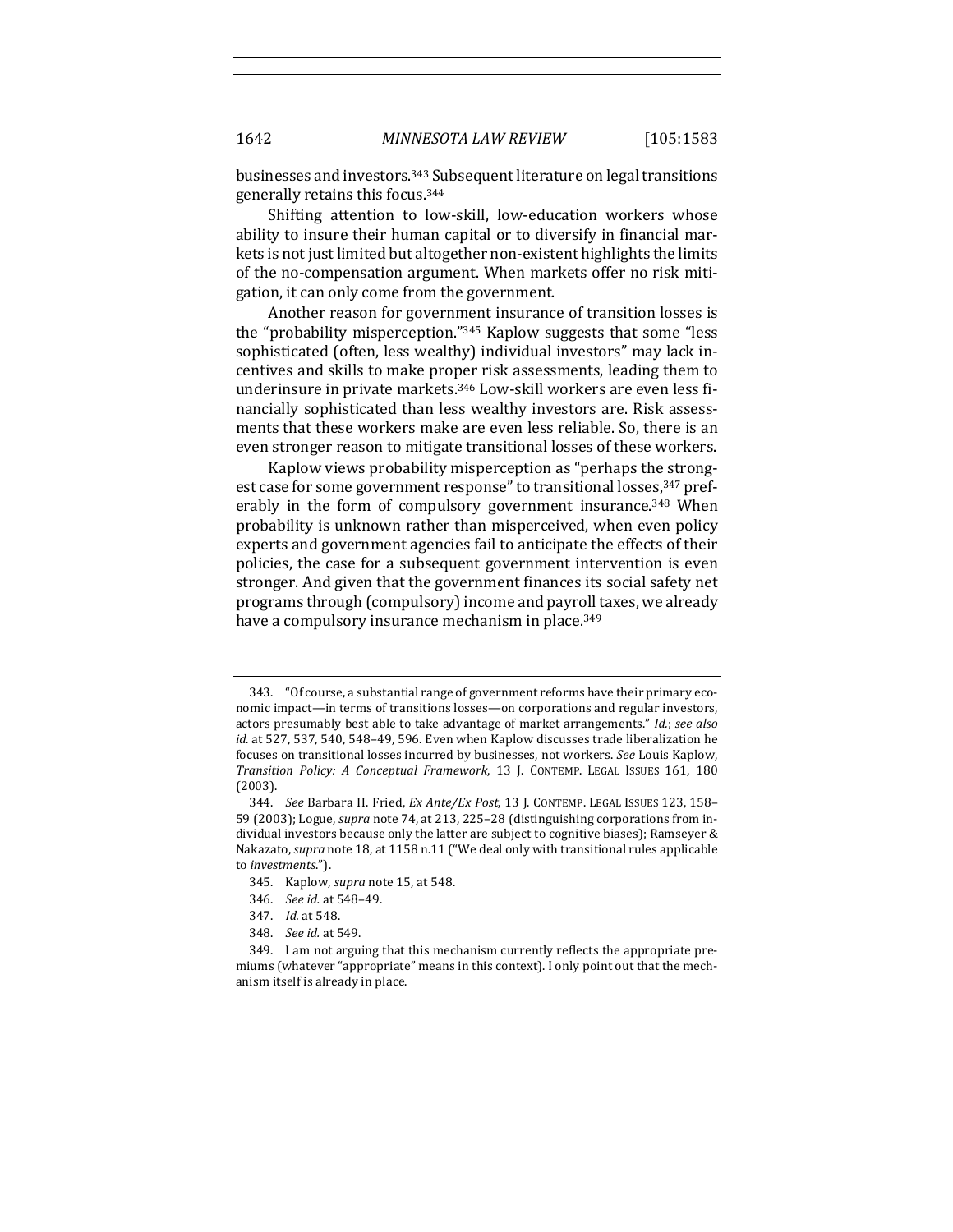Finally, Kaplow recognized that "more concentrated gains or losses would present a stronger case for corrective action."350 Michael Graetz viewed the magnitude of transitional losses as the main reason to offer relief as well.<sup>351</sup> Losses discussed in this Article are both large and concentrated. They present a particularly compelling case for government assistance.

In sum, the theoretical argument against the government's mitigation of transitional losses does not apply to the policies discussed here on the argument's own terms. No private risk mitigation is available. Even if it were available, probability misperceptions are likely to be severe. The relevant probabilities may be unknown altogether. Overall, then, all key assumptions underlying the no-compensation argument do not hold for the momentous legal transitions discussed in this Article.

This conclusion about the no-compensation argument is new to the literature. In retrospect, this may seem surprising. Kaplow was well aware that risky investments in capital include investments in human capital<sup>352</sup> and that some losses should be insured by government because no private alternative is available.<sup>353</sup> Yet he did not view these issues as affecting his overall conclusion.

Kaplow's assumptions have been questioned by others. Scholars pointed out that private insurance is not available in specific markets and circumstances, such as for land takings,<sup>354</sup> retroactive changes to protected rights<sup>355</sup> and statuses,  $356$  and so on. The entire 2003 issue of the *Journal of Contemporary Legal Issues* was dedicated to the analysis of legal transitions.<sup>357</sup> Yet none of the nine contributors to the issue

<sup>350.</sup> Kaplow, *supra* note 15, at 596.

<sup>351.</sup> *See* Graetz, *supra* note 58, at 87; *see also* Michael J. Graetz, Retroactivity Revis*ited*, 98 HARV. L. REV. 1820, 1826 (1985). Graetz's reason to compensate taxpayers suffering large losses is political expediency of allowing for some compensation in order to enact otherwise desirable changes. Graetz, *supra*. In his most recent work Graetz argues for a broad-based transition assistance program similar to the one suggested here. See MICHAEL J. GRAETZ & IAN SHAPIRO, THE WOLF AT THE DOOR: THE MENACE OF ECO-NOMIC INSECURITY AND HOW TO FIGHT IT 201-38 (2020).

<sup>352.</sup> *See* Kaplow, *supra* note 15, at 516 n.7.

<sup>353.</sup> *See id.* at 535.

<sup>354.</sup> See Lawrence Blume & Daniel L. Rubinfeld, Compensation for Takings: An Eco*nomic Analysis*, 72 CALIF. L. REV. 569, 592–97 (1984).

<sup>355.</sup> *See* Richard H. Fallon, Jr. & Daniel J. Meltzer, *New Law, Non-Retroactivity, and Constitutional Remedies*, 104 HARV. L. REV. 1731, 1795 (1991) (doubting availability of insurance for retroactive invalidation of police investigative techniques).

<sup>356.</sup> *See* Fisch, *supra* note 18, at 1090 (questioning availability of insurance for retroactive repeals of sovereign immunity of public officials).

<sup>357.</sup> *See* 13 J. CONTEMP. LEGAL ISSUES 1-311 (2003).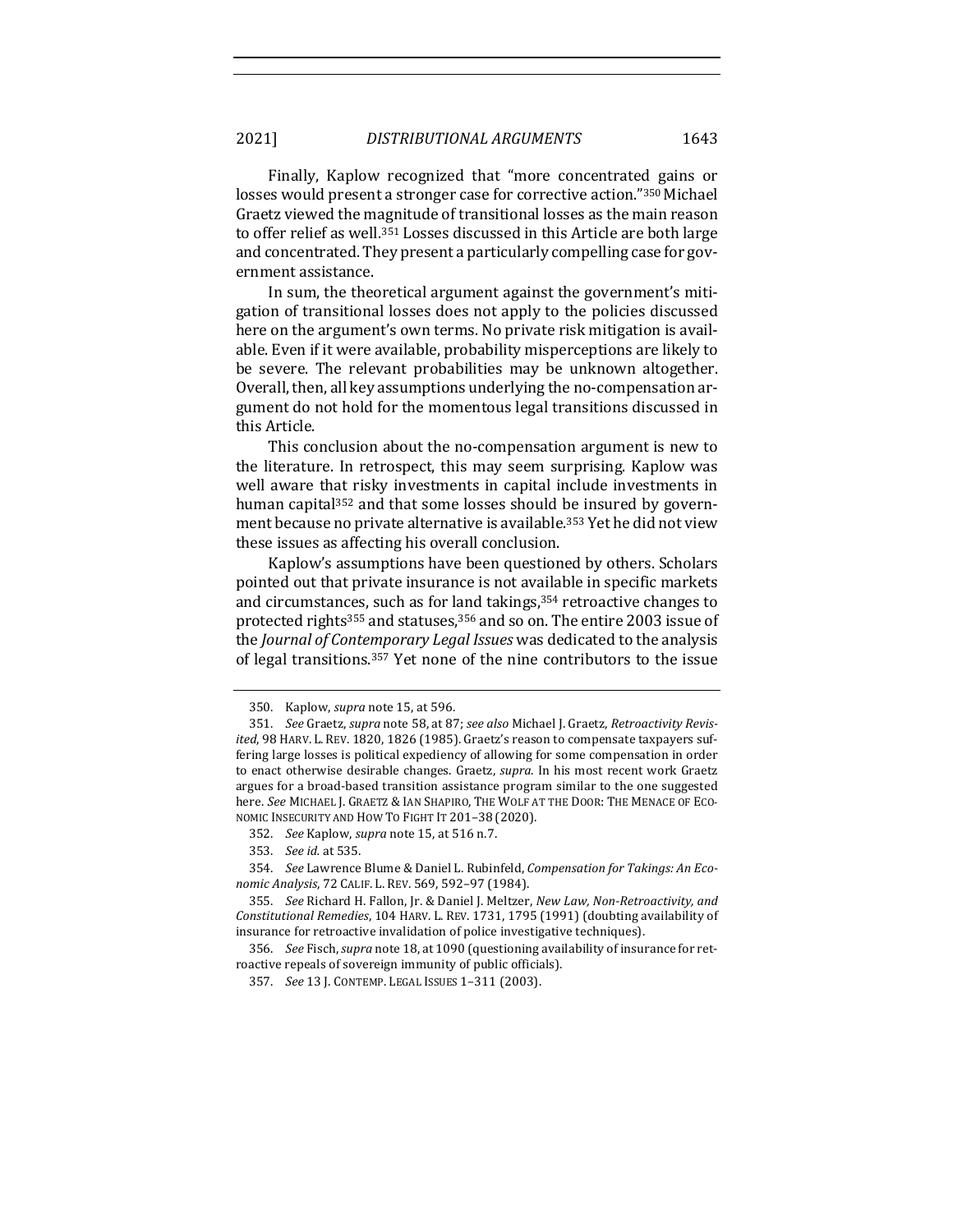(ten, including Kaplow himself), nor any other scholars writing about legal transitions, raised the objections made here. What explains this omission?

A book published in 2003 by the distinguished economist Robert Shiller suggests the answer. The book advocated a major reform of U.S. social insurance to address the multiplicity of new risks facing individuals in a modern capitalist economy. This multiplicity made it impossible for the government or private markets to offer insurance tailored to each specific risk, Shiller explained.<sup>358</sup> So a new general insurance scheme was needed.

To bolster his argument, Shiller offered a long list of possible threats to individuals' livelihoods. A country's national income, he wrote, may fall due to population growth, due to changes in monetary policy, energy prices, returns to social capital, returns to educational investment, public confidence in the economy, and so on.<sup>359</sup> Of course, there are individual career risks as well.<sup>360</sup>

Having considered this long list of risks, the closest Shiller came to mentioning the risk of adverse distributional impacts discussed in Part II were the risks of "fluctuations in the strength of cartels, or to changes in public support of labor unions."<sup>361</sup> He cited a 1986 article about a super-game-theoretic model of price wars for the former, and evidence from the Great Depression for the latter.<sup>362</sup> Shiller also discussed immigration, acknowledging that it can "frustrate the efforts [of] any  $\ldots$  one country to manage the distribution of income within its borders."<sup>363</sup> He panned the U.S. immigration regime of strict laws and lax enforcement as "crazy."<sup>364</sup> But his takeaway was a proposal for auctioning immigration rights, not a call for assisting American workers disadvantaged by the government's "crazy" immigration policy.

Shiller is a Nobel Laureate in economics who is deeply interested in social insurance.<sup>365</sup> His lack of awareness of the market distortions and distributional burdens discussed in Part II was a sign of the times.

<sup>358.</sup> *See* ROBERT J. SHILLER, THE NEW FINANCIAL ORDER: RISK IN THE 21ST CENTURY 58-59 (2003).

<sup>359.</sup> *See id.* at 60-61.

<sup>360.</sup> Shiller offers an example of a risk of being drafted in the army during the war. *See id.* at 62.

<sup>361.</sup> *Id.* at 60.

<sup>362.</sup> *See id.*

<sup>363.</sup> *Id.* at 159.

<sup>364.</sup> *Id.*

<sup>365.</sup> *Robert Shiller*, YALE SCH. MGMT., https://som.yale.edu/faculty/robert-shiller [https://perma.cc/WD8C-DNPW].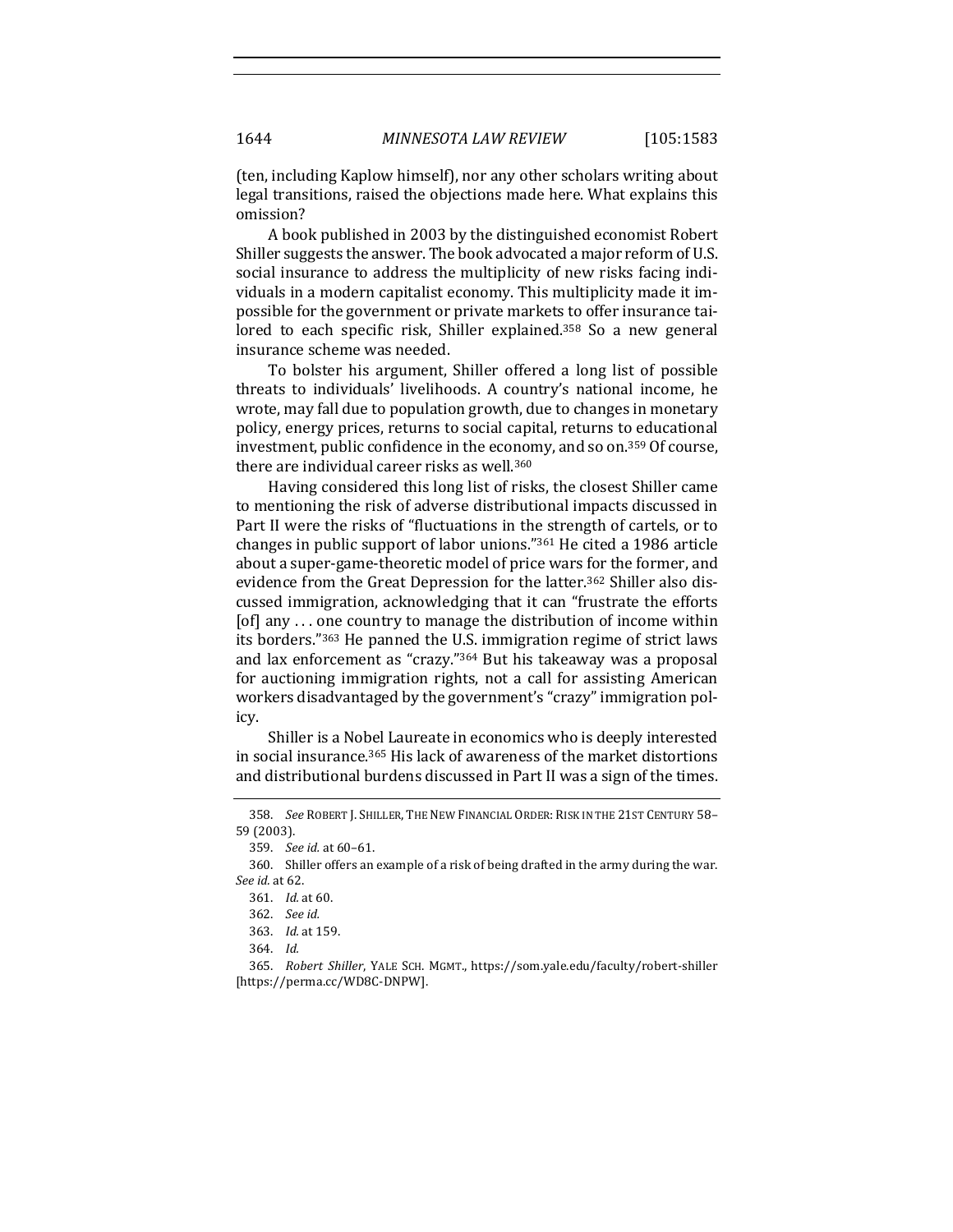2021] *DISTRIBUTIONAL ARGUMENTS* 1645

Just eighteen years ago, one of the best economists in the world—and one with great empathy for the plight of those struggling to succeed in the modern U.S. economy-simply did not see the losses that government decisions were imposing on these very people. Today these losses are impossible to ignore. Indeed, the 2019 book by two recent Nobel Prize Laureates emphasizes that "one of our main argument[s] ... has been that we need to worry about transitions."<sup>366</sup> The magnitude and persistence of transitional losses surely limits the plausible scope of the no-compensation argument.<sup>367</sup>

### 2. The Arbitrariness Assumption

Addressing the theoretical analysis of legal transitions does not end the discussion of the no-compensation argument. Theory aside, what if the practical obstacles to compensating transitional losers are insurmountable? This is precisely what many have argued about the most significant U.S. transitional assistance program, the TAA.

These arguments have merit. The TAA does raise difficult linedrawing questions. Scholars and policy experts flagged them before the program was enacted, and these questions have persisted ever since.<sup>368</sup> It turned out to be very difficult to delineate people and companies who suffered from trade liberalization enough to justify government assistance, to determine the form of that assistance, and to decide on the program's generosity.<sup>369</sup> More fundamentally, TAA's defenders never articulated a convincing explanation for why the government should help only those who suffered from free trade—and not other government decisions and private market shifts.

<sup>366.</sup> ABHIJIT V. BANERJEE & ESTHER DUFLO, GOOD ECONOMICS FOR HARD TIMES 92 (2019).

<sup>367.</sup> Steven Shavell offers another reason why the no-compensation argument does not always hold. When the legal rule is of a threshold type (also known in the lawand-economics literature as negligence, fault-based, or, in Shavell's article in question, a legal standard), and if the private parties were required to make lasting investments in order to satisfy the threshold and avoid liability, grandfathering or some other form of transition assistance is socially desirable. But if the relevant legal regime is that of strict liability, the no-compensation argument holds. See Steven Shavell, On Optimal Legal Change, Past Behavior, and Grandfathering, 37 J. Legal Stud. 37, 81-82 (2008). Shavell's argument does not inform the present analysis of the transitional issues. Workers affected by free trade, for example, were not told by the government, on the pain of legal sanctions, to acquire human capital in the auto or textile industry (impacted by trade liberalization) rather than nursing or primary education (which were impacted very little). So in the relevant sense, the legal regime governing the decisions of these workers is that of a strict liability.

<sup>368.</sup> *See* HORNBECK, *supra* note 28; ALDEN, *supra* note 7, at 115-22; Masur & Nash, *supra* note 37, at 441–42; Wilcox, *supra* note 16, at 884–89.

<sup>369.</sup> Wilcox, *supra* note 16, at 887-88.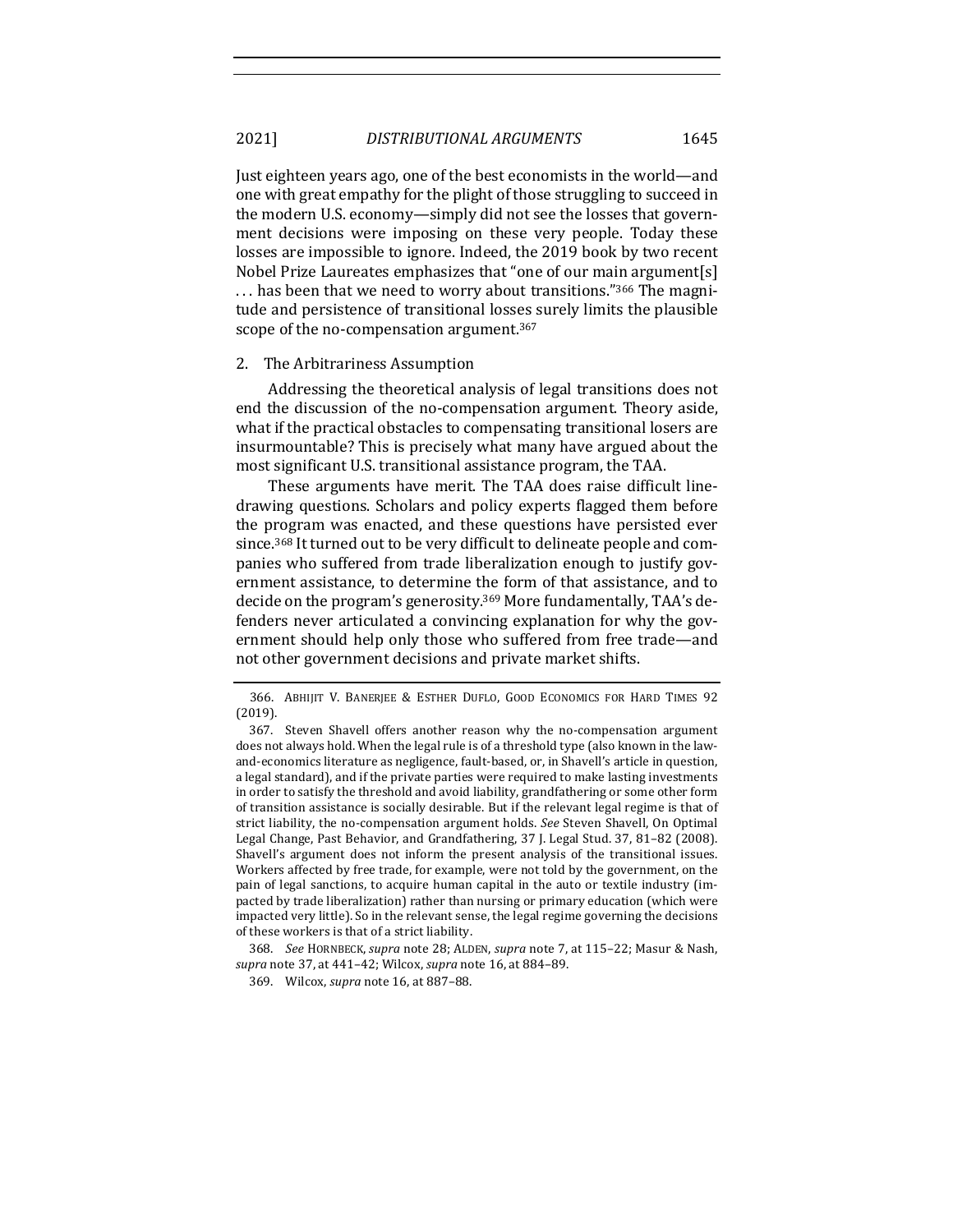But all these objections to transitional assistance are largely beside the point today. As Part II reveals, it was not only U.S. trade policy that unintentionally harmed low-skill American workers. Widespread labor market monopsony resulting from weak enforcement of U.S. competition laws likely harmed these workers as well. The same is likely true of U.S. labor policy, immigration policy, and environmental regulation. Given these findings, a targeted adjustment program of the future needs much less targeting compared to the TAA. Rather than separating workers harmed by free trade from those harmed by other government decisions discussed here, this program would need to target low-skill workers as a group. Such broad targeting would not suffer from the arbitrariness embedded in the TAA, eliminating the remaining support for the no-compensation argument.

To be clear, the critique of the no-compensation argument offered here is broad but not boundless. The Article does not assert that the assumptions underlying this argument always fail. What the Article does claim, however, is that these assumptions proved to be implausible in an economically, socially, and politically important case of unintentional transitional losses imposed on low-skill American workers by the government policies discussed in Part II. For these workers, the logic of the no-compensation argument calls for substantial government assistance.

\* \* \*

## V. POLICY DIRECTIONS

If policymakers ever viewed the efficiency-only and no-compensation arguments as constraining actual policy choices, the discussion in the previous Part should remove these constraints. Yet if policymakers were to start considering how to reflect distribution in the design of legal rules and how to structure transition relief, questions would immediately arise. What legal rules should be tested for distributional impacts? What do distributionally motivated adjustments to legal rules look like? And what adjustments should be made to the taxand-transfer system to provide transition relief? This Part suggests that in principle, these questions may be answered. But details of policy design are beyond the Article's scope.

# A. ATTENTION TO DISTRIBUTION

If policymakers decide to pay more attention to the distributional effects of their policies, they will need to determine which policies to scrutinize. This Article's discussion suggests two answers.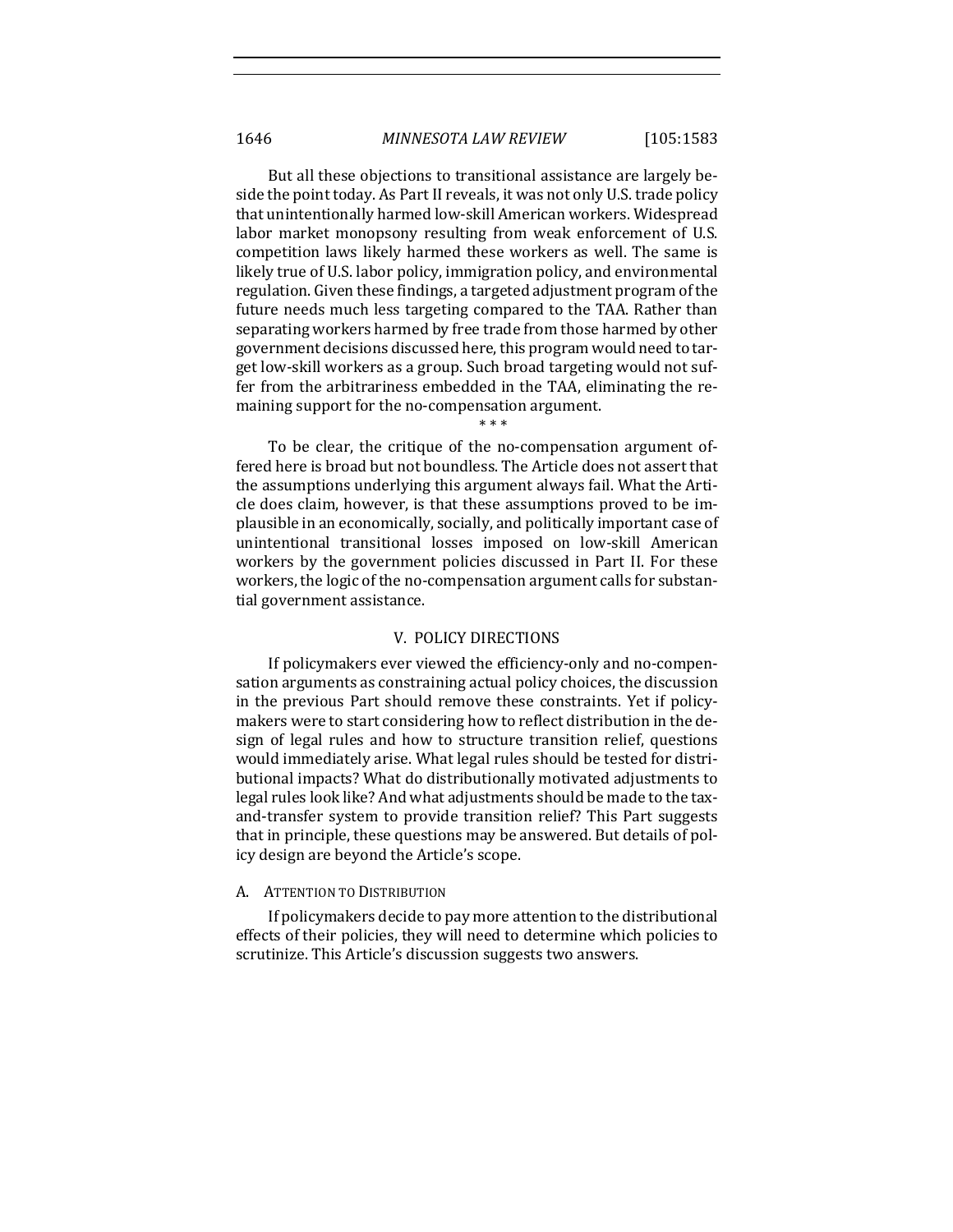First, distributional concerns should loom large if the efficiency benefits of a policy are small or questionable and if significant distributional effects are possible. State occupational licensing requirements are a clear example of legal rules of questionable efficiency.<sup>370</sup> Federal antitrust authorities' acquiescence (until recently) in proliferation of non-compete agreements—especially for low-skill workers is another example.<sup>371</sup> Land-use restrictions are also highly suspect.<sup>372</sup>

Second, policymakers should consider distributional impacts of some policies that are likely to be socially beneficial overall. If these policies do not aim to redistribute, if they have a known potential to produce significant winners and losers, and if there is great uncertainty about the magnitude and location of the resulting gains and losses, distribution should enter the analysis. Trade liberalization is an obvious example of such policy; environmental regulation may well fit the description too. Sometimes, it may be unclear whether a particular policy fits this description. But some important policies surely do, and policymakers should monitor their distributional impacts closely both when enacting them and over time.

# B. DISTRIBUTIONALLY INFORMED LEGAL RULES

Having identified the types of legal rules that should be potentially adjusted on account of their distributional impacts, what kinds of adjustments should policymakers consider?

For the rules in the first category, the adjustments are straightforward. If state-specific occupational licensing, local land-use regulations, and non-compete agreements are borderline efficient (at best), policymakers should decrease the licensing coverage, eliminate some land-use restrictions, and restrict or ban non-competes. The federal government has many ways of intervening to achieve these goals. It

<sup>370.</sup> See *supra* text accompanying notes 274-76.

<sup>371.</sup> *See* KRUEGER & POSNER, *supra* note 143. Non-compete agreements that bind low-skill workers are especially problematic for three reasons. First, they reduce geographic mobility of these workers who are already immobile due to financial demands of relocations. Second, given financial and educational constraints, low-skill workers are particularly unlikely to obtain legal advice that would inform them that many noncompetes are not legally binding. Third, the standard justifications of these agreements as protecting employers' investments in employees and sharing of valuable information with employees do not apply to low-skill workers. *Id.* 

<sup>372.</sup> *See* Furman & Orszag, *supra* note 127, at 26–29; Ganong & Shoag, *supra* note 269, at 76-79; Schleicher, *supra* note 269, at 114-17.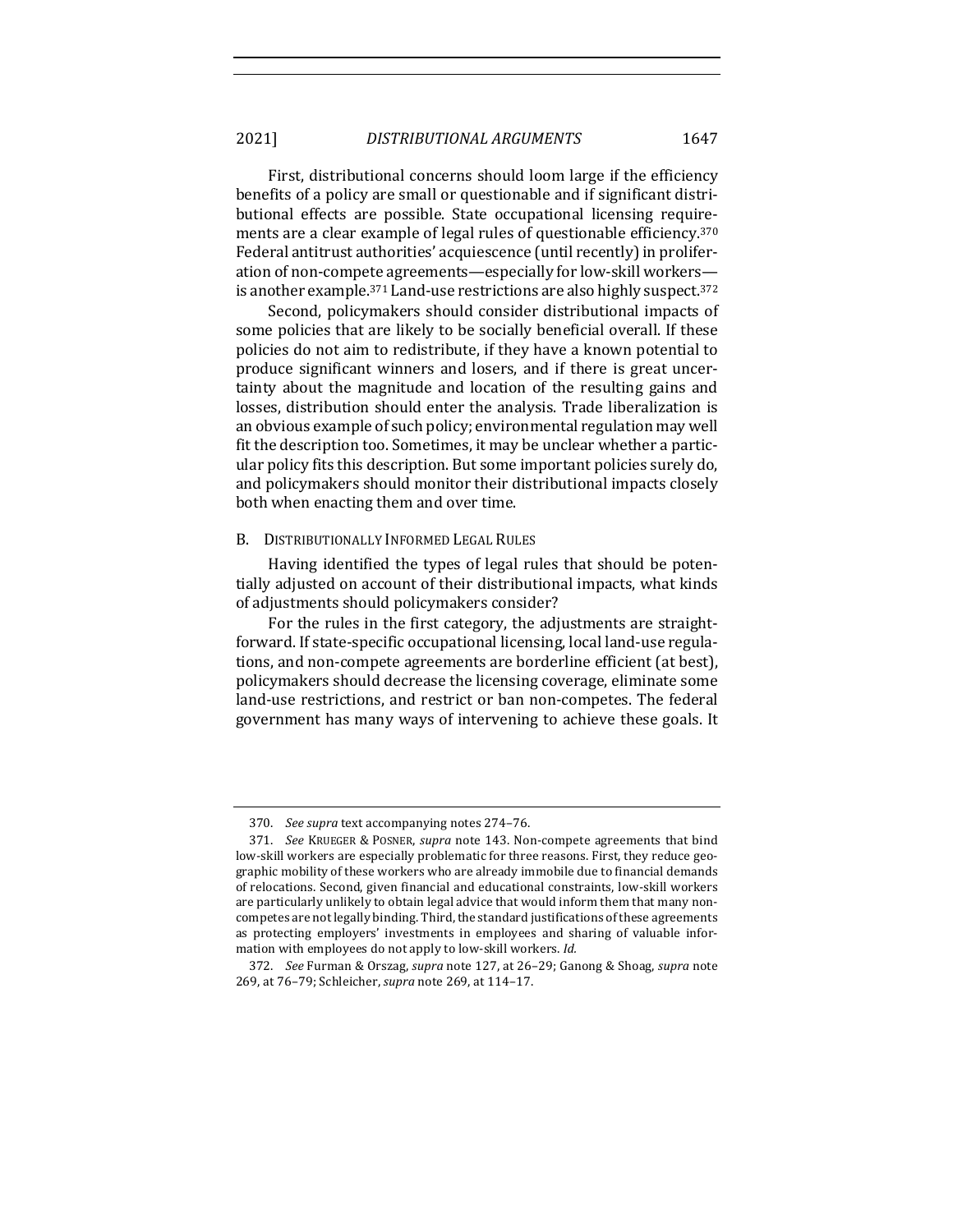can reform U.S. competition law and enforcement,<sup>373</sup> preempt state licensing schemes, induce interstate compacts harmonizing them, or even threaten antitrust action against uncooperative states.<sup>374</sup> Congress can influence state and local zoning policies as well.<sup>375</sup> The larger the distributional losses in question, the greater should be the burden of demonstrating the efficiency gains of policies that impose these losses.<sup>376</sup>

Changes to policies in the second category—those that generally are socially beneficial even if distributionally problematic—are not as obvious. This Article suggests that slowing down the pace of change is one possibility. A more gradual trade liberalization, or a slower relaxation of antitrust enforcement, would have softened the impacts described in Part II and would have given academics and policymakers time to identify these impacts. Moreover, these kinds of adjustments to legal rules would have made later tax-and-transfer system adjustments more informed and more effective.

Note that in order to slow trade liberalization or to relax antitrust enforcement more gradually Congress only needs to recognize the *possibility* of distributional concerns. If future distributional impacts are highly uncertain (including the uncertainty about unobserved within-income-group heterogeneity), recognizing the possibility of distributional impacts is the best Congress can do for some time. In contrast, Congress cannot deploy offsetting distributional adjustments through the tax-and-transfer system until Congress has a good idea of who suffered and how much. That knowledge emerges only after a delay. So, there is a clear tradeoff between possibly more efficient but delayed tax-and-transfer adjustments and possibly less efficient but timely distributional adjustments to legal rules.

In thinking about this tradeoff, it is important to keep in mind that the delayed adjustments through the tax system may be not only untimely, but impossible (or grossly inadequate). To take a stark example, what tax or transfer program would compensate today a worker who lost his job due to the China Shock fifteen years ago? What if this

<sup>373.</sup> See KRUEGER & POSNER, *supra* note 143, at 12-13 (suggesting reforms of competition law); Schleicher, *supra* note 269, at 150-54.

<sup>374.</sup> *See* Schleicher, *supra* note 269, at 121-22, 151 (discussing the federal government's ability to diminish state licensing and zoning regulation).

<sup>375.</sup> *See id.* at 151.

<sup>376.</sup> For instance, Barkai concludes that "the value of this increase in pure profits amounts to over \$1.2 trillion in 2014, or \$14.6 thousand for each of the approximately 81 million employees of the nonfinancial corporate sector." Barkai, *supra* note 128, at 2423. Distributional shifts of this magnitude surely deserve congressional attention.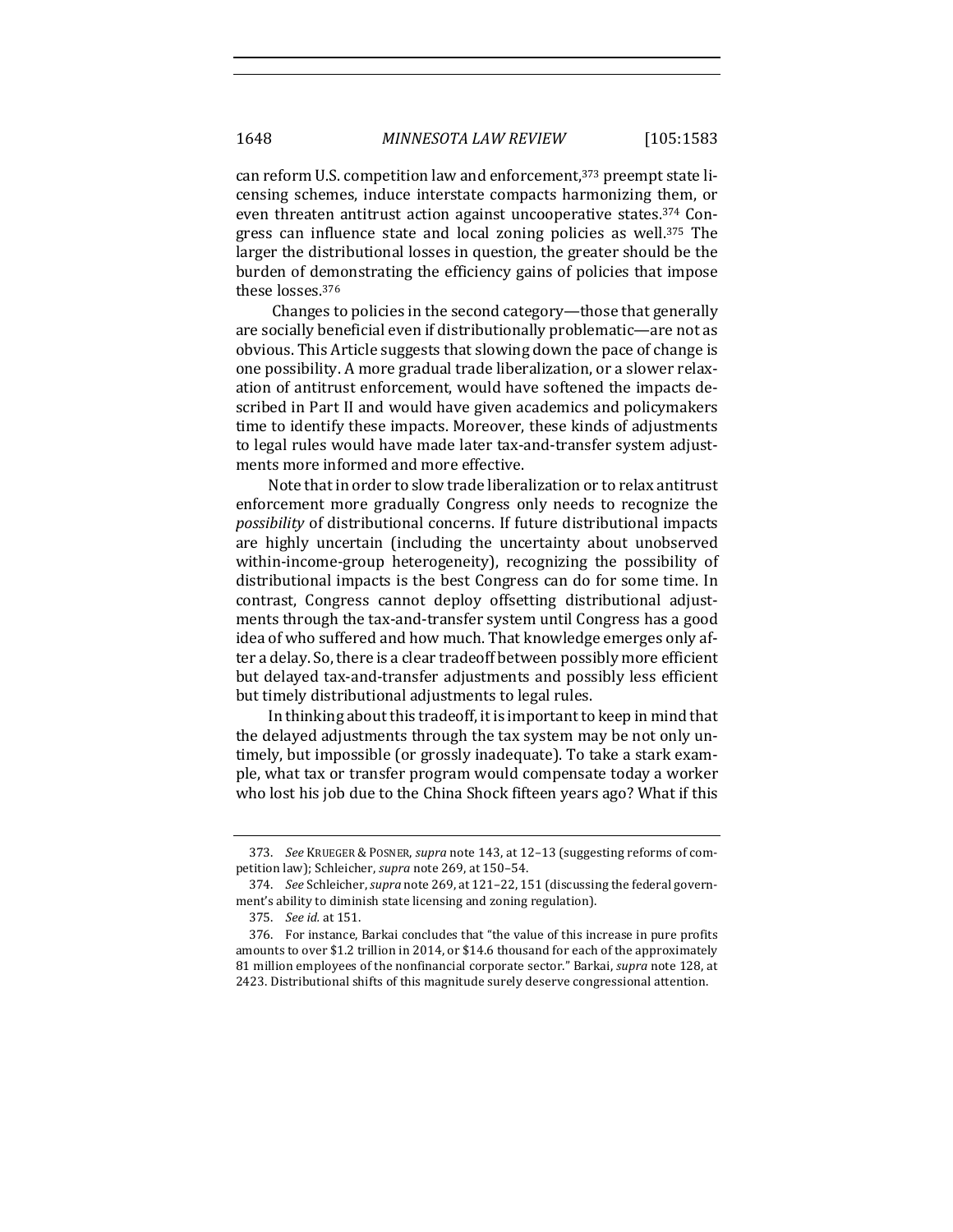2021] *DISTRIBUTIONAL ARGUMENTS* 1649

worker got depressed, divorced, and addicted to opioids?<sup>377</sup> Distributional adjustment through the tax system may come so late that it would be, indeed, "too late to compensate free trade's losers."378

Needless to say, temporizing policy changes has its own costs. Delaying socially beneficial changes defers their benefits. It is more difficult to identify causal effects of small changes compared to large ones econometrically. Gradual changes require constant action by the government—a challenge in our system of checks and balances.<sup>379</sup>

These concerns are real, but not determinative. NAFTA tariff reductions, for instance, could have been phased in—or phased in more slowly—without any additional legislation or budget negotiations.<sup>380</sup> The same is true of the loosening of antitrust enforcement. The executive could have varied the timing of tariff reductions across the country as well, allowing economists to measure the differential effects. These are just some examples. On the other hand, experience shows that even a dramatic change such as the China Shock would not force policymakers to act if they are unwilling do so.<sup>381</sup>

Notably, Graetz, Kaplow, and Shavell have all mentioned slowing down the rate of legal change as a possible response to governmentinduced distributional losses. Shavell suggested recently that legal change should be "attenuated," including through a delayed or gradual implementation of new laws, after concluding that private insurance against legal change does not exist.<sup>382</sup> Graetz explained that if losses are large, "efficiency and fairness concerns may suggest that phased-

<sup>377.</sup> These are not mere hypotheticals. See generally NICHOLAS EBERSTADT, MEN WITHOUT WORK: AMERICA'S INVISIBLE CRISIS (2016); Justin R. Pierce & Peter K. Schott, *Trade Liberalization and Mortality: Evidence from US Counties*, 2 AM. ECON. REV.: IN-SIGHTS 47, 47 (2020).

<sup>378.</sup> Dani Rodrik, Too Late To Compensate Free Trade's Losers, PITT. POST-GAZETTE (Apr. 15, 2017), http://www.post-gazette.com/opinion/Op-Ed/2017/04/16/Too -late-to-compensate-free-trade-s-losers/stories/201704160069 [https://perma.cc/ AM34-7V3M].

<sup>379.</sup> Note also that compensating transitional losers by temporizing legal change affects the source of compensation. Immediate legal reform followed by compensating transitional losers from general revenues disperses the burden of paying compensation among all taxpayers. Slower legal reform places the burden of compensating the losers on putative winners whose benefits from the slower reform are delayed. See Joseph J. Cordes & Burton A. Weisbrod, When Government Programs Create Inequities: *A Guide to Compensation Policies*, 4 J. POL'Y ANALYSIS & MGMT. 178, 187 (1985).

<sup>380.</sup> Some of NAFTA's tariff-elimination provisions were indeed phased in. See M. ANGELES VILLARREAL & IAN F. FERGUSSON, CONG. RSCH. SERV., THE NORTH AMERICAN FREE TRADE AGREEMENT (NAFTA) 17 (2017).

<sup>381.</sup> *See supra* Part II.

<sup>382.</sup> *See* Shavell, *supra* note 339, at 368, 394.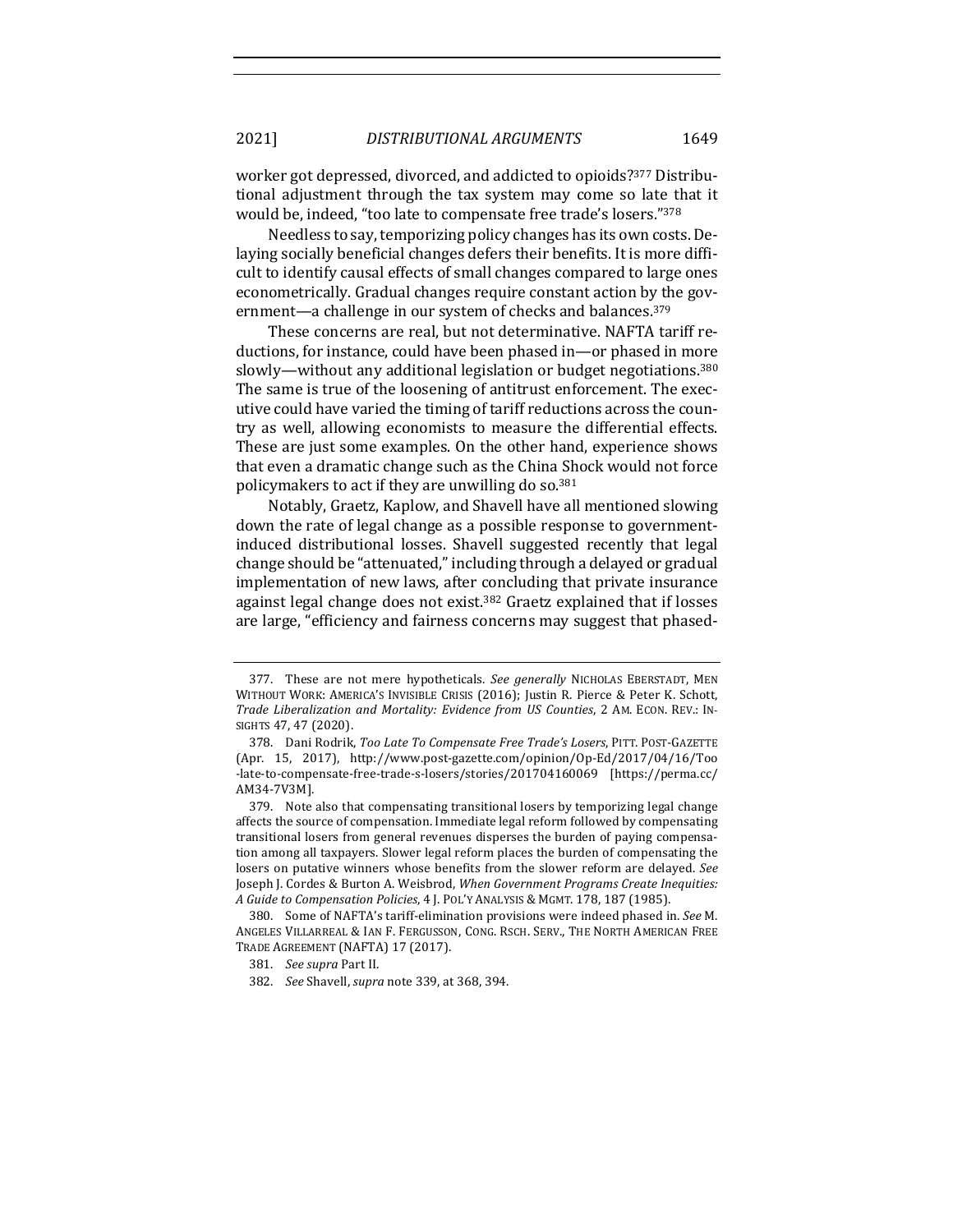in or delayed effective dates be used to mitigate that impact." $383$ Kaplow concluded that slowing the pace of change would be less efficient than letting private markets operate without government interference.<sup>384</sup> Yet he also mentioned that this conclusion may change if different individuals have different abilities to diversify or insure<sup>385</sup> or when adjustment costs are high.<sup>386</sup>

We now know that it would be difficult to overstate the significance of the concerns just mentioned for low-skill American workers. Thus, slowing down the pace of legal change is an option that should be on the table in appropriate cases. This conclusion is another example of the Article's overarching claim. Once the assumptions underlying the two distributional arguments are changed to reflect reality, the arguments' objections to distributionally sensitive legal rules turn to endorsements.387

## C. TRANSITIONAL ASSISTANCE AND UNIFORM SOCIAL INSURANCE

Changing legal rules on account of distribution may be good policy sometimes, but there is little doubt that the tax-and-transfer system should do much of the work. This Article's analysis points to two directions for reforming that system.

First, the country needs a broad-based, well-funded, federally administered (that is, nationally uniform) transitional assistance program for low-skill workers. This is hardly a new idea. Whether offered as a reform of unemployment insurance<sup>388</sup> or as a stand-alone program,<sup>389</sup> transitional assistance for blue-collar workers has been proposed and discussed for decades.<sup>390</sup> This Article's contribution is to

<sup>383.</sup> Graetz, *supra* note 58, at 87; see also Graetz, *supra* note 356 (stating that "phased-in or delayed effective dates should often be used instead of grandfathering to mitigate particularly large losses that result from changes in the law").

<sup>384.</sup> *See* Kaplow, *supra* note 15, at 592 (discussing phase-ins).

<sup>385.</sup> In Kaplow's discussion, this difference arises, for example, because "certain individuals lack the information to use such markets to diversify risks created by the possibility of changes in government policies." *Id.* at 550.

<sup>386.</sup> *See id.* at 592 n.254.

<sup>387.</sup> For different suggestions of how to reflect distributional considerations in the design of legal rules, see Liscow, *supra* note 315, at 1698-1700.

<sup>388.</sup> *See* ALDEN, *supra* note 7, at 119, 122 (summarizing President Nixon's and President Obama's proposals).

<sup>389.</sup> For a recent proposal, see GRAETZ & SHAPIRO, *supra* note 351. *See also* ISABEL SAWHILL, THE FORGOTTEN AMERICANS: AN ECONOMIC AGENDA FOR A DIVIDED NATION 108-26 (2018) (proposing a "GI Bill" for American workers).

<sup>390.</sup> See, e.g., U.S. DEP'T OF LAB., ECONOMIC ADJUSTMENT AND WORKER DISLOCATION IN A COMPETITIVE SOCIETY 27-28 (1986) (urging new national institutions to "address the needs of all displaced workers"); Richard A. Givens, *The Search for an Alternative to*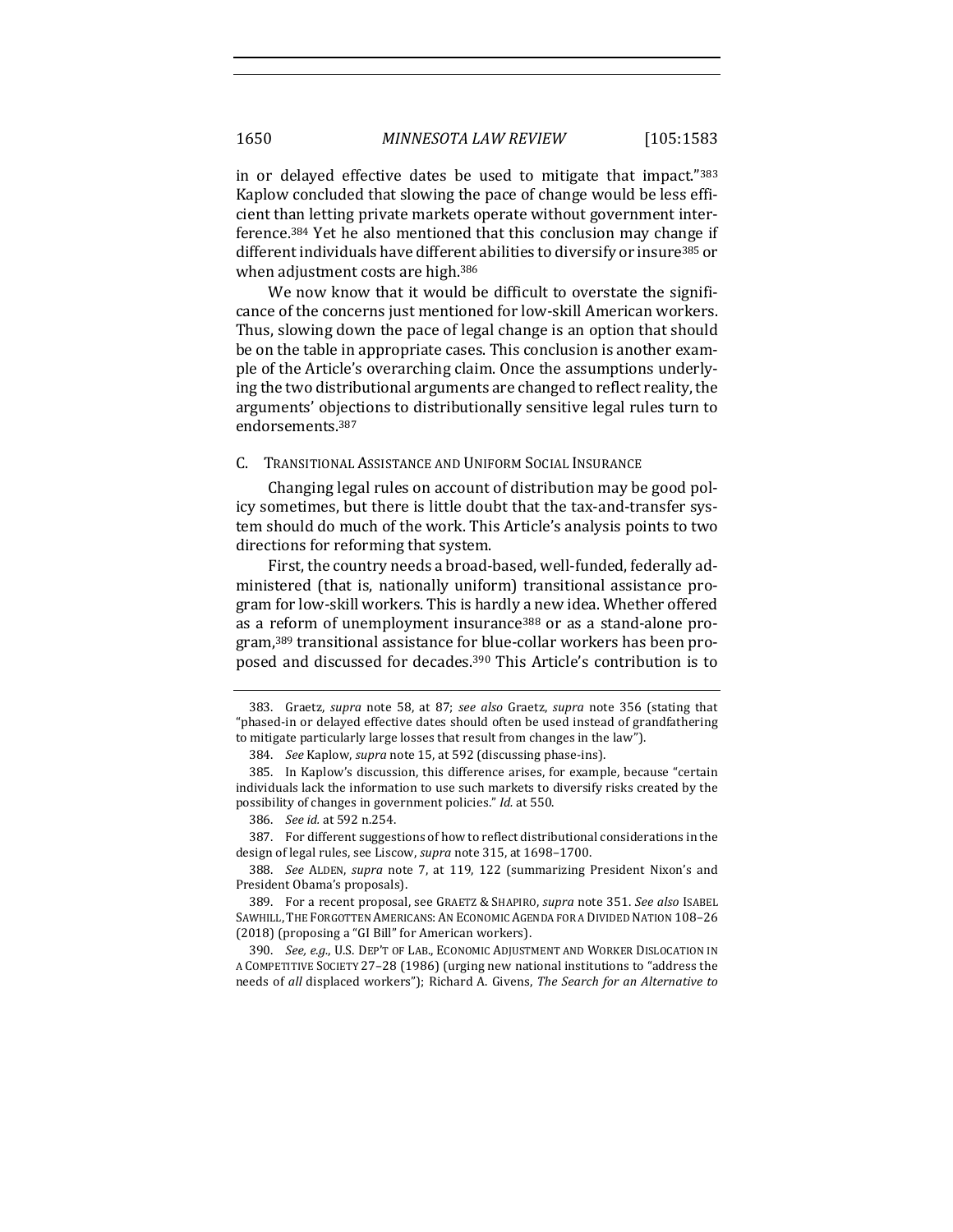demonstrate that given the recent developments in the U.S. economy, the no-compensation argument, including its arbitrariness prong, does not apply to such a broad-based program.

Second, if Congress decided to alleviate the hardships that it has unintentionally imposed on blue-collar American workers, it would need to reform the American social insurance system in the direction that is the exact opposite of what Congress has been doing in recent decades.<sup>391</sup> Rather than devolving authority to design various parts of the American social safety net to the states, Congress needs to reclaim this authority and make this safety net simpler, more transparent, and nationally uniform.

There is now strong evidence that congressional policies have led to many local labor market shocks.<sup>392</sup> There is growing evidence that these shocks are large and persistent. Given that low-skill workers do not relocate to where opportunities are, facilitating geographic mobility of these workers is an obvious avenue for improvement. A system where the federal unemployment insurance scheme, to take one example, "results in essentially 53 different programs" with vastly different requirements and benefits is indefensible.<sup>393</sup>

All reform directions suggested here give rise to tradeoffs, and no single policy dominates the rest. So, the final policy suggestion is that policymakers should pursue solutions in all directions at the same time. A major benefit of this multi-prong approach is that the success of one type of response will alleviate the pressure to succeed in others. If social insurance and public assistance become more generous and more nationally uniform, leading to a greater geographic mobility of low-skill workers and lowering their adjustment costs, the transitional assistance program and a slower legal change would become less important.<sup>394</sup> If policymakers design a highly effective transitional

- 391. *See supra Part III.C.*
- 392. *See, e.g.*, WHITTAKER & ISAACS, *supra* note 31, at 2.
- 393. *Id.*

394. Arguably, this approach reflects the social policy in Nordic countries. *See* Michael Cembalest, *Lost in Space: The Search for Democratic Socialism in the Real World,* and How I Ended Up Halfway Around the Globe from Where I Began, J.P. MORGAN: EYE ON MKT. (June 24, 2019), https://am.jpmorgan.com/gi/getdoc/1383625713370 [https://perma.cc/5JMM-FST3].

*Protection*, 30 FORDHAM L. REV. 17, 40 n.125 (1961) (quoting 42 U.S.C. § 2571 (repealed 1973)); Ronald J. Daniels & Michael Trebilcock, *A Better Way To Help U.S. Victims of Free Trade*, BLOOMBERG: OP. (Dec. 2, 2016, 10:29 AM), https://www.bloomberg.com/ opinion/articles/2016-12-02/a-better-way-to-help-u-s-victims-of-free-trade [https://perma.cc/3EB4-SA24] (urging better work training, rationalizing multiple federal programs, improving TAA, and advocating greater spending for all of these purposes).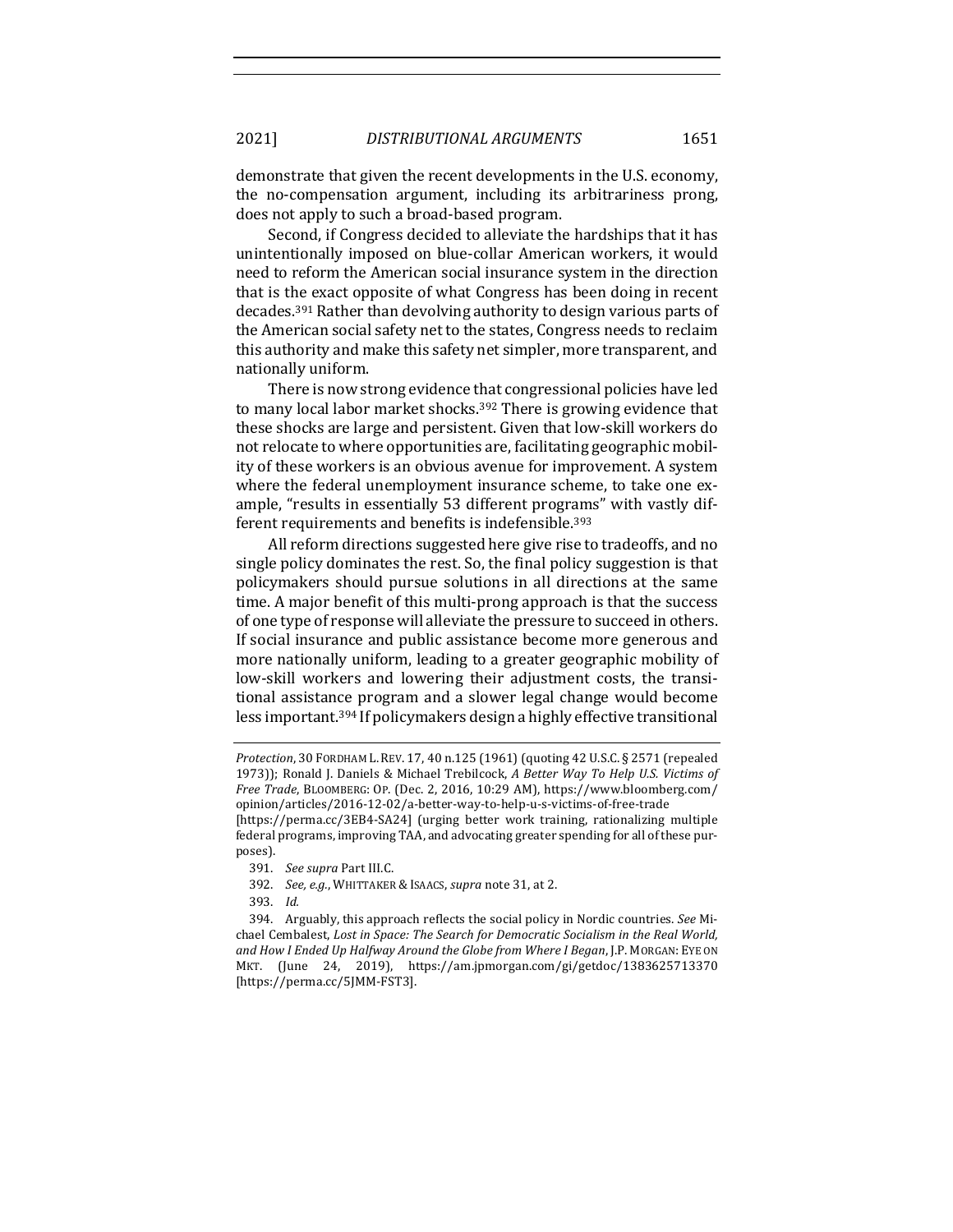assistance program for blue-collar workers, the need to temporize legal change and to reform the general safety net would diminish.<sup>395</sup> Not all suggestions made here are interconnected in this way, $396$  but many are, and pursuing all of them will increase the overall chance of success.

# VI. THE THREE OBJECTIONS

The policy approaches just discussed are general, and they are general by design. There are many thoughtful, detailed policy proposals consistent with the approaches suggested here, and there have been many such proposals over time.<sup>397</sup> But even this Article's general suggestions to adjust legal rules and the tax-and-transfer system on account of the unintended distributional impacts of some government policies are likely to give rise to equally general objections. Without a claim to comprehensiveness, this Part takes on several of them.

# A. DISTRIBUTIONAL IMPACTS ARE TOO UNCERTAIN

The first objection is that uncertainty about future unintended distributional consequences of government policies is so great, and our knowledge of distributional impacts is so speculative, that no distributional adjustments are possible in practice. A shorter version of this argument is that U.S. policymakers cannot do any better in the future than they have done in the past.

<sup>395.</sup> The design of such effective programs still eludes policymakers around the globe. See, e.g., Esther Duflo, *The Economist as Plumber*, 107 AM. ECON. REV. 1 (2017) (describing the disappointing results of a rigorous test of a well-designed French reform of unemployment insurance); Dayanand S. Manoli, Marios Michaelides & Ankur Patel, *Long-Term Effects of Job-Search Assistance: Experimental Evidence Using Administrative Tax Data* 7-8 (Nat'l Bureau of Econ. Rsch., Working Paper No. 24422, 2018), https://www.nber.org/papers/w24422 [https://perma.cc/YW8W-3MVK] (reporting the limited success of a recent state job-search assistance program, comparing it to even smaller effects of similar, earlier efforts).

<sup>396.</sup> If, for instance, the government is choosing between two possible legal rules that it believes to be roughly equally efficient, the government should prefer the rule with better distributional consequences whatever happens to the general safety net, transitional assistance programs, and so on.

<sup>397.</sup> *E.g.*, GRAETZ & SHAPIRO, *supra* note 351 (discussing a broad transition assistance program); GRAETZ & MASHAW, *supra* note 26 (offering detailed proposals for improving the U.S. social safety net, including unemployment insurance); Revesz, *supra* note 18, at 1566–72 (arguing that incorporating distributional considerations into the analysis of environmental regulation is a reachable goal); SAWHILL, *supra* note 389 (suggesting transitional assistance for workers and social security reform); HAMILTON PROJECT, PLACE-BASED POLICIES FOR SHARED ECONOMIC GROWTH (Jay Shambaugh & Ryan Nunn eds., 2018) (discussing place-based strategies); KRUEGER & POSNER, *supra* note 143, at 12-13 (proposing reforms to reduce labor market monopsony).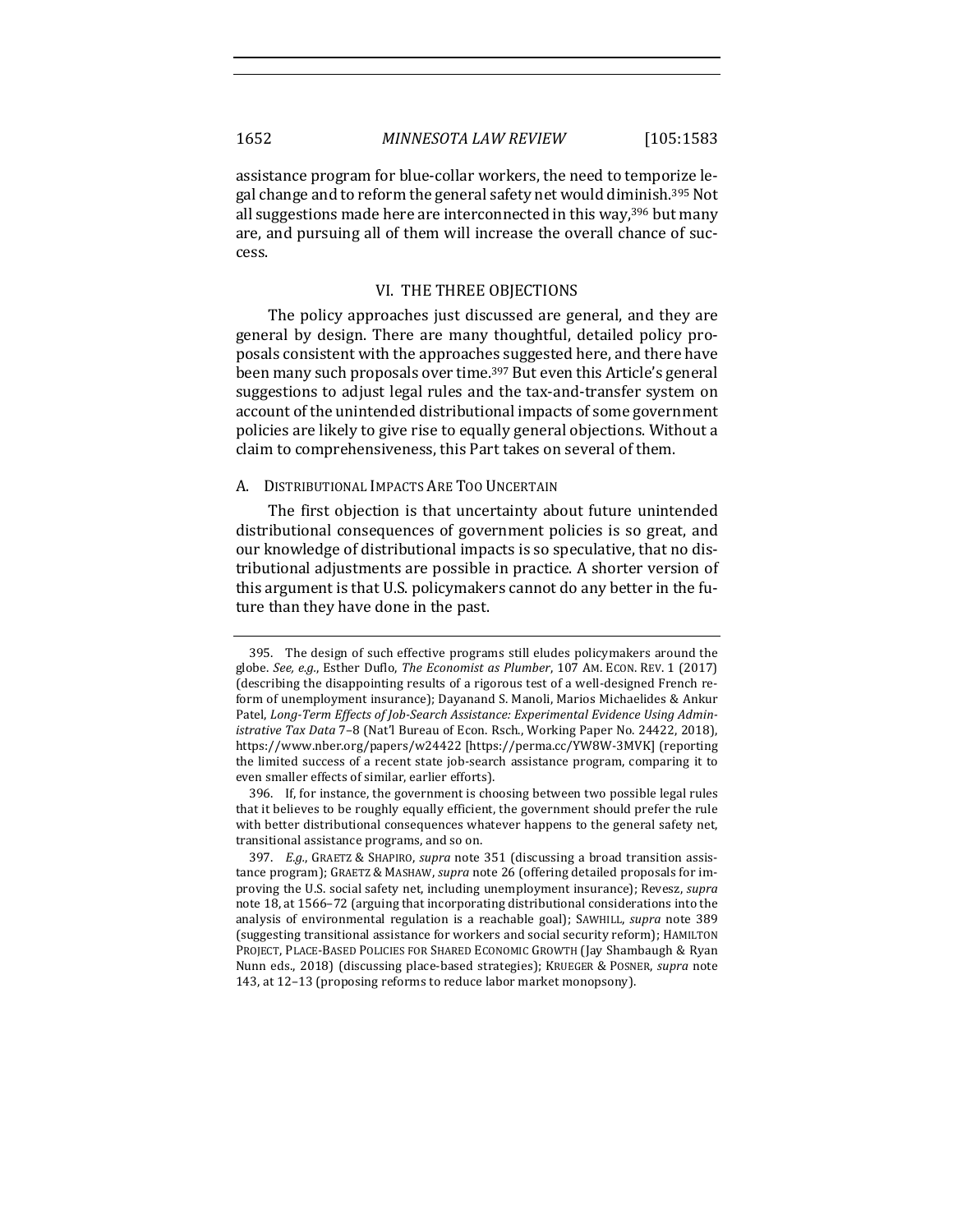Distributional changes are indeed difficult to assess and even more difficult to predict. Evaluating distributional impacts simply requires more information than forecasting future economic growth, employment interest rates, revenues, and so on.

Say we want to study the distributional impact of the China Shock. First, we would need to develop a model that would predict the consequences: what production (if any) moves to China; what production (if any) moves to the United States? Second, we would need to estimate this model empirically, finding the relevant magnitudes and elasticities. But these findings would not be nearly enough to determine distributional impacts. As Autor and his colleagues explain, we would also need to ask

[t]o what extent are trade-induced industry employment contractions offset by employment gains elsewhere in the US economy, potentially outside of trade-impacted regions?

... Do trade adjustments occur on the employment margin, the wage margin, or both?...

Are the costs of trade adjustment borne disproportionately by workers employed at trade-impacted firms and residing in trade-impacted local labor markets? Or do these shocks diffuse nationally, thus moderating their concentrated effects?398

To answer these questions, we would need to find out what happens up and down the supply chains both in the industries directly affected by foreign competition and, crucially, in the industries that are relatively unaffected by that competition but benefit from cheaper inputs resulting from it. We would also need to consider the possible effects on productivity<sup>399</sup> and on consumer prices.<sup>400</sup> If consumers gain, we would need to compare these gains to losses resulting from disappearing jobs and stagnant wages. This is not a full list of questions that would need to be answered to determine all distributional impacts of free trade.<sup>401</sup>

Or consider distributional consequences of monopoly power. To understand them, researchers would first need to determine whether this power exists and to what extent—not a trivial task. But this would

<sup>398.</sup> Autor et al., *supra* note 81, at 223.

<sup>399.</sup> In particular, would productivity be affected at all? If so, in what sectors, and through what channels? All of this is still unclear. See id. at 228.

<sup>400.</sup> For example, gains from trade may disproportionately benefit the poor because poor consumers spend relatively more on cheap imported goods. See Pablo D. Fajgelbaum & Amit K. Khandelwal, *Measuring the Unequal Gains from Trade*, 131 Q.J. ECON. 1113, 1116-17 (2016).

<sup>401.</sup> For example, what if competition with China boosts U.S. innovation, eventually benefitting both U.S. workers and U.S. consumers? See Autor et al., *supra* note 81, at 228–29.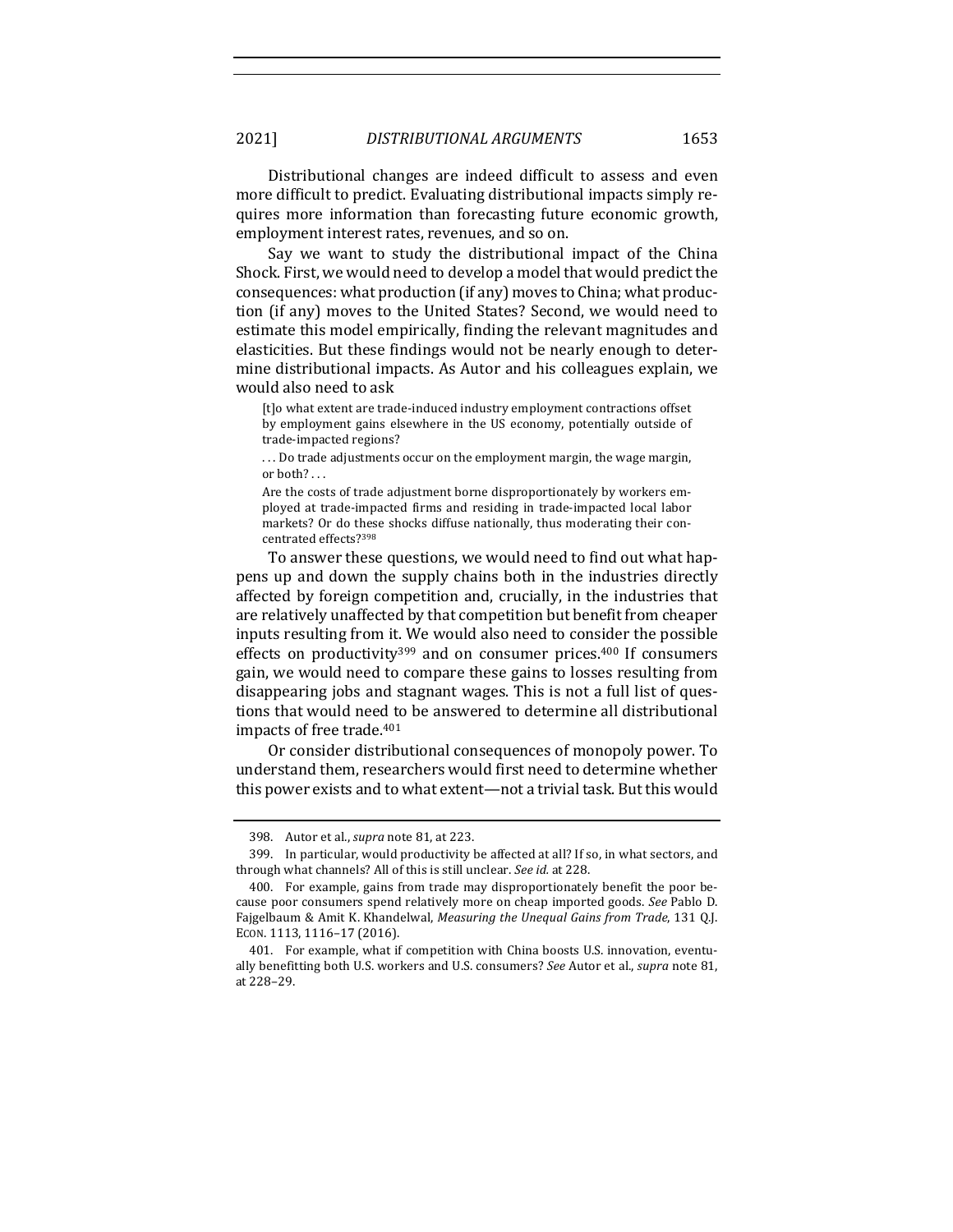only begin the analysis. Market power allows firms to earn windfall returns. When the U.S. Department of Treasury makes distributional estimates, it assigns all such returns to owners of capital (shareholders).<sup>402</sup> So it would seem that greater market power necessarily benefits the wealthy. But several studies suggest that European workers capture a significant share of corporate rents and that U.S. workers captured some rents in the past. $403$  Granted, U.S. labor is vastly less powerful than it used to be and much less powerful than it is in Europe today. But the possibility of rent-sharing remains. Indeed, the most recent analysis suggests that U.S. workers get roughly one-half of significant rents captured by U.S. firms.<sup>404</sup> Here too, however, high-skill workers do much better than low-skill ones.<sup>405</sup>

There is no doubt that distributional projections are more complex and less precise than the forecasts of the standard economic indicators. But it is a mistake to use this comparison as a justification for not making distributional adjustments. That is because the uncertainty about common economic forecasts is great as well. Great enough, that is, for the forecasters to be wrong time and again.

Start at the top, with the U.S. Congress. It has a knack for trying to regulate behavior through the tax code. In 1993, for example, it de-

<sup>402.</sup> See OFF. OF TAX ANALYSIS, U.S. DEP'T OF THE TREASURY, TREASURY'S DISTRIBU-TIONAL METHODOLOGY AND RESULTS 2 (2015), https://home.treasury.gov/system/files/ 131/Summary-of-Treasurys-Distribution-Analysis.pdf [https://perma.cc/G8VR

<sup>-55</sup>AA] ("The share of the corporate income tax that represents a tax on supernormal returns is assumed to be borne by shareholders."). In fact, the Department estimates that windfall profits are mostly earned by the top one percent of earners. *See* Julie Anne Cronin, Emily Y. Lin, Laura Power & Michael Cooper, *Distributing the Corporate Income* Tax: Revised U.S. Treasury Methodology, 66 NAT'L TAX J. 239, 256 (2013) ("Families in the top 1 percent of the income distribution receive  $51.2$  percent of corporate supernormal capital income [windfall profits], 64.3 percent of non-corporate supernormal capital income, and 45.6 percent of normal capital income.").

<sup>403.</sup> *Cf.* Emmanuel Saez, Benjamin Schoefer & David Seim, *Payroll Taxes, Firm Behavior, and Rent Sharing: Evidence from a Young Workers' Tax Cut in Sweden*, 109 AM. ECON. REV. 1717, 1717 n.1 (2019); see also Farber et al., supra note 166, at 1-2 (summarizing the literature); Furman & Orszag, *supra* note 117, at 20, 37-38 (offering rentsharing between suppliers of capital and labor as a possible explanation for a rise in inequality and a decline in labor mobility, citing research showing the existence of such rent-sharing in the United States in the 1970s).

<sup>404.</sup> See Thibaut Lamadon, Magne Mogstad & Bradley Setzler, *Imperfect Competi*tion, Compensating Differentials and Rent Sharing in the U.S. Labor Market 46 (Nat'l Bureau of Econ. Rsch., Working Paper No. 25954, 2019), https://www.nber.org/papers/ w25954/w25954 [https://perma.cc/5ZGP-DGCL].

<sup>405.</sup> *See id.* at 28.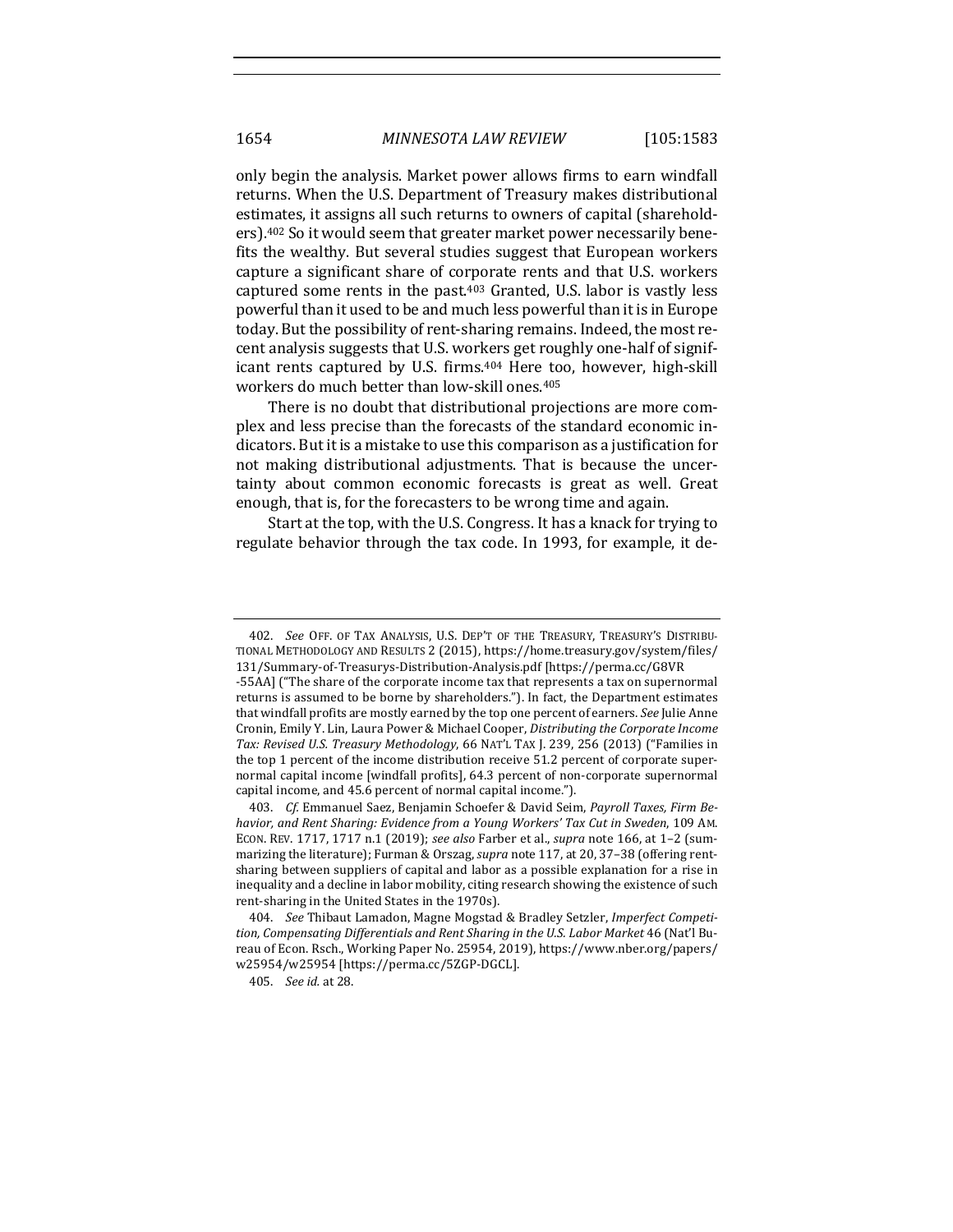cided to deny a compensation deduction for any payment to a corporate executive in excess of one million dollars unless the payment was performance based.406

Congress being a collective body, it is difficult to attribute to it a single purpose for enacting the rule. One goal was to limit executive pay—a prominent issue during the 1992 presidential election.<sup>407</sup> "The committee believes that excessive compensation will be reduced if the deduction for compensation (other than performance-based compensation) paid to the top executives of publicly held corporations is limited to \$1 million per year," the House report explained.<sup>408</sup> What followed, however, was the exact opposite of what Congress intended to achieve. One million in cash became a floor—not a ceiling—for any self-respecting executive.<sup>409</sup> Congress's failure of imagination did not stop it from attempting to impose a similar restriction twenty-five years later (this time on tax-exempt organizations) while expecting a different result.<sup>410</sup>

An alternative justification for the 1993 limitation on executive compensation was to improve corporate governance by tying executive pay, no matter how high, to the company's performance.<sup>411</sup> That, too, did not happen.<sup>412</sup> Or, perhaps, the 1993 limitation aimed to give

408. H.R. REP. No. 103-111, at 646 (1993).

409. "[T]he pay trend makes it look as if  $[162(m)]$  were passed with the intention of accelerating, not curbing, CEO pay increases." *CEO Compensation* in the Post-Enron *Era: Hearing Before the S. Comm. on Com., Sci., & Transp., 108th Cong.* (2003) (statement of Brian Hall, Associate Professor, Harvard Business School). "[W]hile there is some evidence that companies paying base salaries in excess of \$1 million lowered salaries to \$1 million following the enactment of Section  $162(m)$ , many others raised salaries that were below \$1 million to exactly \$1 million." Murphy, *supra* note 407, at 278-79 (internal citations omitted).

410. *See* H.R. REP. No. 115-409, at 333 (2017) (expanding the excise tax on compensation in excess of \$1 million to apply to tax-exempt organizations). The House Ways and Means Committee cited in support of the measure its belief "that excessive compensation ... diverts resources from those particular purposes" that Congress aimed to encourage by granting the tax-exempt status. *Id.* Lesson not learned.

411. See Executive Compensation: Hearing on S. 1198, H.R. 4727, and H.R. 5260 Be*fore the Subcomm. on Tax'n of the S. Comm. on Fin.*, 102d Cong. 1–3 (1992) (opening statement of Sen. David L. Boren, Chairman, Subcomm. on Tax'n of the S. Comm. on Fin.).

412. *See* LUCIAN BEBCHUK & JESSE FRIED, PAY WITHOUT PERFORMANCE: THE UNFUL-FILLED PROMISE OF EXECUTIVE COMPENSATION 121-43 (2004) (explaining why even stock

<sup>406.</sup> *See* Omnibus Budget Reconciliation Act of 1993, H.R. 2264, 103d Cong. (1993) (adding section  $162(m)$  to the Internal Revenue Code).

<sup>407.</sup> *See* Kevin J. Murphy, *Executive Compensation: Where We Are, and How We Got* There, in 2 HANDBOOK OF THE ECONOMICS OF FINANCE 211, 277-79 (George M. Constantinides, René M. Stulz & Milton Harris eds., 2013) (reporting statements of several presidential aspirants, including Bill Clinton).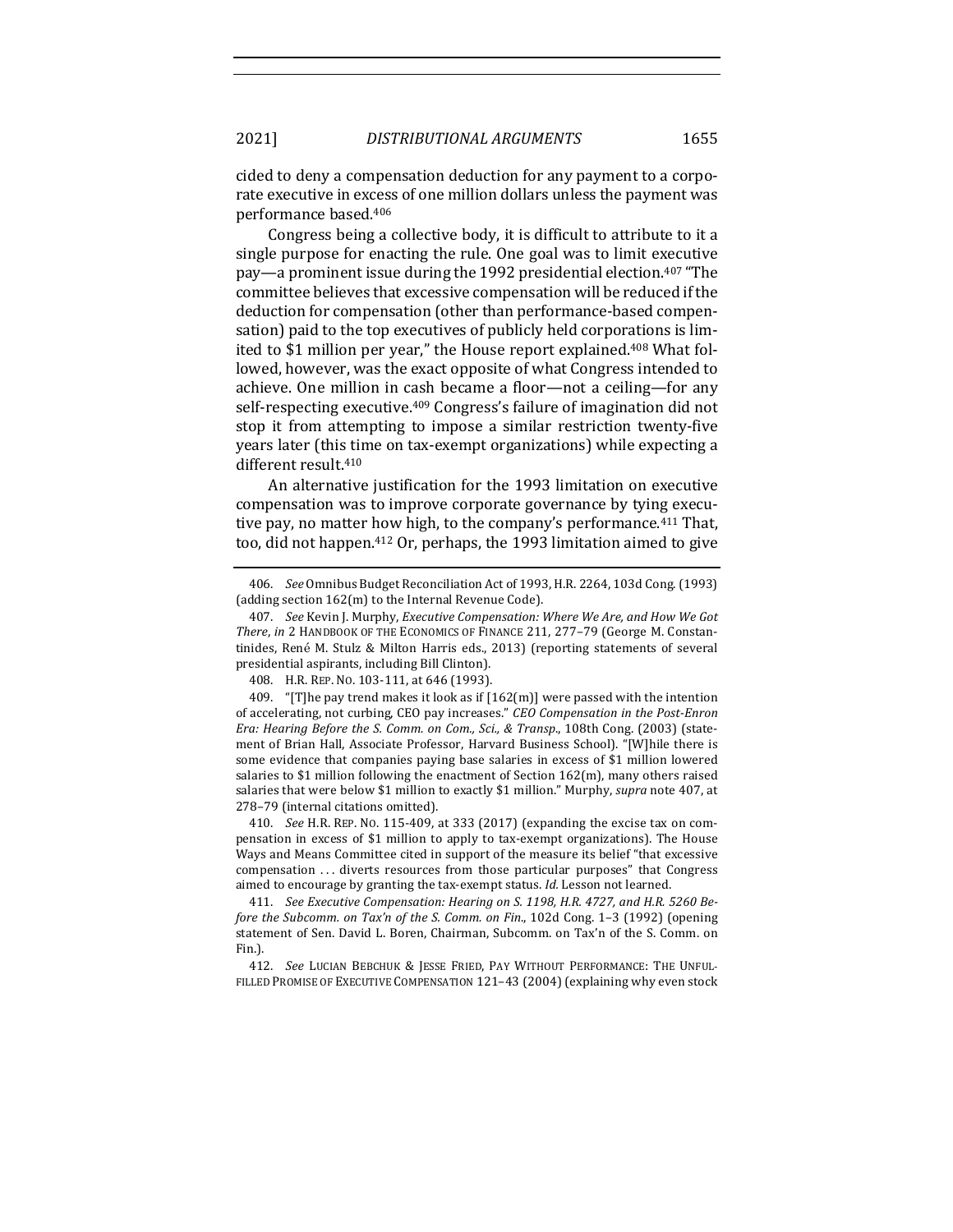shareholders more power over corporate boards. Alas, that did not occur either.<sup>413</sup>

Perhaps Congress is not the best example of forecast failures. Maybe some senators and representatives knew all along that the one million restriction and "performance-based" rules would improve nothing. Maybe these legislators were happy to indulge their naïve colleagues in their confused efforts. What about the Federal Reservea non-partisan assembly of economic experts?

Benn Steil, a monetary economist and an astute observer of the Fed, summarized the results of the Fed's forecasts:

The Fed started publishing the Board of Governors' and Reserve Banks' three-year forecasts in October 2007. At that time, the GDP growth forecasts among this group of 17 ranged from 2.2% to 2.7%. Actual 2010 GDP growth was 3%, outside the Fed's range.

The Fed forecasters told us that unemployment in 2010 would be in a range between 4.6% and 5%. In fact, it averaged about twice that, or 9.6%. The forecasters further predicted that both Personal Consumption Expenditures inflation (PCE, similar to CPI) and core PCE inflation would be in a range from 1.5% and 2%. The former came in at 1.3% and the latter at 1%, again outside the Fed's range. The Fed's scorecard on its 2007 three-year forecasts: 0 for 4.

In short, the Fed's premise that it can speak with authority about the future is flawed. During the two decades [ending in] 2006, its own experts were worse than outside ones in predicting one-year economic data. Since the start of the crisis in 2007, its three-year predictions have been worthless.<sup>414</sup>

To the Fed's credit, it is cutting back on its forecasting business. But this retrenchment took some time, dismal results notwithstanding.415

Or consider another non-partisan expert body—the CBO. Its success in projecting budgetary costs of various programs is decidedly mixed. Some of its projections were remarkably accurate. For instance, the CBO's forecast of the unemployment benefits under the

options generally viewed as performance-based compensation and treated as such by the tax code in fact bear only a weak relationship to corporate success).

<sup>413.</sup> *See id.* at 196–97.

<sup>414.</sup> Benn Steil, *Why We Can't Believe the Fed*, WALL ST. J.: OP. (Feb. 22, 2012), https://www.wsj.com/articles/SB100014240529702046529045771970-10637908 348 [https://perma.cc/YB5F-ZZN2].

<sup>415.</sup> *See* Benn Steil & Benjamin Della Rocca, *The Fed Finally Unties Its Own Hands*, WALL ST. J.: OP. (Oct. 22, 2018), https://www.wsj.com/articles/the-fed-finally-unties -its-own-hands-1540247559 [https://perma.cc/T86X-J4RJ].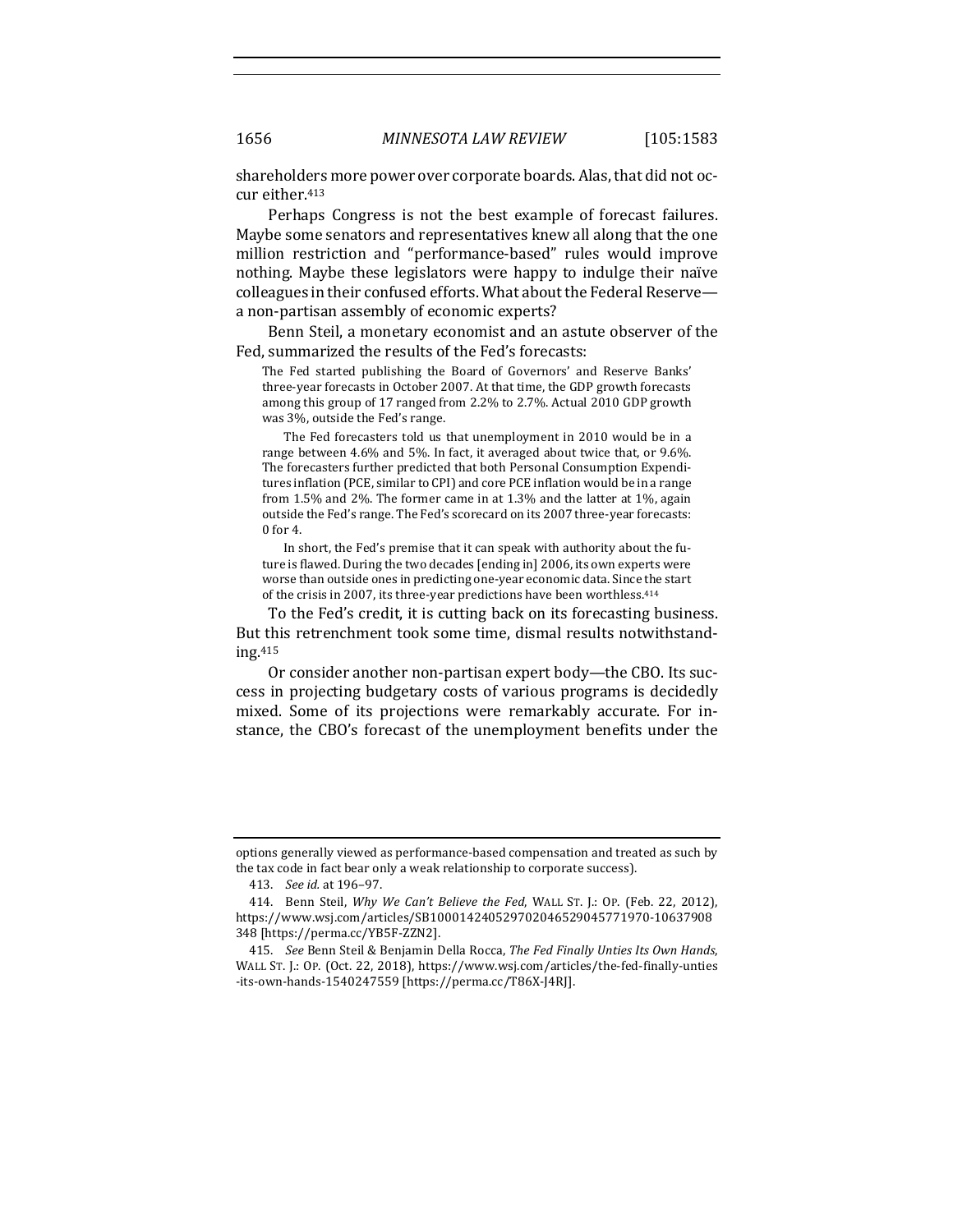Emergency Unemployment Compensation program was just five percent off.<sup>416</sup> But the CBO predictions of the revenue brought by spectrum auctions missed the mark by thirty percent—in both directions on various occasions.<sup>417</sup> The CBO was off by thirty-five percent estimating the cost of Medicare Part D (the administration's estimates were even more flawed).<sup>418</sup> And it understated the decline in corporate tax revenues in the wake of the 2017 tax reform by a factor of two.<sup>419</sup> Needless to say, the CBO has not stopped producing estimates, and Congress has not stopped passing budgets based on them.

It is all but inevitable that distributional projections will be sometimes mistaken even if they are based on the most sophisticated econometric techniques and are constantly reviewed and revised. Yet these mistakes will be neither unique nor unfamiliar. Similar mistakes happen time and again when Congress, the Federal Reserve, other agencies, and numerous state legislatures adopt policies based on imperfect forecasts of future productivity, employment, interest rates, economic growth, and so on. And just as all those policies continue despite prior misses and even occasional failures of the underlying forecasts, so should the distributional projections and distributional adjustments become a standard part of policymakers' toolkit.

The final point is that the implications of emphasizing distributional uncertainty are decidedly one-sided. I am not aware of a single major policy enacted in the past four decades that *over-compensated* distributional losers because the proper level of compensation was so difficult to ascertain. Instead, distributional uncertainty is inevitably used to justify *under-compensating* those who bear disproportionate costs. These asymmetric results ought to loom large in evaluating calls for inaction in light of distributional uncertainty.

## B. DISTRIBUTIONAL IMPACTS TAKE TOO LONG TO REVEAL THEMSELVES

Another objection emphasizes not uncertainty but time. Distributional impacts take so long to reveal themselves in the data, the objection goes, that the government would be reacting to yesterday's (or,

<sup>416.</sup> *See* Doug Elmendorf, *The Accuracy of CBO's Budget Projections*, CBO: BLOG (Mar. 25, 2013), https://www.cbo.gov/publication/44017 [https://perma.cc/23DU -2U65]. 

<sup>417.</sup> *See id.*

<sup>418.</sup> *See id.*

<sup>419.</sup> *See* Brian Faler, *Big Businesses Paying Even Less than Expected Under GOP Tax*  Law, POLITICO (June 13, 2019), https://www.politico.com/story/2019/06/13/big -businesses-pay-less-tax-law-1364591 [https://perma.cc/EVN8-7956] (reporting that corporate tax revenue in 2018 experienced "almost twice the decline official budget forecasters had predicted").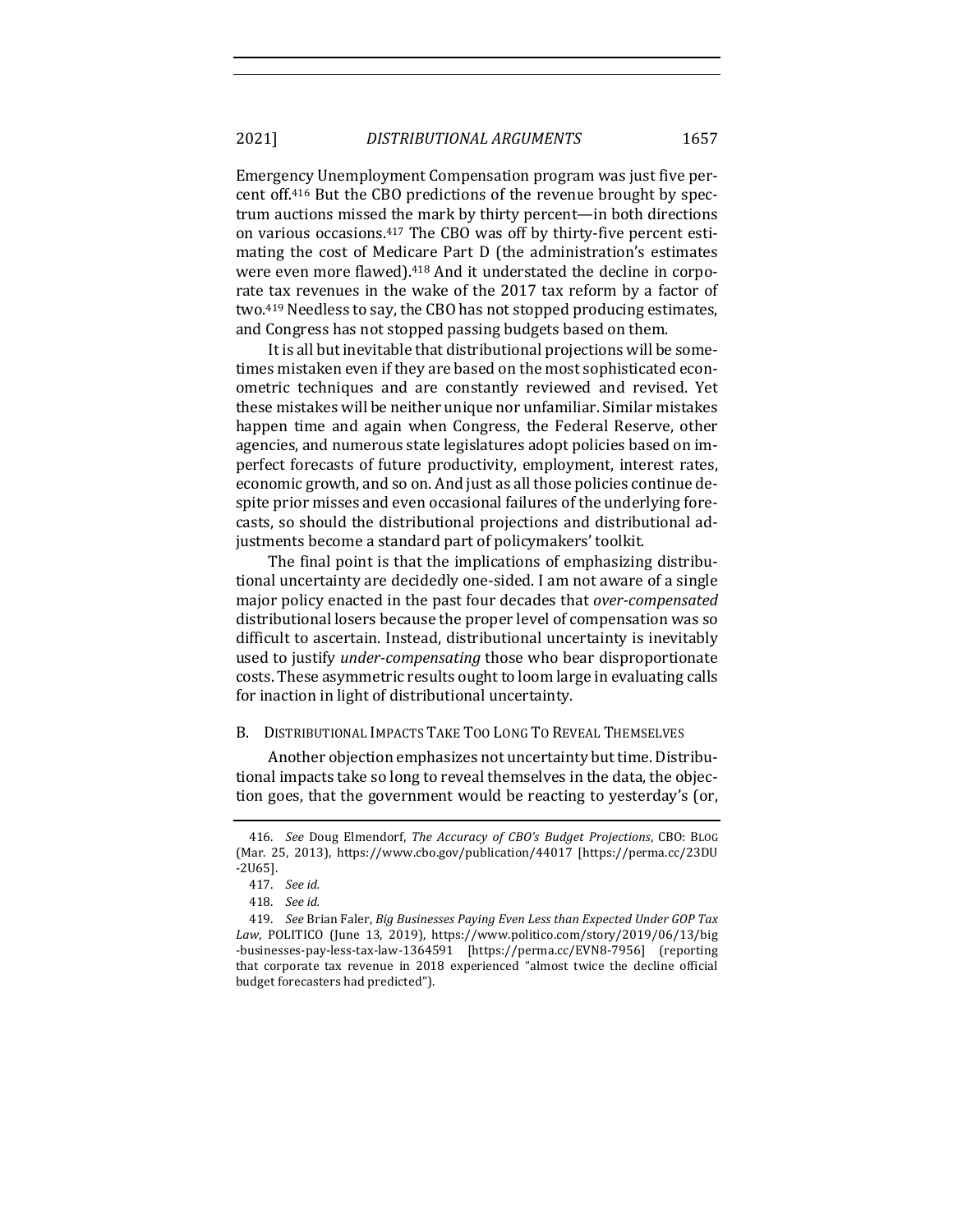more precisely, years' old) news if it tries to respond to distributional impacts when it discovers them.

This objection doubles as an explanation for the U.S. government's failure to address the unintended distributional burdens of its policies for decades. But as recent research shows, the troubling distributional effects of the policies discussed in Part II—or at least major red flags suggesting these effects—could have been discovered a decade or two ago.

Consider labor mobility once again. The key assumption of trade economists in the 1990s was that distributional effects of trade are minor because U.S. workers are highly mobile. Labor mobility is also key for the analysis of the monopsony power in labor markets. If workers can pick up and leave any place that has only a few employers trying to hold down wages, wages will equilibrate nationwide, and no employer would be able to exert market power. A similar analysis applies to the geographically concentrated costs of environmental regulation. Clearly, labor mobility is very important for distributional outcomes.



1980, so the value is interpolated.

Figure 1. Share of U.S. residents who moved during the past year, 1947–2016.420

Figure 1 shows how Americans moved in the past seven decades. The decline is dramatic. Between 1945 and 1965 about twenty percent of U.S. residents moved during any previous year. By 2015 that share dropped almost by half. As importantly for our purposes, this

<sup>420.</sup> COUNCIL OF ECON. ADVISERS, ADDRESSING AMERICA'S RESKILLING CHALLENGE 5 fig.1 (2018).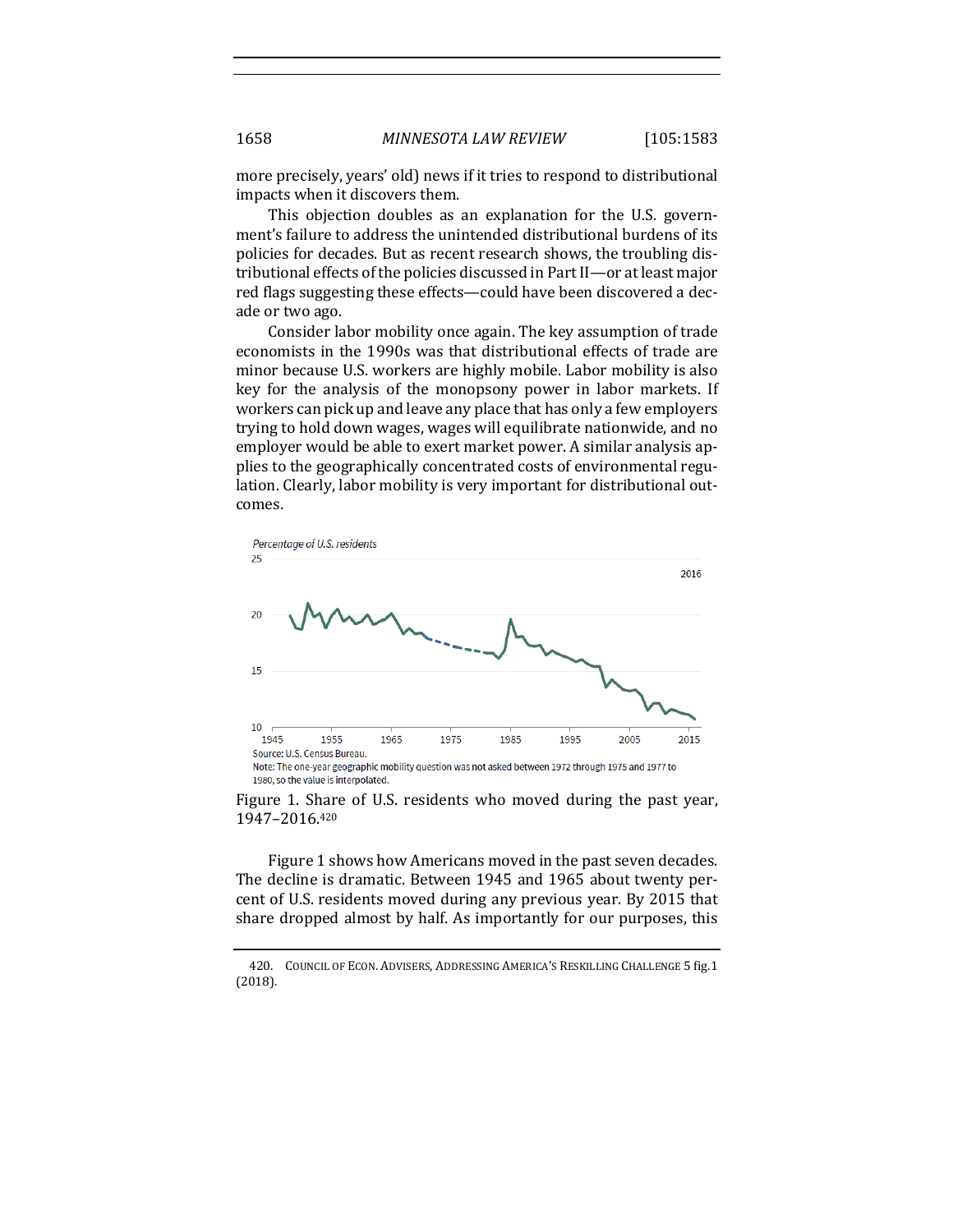decline is not recent. It started in the 1960s, briefly reversed in the mid-1980s, and has continued without interruption since then.<sup>421</sup> Maybe economists looking at Figure 1 in the early 1990s would not have seen a cause for concern. But by 2000 the decline would have been impossible to ignore. Economists, it appears, simply did not look for some time.

Now consider the evidence of offshoring—American jobs moving abroad. Figure 2 shows the trends in employment of U.S. and foreign workers by multinational firms. Note that these trends do not show all offshoring job losses. If GM moved a plant from Michigan to its Mexican subsidiary, Figure 2 reflects the change. But if Magnavox's U.S. TV manufacturing simply disappeared while Samsung's South Korean production revved up, the resulting American job losses would be in *addition* to those depicted in Figure 2.



Authors' calculations based on the most comprehensive available data, and based on firm-level surveys on U.S. direct investment abroad, collected each year by the Bureau of Economic Analysis of the U.S. Department of Commerce. Using these data, we compute the number of employees hired abroad by country and year and then aggregate employment by low (high) income country according to World Bank income classifications.

Figure 2. Trends in domestic (dark line) and affiliate (light lines) employment among multinational firms.<sup>422</sup>

<sup>421.</sup> *See* Benmelech et al., *supra* note 147, at 2; De Loecker & Eeckhout, *supra* note 198, at 27-28.

<sup>422.</sup> Avraham Ebenstein, Ann Harrison, Margaret McMillan & Shannon Phillips, *Es*timating the Impact of Trade and Offshoring on American Workers Using the Current *Population Surveys*, 96 REV. ECON. & STAT. 581, 586 fig.2 (2014).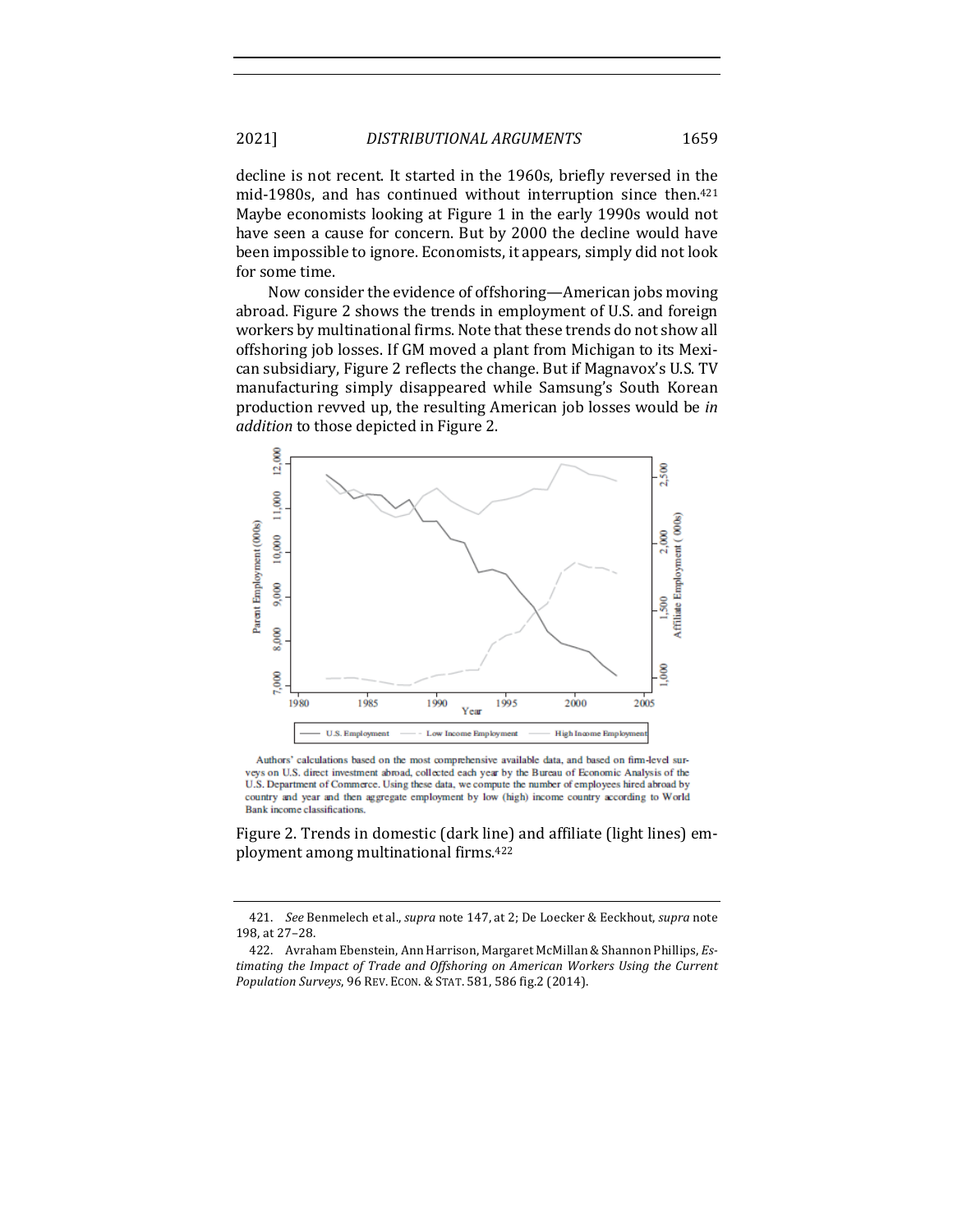One does not need a Ph.D. in economics to see that by the mid-1990s the trend was as clear as it was disturbing. Yet the first empirical work investigating the distributional consequences of NAFTA and the China Shock did not appear until 2010.<sup>423</sup> (Note that "low-income" employment"—the rising dashed line in Figure 2—refers to employment in low-income countries, not U.S. employment of low-income workers.424)

The point is certainly not that trade economists missed some obvious changes in the economy. There are many ways to slice the data and look at employment. Just in 2016, Justin Pierce and Peter Schott published an article in a leading economics journal focused on the "Surprisingly Swift Decline of US Manufacturing Employment" *after*  2000.<sup>425</sup> Yet U.S. manufacturing employment at multinational firms has been declining for a long time, as is clear from Figure 2. If that figure could be produced in  $2010,426$  a similar figure could have been produced in 1998. And if it were produced then, alarm bells would have probably started ringing twenty years ago.

One could have looked at import exposure of U.S. manufacturing industries as well, as Germán Gutiérrez and Thomas Philippon recently did.<sup>427</sup> Again, the trend depicted in Figure 3 was clear by 2000, even if not as dramatic as it became afterwards.

<sup>423.</sup> The sole working paper revealing distributional effects of NAFTA, which was later published as *Looking for Local Labor-Market Effects of NAFTA*, Hakobyan & McLaren, *supra* note 91, was available at least as early as 2010. See John McLaren & Shushanik Hakobyan, *Looking for Local Labor Market Effects of NAFTA* (Nat'l Bureau of Econ. Rsch., Working Paper No. 16535, 2010), http://www.nber.org/papers/w16535 [https://perma.cc/9ADA-TKZ4]. An early draft of *The China Syndrome: Local Labor Market Effects of Import Competition in the United States, Autor et al., supra note 98,* was available at least as early as 2011. See http://economics.mit.edu/files/7723 [https://perma.cc/8DVA-LDZS]. This was the first study showing the impact of the China Shock. See Goldberg, *supra* note 84, at 7.

<sup>424.</sup> *See* Ebenstein et al., *supra* note 422.

<sup>425.</sup> Pierce & Schott, *supra* note 98, at 1632.

<sup>426.</sup> The draft version of this article was available at least as early as 2010. See Autor et al., *supra* note 98, at 2167 (citing the 2010 working paper later published as *Estimating the Impact of Trade and Offshoring on American Workers Using the Current Population Surveys*, Ebenstein et al., *supra* note 422).

<sup>427.</sup> *See* Gutiérrez & Philippon, *supra* note 320.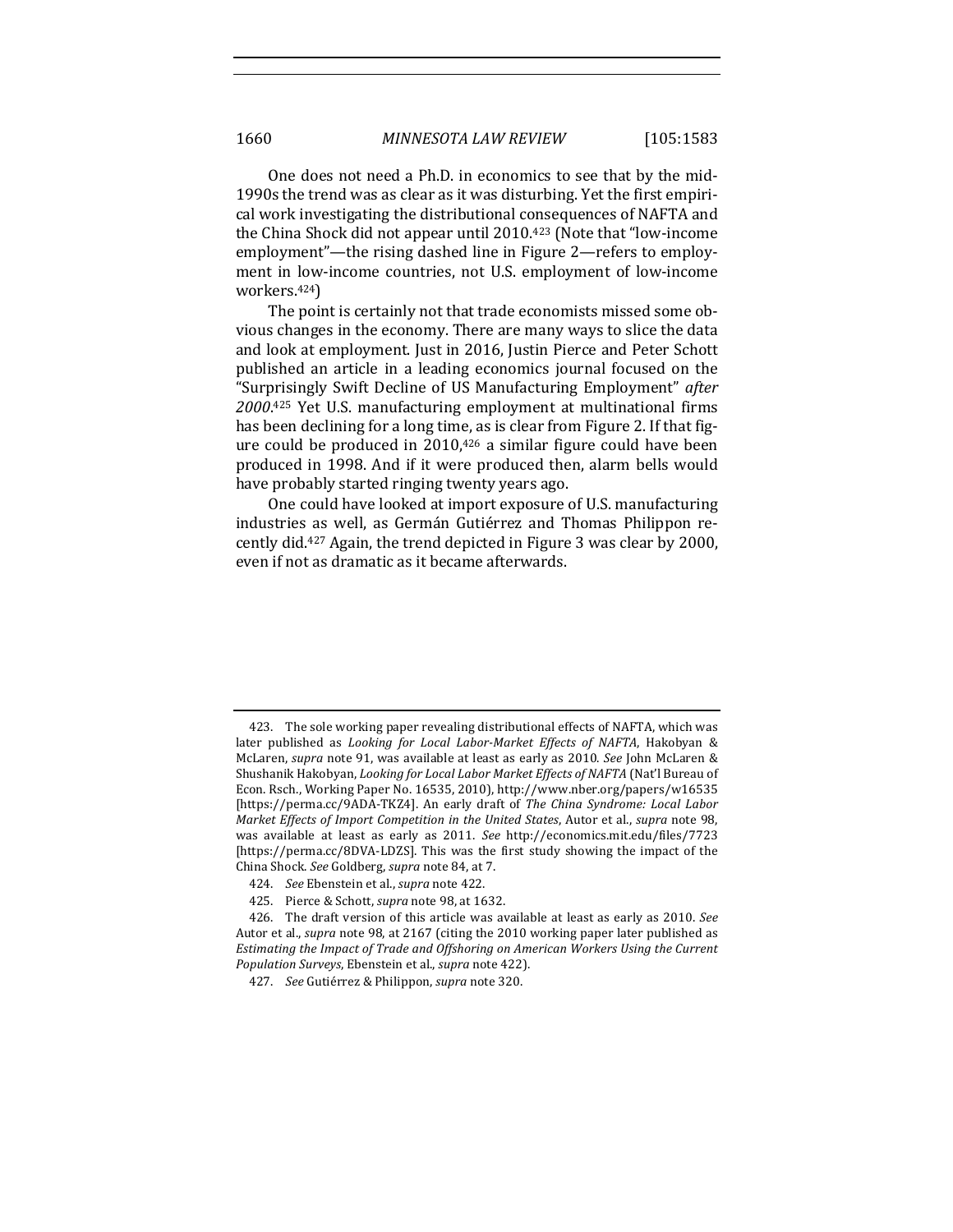

Figure 3. Import exposure for manufacturing industries.<sup>428</sup>

Turning to the growing evidence of product market concentration, Figure 4 shows the rise in markups during the past several decades. If economists looked at this data in 1990, they probably would have taken notice. By 2000 they would have seen a clear red flag. The paper reporting this data was published in 2020.

428. Gutiérrez & Philippon, *supra* note 320, at 31 fig.9.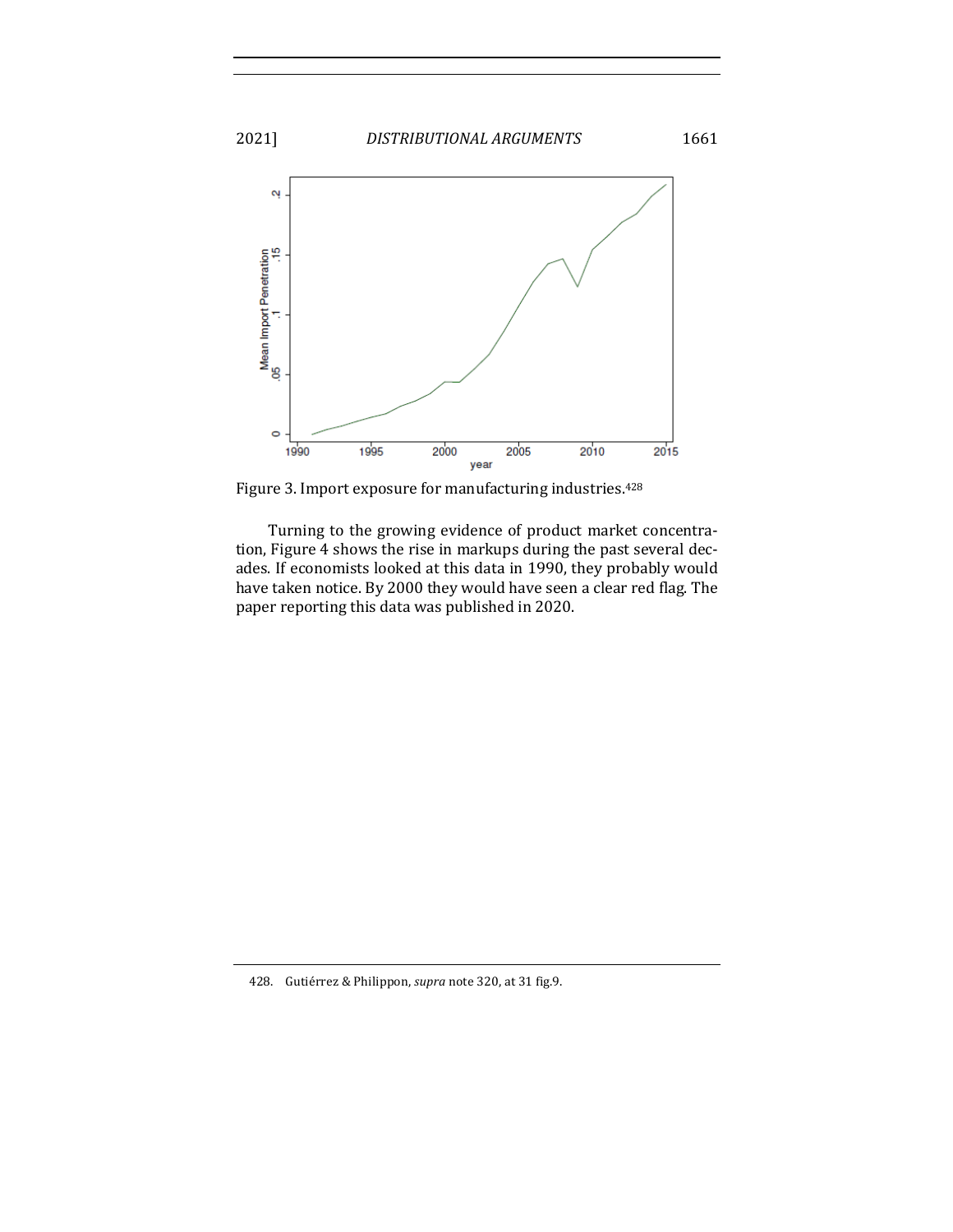

**Average Markups** 

Figure 4. The evolution of average markups from 1955 to 2016.<sup>429</sup>

Now consider the rise of monopsony power in labor markets caused by the small number of employers in the American heartland. As is clear from Figure 5, here too the alarming trend had emerged by the early 2000s. Here too the trend remained undetected until now.

<sup>429.</sup> De Loecker et al., *supra* note 123, at 575 fig.I.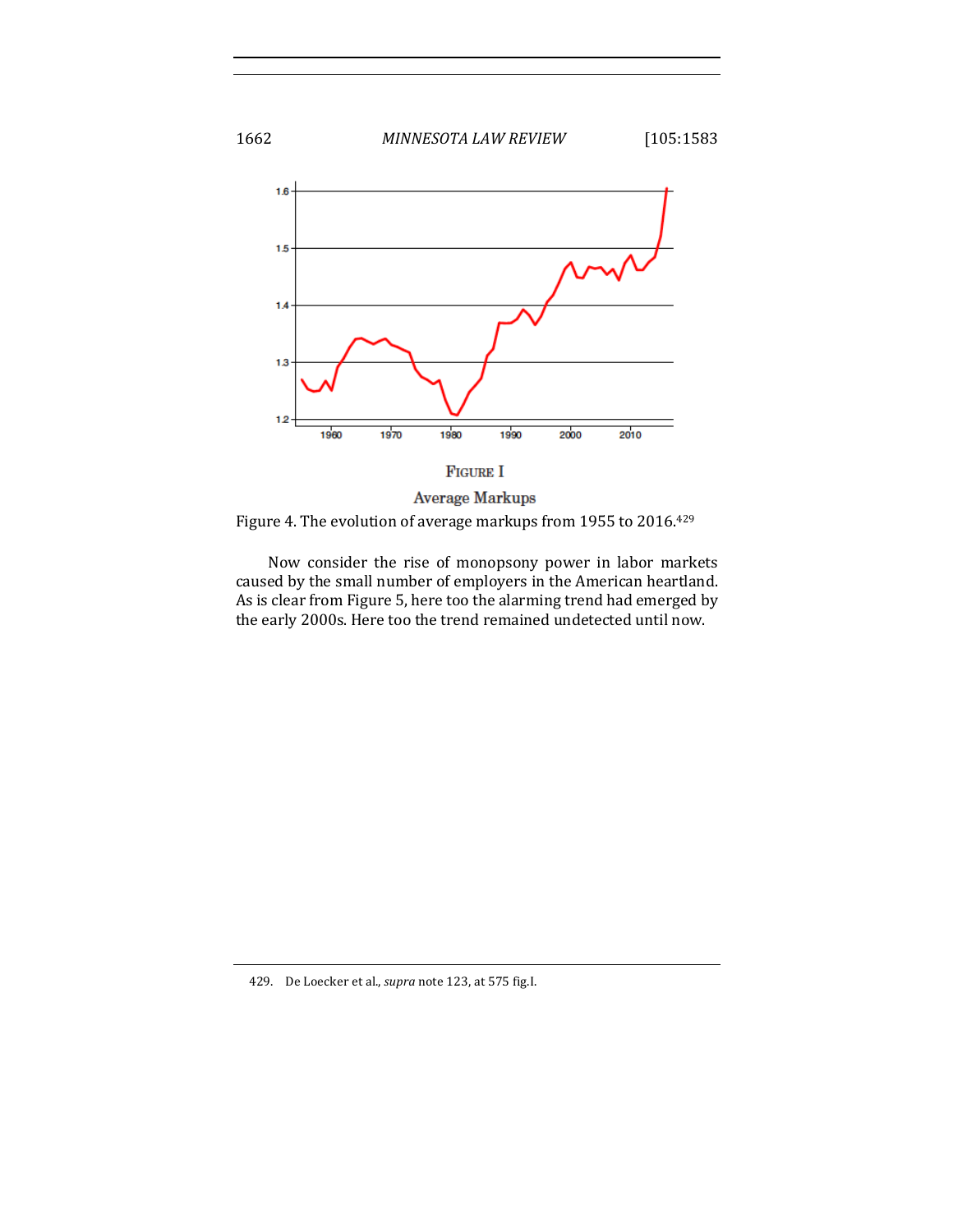This figure plots trends in the employment-weighted average of the Herfindahl-Hirschman Index (HHI) of employment by firms computed at the county-three-digit industry-year level. The computed HHI is averaged across county-three-digit industry-year cells within each of the five-year periods (the last period includes eight years, 2002-2009) using the number of employees in each cell as the weight. Thus, the average HHI represents the d of employer concentration the average worker faces in the labor market.



Figure 5. Trends in average local-level employment concentration, 1977–2009.430

Observing the timing of all these trends, one has to agree with one of the leading trade economists, Gordon Hanson. Explaining to a *New York Times* correspondent who was trying to understand why voters supporting candidate Donald Trump's protectionist policies seemed to have discovered the devastating effects of trade liberalization before the economists did, Hanson confessed that "it took a while for academics to catch up." $431$  Now that economists have done so, policymakers will have much more timely data about distributional impacts, enabling them to respond with policy adjustments if they choose to do so.432

## C. FISCAL FEDERALISM

This Article urges greater national uniformity to alleviate the geographically uneven burdens of free trade, labor market concentration, environmental regulation, and so on. Greater national uniformity stands in obvious tension with local experimentation. As various

<sup>430.</sup> Benmelech et al., *supra* note 147, at 28 fig.I.

<sup>431.</sup> Schwartz & Bui, *supra* note 35. Hanson was commenting on the effects of the China Shock on the U.S. economy.

<sup>432.</sup> Indeed, a flurry of research findings discussed in the Conclusion strongly supports this conjecture.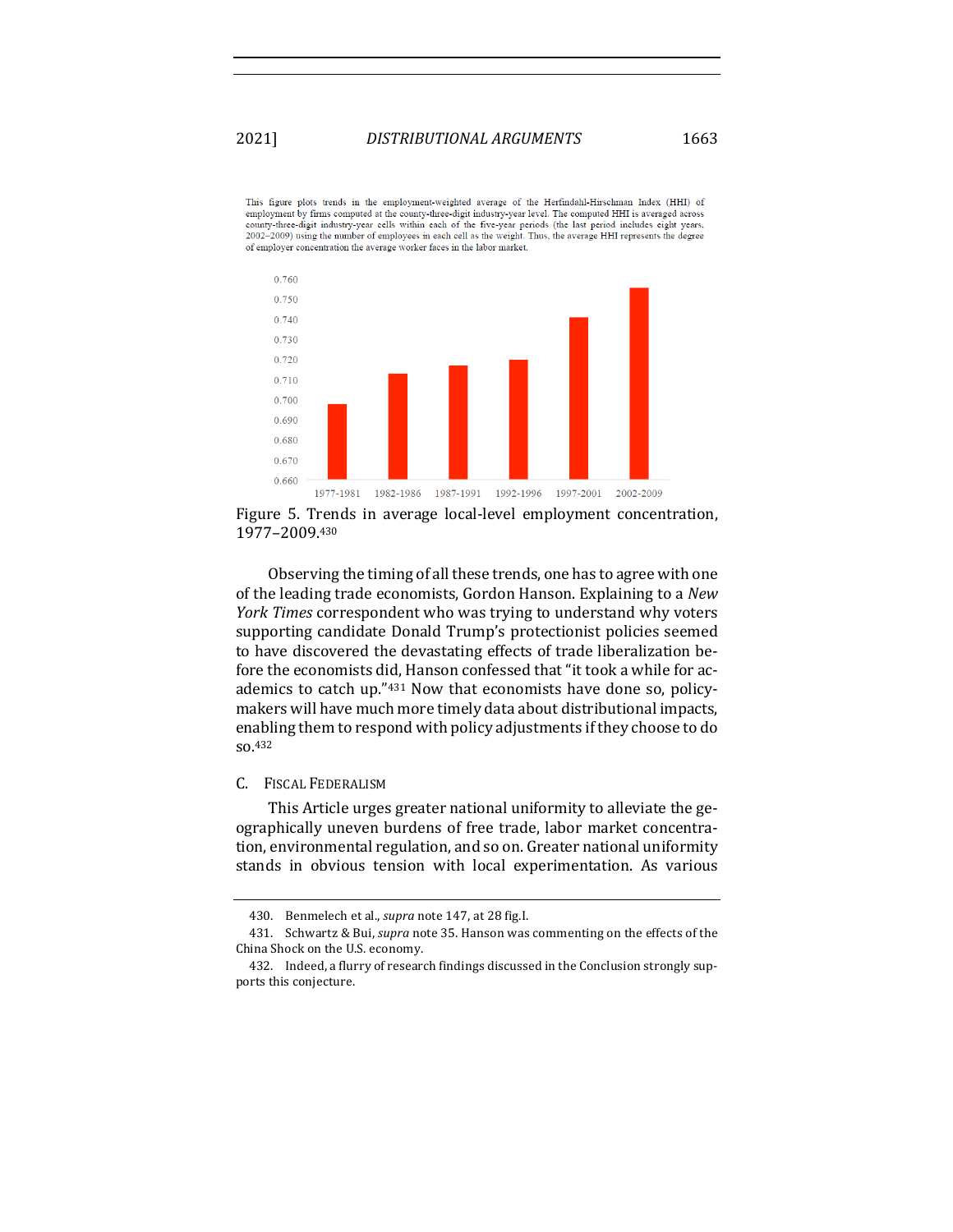scholars have pointed out, this experimentation may lead to more efficient local government that emerges from inter-governmental competition to attract more (and more affluent) residents, greater ability of residents to choose among various packages of local amenities, fewer governmental intrusions into the operation of markets, greater accountability of local officials, and a possible check on abuse of power at the federal level.<sup>433</sup>

All these arguments have counterarguments, and this Article does not attempt to resolve the long-standing debates about federalism in general and fiscal federalism in particular. The Article's contribution to this debate, however, is to highlight a growing body of empirical research that points strongly in the same direction. A highly variable social safety net as well as high and growing state-created barriers to entry exacerbate and prolong the economic suffering resulting from major federal policies discussed in this Article. This evidence should weigh heavily in policymakers' balancing of costs and benefits of greater national uniformity.

## CONCLUSION

Along with the rest of the world, the United States is facing two profound challenges. First, the country needs to find a long-lasting medical solution to a global pandemic. Second, and as important, the country needs to find a durable economic solution to the pandemic's consequences.

Sadly, but not surprisingly, the emerging evidence reveals that these consequences have much in common with those described in this Article. Again, it is low-skill, low-wage workers who are bearing the brunt of the economic contraction caused by the spread of COVID- $19.434$  Again, the burdens are concentrated geographically, making

<sup>433.</sup> For a discussion of these arguments and references to varied literature, see, for example, Galle & Leahy, *supra* note 34; Wallace E. Oates, Toward a Second-Generation Theory of Fiscal Federalism, 12 INT'L TAX & PUB. FIN. 349, 350-51 (2005); and Super, *supra* note 25, at 2556-60.

<sup>434.</sup> *See* Simon Mongey, Laura Pilossoph & Alex Weinberg, *Which Workers Bear the Burden of Social Distancing Policies?* 1 (Nat'l Bureau of Econ. Rsch., Working Paper No. 27085, 2020), http://www.nber.org/papers/w27085 [https://perma.cc/NE56 -XPRV] ("[W]orkers in occupations that are more likely to be affected by social distancing policies are workers [who are] more economically vulnerable."); *see also* Alexander W. Bartik, Marianne Bertrand, Feng Lin, Jesse Rothstein & Matthew Unrath, *Measuring the Labor Market at the Onset of the COVID-19 Crisis*, BROOKINGS PAPERS ON ECON. ACTIV-ITY 15–16 (June 25, 2020), https://www.brookings.edu/wp-content/uploads/2020/ 06/Bartik-et-al-conference-draft.pdf [https://perma.cc/YK2U-9BUY] (finding that economic contraction caused by COVID-19 disproportionately affected low-wage, loweducation workers); Tomaz Cajner, Leland D. Crane, Ryan A. Decker, John Grigsby,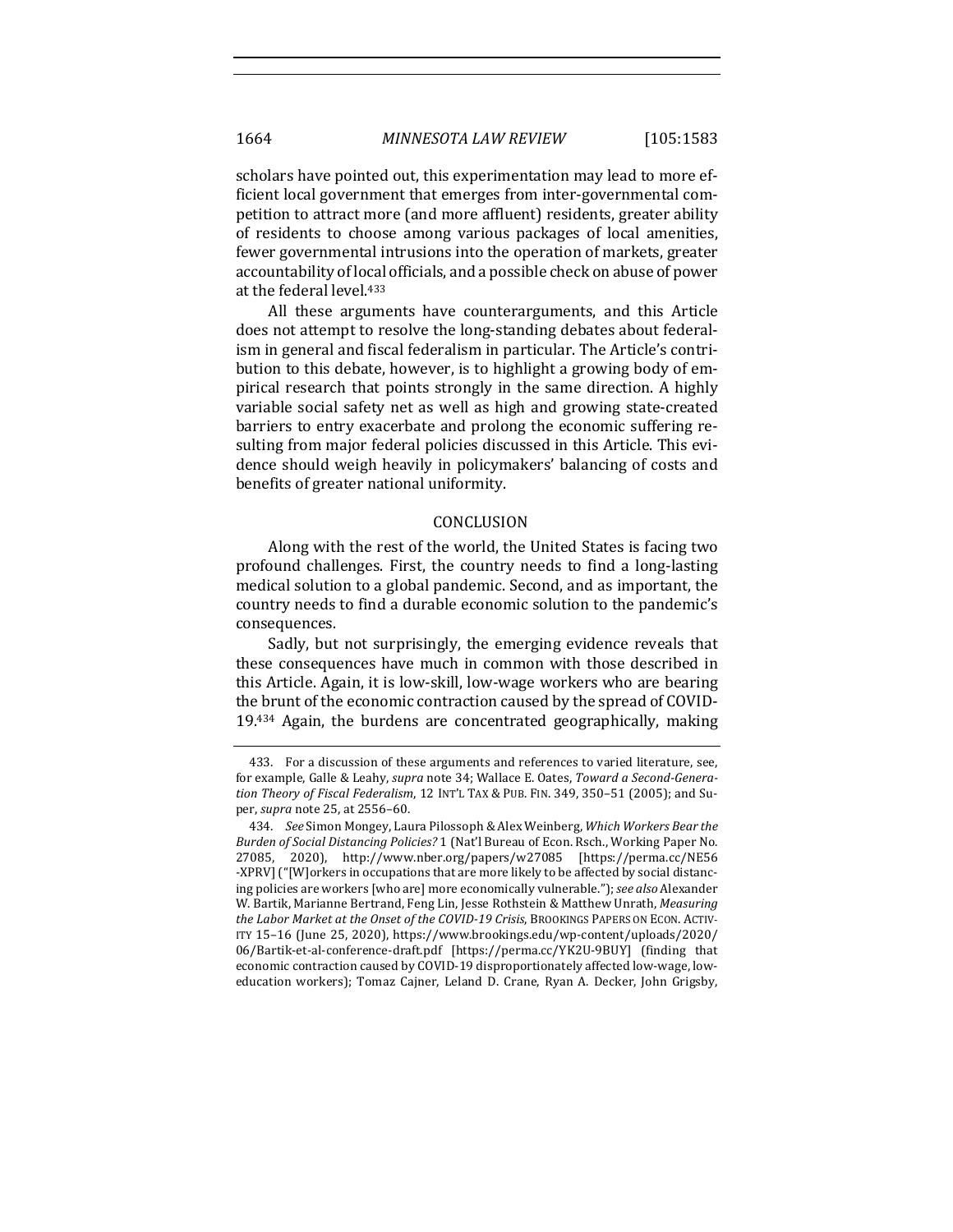2021] *DISTRIBUTIONAL ARGUMENTS* 1665

low mobility of low-skill workers particularly costly.<sup>435</sup> Given these similarities, the policies advocated in this Article—broad-based transitional assistance, a stronger and nationally uniform social safety net, and some distributionally informed legal rules—are precisely the ones needed to help vulnerable Americans (and the country as a whole) recover from the economic devastation of the pandemic.<sup>436</sup>

Yet, it is by no means clear that the government will pursue these programs after the emergency cash infusions into the economy inevitably come to an end. Nor is it the case that academics have developed widely shared views about how to design, implement, evaluate, and improve distributional policies.

The two distributional arguments may well be part of the reason for this unfortunate state of affairs. Global pandemics happen rarely, as do major financial crises like the Great Depression or the Great Recession. In contrast, legal rules change more often, including the major changes described in this Article. These relatively frequent changes, and the new economic burdens they bring, offer scholars plenty of chances to focus on designing and refining the types of programs that this Article advocates. No doubt, some of that work was being done all along. $437$  But it is easy to imagine that more would have been done if

435. *See* Jose Maria Barrero, Nicholas Bloom & Steven J. Davis *COVID-19 Is Also a Reallocation Shock*, 3, 24–25 (Nat'l Bureau of Econ. Rsch., Working Paper No. 27137, 2020), https://www.nber.org/system/files/working\_papers/w27137/w27137.pdf [https://perma.cc/XL5G-HGHB] (suggesting that occupational licensing restrictions that significantly "impede mobility across occupations and states" are likely to be among major reasons likely to "retard . . . responses to the pandemic-induced reallocation shock"); Chetty et al., *supra* note 434, at 3, 5 (finding that while fewer than 30% of workers employed by small businesses were laid off in the lowest-rent zip codes, that number exceeded 65% in the highest-rent zip codes, and emphasizing that "geographic disparities in unemployment persist for many years due to limited migration").

436. Others agree. See, e.g., Chetty et al., *supra* note 434, at 5 (emphasizing the need for stronger social insurance and targeted assistance for low-income individuals in areas that have suffered the largest losses).

437. *See supra* note 397.

Adrian Hamins-Puertolas, Erik Hurst, Christopher Kurz & Ahu Yildirmaz, The U.S. Labor Market During the Beginning of the Pandemic Recession 11 (Nat'l Bureau of Econ. Rsch., Working Paper No. 27159, 2020), https://www.nber.org/system/files/ working\_papers/w27159/w27159.pdf [https://perma.cc/C95G-PVUQ] (finding that the "employment losses during the Pandemic Recession are disproportionately concentrated among lower wage workers"); Raj Chetty, John N. Friedman, Nathaniel Hendren & Michael Stepner, *How Did COVID-19 and Stabilization Policies Affect Spending* and Employment? A New Real-Time Economic Tracker Based on Private Sector Data 4 (Nat'l Bureau of Econ. Rsch., Working Paper No. 27431, 2020), https://www.nber.org/ system/files/working\_papers/w27431/w27431.pdf [https://perma.cc/ZW9Y-HV6Y] (finding that low-wage hourly workers were especially likely to lose jobs and that job postings fell more sharply for low-skill positions).